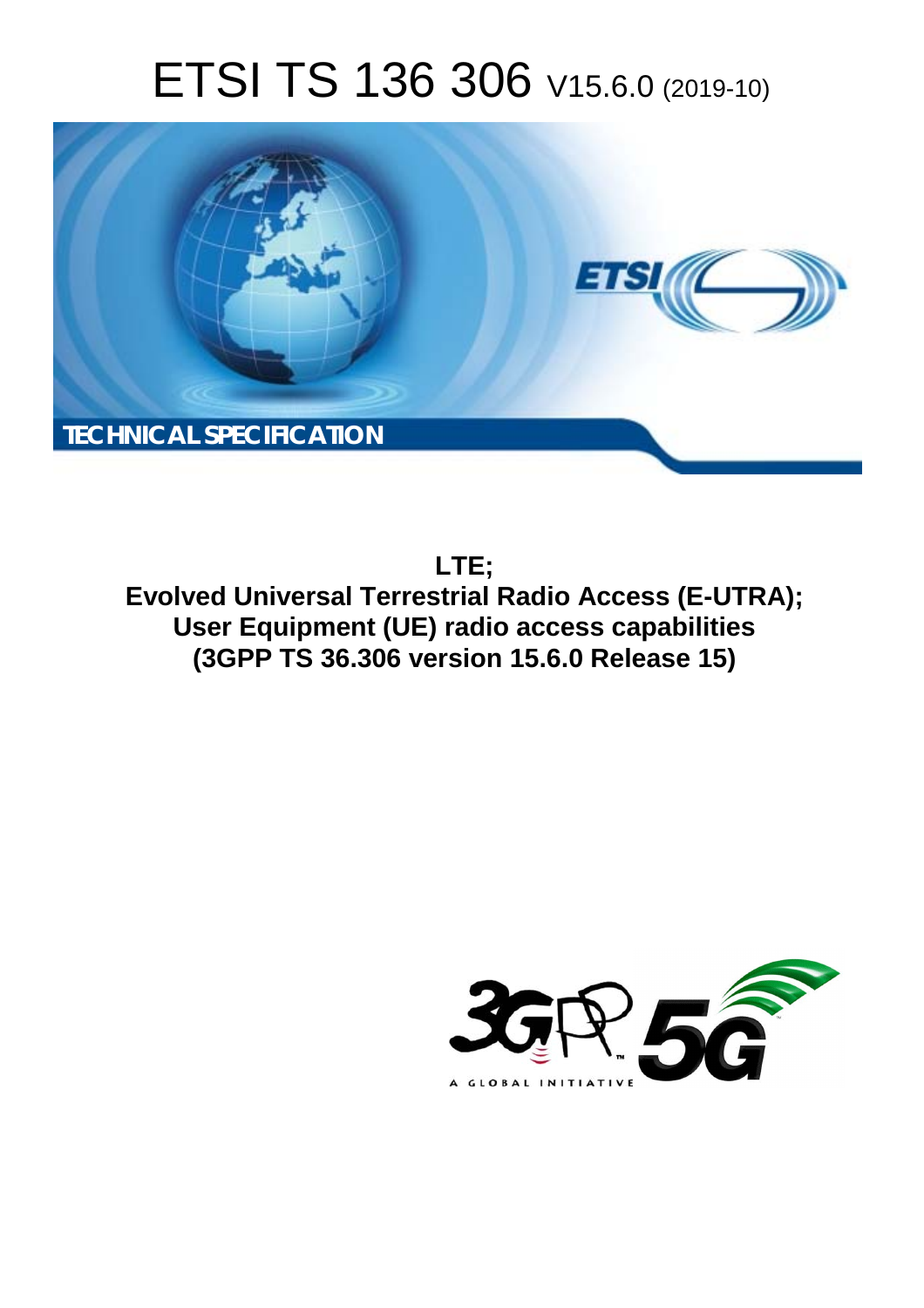Reference RTS/TSGR-0236306vf60

Keywords

LTE

### *ETSI*

#### 650 Route des Lucioles F-06921 Sophia Antipolis Cedex - FRANCE

Tel.: +33 4 92 94 42 00 Fax: +33 4 93 65 47 16

Siret N° 348 623 562 00017 - NAF 742 C Association à but non lucratif enregistrée à la Sous-Préfecture de Grasse (06) N° 7803/88

#### *Important notice*

The present document can be downloaded from: <http://www.etsi.org/standards-search>

The present document may be made available in electronic versions and/or in print. The content of any electronic and/or print versions of the present document shall not be modified without the prior written authorization of ETSI. In case of any existing or perceived difference in contents between such versions and/or in print, the prevailing version of an ETSI deliverable is the one made publicly available in PDF format at [www.etsi.org/deliver](http://www.etsi.org/deliver).

Users of the present document should be aware that the document may be subject to revision or change of status. Information on the current status of this and other ETSI documents is available at <https://portal.etsi.org/TB/ETSIDeliverableStatus.aspx>

If you find errors in the present document, please send your comment to one of the following services: <https://portal.etsi.org/People/CommiteeSupportStaff.aspx>

#### *Copyright Notification*

No part may be reproduced or utilized in any form or by any means, electronic or mechanical, including photocopying and microfilm except as authorized by written permission of ETSI. The content of the PDF version shall not be modified without the written authorization of ETSI. The copyright and the foregoing restriction extend to reproduction in all media.

> © ETSI 2019. All rights reserved.

**DECT™**, **PLUGTESTS™**, **UMTS™** and the ETSI logo are trademarks of ETSI registered for the benefit of its Members. **3GPP™** and **LTE™** are trademarks of ETSI registered for the benefit of its Members and of the 3GPP Organizational Partners. **oneM2M™** logo is a trademark of ETSI registered for the benefit of its Members and of the oneM2M Partners. **GSM®** and the GSM logo are trademarks registered and owned by the GSM Association.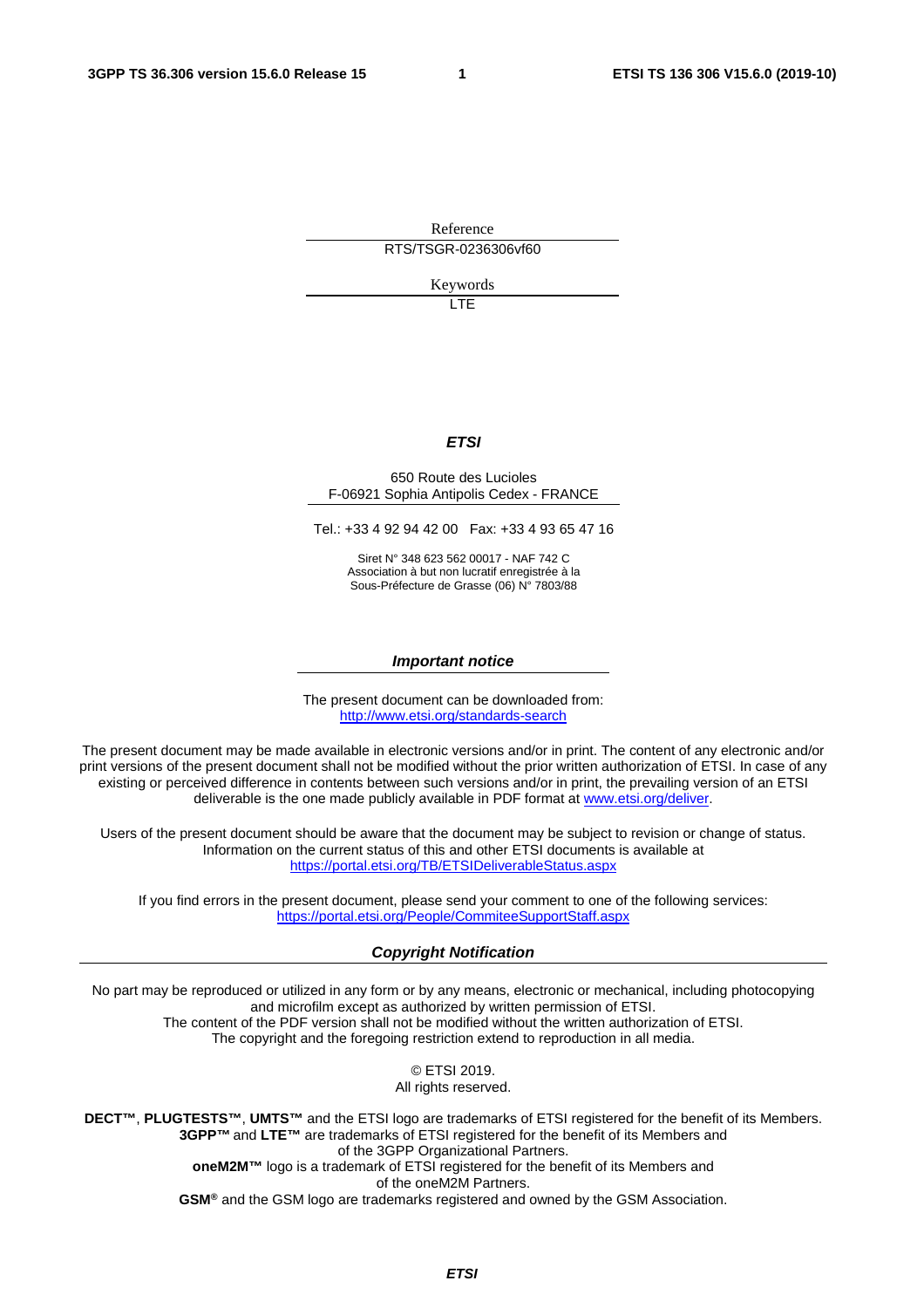# Intellectual Property Rights

#### Essential patents

IPRs essential or potentially essential to normative deliverables may have been declared to ETSI. The information pertaining to these essential IPRs, if any, is publicly available for **ETSI members and non-members**, and can be found in ETSI SR 000 314: *"Intellectual Property Rights (IPRs); Essential, or potentially Essential, IPRs notified to ETSI in respect of ETSI standards"*, which is available from the ETSI Secretariat. Latest updates are available on the ETSI Web server ([https://ipr.etsi.org/\)](https://ipr.etsi.org/).

Pursuant to the ETSI IPR Policy, no investigation, including IPR searches, has been carried out by ETSI. No guarantee can be given as to the existence of other IPRs not referenced in ETSI SR 000 314 (or the updates on the ETSI Web server) which are, or may be, or may become, essential to the present document.

### **Trademarks**

The present document may include trademarks and/or tradenames which are asserted and/or registered by their owners. ETSI claims no ownership of these except for any which are indicated as being the property of ETSI, and conveys no right to use or reproduce any trademark and/or tradename. Mention of those trademarks in the present document does not constitute an endorsement by ETSI of products, services or organizations associated with those trademarks.

# Legal Notice

This Technical Specification (TS) has been produced by ETSI 3rd Generation Partnership Project (3GPP).

The present document may refer to technical specifications or reports using their 3GPP identities. These shall be interpreted as being references to the corresponding ETSI deliverables.

The cross reference between 3GPP and ETSI identities can be found under<http://webapp.etsi.org/key/queryform.asp>.

# Modal verbs terminology

In the present document "**shall**", "**shall not**", "**should**", "**should not**", "**may**", "**need not**", "**will**", "**will not**", "**can**" and "**cannot**" are to be interpreted as described in clause 3.2 of the [ETSI Drafting Rules](https://portal.etsi.org/Services/editHelp!/Howtostart/ETSIDraftingRules.aspx) (Verbal forms for the expression of provisions).

"**must**" and "**must not**" are **NOT** allowed in ETSI deliverables except when used in direct citation.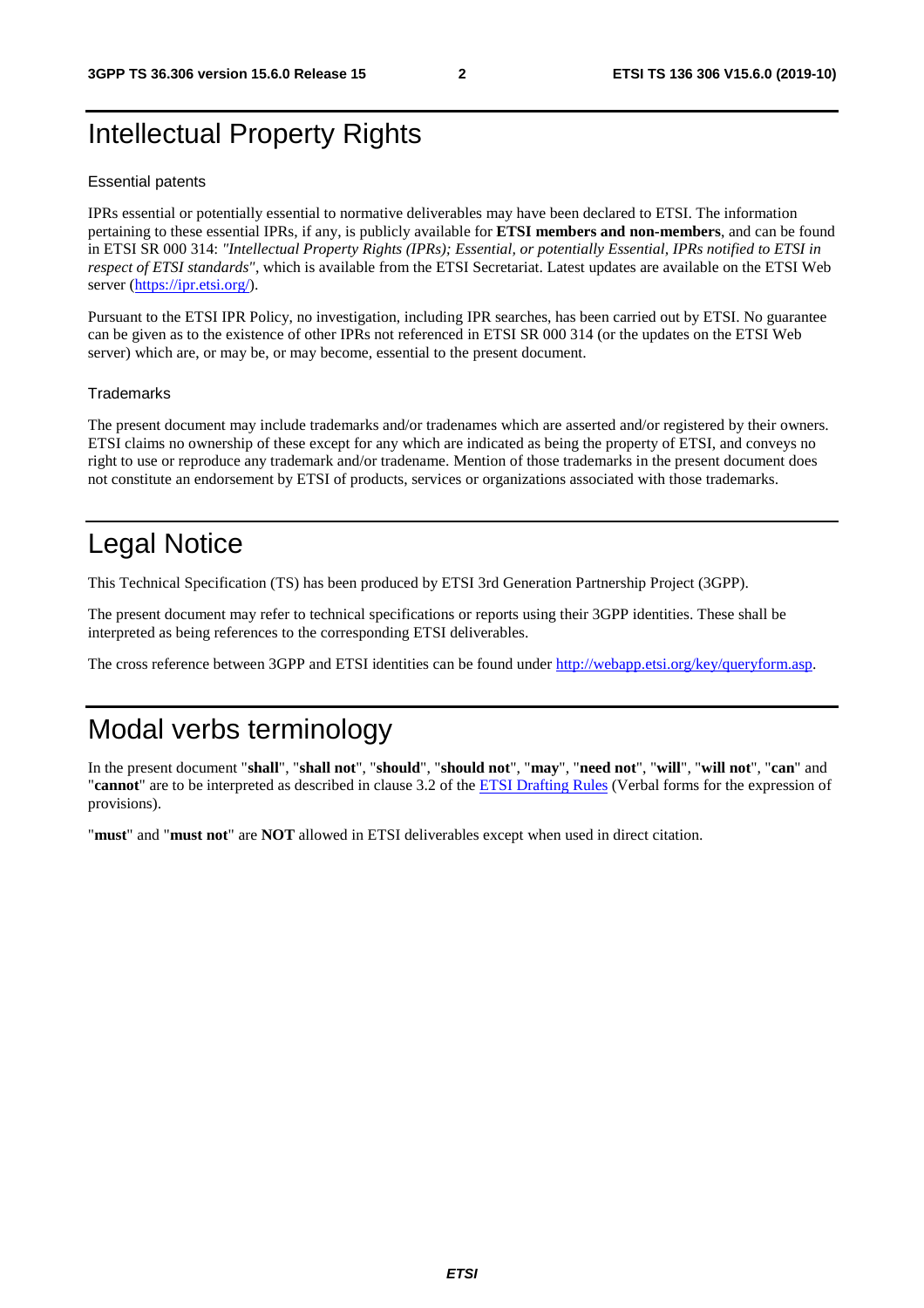# **Contents**

| 1                   |                                                                                       |  |  |
|---------------------|---------------------------------------------------------------------------------------|--|--|
| $\overline{2}$      |                                                                                       |  |  |
| 3                   |                                                                                       |  |  |
| 3.1                 |                                                                                       |  |  |
| 3.2<br>3.3          |                                                                                       |  |  |
|                     |                                                                                       |  |  |
| $\overline{4}$      |                                                                                       |  |  |
| 4.1                 |                                                                                       |  |  |
| 4.1A                |                                                                                       |  |  |
| 4.1B                |                                                                                       |  |  |
| 4.1C                |                                                                                       |  |  |
| 4.2                 |                                                                                       |  |  |
| 4.2.1               |                                                                                       |  |  |
| 4.2.1.1             |                                                                                       |  |  |
| 4.2.1.2             |                                                                                       |  |  |
| 4.2.1.3             |                                                                                       |  |  |
| 4.2.1.4             |                                                                                       |  |  |
| 4.2.2               |                                                                                       |  |  |
| 4.2.2.1             | Maximum number of bits of an UL-SCH transport block transmitted within a TTI48        |  |  |
| 4.2.2.2             |                                                                                       |  |  |
| 4.2.3               |                                                                                       |  |  |
| 4.2.3.1             |                                                                                       |  |  |
| 4.2.4               |                                                                                       |  |  |
| 4.2.4.1             |                                                                                       |  |  |
| 4.2.5               |                                                                                       |  |  |
| 4.2.6               |                                                                                       |  |  |
| 4.2.7               |                                                                                       |  |  |
| 4.2.7.1             |                                                                                       |  |  |
| 4.2A                |                                                                                       |  |  |
| 4.2A.1              |                                                                                       |  |  |
| 4.2A.1.1            |                                                                                       |  |  |
| 4.2A.1.2            |                                                                                       |  |  |
| 4.2A.1.3            |                                                                                       |  |  |
| 4.2A.1.4            |                                                                                       |  |  |
| 4.2A.1.5            |                                                                                       |  |  |
| 4.2A.1.6            |                                                                                       |  |  |
| 4.2A.1.7            |                                                                                       |  |  |
| 4.2A.1.8            |                                                                                       |  |  |
| 4.2A.2              |                                                                                       |  |  |
| 4.2A.2.1            |                                                                                       |  |  |
| 4.2A.2.2            |                                                                                       |  |  |
| 4.3                 | Parameters independent of the field ue-Category and ue-Category DL / ue-Category UL50 |  |  |
| 4.3.1               |                                                                                       |  |  |
| 4.3.1.1             |                                                                                       |  |  |
| 4.3.1.1A            |                                                                                       |  |  |
| 4.3.1.2             |                                                                                       |  |  |
| 4.3.1.2A<br>4.3.1.3 |                                                                                       |  |  |
|                     |                                                                                       |  |  |
| 4.3.1.4<br>4.3.1.5  |                                                                                       |  |  |
|                     |                                                                                       |  |  |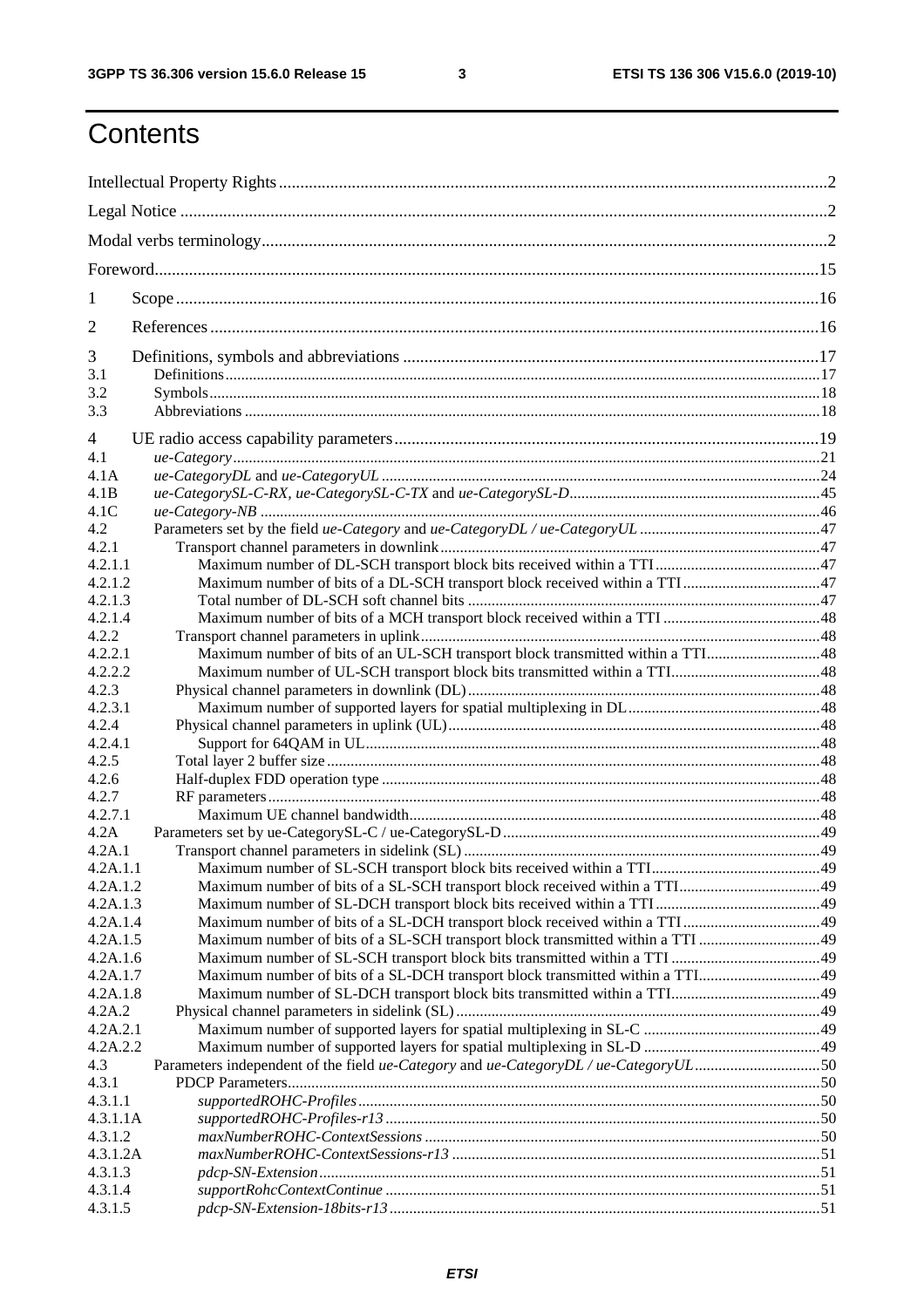$\overline{\mathbf{4}}$ 

| 4.3.1.6   |  |
|-----------|--|
| 4.3.1.7   |  |
| 4.3.1.8   |  |
| 4.3.1.9   |  |
| 4.3.1.7   |  |
|           |  |
| 4.3.1A    |  |
| 4.3.2     |  |
| 4.3.2.1   |  |
| 4.3.2.2   |  |
| 4.3.2.3   |  |
| 4.3.2.4   |  |
| 4.3.2.5   |  |
| 4.3.2.6   |  |
| 4.3.2.7   |  |
| 4.3.2.8   |  |
| 4.3.3     |  |
| 4.3.4     |  |
| 4.3.4.1   |  |
| 4.3.4.2   |  |
| 4.3.4.3   |  |
| 4.3.4.4   |  |
|           |  |
| 4.3.4.5   |  |
| 4.3.4.6   |  |
| 4.3.4.7   |  |
| 4.3.4.8   |  |
| 4.3.4.9   |  |
| 4.3.4.10  |  |
| 4.3.4.11  |  |
| 4.3.4.12  |  |
| 4.3.4.13  |  |
| 4.3.4.14  |  |
| 4.3.4.15  |  |
| 4.3.4.16  |  |
| 4.3.4.17  |  |
| 4.3.4.18  |  |
| 4.3.4.19  |  |
| 4.3.4.20  |  |
| 4.3.4.21  |  |
|           |  |
| 4.3.4.21A |  |
| 4.3.4.21B |  |
| 4.3.4.22  |  |
| 4.3.4.23  |  |
| 4.3.4.24  |  |
| 4.3.4.25  |  |
| 4.3.4.26  |  |
| 4.3.4.27  |  |
| 4.3.4.28  |  |
| 4.3.4.29  |  |
| 4.3.4.30  |  |
| 4.3.4.31  |  |
| 4.3.4.32  |  |
| 4.3.4.33  |  |
| 4.3.4.34  |  |
| 4.3.4.35  |  |
| 4.3.4.36  |  |
| 4.3.4.37  |  |
| 4.3.4.38  |  |
| 4.3.4.39  |  |
|           |  |
| 4.3.4.40  |  |
| 4.3.4.41  |  |
| 4.3.4.42  |  |
| 4.3.4.43  |  |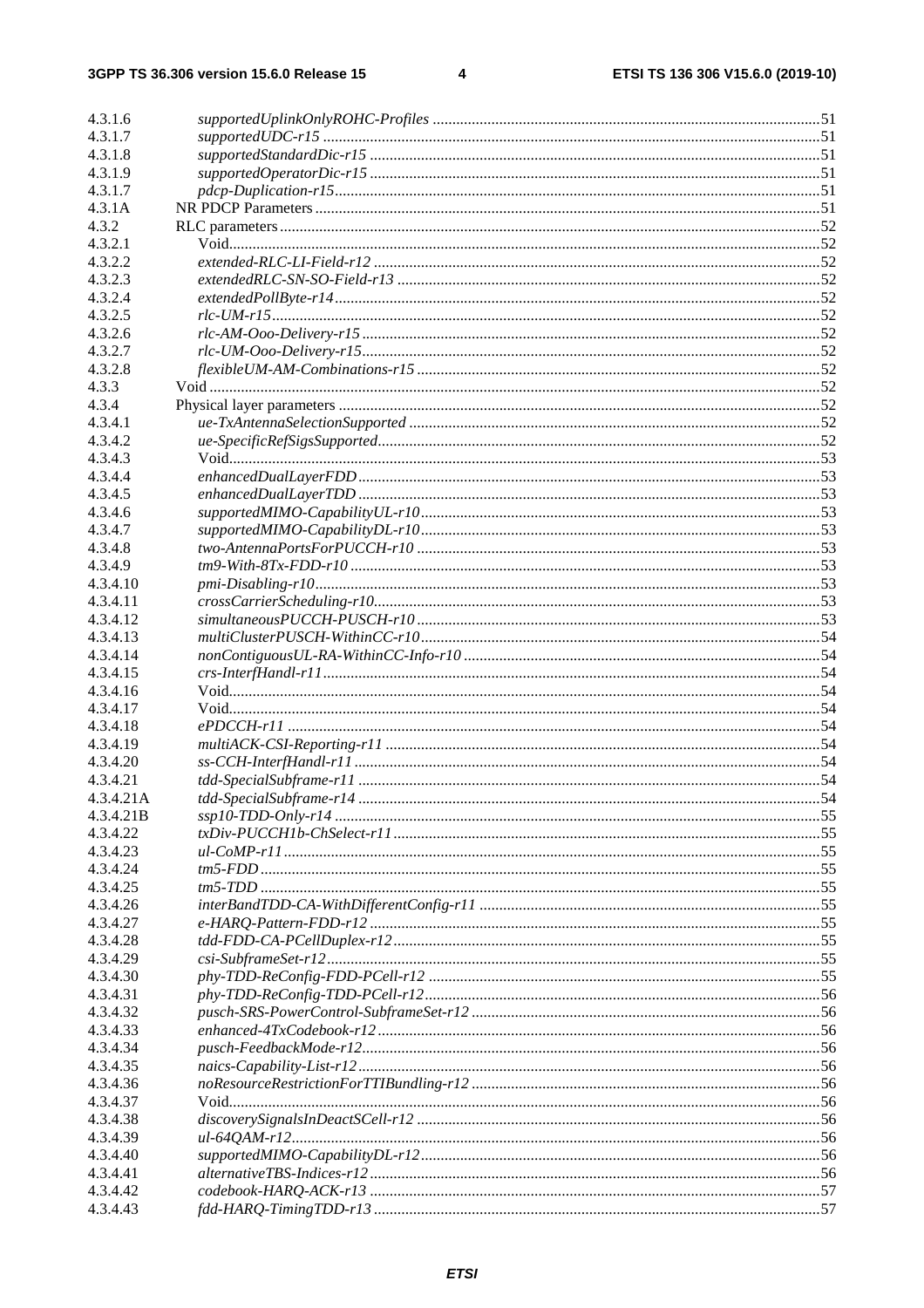$5\phantom{a}$ 

| 4.3.4.44   |                                                           |  |
|------------|-----------------------------------------------------------|--|
| 4.3.4.45   |                                                           |  |
| 4.3.4.46   |                                                           |  |
| 4.3.4.47   |                                                           |  |
| 4.3.4.48   |                                                           |  |
| 4.3.4.48.1 |                                                           |  |
| 4.3.4.48.2 |                                                           |  |
| 4.3.4.48.3 |                                                           |  |
| 4.3.4.49   |                                                           |  |
| 4.3.4.49a  |                                                           |  |
| 4.3.4.50   |                                                           |  |
| 4.3.4.51   |                                                           |  |
| 4.3.4.52   |                                                           |  |
| 4.3.4.53   |                                                           |  |
| 4.3.4.54   |                                                           |  |
| 4.3.4.55   |                                                           |  |
| 4.3.4.56   |                                                           |  |
| 4.3.4.57   |                                                           |  |
| 4.3.4.58   |                                                           |  |
| 4.3.4.59   |                                                           |  |
| 4.3.4.60   |                                                           |  |
| 4.3.4.61   |                                                           |  |
| 4.3.4.62   |                                                           |  |
| 4.3.4.63   |                                                           |  |
| 4.3.4.64   |                                                           |  |
| 4.3.4.65   |                                                           |  |
| 4.3.4.66   |                                                           |  |
| 4.3.4.67   |                                                           |  |
| 4.3.4.68   |                                                           |  |
| 4.3.4.69   |                                                           |  |
| 4.3.4.70   |                                                           |  |
| 4.3.4.70A  |                                                           |  |
| 4.3.4.71   |                                                           |  |
| 4.3.4.72   |                                                           |  |
| 4.3.4.73   |                                                           |  |
| 4.3.4.74   |                                                           |  |
| 4.3.4.75   |                                                           |  |
| 4.3.4.76   |                                                           |  |
| 4.3.4.77   |                                                           |  |
| 4.3.4.78   |                                                           |  |
| 4.3.4.79   |                                                           |  |
| 4.3.4.80   |                                                           |  |
| 4.3.4.81   |                                                           |  |
| 4.3.4.81.1 | $must \text{-} TM234 \text{-} UpTo2Tx \text{-} r14 \dots$ |  |
| 4.3.4.81.2 |                                                           |  |
| 4.3.4.81.3 |                                                           |  |
| 4.3.4.81.4 |                                                           |  |
| 4.3.4.81.5 |                                                           |  |
| 4.3.4.82   |                                                           |  |
| 4.3.4.83   |                                                           |  |
| 4.3.4.84   |                                                           |  |
| 4.3.4.85   |                                                           |  |
| 4.3.4.86   |                                                           |  |
| 4.3.4.87   |                                                           |  |
| 4.3.4.88   |                                                           |  |
| 4.3.4.89   |                                                           |  |
| 4.3.4.90   |                                                           |  |
| 4.3.4.91   |                                                           |  |
| 4.3.4.92   |                                                           |  |
| 4.3.4.93   |                                                           |  |
| 4.3.4.94   |                                                           |  |
| 4.3.4.95   |                                                           |  |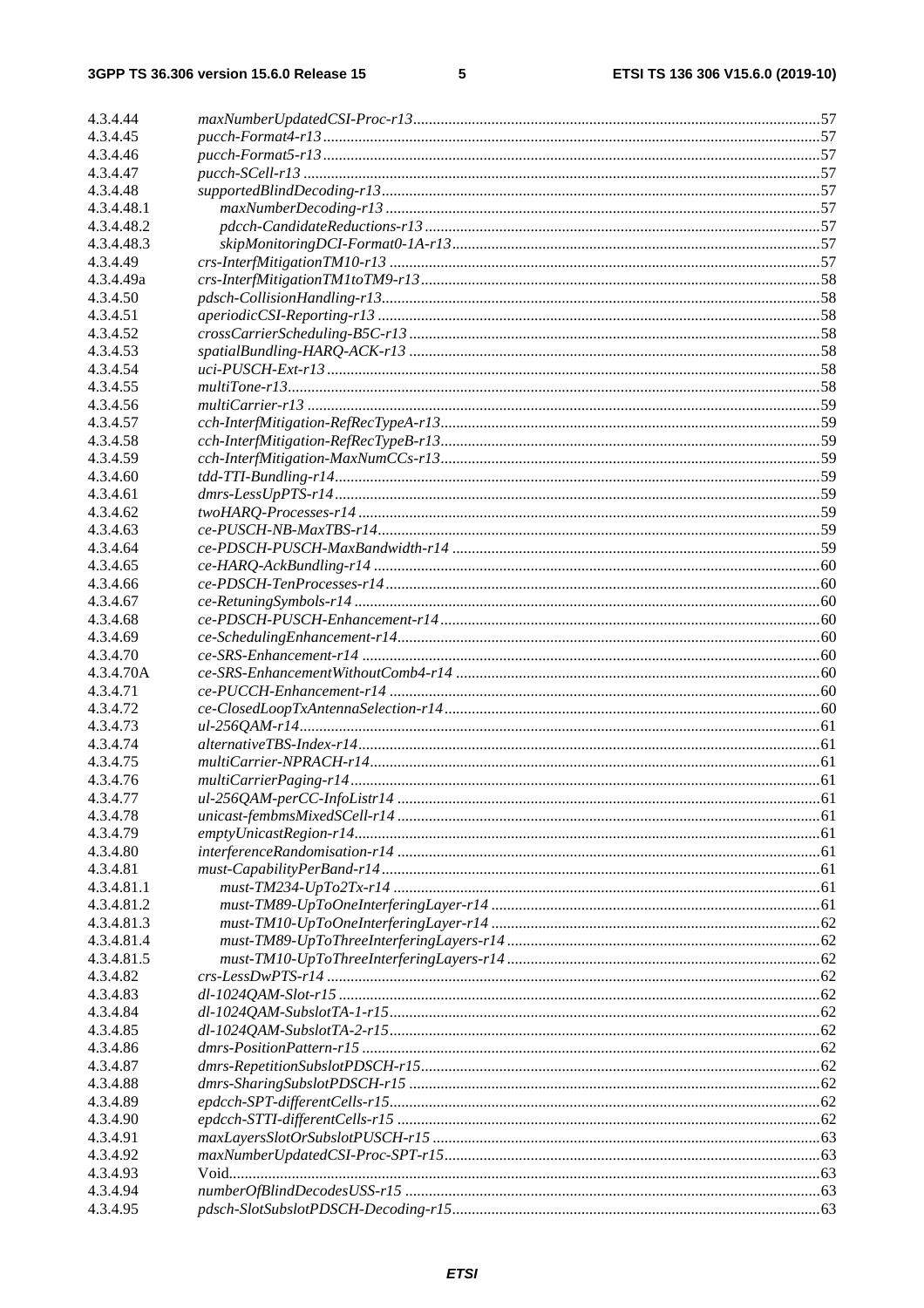| 4.3.4.96               |                                                                                                                                                                                                                                                                                                                                                                                                                                  |  |
|------------------------|----------------------------------------------------------------------------------------------------------------------------------------------------------------------------------------------------------------------------------------------------------------------------------------------------------------------------------------------------------------------------------------------------------------------------------|--|
| 4.3.4.97               |                                                                                                                                                                                                                                                                                                                                                                                                                                  |  |
| 4.3.4.98               |                                                                                                                                                                                                                                                                                                                                                                                                                                  |  |
| 4.3.4.99               |                                                                                                                                                                                                                                                                                                                                                                                                                                  |  |
| 4.3.4.100              |                                                                                                                                                                                                                                                                                                                                                                                                                                  |  |
| 4.3.4.101              |                                                                                                                                                                                                                                                                                                                                                                                                                                  |  |
| 4.3.4.102              |                                                                                                                                                                                                                                                                                                                                                                                                                                  |  |
| 4.3.4.103              |                                                                                                                                                                                                                                                                                                                                                                                                                                  |  |
| 4.3.4.104              |                                                                                                                                                                                                                                                                                                                                                                                                                                  |  |
| 4.3.4.105              |                                                                                                                                                                                                                                                                                                                                                                                                                                  |  |
| 4.3.4.106              |                                                                                                                                                                                                                                                                                                                                                                                                                                  |  |
| 4.3.4.107              |                                                                                                                                                                                                                                                                                                                                                                                                                                  |  |
| 4.3.4.108              |                                                                                                                                                                                                                                                                                                                                                                                                                                  |  |
| 4.3.4.109              |                                                                                                                                                                                                                                                                                                                                                                                                                                  |  |
| 4.3.4.110              |                                                                                                                                                                                                                                                                                                                                                                                                                                  |  |
| 4.3.4.111              |                                                                                                                                                                                                                                                                                                                                                                                                                                  |  |
| 4.3.4.112              |                                                                                                                                                                                                                                                                                                                                                                                                                                  |  |
| 4.3.4.113              |                                                                                                                                                                                                                                                                                                                                                                                                                                  |  |
| 4.3.4.114              |                                                                                                                                                                                                                                                                                                                                                                                                                                  |  |
| 4.3.4.115              |                                                                                                                                                                                                                                                                                                                                                                                                                                  |  |
| 4.3.4.116<br>4.3.4.117 |                                                                                                                                                                                                                                                                                                                                                                                                                                  |  |
| 4.3.4.118              |                                                                                                                                                                                                                                                                                                                                                                                                                                  |  |
| 4.3.4.119              |                                                                                                                                                                                                                                                                                                                                                                                                                                  |  |
| 4.3.4.120              |                                                                                                                                                                                                                                                                                                                                                                                                                                  |  |
| 4.3.4.121              |                                                                                                                                                                                                                                                                                                                                                                                                                                  |  |
| 4.3.4.122              |                                                                                                                                                                                                                                                                                                                                                                                                                                  |  |
| 4.3.4.123              |                                                                                                                                                                                                                                                                                                                                                                                                                                  |  |
| 4.3.4.124              |                                                                                                                                                                                                                                                                                                                                                                                                                                  |  |
| 4.3.4.125              |                                                                                                                                                                                                                                                                                                                                                                                                                                  |  |
| 4.3.4.126              |                                                                                                                                                                                                                                                                                                                                                                                                                                  |  |
| 4.3.4.127              |                                                                                                                                                                                                                                                                                                                                                                                                                                  |  |
| 4.3.4.128              |                                                                                                                                                                                                                                                                                                                                                                                                                                  |  |
| 4.3.4.129              |                                                                                                                                                                                                                                                                                                                                                                                                                                  |  |
| 4.3.4.130              |                                                                                                                                                                                                                                                                                                                                                                                                                                  |  |
| 4.3.4.131              |                                                                                                                                                                                                                                                                                                                                                                                                                                  |  |
| 4.3.4.132              |                                                                                                                                                                                                                                                                                                                                                                                                                                  |  |
| 4.3.4.133              |                                                                                                                                                                                                                                                                                                                                                                                                                                  |  |
| 4.3.4.134              |                                                                                                                                                                                                                                                                                                                                                                                                                                  |  |
| 4.3.4.135              |                                                                                                                                                                                                                                                                                                                                                                                                                                  |  |
| 4.3.4.136              |                                                                                                                                                                                                                                                                                                                                                                                                                                  |  |
| 4.3.4.137              |                                                                                                                                                                                                                                                                                                                                                                                                                                  |  |
| 4.3.4.138<br>4.3.4.139 |                                                                                                                                                                                                                                                                                                                                                                                                                                  |  |
| 4.3.4.140              |                                                                                                                                                                                                                                                                                                                                                                                                                                  |  |
| 4.3.4.141              |                                                                                                                                                                                                                                                                                                                                                                                                                                  |  |
| 4.3.4.142              |                                                                                                                                                                                                                                                                                                                                                                                                                                  |  |
| 4.3.4.143              |                                                                                                                                                                                                                                                                                                                                                                                                                                  |  |
| 4.3.4.144              | $maxNumberUpdateCSI-Proc\text{-}STTI-Comb22-Set2-r15\dots 15--\\ \dots 15--\\ \dots 15--\\ \dots 15--\\ \dots 15--\\ \dots 15--\\ \dots 15--\\ \dots 15--\\ \dots 15--\\ \dots 15--\\ \dots 15--\\ \dots 15--\\ \dots 15--\\ \dots 15--\\ \dots 15--\\ \dots 15--\\ \dots 15--\\ \dots 15--\\ \dots 15--\\ \dots 15--\\ \dots 15--\\ \dots 15--\\ \dots 15--\\ \dots 15--\\ \dots 15--\\ \dots 15--\\ \dots 15--\\ \dots 15--\\$ |  |
| 4.3.4.145              |                                                                                                                                                                                                                                                                                                                                                                                                                                  |  |
| 4.3.4.146              |                                                                                                                                                                                                                                                                                                                                                                                                                                  |  |
| 4.3.4.147              |                                                                                                                                                                                                                                                                                                                                                                                                                                  |  |
| 4.3.4.148              |                                                                                                                                                                                                                                                                                                                                                                                                                                  |  |
| 4.3.4.149              |                                                                                                                                                                                                                                                                                                                                                                                                                                  |  |
| 4.3.4.150              |                                                                                                                                                                                                                                                                                                                                                                                                                                  |  |
| 4.3.4.151              |                                                                                                                                                                                                                                                                                                                                                                                                                                  |  |
| 4.3.4.152              |                                                                                                                                                                                                                                                                                                                                                                                                                                  |  |
| 4.3.4.153              |                                                                                                                                                                                                                                                                                                                                                                                                                                  |  |
| 4.3.4.154              |                                                                                                                                                                                                                                                                                                                                                                                                                                  |  |
| 4.3.4.155              |                                                                                                                                                                                                                                                                                                                                                                                                                                  |  |
| 4.3.4.156              |                                                                                                                                                                                                                                                                                                                                                                                                                                  |  |
| 4.3.4.157              |                                                                                                                                                                                                                                                                                                                                                                                                                                  |  |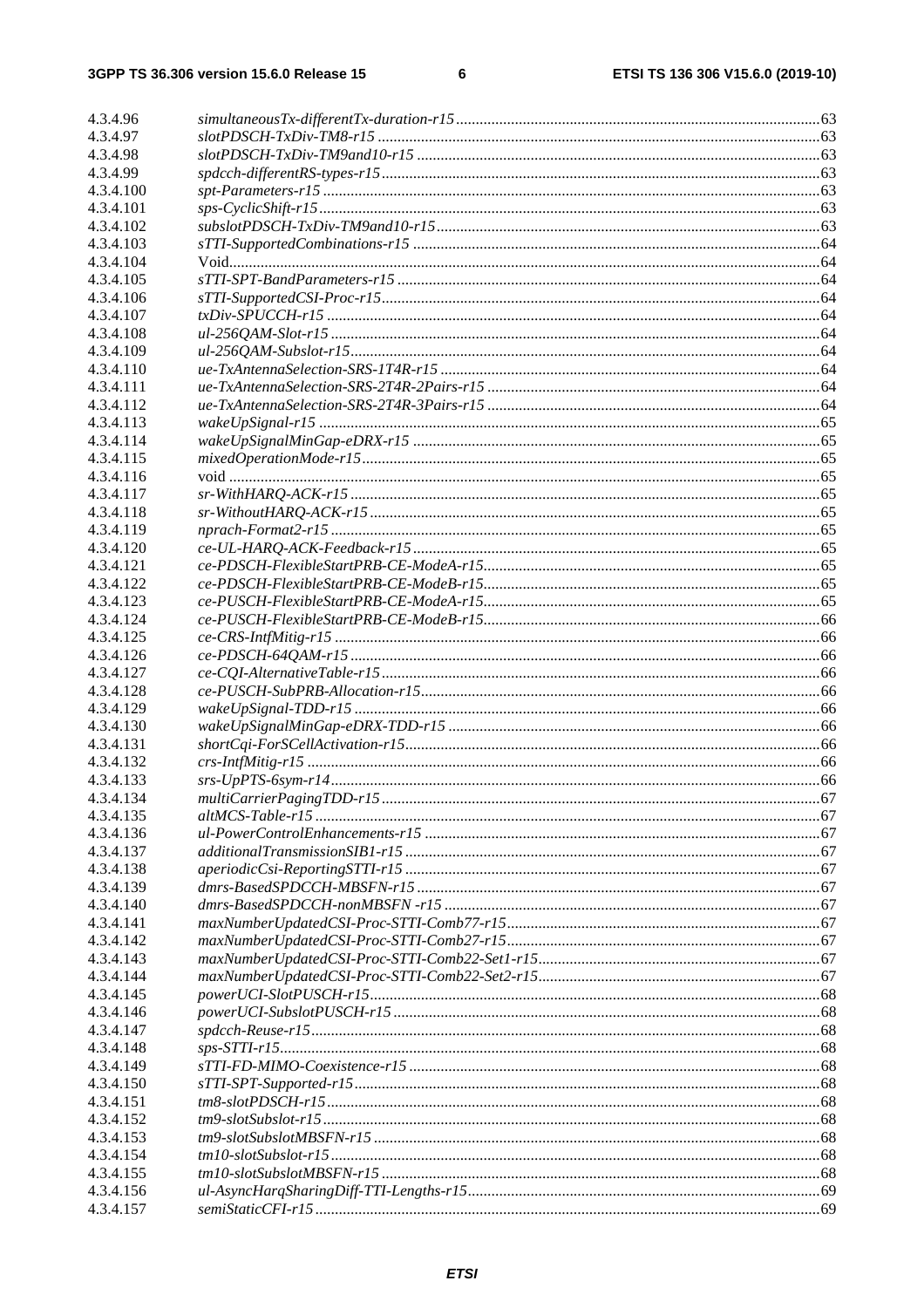| 4.3.4.158  |                                                                                |  |
|------------|--------------------------------------------------------------------------------|--|
| 4.3.4.159  |                                                                                |  |
| 4.3.4.160  |                                                                                |  |
| 4.3.4.161  |                                                                                |  |
| 4.3.4.162  |                                                                                |  |
| 4.3.4.163  |                                                                                |  |
| 4.3.4.164  |                                                                                |  |
| 4.3.4.165  |                                                                                |  |
| 4.3.4.166  |                                                                                |  |
| 4.3.4.167  |                                                                                |  |
| 4.3.4.168  |                                                                                |  |
| 4.3.4.169  |                                                                                |  |
| 4.3.4.170  |                                                                                |  |
| 4.3.4.171  |                                                                                |  |
| 4.3.4.172  |                                                                                |  |
| 4.3.4.173  |                                                                                |  |
| 4.3.4.174  |                                                                                |  |
| 4.3.4.175  |                                                                                |  |
| 4.3.4.176  |                                                                                |  |
| 4.3.4.177  |                                                                                |  |
| 4.3.4.178  |                                                                                |  |
| 4.3.4.179  |                                                                                |  |
| 4.3.4.180  |                                                                                |  |
| 4.3.4.181  |                                                                                |  |
| 4.3.5      |                                                                                |  |
| 4.3.5.1    |                                                                                |  |
| 4.3.5.1.1  |                                                                                |  |
| 4.3.5.1.2  |                                                                                |  |
| 4.3.5.1.3  |                                                                                |  |
| 4.3.5.1A   |                                                                                |  |
| 4.3.5.1A.1 |                                                                                |  |
| 4.3.5.1A.2 |                                                                                |  |
| 4.3.5.2    |                                                                                |  |
| 4.3.5.2.1  |                                                                                |  |
| 4.3.5.3    |                                                                                |  |
| 4.3.5.4    |                                                                                |  |
| 4.3.5.5    |                                                                                |  |
| 4.3.5.6    |                                                                                |  |
| 4.3.5.7    |                                                                                |  |
| 4.3.5.8    |                                                                                |  |
| 4.3.5.9    |                                                                                |  |
| 4.3.5.9.1  |                                                                                |  |
| 4.3.5.9.2  |                                                                                |  |
| 4.3.5.10   |                                                                                |  |
| 4.3.5.11   |                                                                                |  |
| 4.3.5.12   |                                                                                |  |
| 4.3.5.13   |                                                                                |  |
| 4.3.5.14   |                                                                                |  |
| 4.3.5.15   |                                                                                |  |
| 4.3.5.16   |                                                                                |  |
| 4.3.5.16A  |                                                                                |  |
| 4.3.5.17   |                                                                                |  |
| 4.3.5.18   |                                                                                |  |
| 4.3.5.19   |                                                                                |  |
| 4.3.5.20   |                                                                                |  |
| 4.3.5.21   |                                                                                |  |
| 4.3.5.22   |                                                                                |  |
| 4.3.5.23   |                                                                                |  |
| 4.3.5.24   |                                                                                |  |
| 4.3.5.25   |                                                                                |  |
| 4.3.5.26   |                                                                                |  |
| 4.3.5.27   | v2x-SupportedTxBandCombListPerBC-r14, v2x-SupportedRxBandCombListPerBC-r14  76 |  |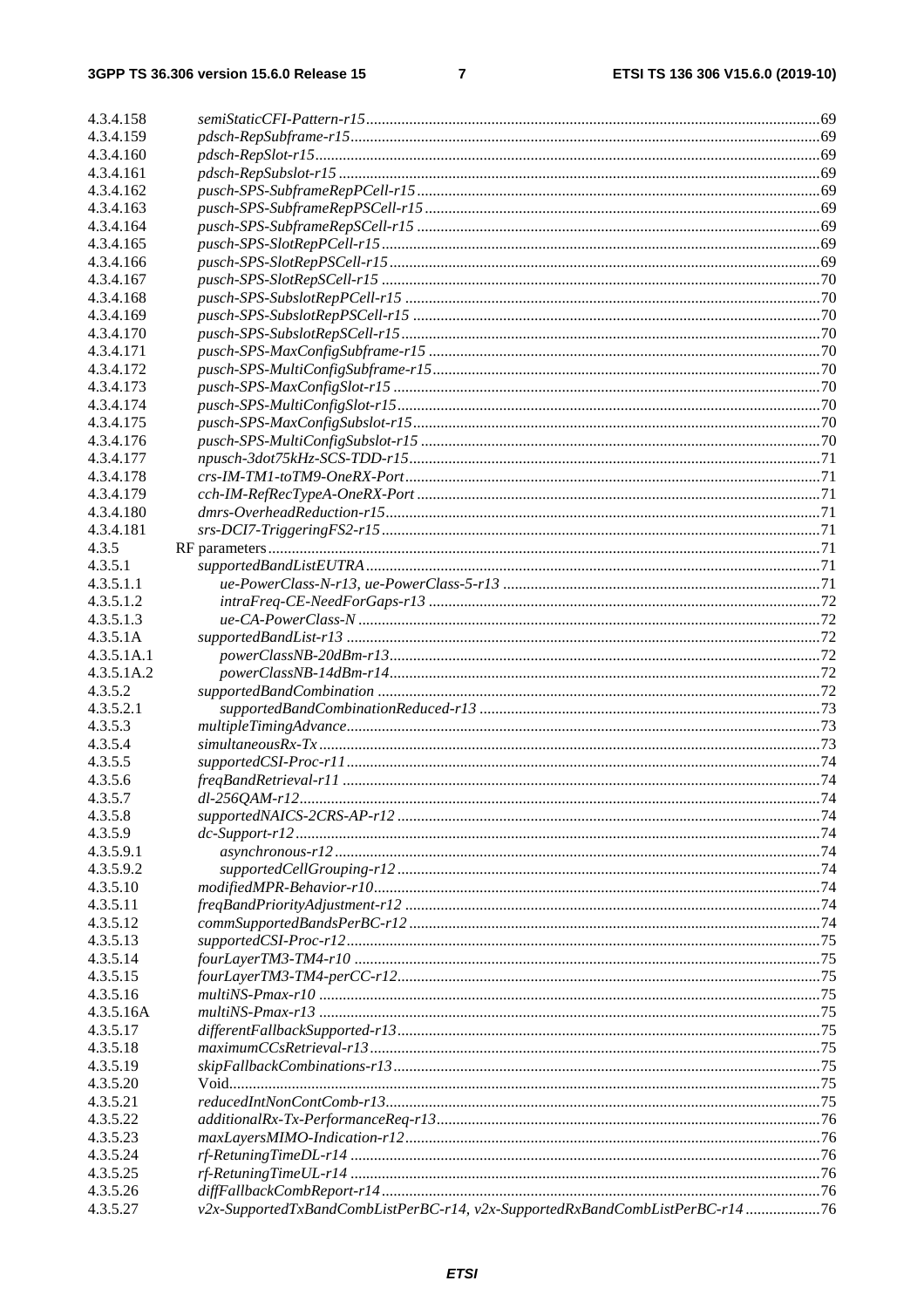| 4.3.5.28 |  |
|----------|--|
| 4.3.5.29 |  |
| 4.3.5.30 |  |
| 4.3.5.31 |  |
| 4.3.5.32 |  |
| 4.3.5.33 |  |
| 4.3.5.34 |  |
| 4.3.5.35 |  |
| 4.3.5.36 |  |
| 4.3.6    |  |
| 4.3.6.1  |  |
| 4.3.6.2  |  |
| 4.3.6.3  |  |
| 4.3.6.4  |  |
| 4.3.6.5  |  |
| 4.3.6.6  |  |
| 4.3.6.7  |  |
| 4.3.6.8  |  |
| 4.3.6.9  |  |
| 4.3.6.10 |  |
| 4.3.6.11 |  |
| 4.3.6.12 |  |
| 4.3.6.13 |  |
| 4.3.6.14 |  |
| 4.3.6.15 |  |
| 4.3.6.16 |  |
| 4.3.6.17 |  |
| 4.3.6.18 |  |
| 4.3.6.19 |  |
| 4.3.6.20 |  |
| 4.3.6.21 |  |
| 4.3.6.22 |  |
| 4.3.6.23 |  |
| 4.3.6.24 |  |
| 4.3.6.25 |  |
| 4.3.6.26 |  |
| 4.3.6.27 |  |
| 4.3.6.28 |  |
| 4.3.6.29 |  |
| 4.3.6.30 |  |
| 4.3.6.31 |  |
| 4.3.6.32 |  |
| 4.3.6.33 |  |
| 4.3.6.34 |  |
| 4.3.6.35 |  |
| 4.3.6.36 |  |
| 4.3.7    |  |
| 4.3.7.1  |  |
| 4.3.7.2  |  |
| 4.3.7.3  |  |
| 4.3.7.4  |  |
| 4.3.7.5  |  |
| 4.3.7.6  |  |
| 4.3.7.7  |  |
| 4.3.7.8  |  |
| 4.3.7.9  |  |
| 4.3.7.10 |  |
| 4.3.7.11 |  |
| 4.3.7.12 |  |
| 4.3.7.13 |  |
| 4.3.7.14 |  |
| 4.3.7.15 |  |
|          |  |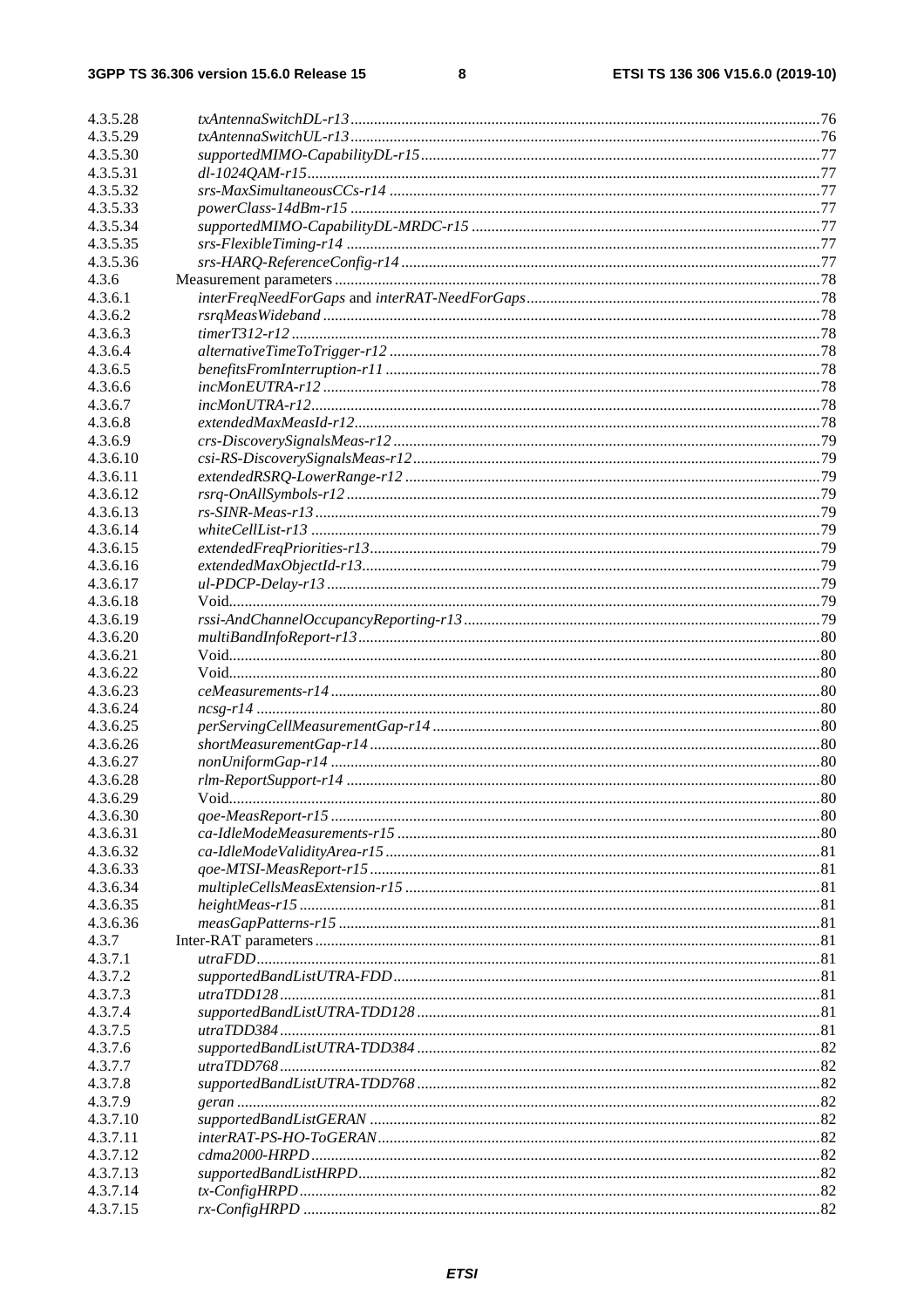### $\boldsymbol{9}$

| 4.3.7.16 |                                 |  |
|----------|---------------------------------|--|
| 4.3.7.17 |                                 |  |
| 4.3.7.18 |                                 |  |
| 4.3.7.19 |                                 |  |
| 4.3.7.20 |                                 |  |
| 4.3.7.21 |                                 |  |
| 4.3.7.22 |                                 |  |
| 4.3.7.23 |                                 |  |
| 4.3.7.24 |                                 |  |
| 4.3.7.25 |                                 |  |
| 4.3.7.26 | $e\text{-}Redirection UTRA-TDD$ |  |
| 4.3.7.27 |                                 |  |
| 4.3.7.28 |                                 |  |
| 4.3.7.29 |                                 |  |
| 4.3.8    |                                 |  |
| 4.3.8.1  |                                 |  |
| 4.3.8.1A |                                 |  |
| 4.3.8.2  |                                 |  |
| 4.3.8.3  |                                 |  |
| 4.3.8.4  |                                 |  |
| 4.3.8.5  |                                 |  |
| 4.3.8.6  |                                 |  |
| 4.3.8.7  |                                 |  |
| 4.3.8.8  |                                 |  |
| 4.3.8.9  |                                 |  |
| 4.3.8.10 |                                 |  |
| 4.3.9    |                                 |  |
| 4.3.10   |                                 |  |
| 4.3.10.1 |                                 |  |
| 4.3.10.2 |                                 |  |
| 4.3.10.3 |                                 |  |
| 4.3.11   |                                 |  |
| 4.3.11.1 |                                 |  |
| 4.3.11.2 |                                 |  |
| 4.3.11.3 |                                 |  |
| 4.3.11.4 |                                 |  |
| 4.3.11.5 |                                 |  |
| 4.3.11.6 |                                 |  |
| 4.3.11.7 |                                 |  |
| 4.3.12   |                                 |  |
| 4.3.12.1 |                                 |  |
| 4.3.13   |                                 |  |
| 4.3.13.1 |                                 |  |
| 4.3.13.2 |                                 |  |
| 4.3.13.3 |                                 |  |
| 4.3.13.4 |                                 |  |
| 4.3.13.5 |                                 |  |
| 4.3.13.6 |                                 |  |
| 4.3.13.7 |                                 |  |
| 4.3.13.8 |                                 |  |
| 4.3.13.9 |                                 |  |
| 4.3.14   |                                 |  |
| 4.3.14.1 |                                 |  |
| 4.3.14.2 |                                 |  |
| 4.3.14.3 |                                 |  |
| 4.3.14.4 |                                 |  |
| 4.3.14.5 |                                 |  |
|          |                                 |  |
| 4.3.14.6 |                                 |  |
| 4.3.15   |                                 |  |
| 4.3.15.1 |                                 |  |
| 4.3.15.2 |                                 |  |
| 4.3.15.3 |                                 |  |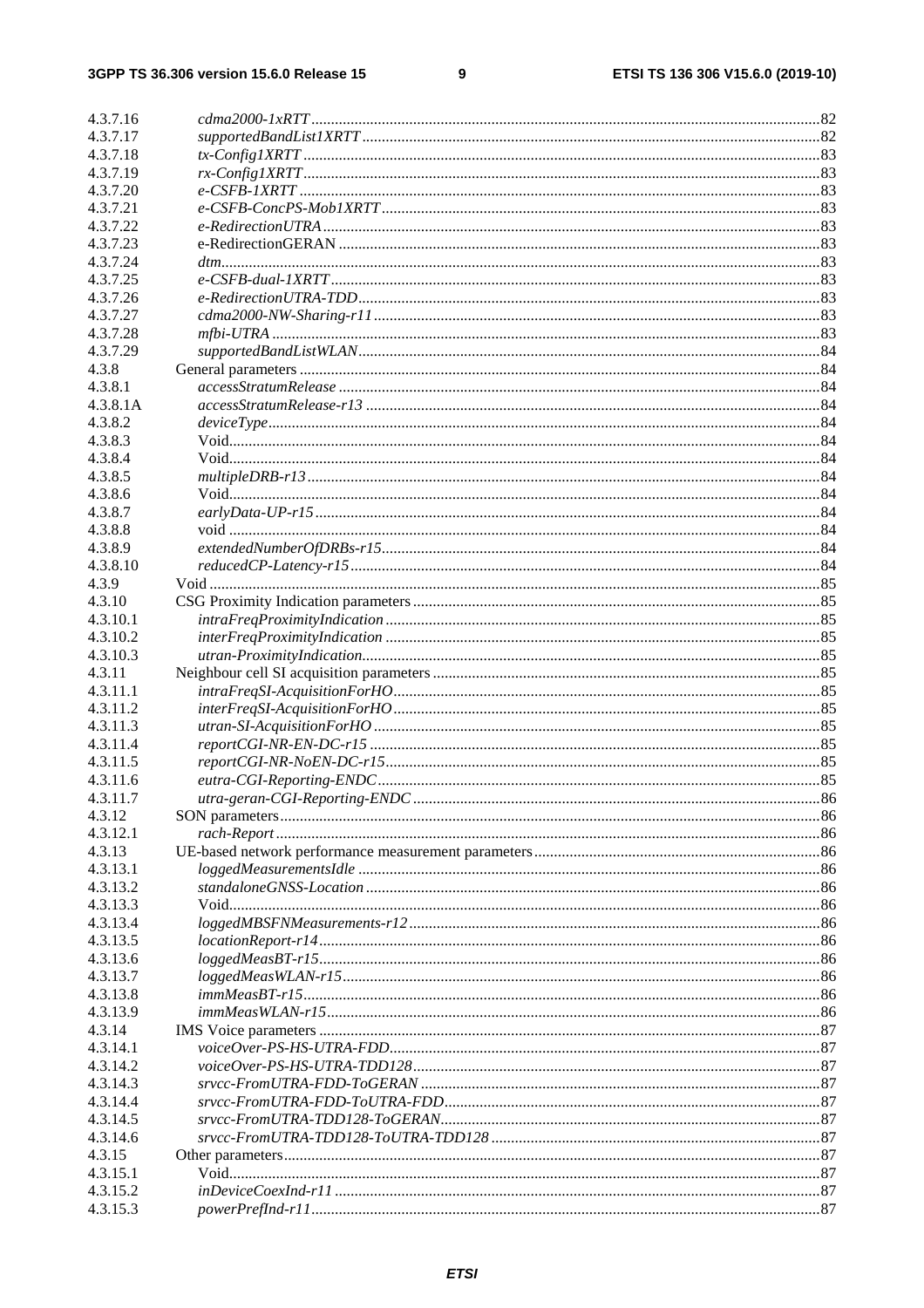| 4.3.15.4  |                                                                             |  |
|-----------|-----------------------------------------------------------------------------|--|
| 4.3.15.5  |                                                                             |  |
| 4.3.15.6  |                                                                             |  |
| 4.3.15.7  |                                                                             |  |
| 4.3.15.8  |                                                                             |  |
| 4.3.15.9  |                                                                             |  |
| 4.3.15.10 |                                                                             |  |
| 4.3.15.11 |                                                                             |  |
| 4.3.15.12 |                                                                             |  |
| 4.3.15.13 |                                                                             |  |
| 4.3.15.14 |                                                                             |  |
| 4.3.15.15 |                                                                             |  |
| 4.3.15.16 |                                                                             |  |
| 4.3.16    |                                                                             |  |
| 4.3.16.1  |                                                                             |  |
| 4.3.16.2  |                                                                             |  |
| 4.3.17    |                                                                             |  |
| 4.3.17.1  |                                                                             |  |
| 4.3.17.2  |                                                                             |  |
| 4.3.17.3  |                                                                             |  |
| 4.3.17.4  |                                                                             |  |
| 4.3.17.5  |                                                                             |  |
| 4.3.17.6  | subcarrierSpacingMBMS-khz1dot25-r14, subcarrierSpacingMBMS-khz7dot5-r14  89 |  |
| 4.3.17.7  |                                                                             |  |
| 4.3.17.8  |                                                                             |  |
| 4.3.18    |                                                                             |  |
| 4.3.18.1  |                                                                             |  |
| 4.3.18.2  |                                                                             |  |
| 4.3.18.3  |                                                                             |  |
| 4.3.19    |                                                                             |  |
| 4.3.19.1  |                                                                             |  |
| 4.3.19.2  |                                                                             |  |
| 4.3.19.3  |                                                                             |  |
| 4.3.19.4  |                                                                             |  |
| 4.3.19.5  |                                                                             |  |
| 4.3.19.6  |                                                                             |  |
| 4.3.19.7  |                                                                             |  |
| 4.3.19.8  |                                                                             |  |
| 4.3.19.9  |                                                                             |  |
| 4.3.19.10 |                                                                             |  |
| 4.3.19.11 |                                                                             |  |
| 4.3.19.12 |                                                                             |  |
| 4.3.19.13 |                                                                             |  |
| 4.3.19.14 |                                                                             |  |
| 4.3.19.15 |                                                                             |  |
|           |                                                                             |  |
| 4.3.19.16 |                                                                             |  |
| 4.3.19.17 |                                                                             |  |
| 4.3.19.18 |                                                                             |  |
| 4.3.19.19 |                                                                             |  |
| 4.3.19.20 |                                                                             |  |
| 4.3.19.21 |                                                                             |  |
| 4.3.20    |                                                                             |  |
| 4.3.20.1  |                                                                             |  |
| 4.3.20.2  |                                                                             |  |
| 4.3.20.3  |                                                                             |  |
| 4.3.20.4  |                                                                             |  |
| 4.3.21    |                                                                             |  |
| 4.3.21.1  |                                                                             |  |
| 4.3.21.2  |                                                                             |  |
| 4.3.21.3  |                                                                             |  |
| 4.3.21.4  |                                                                             |  |
| 4.3.21.5  |                                                                             |  |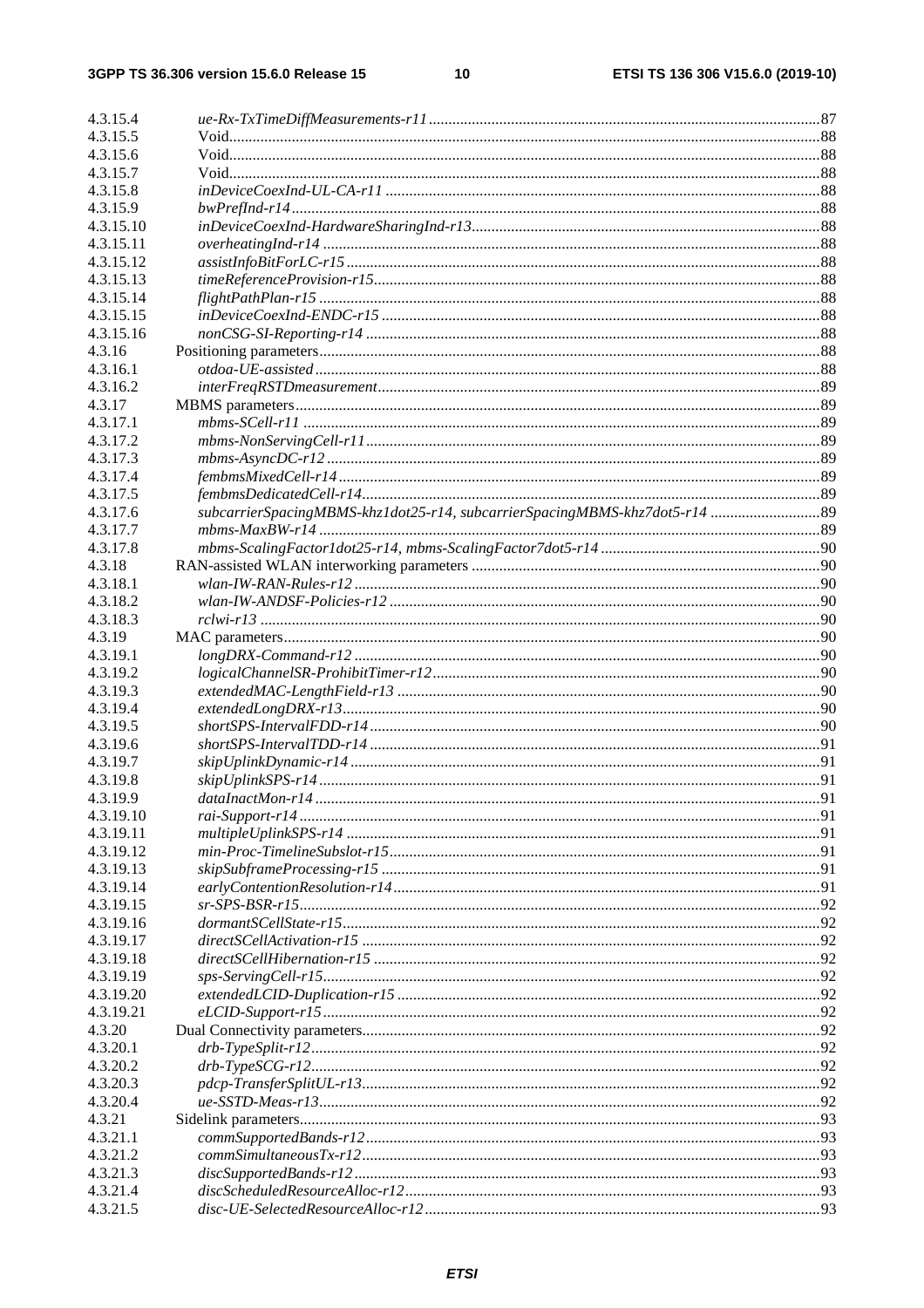| 4.3.21.6               |  |
|------------------------|--|
| 4.3.21.7               |  |
| 4.3.21.8               |  |
| 4.3.21.9               |  |
| 4.3.21.10              |  |
| 4.3.21.11              |  |
| 4.3.21.12              |  |
| 4.3.21.13              |  |
| 4.3.21.14              |  |
| 4.3.21.15              |  |
| 4.3.21.16              |  |
| 4.3.21.17              |  |
| 4.3.21.18              |  |
| 4.3.21.19              |  |
| 4.3.21.20              |  |
| 4.3.21.21              |  |
| 4.3.21.22              |  |
| 4.3.21.23<br>4.3.21.24 |  |
| 4.3.21.25              |  |
| 4.3.21.26              |  |
| 4.3.21.27              |  |
| 4.3.21.28              |  |
| 4.3.21.29              |  |
| 4.3.21.30              |  |
| 4.3.21.31              |  |
| 4.3.22                 |  |
| 4.3.22.1               |  |
| 4.3.22.2               |  |
| 4.3.22.3               |  |
| 4.3.22.4               |  |
| 4.3.22.5               |  |
| 4.3.23                 |  |
| 4.3.23.1               |  |
| 4.3.23.2               |  |
| 4.3.23.3<br>4.3.23.4   |  |
| 4.3.23.5               |  |
| 4.3.23.6               |  |
| 4.3.23.7               |  |
| 4.3.23.8               |  |
| 4.3.23.9               |  |
| 4.3.23.10              |  |
| 4.3.23.11              |  |
| 4.3.23.12              |  |
| 4.3.23.13              |  |
| 4.3.23.14              |  |
| 4.3.23.15              |  |
| 4.3.23.16              |  |
| 4.3.23.17              |  |
| 4.3.24                 |  |
| 4.3.24.1               |  |
| 4.3.24.2               |  |
| 4.3.24.3<br>4.3.25     |  |
| 4.3.25.1               |  |
| 4.3.25.2               |  |
| 4.3.25.3               |  |
| 4.3.25.4               |  |
| 4.3.25.5               |  |
| 4.3.25.6               |  |
| 4.3.25.7               |  |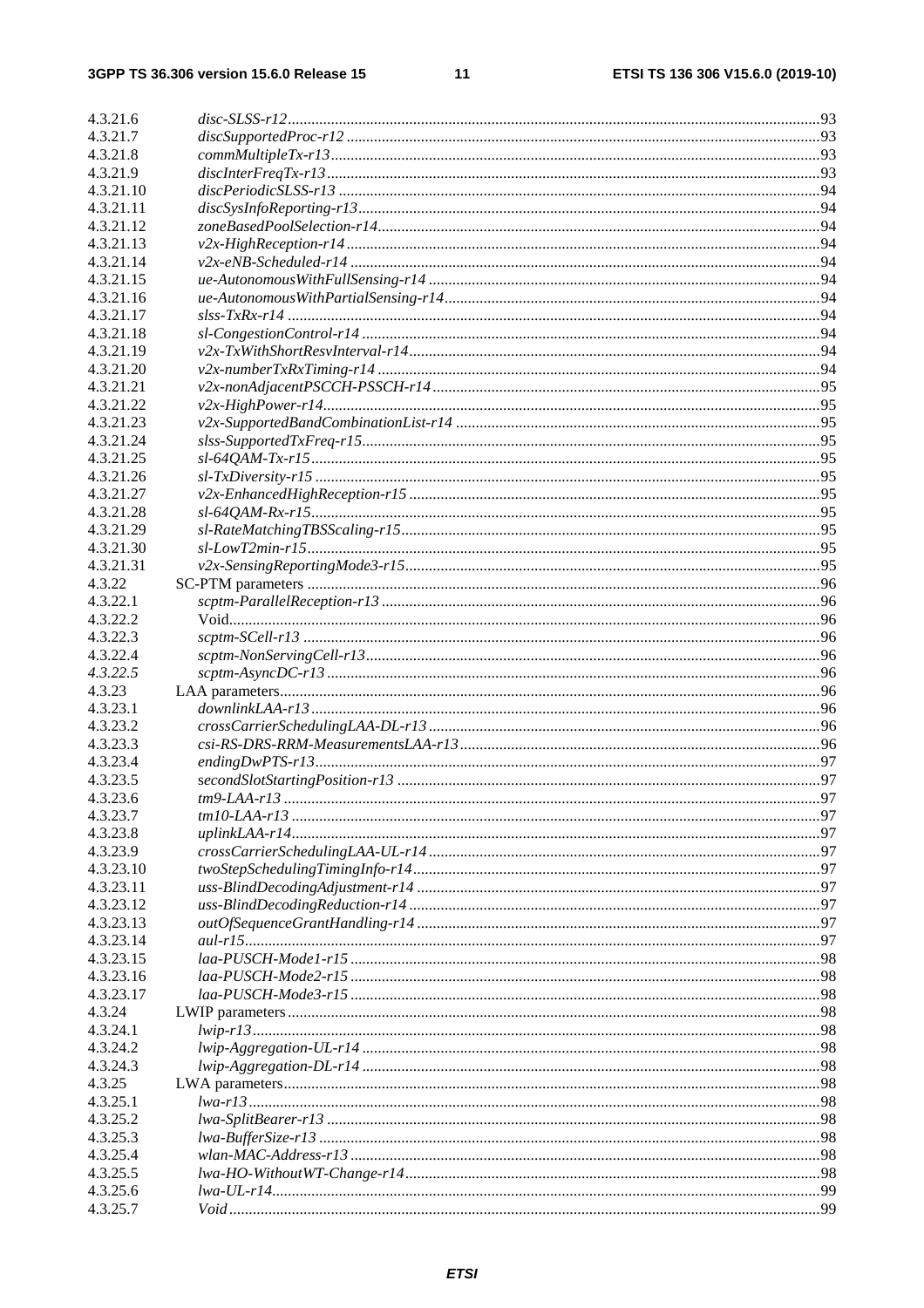| 4.3.25.8  |                                                                                |  |
|-----------|--------------------------------------------------------------------------------|--|
| 4.3.25.9  |                                                                                |  |
| 4.3.26    |                                                                                |  |
| 4.3.26.1  |                                                                                |  |
| 4.3.27    |                                                                                |  |
| 4.3.27.1  |                                                                                |  |
|           |                                                                                |  |
| 4.3.28    |                                                                                |  |
| 4.3.28.1  |                                                                                |  |
| 4.3.28.2  |                                                                                |  |
| 4.3.28.3  |                                                                                |  |
| 4.3.28.4  |                                                                                |  |
| 4.3.28.5  |                                                                                |  |
| 4.3.28.6  | $non Precoded-r13 \dots 100$                                                   |  |
| 4.3.28.7  |                                                                                |  |
|           |                                                                                |  |
| 4.3.28.8  |                                                                                |  |
| 4.3.28.9  |                                                                                |  |
| 4.3.28.10 |                                                                                |  |
| 4.3.28.11 |                                                                                |  |
| 4.3.28.12 | relWeightTwoLayers-r13, relWeightFourLayers-r13, relWeightEightLayers-r13  101 |  |
| 4.3.28.13 |                                                                                |  |
| 4.3.28.14 |                                                                                |  |
| 4.3.28.15 |                                                                                |  |
| 4.3.28.16 |                                                                                |  |
| 4.3.28.17 |                                                                                |  |
|           |                                                                                |  |
| 4.3.28.18 |                                                                                |  |
| 4.3.29    |                                                                                |  |
| 4.3.29.1  |                                                                                |  |
| 4.3.29.2  |                                                                                |  |
| 4.3.29.3  |                                                                                |  |
| 4.3.29.4  |                                                                                |  |
| 4.3.29.5  |                                                                                |  |
| 4.3.29.6  |                                                                                |  |
| 4.3.29.7  |                                                                                |  |
| 4.3.29.8  |                                                                                |  |
|           |                                                                                |  |
| 4.3.29.9  |                                                                                |  |
| 4.3.29.10 |                                                                                |  |
| 4.3.29.11 |                                                                                |  |
| 4.3.29.12 |                                                                                |  |
| 4.3.30    |                                                                                |  |
| 4.3.30.1  |                                                                                |  |
| 4.3.30.2  |                                                                                |  |
| 4.3.31    |                                                                                |  |
| 4.3.31.1  |                                                                                |  |
| 4.3.31.2  |                                                                                |  |
|           |                                                                                |  |
| 4.3.32    |                                                                                |  |
| 4.3.32.1  |                                                                                |  |
| 4.3.32.2  |                                                                                |  |
| 4.3.32.3  |                                                                                |  |
| 4.3.33    |                                                                                |  |
| 4.3.33.1  |                                                                                |  |
| 4.3.33.2  |                                                                                |  |
| 4.3.33.3  |                                                                                |  |
| 4.3.34    |                                                                                |  |
| 4.3.34.1  |                                                                                |  |
|           |                                                                                |  |
| 4.3.34.2  |                                                                                |  |
| 4.3.34.3  |                                                                                |  |
| 4.3.34.4  |                                                                                |  |
| 4.3.34.5  |                                                                                |  |
| 4.3.34.6  |                                                                                |  |
| 4.3.34.7  |                                                                                |  |
| 4.3.34.8  |                                                                                |  |
| 4.3.34.9  |                                                                                |  |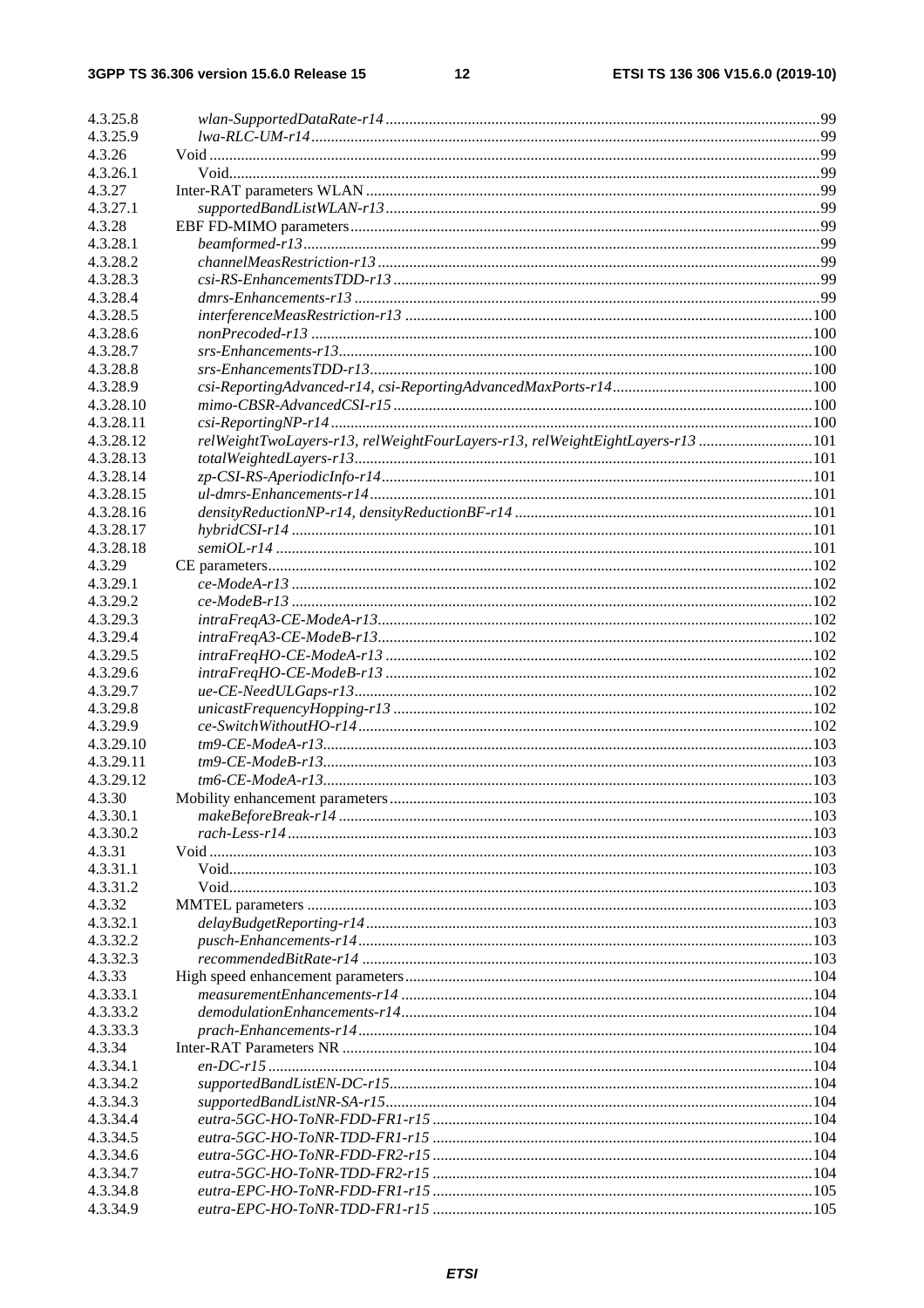| 4.3.34.10 |                                                                                                       |  |
|-----------|-------------------------------------------------------------------------------------------------------|--|
| 4.3.34.11 |                                                                                                       |  |
| 4.3.34.12 |                                                                                                       |  |
| 4.3.34.13 |                                                                                                       |  |
| 4.3.34.14 |                                                                                                       |  |
| 4.3.34.15 |                                                                                                       |  |
| 4.3.34.16 |                                                                                                       |  |
| 4.3.34.17 |                                                                                                       |  |
| 4.3.35    |                                                                                                       |  |
| 4.3.35.1  |                                                                                                       |  |
| 4.3.35.2  |                                                                                                       |  |
| 4.3.36    |                                                                                                       |  |
| 4.3.36.1  |                                                                                                       |  |
| 4.3.36.2  |                                                                                                       |  |
| 4.3.36.3  |                                                                                                       |  |
| 4.3.36.4  |                                                                                                       |  |
| 4.3.36.5  |                                                                                                       |  |
| 4.3.36.6  |                                                                                                       |  |
| 4.3.36.7  |                                                                                                       |  |
| 4.3.36.8  |                                                                                                       |  |
|           |                                                                                                       |  |
| 5         |                                                                                                       |  |
|           |                                                                                                       |  |
| 6         |                                                                                                       |  |
| 6.1       |                                                                                                       |  |
| 6.2       |                                                                                                       |  |
| 6.2.1     |                                                                                                       |  |
| 6.2.2     |                                                                                                       |  |
| 6.2.3     |                                                                                                       |  |
| 6.2.4     |                                                                                                       |  |
| 6.3       |                                                                                                       |  |
| 6.3.1     |                                                                                                       |  |
| 6.3.2     |                                                                                                       |  |
| 6.4       |                                                                                                       |  |
| 6.5       |                                                                                                       |  |
| 6.5.0     |                                                                                                       |  |
| 6.5.1     |                                                                                                       |  |
| 6.6       |                                                                                                       |  |
| 6.6.1     |                                                                                                       |  |
| 6.6.2     |                                                                                                       |  |
| 6.6.3     | Single-user MIMO interference mitigation advanced receiver for UEs with 2 receiver antenna ports  108 |  |
| 6.6.4     | Single-user MIMO interference mitigation advanced receiver for UEs with 4 receiver antenna ports  108 |  |
| 6.6.5     | MMSE-IRC DL Control Channel interference mitigation receiver for UEs with 4 receiver antenna          |  |
|           |                                                                                                       |  |
| 6.7       |                                                                                                       |  |
| 6.7.1     |                                                                                                       |  |
| 6.7.2     |                                                                                                       |  |
| 6.7.3     |                                                                                                       |  |
| 6.7.4     |                                                                                                       |  |
| 6.7.5     | RRC Connection Re-establishment for the Control Plane CIoT EPS Optimization108                        |  |
| 6.8       |                                                                                                       |  |
| 6.8.1     |                                                                                                       |  |
| 6.8.2     |                                                                                                       |  |
| 6.8.3     |                                                                                                       |  |
| 6.8.4     |                                                                                                       |  |
| 6.8.5     |                                                                                                       |  |
| 6.8.6     |                                                                                                       |  |
| 6.8.7     |                                                                                                       |  |
| 6.8.8     |                                                                                                       |  |
| 6.8.9     |                                                                                                       |  |
| 6.9       |                                                                                                       |  |
| 6.10      |                                                                                                       |  |
|           |                                                                                                       |  |

### **ETSI**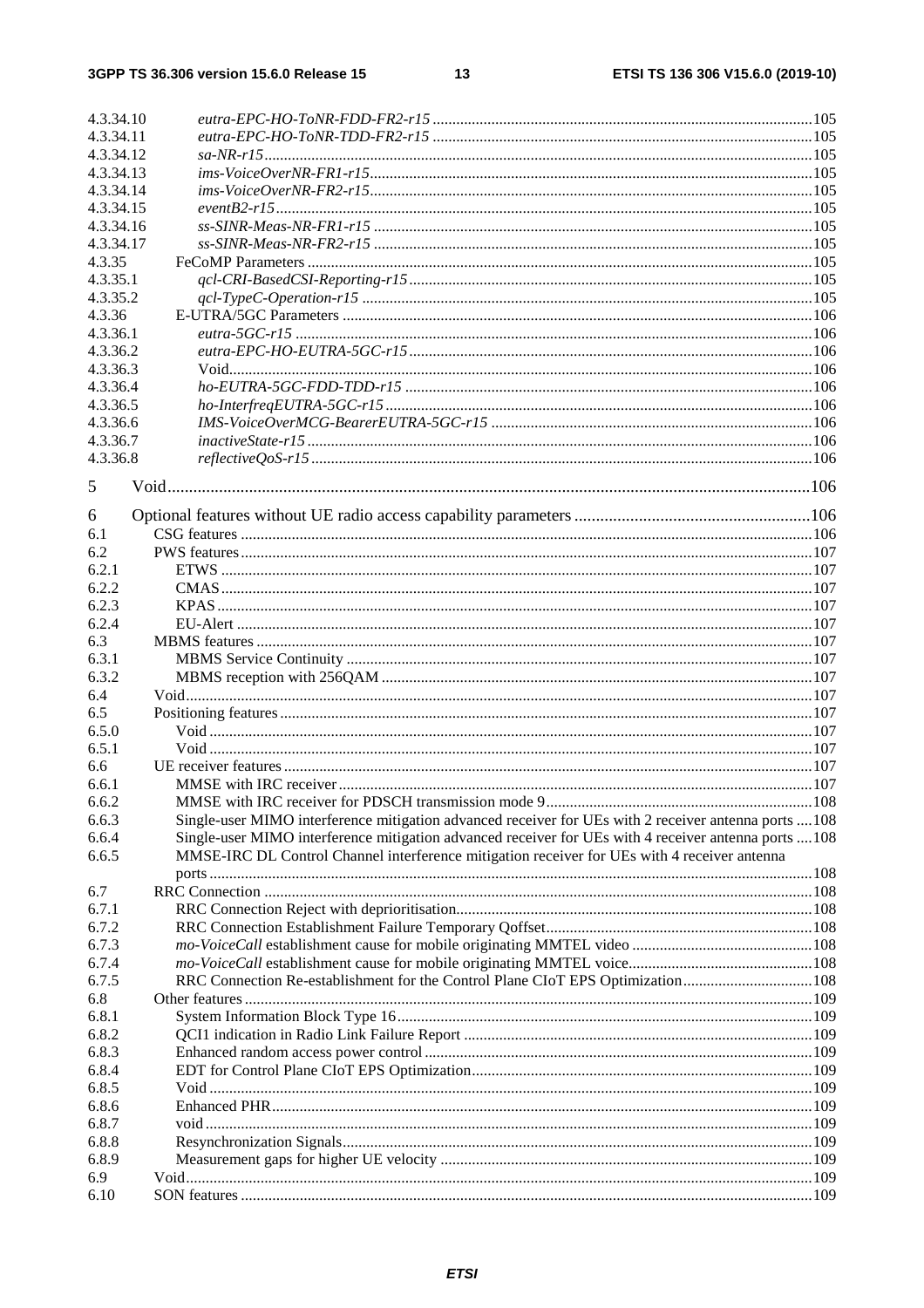| 6.10.1 |                                                                                         |  |
|--------|-----------------------------------------------------------------------------------------|--|
| 6.11   |                                                                                         |  |
| 6.11.1 |                                                                                         |  |
| 6.12   |                                                                                         |  |
| 6.13   |                                                                                         |  |
| 6.13.1 |                                                                                         |  |
| 6.13.2 |                                                                                         |  |
| 6.13.3 |                                                                                         |  |
| 6.13.4 |                                                                                         |  |
| 6.14   |                                                                                         |  |
| 6.14.1 |                                                                                         |  |
| 6.15   |                                                                                         |  |
| 6.15.1 |                                                                                         |  |
| 6.16   |                                                                                         |  |
| 6.16.1 |                                                                                         |  |
| 6.17   |                                                                                         |  |
| 6.17.1 |                                                                                         |  |
| 6.17.2 |                                                                                         |  |
| 6.17.3 |                                                                                         |  |
| 6.17.4 |                                                                                         |  |
| 6.17.5 |                                                                                         |  |
| 7      |                                                                                         |  |
| 7.1    |                                                                                         |  |
| 7.1.1  |                                                                                         |  |
| 7.1.2  |                                                                                         |  |
| 7.1.3  |                                                                                         |  |
| 7.1.4  |                                                                                         |  |
| 7.1.5  |                                                                                         |  |
| 7.2    |                                                                                         |  |
| 7.2.1  |                                                                                         |  |
| 7.3    |                                                                                         |  |
| 7.3.1  |                                                                                         |  |
| 7.3.2  |                                                                                         |  |
| 7.4    |                                                                                         |  |
| 7.4.1  |                                                                                         |  |
| 7.4.2  |                                                                                         |  |
| 7.4.3  |                                                                                         |  |
| 7.5    |                                                                                         |  |
| 7.5.1  |                                                                                         |  |
| 7.6    |                                                                                         |  |
| 7.6.1  |                                                                                         |  |
| 7.7    |                                                                                         |  |
| 7.7.1  |                                                                                         |  |
| 7.7.2  |                                                                                         |  |
| 7.7.3  |                                                                                         |  |
| 7.7.4  | Simultaneous transmission of PUCCH in licensed spectrum and PUSCH in LAA SCells 113     |  |
| 7.8    |                                                                                         |  |
| 7.8.1  |                                                                                         |  |
| 7.9    |                                                                                         |  |
| 7.10   |                                                                                         |  |
| 7.10.1 |                                                                                         |  |
| 7.10.2 |                                                                                         |  |
| 7.10.3 |                                                                                         |  |
| 7.10.4 |                                                                                         |  |
| 7.11   |                                                                                         |  |
| 7.11.1 |                                                                                         |  |
|        |                                                                                         |  |
|        | Guideline on maximum number of DL PDCP SDUs per TTI115<br><b>Annex A (informative):</b> |  |
|        | <b>Annex B</b> (informative):                                                           |  |
|        |                                                                                         |  |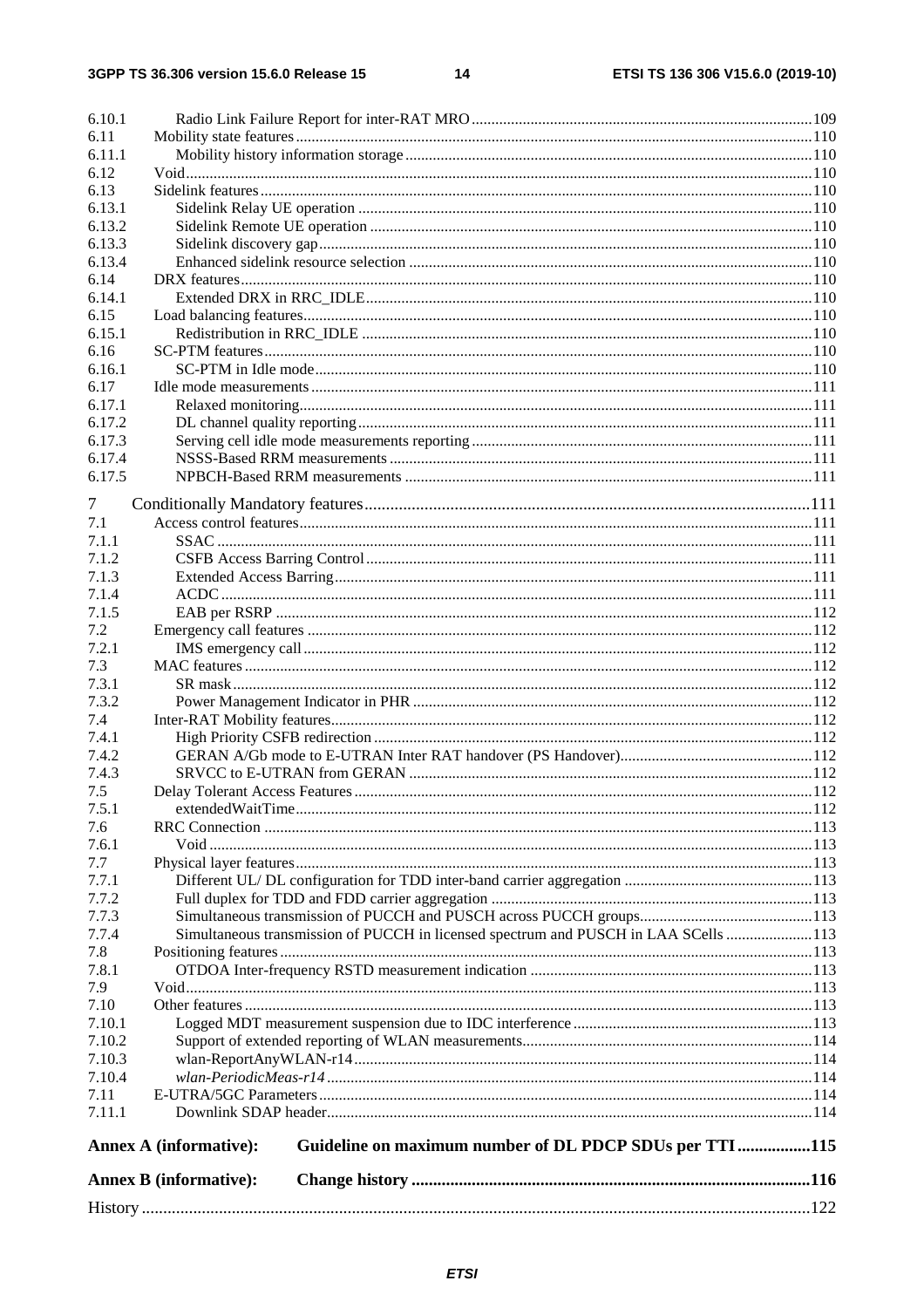# Foreword

This Technical Specification has been produced by the 3<sup>rd</sup> Generation Partnership Project (3GPP).

The contents of the present document are subject to continuing work within the TSG and may change following formal TSG approval. Should the TSG modify the contents of the present document, it will be re-released by the TSG with an identifying change of release date and an increase in version number as follows:

Version x.y.z

where:

- x the first digit:
	- 1 presented to TSG for information;
	- 2 presented to TSG for approval;
	- 3 or greater indicates TSG approved document under change control.
- y the second digit is incremented for all changes of substance, i.e. technical enhancements, corrections, updates, etc.
- z the third digit is incremented when editorial only changes have been incorporated in the document.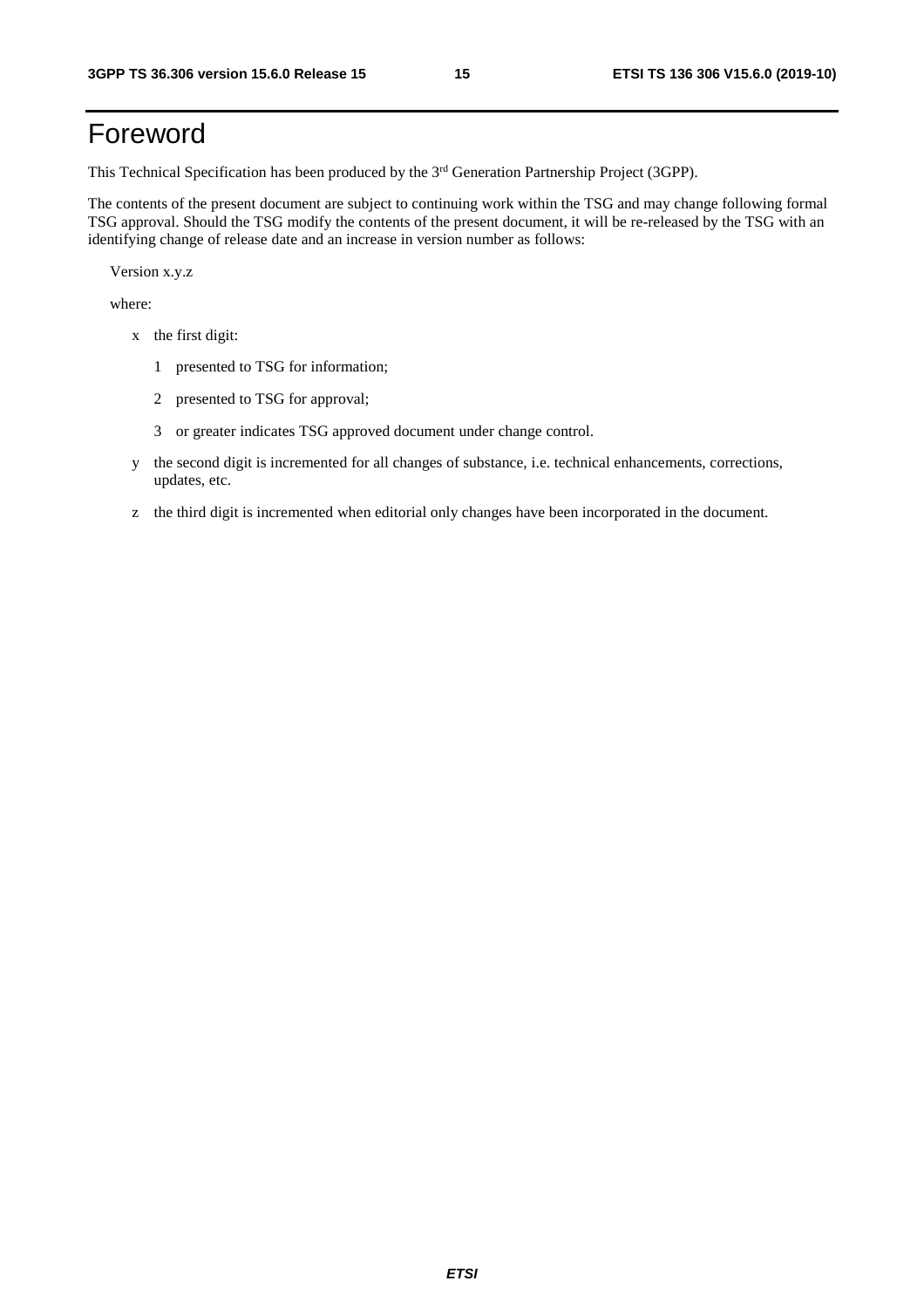### 1 Scope

The present document defines the E-UTRA UE Radio Access Capability Parameters.

# 2 References

The following documents contain provisions which, through reference in this text, constitute provisions of the present document.

- References are either specific (identified by date of publication, edition number, version number, etc.) or non specific.
- For a specific reference, subsequent revisions do not apply.
- For a non-specific reference, the latest version applies. In the case of a reference to a 3GPP document (including a GSM document), a non-specific reference implicitly refers to the latest version of that document *in the same Release as the present document*.
- [1] 3GPP TR 21.905: "Vocabulary for 3GPP Specifications".
- [2] 3GPP TS 36.323: "Evolved Universal Terrestrial Radio Access (E-UTRA) Packet Data Convergence Protocol (PDCP) specification".
- [3] 3GPP TS 36.322: "Evolved Universal Terrestrial Radio Access (E-UTRA) Radio Link Control (RLC) specification".
- [4] 3GPP TS 36.321: "Evolved Universal Terrestrial Radio Access (E-UTRA) Medium Access Control (MAC) specification".
- [5] 3GPP TS 36.331: "Evolved Universal Terrestrial Radio Access (E-UTRA) Radio Resource Control (RRC) specification".
- [6] 3GPP TS 36.101: "Evolved Universal Terrestrial Radio Access (E-UTRA) radio transmission and reception".
- [7] IETF RFC 5795: "The RObust Header Compression (ROHC) Framework".
- [8] IETF RFC 6846: "RObust Header Compression (ROHC): A Profile for TCP/IP (ROHC-TCP)".
- [9] IETF RFC 3095: "RObust Header Compression (RoHC): Framework and four profiles: RTP, UDP, ESP and uncompressed".
- [10] IETF RFC 3843: "RObust Header Compression (RoHC): A Compression Profile for IP".
- [11] IETF RFC 4815: "RObust Header Compression (ROHC): Corrections and Clarifications to RFC 3095".
- [12] IETF RFC 5225: "RObust Header Compression (ROHC) Version 2: Profiles for RTP, UDP, IP, ESP and UDP Lite".
- [13] 3GPP TS 36.355: "Evolved Universal Terrestrial Radio Access (E-UTRA) LTE Positioning Protocol (LPP)".
- [14] 3GPP TS 36.304: "Evolved Universal Terrestrial Radio Access (E-UTRA); UE Procedures in Idle Mode".
- [15] 3GPP TS 37.320: "Universal Terrestrial Radio Access (UTRA) and Evolved Universal Terrestrial Radio Access (E-UTRA); Radio measurement collection for Minimization of Drive Tests (MDT); Overall description; Stage 2".
- [16] 3GPP TS 36.133: "Evolved Universal Terrestrial Radio Access (E-UTRA); Requirements for support of radio resource management".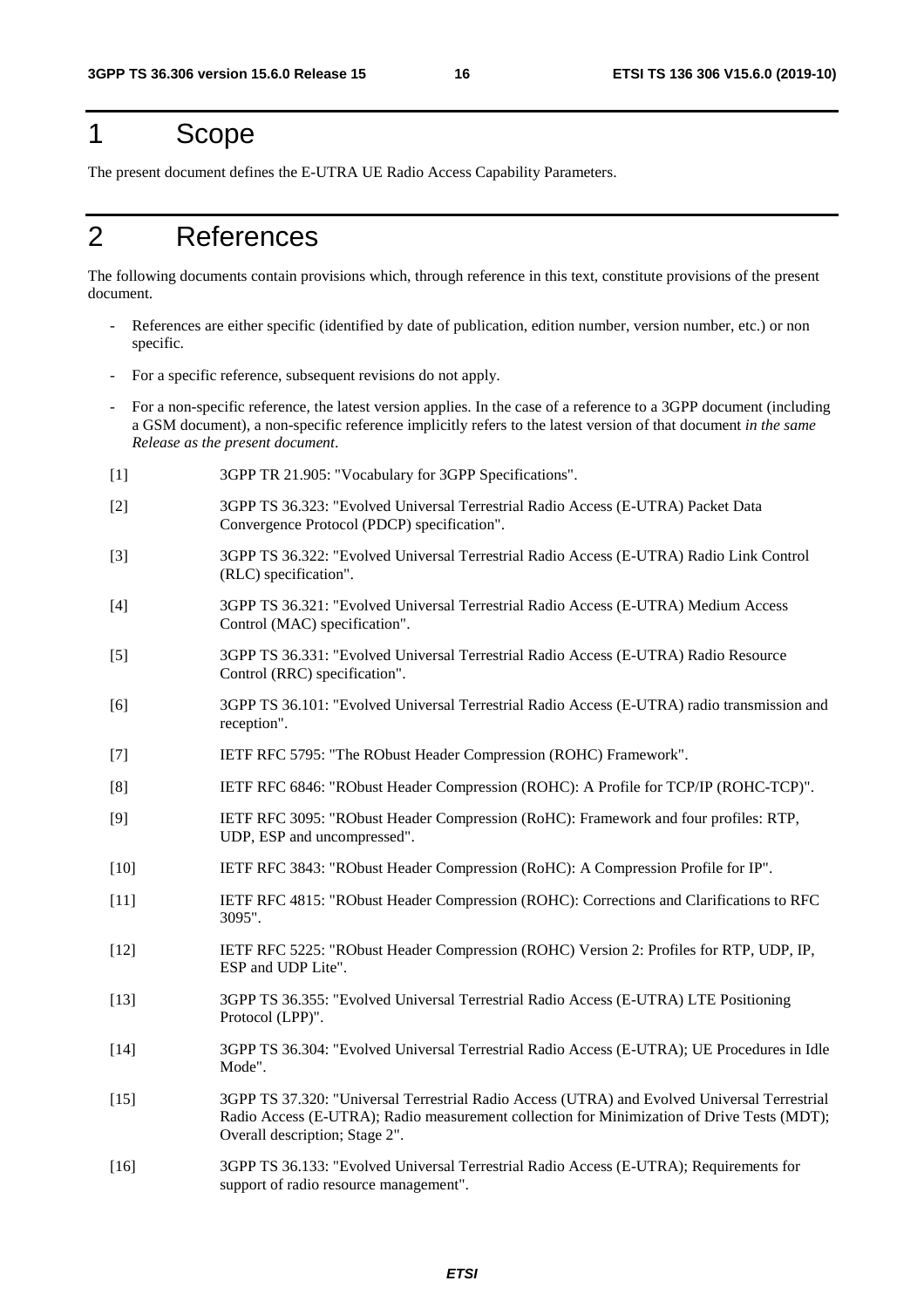- [17] 3GPP TS 36.211: "Evolved Universal Terrestrial Radio Access (E-UTRA); Physical Channels and Modulation".
- [18] 3GPP TS 23.401: "General Packet Radio Service (GPRS) enhancements for Evolved Universal Terrestrial Radio Access Network (E-UTRAN) access".
- [19] 3GPP TS 23.216: "Single Radio Voice Call Continuity (SRVCC)".
- [20] 3GPP TS 25.307: "Requirement on User Equipments (UEs) supporting a release-independent frequency band".
- [21] 3GPP TS 24.312: "Access Network Discovery and Selection Function (ANDSF) Management Object (MO)".
- [22] 3GPP TS 36.213: "Evolved Universal Terrestrial Radio Access (E-UTRA); Physical layer procedures".
- [23] 3GPP TS 36.214: "Evolved Universal Terrestrial Radio Access (E-UTRA); Physical layer Measurements".
- [24] 3GPP TS 23.303: "Proximity-based services (ProSe); Stage 2".
- [25] 3GPP TS 36.314: "Evolved Universal Terrestrial Radio Access (E-UTRA); Layer 2- Measurements".
- [26] 3GPP TS 36.212: "Evolved Universal Terrestrial Radio Access (E-UTRA); Multiplexing and channel coding".
- [27] 3GPP TS 36.307: "Evolved Universal Terrestrial Radio Access (E-UTRA); Requirements on User Equipments (UEs) supporting a release-independent frequency band".
- [28] 3GPP TS 24.301: "Non-Access-Stratum (NAS) protocol for Evolved Packet System (EPS); Stage 3".
- [29] 3GPP TS 23.285: "Technical Specification Group Services and System Aspects; Architecture enhancements for V2X services".
- [30] 3GPP TS 36.300: "Evolved Universal Terrestrial Radio Access (E-UTRA) and Evolved Universal Terrestrial Radio Access (E-UTRAN); Overall description; Stage 2".
- [31] 3GPP TS 23.246: "Multimedia Broadcast/Multicast Service (MBMS); Architecture and functional description".
- [32] 3GPP TS 38.306 "NR; UE Radio Access Capabilities".
- [33] 3GPP TS 38.101-1: "NR User Equipment (UE) radio transmission and reception Part 1: Range 1 Standalone".
- [34] 3GPP TS 38.101-2: "NR User Equipment (UE) radio transmission and reception Part 2: Range 2 Standalone".
- [35] 3GPP TS 38.331: "NR; Radio Resource Control (RRC) protocol specification".
- [36] 3GPP TS 38.215: "NR; Physical layer measurements".
- [37] 3GPP TS 38.133: "NR; Requirements for support of radio resource management".

# 3 Definitions, symbols and abbreviations

### 3.1 Definitions

For the purposes of the present document, the terms and definitions given in TR 21.905 [1] and the following apply. A term defined in the present document takes precedence over the definition of the same term, if any, in TR 21.905 [1].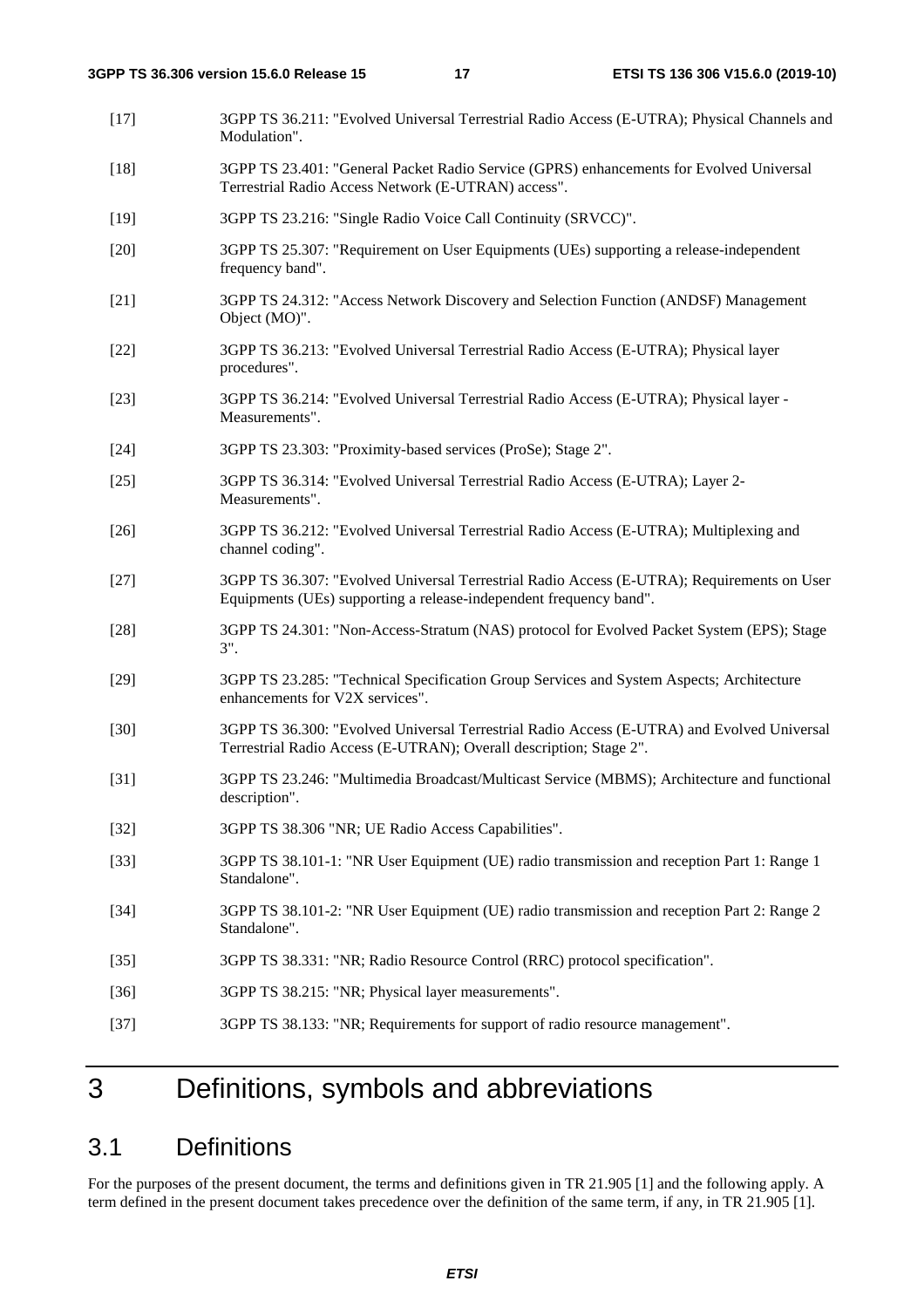**Fallback band combination:** A band combination that would result from another band combination (parent band combination) by releasing at least one SCell or uplink configuration of SCell. A fallback band combination and the parent band combination support the same bandwidths for each band of the fallback band combination. An intra-band non-contiguous band combination is not considered to be a fallback band combination of an intra-band contiguous band combination.

**NB-IoT:** NB-IoT allows access to network services via E-UTRA with a channel bandwidth limited to 200 kHz (corresponding to one PRB).

**Primary Cell:** The cell, operating on the primary frequency, in which the UE either performs the initial connection establishment procedure or initiates the connection re-establishment procedure, or the cell indicated as the primary cell in the handover procedure. In this specification, Primary Cell also refers to PSCell defined in TS 36.331 [5] unless explicitly stated otherwise.

**Sidelink**: UE to UE interface for sidelink communication, V2X sidelink communication and sidelink discovery. The Sidelink corresponds to the PC5 interface as defined in TS 23.303 [24].

**Sidelink communication**: AS functionality enabling ProSe Direct Communication as defined in TS 23.303 [24], between two or more nearby UEs, using E-UTRA technology but not traversing any network node. In this version, the terminology "sidelink communication" without "V2X" prefix only concerns PS unless specifically stated otherwise.

**Sidelink discovery**: AS functionality enabling ProSe Direct Discovery as defined in TS 23.303 [24], using E-UTRA technology but not traversing any network node.

**V2X sidelink communication**: AS functionality enabling V2X Communication as defined in TS 23.285 [29], between nearby UEs, using E-UTRA technology but not traversing any network node.

### 3.2 Symbols

For the purposes of the present document, the following symbols apply:

<symbol> <Explanation>

### 3.3 Abbreviations

For the purposes of the present document, the abbreviations given in TR 21.905 [1] and the following apply. An abbreviation defined in the present document takes precedence over the definition of the same abbreviation, if any, in TR 21.905 [1].

| CDMA2000 1x Radio Transmission Technology                      |
|----------------------------------------------------------------|
| Acknowledgement                                                |
| Application specific Congestion control for Data Communication |
| <b>Access Network Discovery and Selection Function</b>         |
| <b>Broadcast Control Channel</b>                               |
| Cell Group                                                     |
| Cell-specific Rerefence Signal                                 |
| Closed Subscriber Group                                        |
| <b>Channel State Information</b>                               |
| Dual Connectivity                                              |
| Downlink Control Information                                   |
| Downlink Shared Channel                                        |
| Evolved Universal Terrestrial Radio Access                     |
| <b>Evolved Universal Terrestrial Radio Access Network</b>      |
| <b>Frequency Division Duplex</b>                               |
| <b>GSM/EDGE Radio Access Network</b>                           |
| Hybrid Automatic Repeat Request                                |
| High Rate Packet Data                                          |
| Interference Rejection Combining                               |
| <b>Medium Access Control</b>                                   |
| Minimum Mean Squared Error                                     |
| <b>Mobility Robustness Optimisation</b>                        |
|                                                                |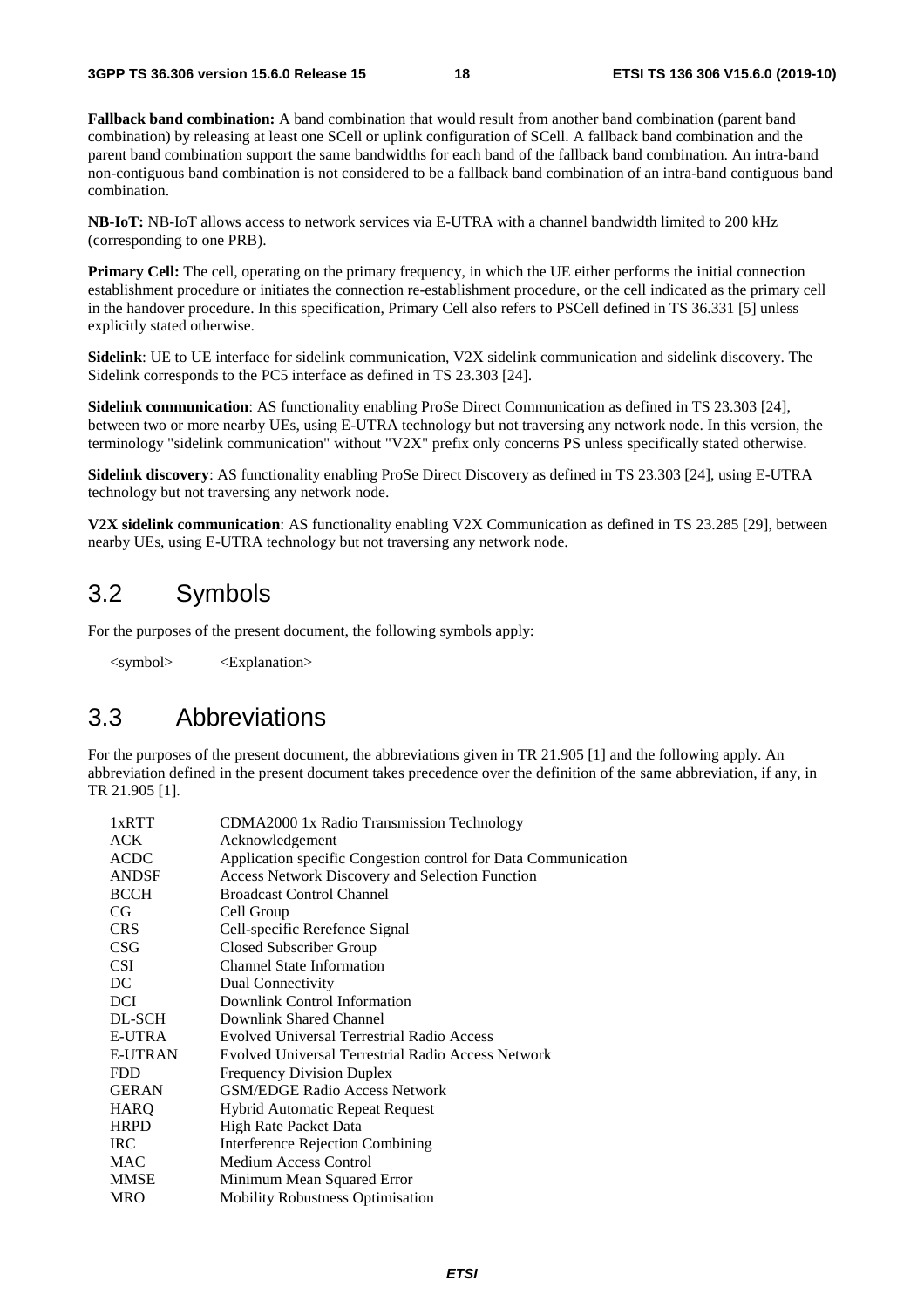#### **3GPP TS 36.306 version 15.6.0 Release 15 19 ETSI TS 136 306 V15.6.0 (2019-10)**

| <b>MTSI</b>   | Multimedia Telephony Service for IMS                   |
|---------------|--------------------------------------------------------|
| <b>MUST</b>   | MultiUser Superposition Transmission                   |
| <b>NAICS</b>  | Network Assisted Interference Cancellation/Suppression |
| $NB$ - $IoT$  | Narrow Band Internet of Things                         |
| OS            | OFDM Symbol                                            |
| PCell         | Primary Cell                                           |
| <b>PDCCH</b>  | Physical Downlink Control Channel                      |
| <b>PDCP</b>   | Packet Data Convergence Protocol                       |
| <b>PDSCH</b>  | Physical Downlink Shared Channel                       |
| PHR           | Power Headroom Reporting                               |
| ProSe         | Proximity-based Services                               |
| <b>PUCCH</b>  | Physical Uplink Control Channel                        |
| PUSCH         | Physical Uplink Shared Channel                         |
| QoE           | <b>Quality of Experience</b>                           |
| RACH          | Random Access CHannel                                  |
| RAI           | Release Assistance Indication                          |
| RAT           | Radio Access Technology                                |
| RLC           | Radio Link Control                                     |
| ROHC          | <b>RObust Header Compression</b>                       |
| RRC           | Radio Resource Control                                 |
| <b>SC-PTM</b> | Single Cell Point to Multipoint                        |
| <b>SCC</b>    | <b>Secondary Component Carrier</b>                     |
| SCell         | Secondary Cell                                         |
| SI            | <b>System Information</b>                              |
| SL            | Sidelink                                               |
| <b>SL-DCH</b> | Sidelink Discovery CHannel                             |
| <b>SL-SCH</b> | <b>Sidelink Shared CHannel</b>                         |
| SON           | <b>Self Organizing Networks</b>                        |
| <b>SPT</b>    | <b>Short Processing Time</b>                           |
| <b>SR</b>     | <b>Scheduling Request</b>                              |
| <b>SSAC</b>   | Service Specific Access Control                        |
| <b>SSTD</b>   | SFN and Subframe Timing Difference                     |
| STTI          | <b>Short TTI</b>                                       |
| TDD           | <b>Time Division Duplex</b>                            |
| TTI           | <b>Transmission Time Interval</b>                      |
| <b>UCI</b>    | <b>Uplink Control Information</b>                      |
| UDC           | <b>Uplink Data Compression</b>                         |
| UE            | <b>User Equipment</b>                                  |
| UL-SCH        | <b>Uplink Shared Channel</b>                           |
| UMTS          | Universal Mobile Telecommunications System             |
| UTRA          | <b>UMTS Terrestrial Radio Access</b>                   |
| V2X           | Vehicle-to-Everything                                  |
| WLAN          | Wireless Local Area Network                            |
|               |                                                        |

# 4 UE radio access capability parameters

The following clauses define the UE radio access capability parameters and minimum capabilities for MBMS capable UE. Only parameters for which there is the possibility for UEs to signal different values are considered as UE radio access capability parameters. Therefore, mandatory features without capability parameters that are the same for all UEs are not listed here. Also capabilities which are optional or conditionally mandatory for UEs to implement but do not have UE radio access capability parameter are listed in this specification.

E-UTRAN needs to respect the signalled UE radio access capability parameters when configuring the UE and when scheduling the UE.

All parameters shown in italics are signalled and correspond to a field defined in TS 36.331 [5].

For optional features, the UE radio access capability parameter indicates whether the feature has been implemented and successfully tested. For mandatory features with the UE radio access capability parameter, the parameter indicates whether the feature has been successfully tested.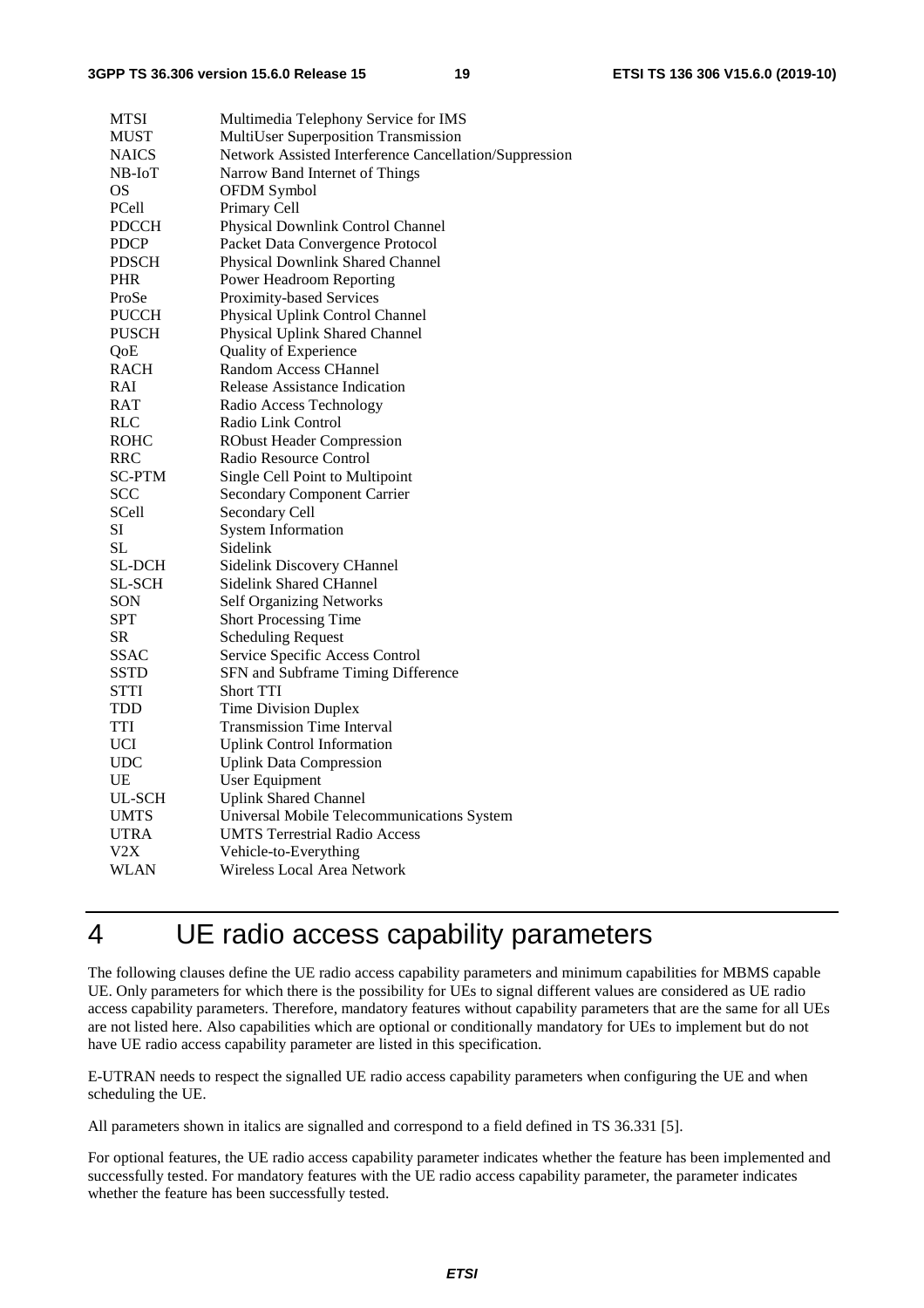The mandatory features required to be supported by a UE are the same for all UE categories unless explicitly specified elsewhere in the specifications.

Unless otherwise stated, the requirements on the maximum number of transport block bits are applicable for a TTI length of 1 ms. For other TTI lengths, the requirements shall be scaled according to clause 7.1.7 in TS 36.213 [22] in order to get the corresponding requirement.

The following UE radio access capability parameters specified in Chapter 4 are applicable in NB-IoT:

- *ue-Category-NB* in NB-IoT (clause 4.1C)
- *supportedROHC-Profiles-r13* (clause 4.3.1.1A)
- *maxNumberROHC-ContextSessions-r13* (clause 4.3.1.2A)
- *rlc-UM-r15 (*clause *4.3.2.5)*
- *multiTone-r13* (clause 4.3.4.55)
- *multiCarrier-r13* (clause 4.3.4.56)
- *twoHARQ-Processes-r14* (clause 4.3.4.62)
- *multiCarrier-NPRACH-r14* (clause 4.3.4.75)
- *multiCarrierPaging-r14* (clause 4.3.4.76)
- *interferenceRandomisation-r14* (clause 4.3.4.80)
- *wakeUpSignal-r15* (clause 4.3.4.113)
- *wakeUpSignalMinGap-eDRX-r15* (clause 4.3.4.114)
- *mixedOperationMode-r15* (clause 4.3.4.115)
- *sr-WithHARQ-ACK-r15* (clause 4.3.4.117)
- *sr-WithoutHARQ-ACK-r15* (clause 4.3.4.118)
- *nprach-Format2-r15* (clause 4.3.4.119)
- *multiCarrierPagingTDD-r15* (clause 4.3.4.134)
- *additionalTransmissionSIB1-r15* (clause 4.3.4.137)
- *npusch-3dot75kHz-SCS-TDD-r15* (clause 4.3.4.177)
- supportedBandList-r13 (clause 4.3.5.1A)
- *multiNS-Pmax-r13* (clause 4.3.5.16A)
- *powerClassNB-20dBm-r13* (clause 4.3.5.1A.1)
- *powerClassNB-14dBm-r14* (clause 4.3.5.1A.2)
- *accessStratumRelease-r13* (clause 4.3.8.1A)
- *multipleDRB-r13* (clause 4.3.8.5)
- *earlyData-UP-r15* (clause 4.3.8.7)
- *logicalChannelSR-ProhibitTimer* (clause 4.3.19.2)
- *dataInactMon-r14* (clause 4.3.19.9)
- *rai-Support-r14* (clause 4.3.19.10)
- *earlyContentionResolution-r14* (clause 4.3.19.14)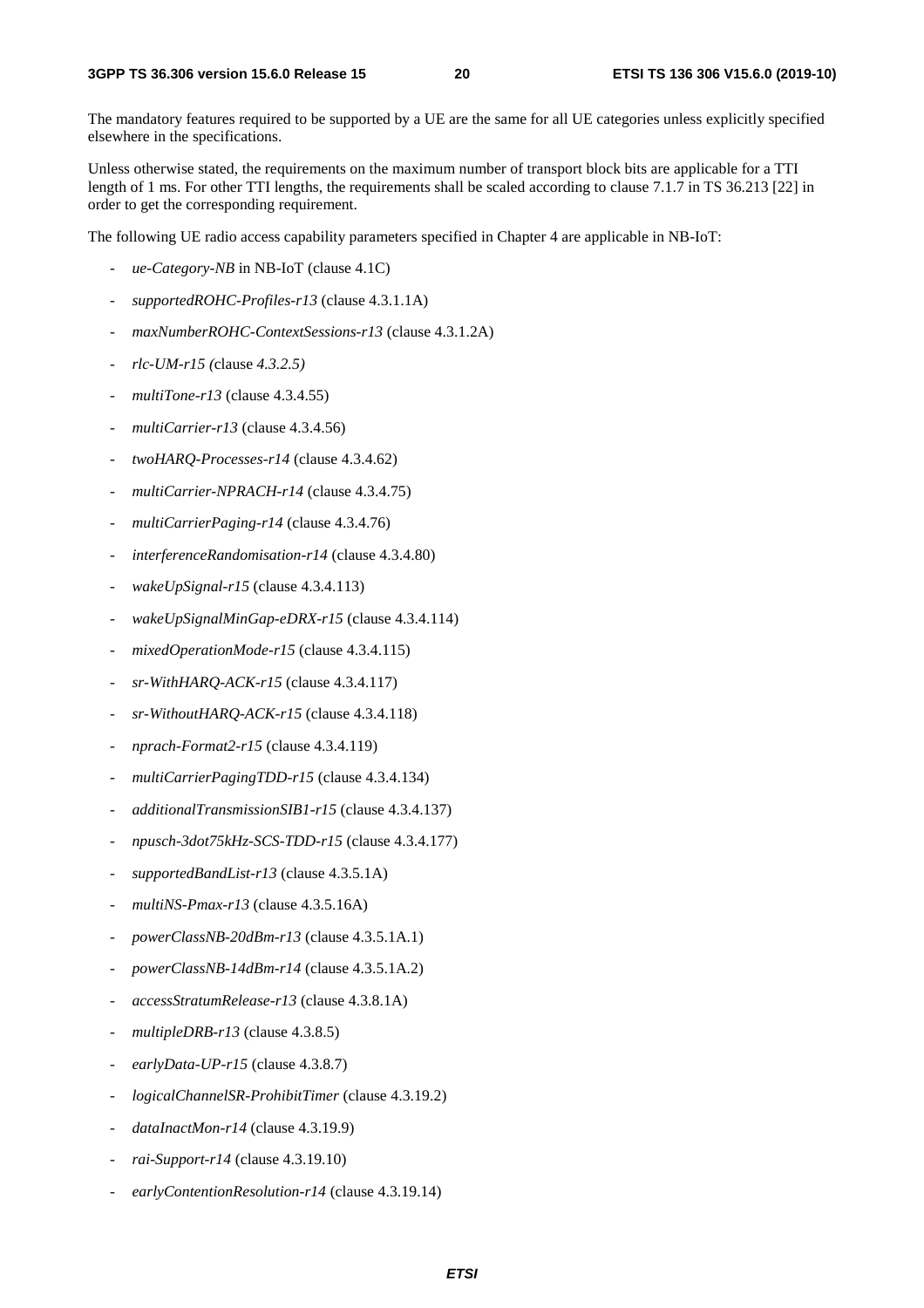- *sr-SPS-BSR-r15* (clause 4.3.19.15)

The UE radio access capabilities specified in Chapter 4 are not applicable in NB-IoT, unless they are listed above.

The following optional features without UE radio access capability parameters specified in Chapter 6 are applicable in NB-IoT:

- RRC Connection Re-establishment for the Control Plane CIoT EPS Optimization (clause 6.7.5)
- System Information Block Type 16 (clause 6.8.1)
- Enhanced random access power control (clause 6.8.3)
- EDT for Control Plane CIoT EPS Optimization (clause 6.8.4)
- Enhanced PHR (clause 6.8.6)
- SC-PTM in Idle mode (clause 6.16.1)
- Relaxed monitoring (clause 6.17.1)
- DL channel quality reporting (clause 6.17.2)
- Serving cell idle mode measurements reporting (clause 6.17.3)
- NSSS-Based RRM measurements (clause 6.17.4)
- NPBCH-Based RRM measurements (clause 6.17.5)

The optional features without UE radio access capability parameters specified in Chapter 6 are not applicable in NB-IoT, unless they are listed above.

### 4.1 *ue-Category*

The field *ue-Category* defines a combined uplink and downlink capability. The parameters set by the UE Category are defined in clause 4.2. Tables 4.1-1 and 4.1-2 define the downlink and, respectively, uplink physical layer parameter values for each UE Category. A UE indicating category 6 or 7 shall also indicate category 4. A UE indicating category 8 shall also indicate category 5. A UE indicating category 9 shall also indicate category 6 and 4. A UE indicating category 10 shall also indicate category 7 and 4. A UE indicating category 11 shall also indicate category 9, 6 and 4. A UE indicating category 12 shall also indicate category 10, 7 and 4. Table 4.1-4 defines the minimum capability for the maximum number of bits of a MCH transport block received within a TTI for an MBMS capable UE capable of reception via MBSFN.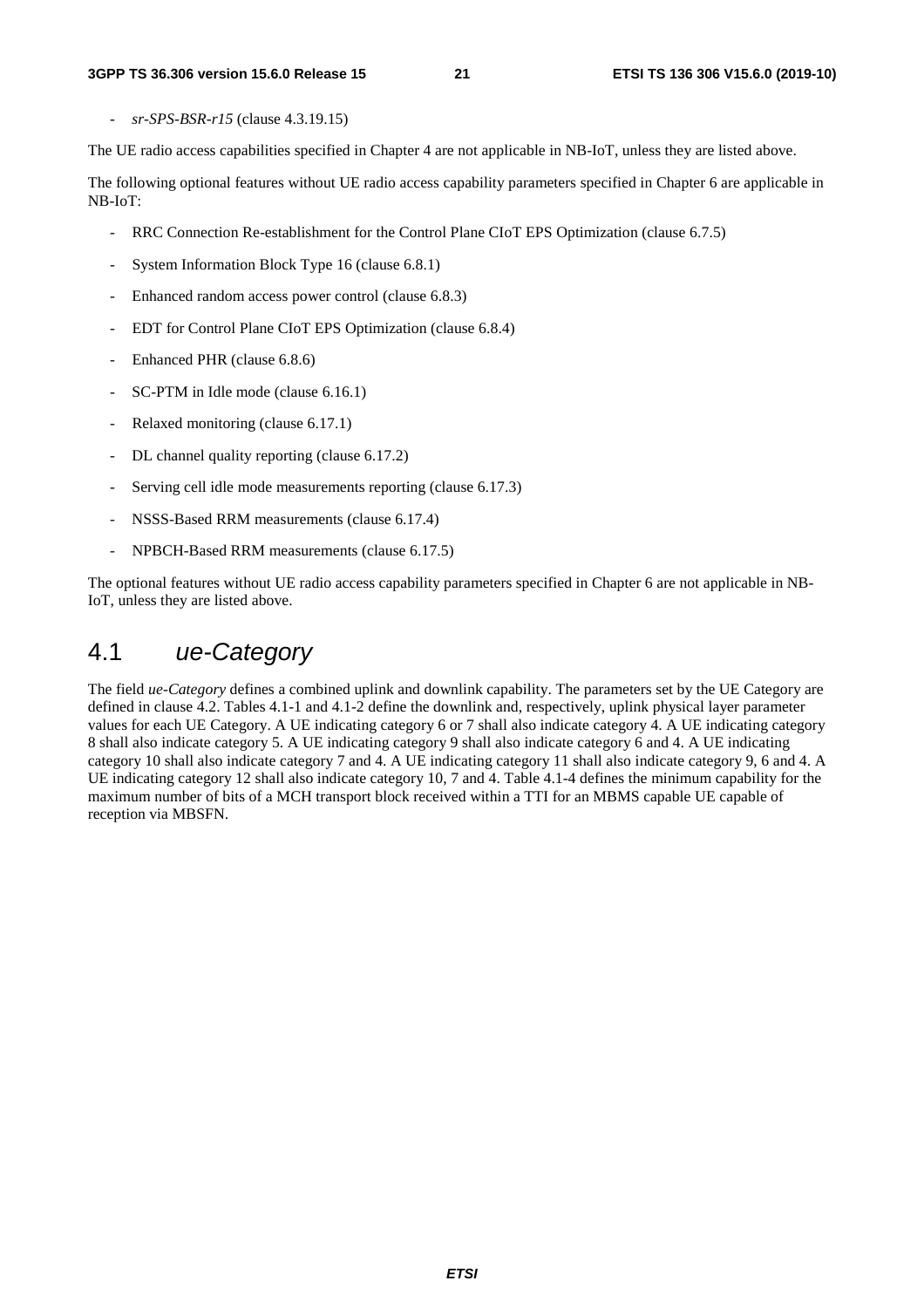| <b>UE Category</b> | Maximum number of<br><b>DL-SCH transport</b><br>block bits received                                                                                                                                                                                                                                                                                                          | <b>Maximum number</b><br>of bits of a DL-<br><b>SCH transport</b>                                                        | <b>Total number of</b><br>soft channel bits | Maximum number<br>of supported<br>layers for spatial |
|--------------------|------------------------------------------------------------------------------------------------------------------------------------------------------------------------------------------------------------------------------------------------------------------------------------------------------------------------------------------------------------------------------|--------------------------------------------------------------------------------------------------------------------------|---------------------------------------------|------------------------------------------------------|
|                    | within a TTI (Note 1)                                                                                                                                                                                                                                                                                                                                                        | block received                                                                                                           |                                             | multiplexing in DL                                   |
|                    |                                                                                                                                                                                                                                                                                                                                                                              | within a TTI                                                                                                             |                                             |                                                      |
| Category 1         | 10296                                                                                                                                                                                                                                                                                                                                                                        | 10296                                                                                                                    | 250368                                      | $\mathbf{1}$                                         |
| Category 2         | 51024                                                                                                                                                                                                                                                                                                                                                                        | 51024                                                                                                                    | 1237248                                     | $\overline{2}$                                       |
| Category 3         | 102048                                                                                                                                                                                                                                                                                                                                                                       | 75376                                                                                                                    | 1237248                                     | $\overline{c}$                                       |
| Category 4         | 150752                                                                                                                                                                                                                                                                                                                                                                       | 75376                                                                                                                    | 1827072                                     | $\overline{2}$                                       |
| Category 5         | 299552                                                                                                                                                                                                                                                                                                                                                                       | 149776                                                                                                                   | 3667200                                     | $\overline{4}$                                       |
| Category 6         | 301504                                                                                                                                                                                                                                                                                                                                                                       | 149776 (4 layers,<br>64QAM)<br>75376 (2 layers,<br>64QAM)                                                                | 3654144                                     | 2 or 4                                               |
| Category 7         | 301504                                                                                                                                                                                                                                                                                                                                                                       | 149776 (4 layers,<br>64QAM)<br>75376 (2 layers,<br>64QAM)                                                                | 3654144                                     | 2 or 4                                               |
| Category 8         | 2998560                                                                                                                                                                                                                                                                                                                                                                      | 299856                                                                                                                   | 35982720                                    | 8                                                    |
| Category 9         | 452256                                                                                                                                                                                                                                                                                                                                                                       | 149776 (4 layers,<br>64QAM)<br>75376 (2 layers,<br>64QAM)                                                                | 5481216                                     | $2$ or 4                                             |
| Category 10        | 452256                                                                                                                                                                                                                                                                                                                                                                       | 149776 (4 layers,<br>64QAM)<br>75376 (2 layers,<br>64QAM)                                                                | 5481216                                     | 2 or 4                                               |
| Category 11        | 603008                                                                                                                                                                                                                                                                                                                                                                       | 149776 (4 layers,<br>64QAM)<br>195816 (4 layers,<br>256QAM)<br>75376 (2 layers,<br>64QAM)<br>97896 (2 layers,<br>256QAM) | 7308288                                     | 2 or 4                                               |
| Category 12        | 603008                                                                                                                                                                                                                                                                                                                                                                       | 149776 (4 layers,<br>64QAM)<br>195816 (4 layers,<br>256QAM)<br>75376 (2 layers,<br>64QAM)<br>97896 (2 layers,<br>256QAM) | 7308288                                     | 2 or 4                                               |
|                    | NOTE 1: In carrier aggregation operation, the DL-SCH processing capability can be shared by the UE with that<br>of MCH received from a serving cell. If the total eNB scheduling for DL-SCH and an MCH in one<br>serving cell at a given TTI is larger than the defined processing capability, the prioritization between<br>DL-SCH and MCH is left up to UE implementation. |                                                                                                                          |                                             |                                                      |

| Table 4.1-1: Downlink physical layer parameter values set by the field <i>ue-Category</i> |  |  |  |  |  |  |  |  |  |
|-------------------------------------------------------------------------------------------|--|--|--|--|--|--|--|--|--|
|-------------------------------------------------------------------------------------------|--|--|--|--|--|--|--|--|--|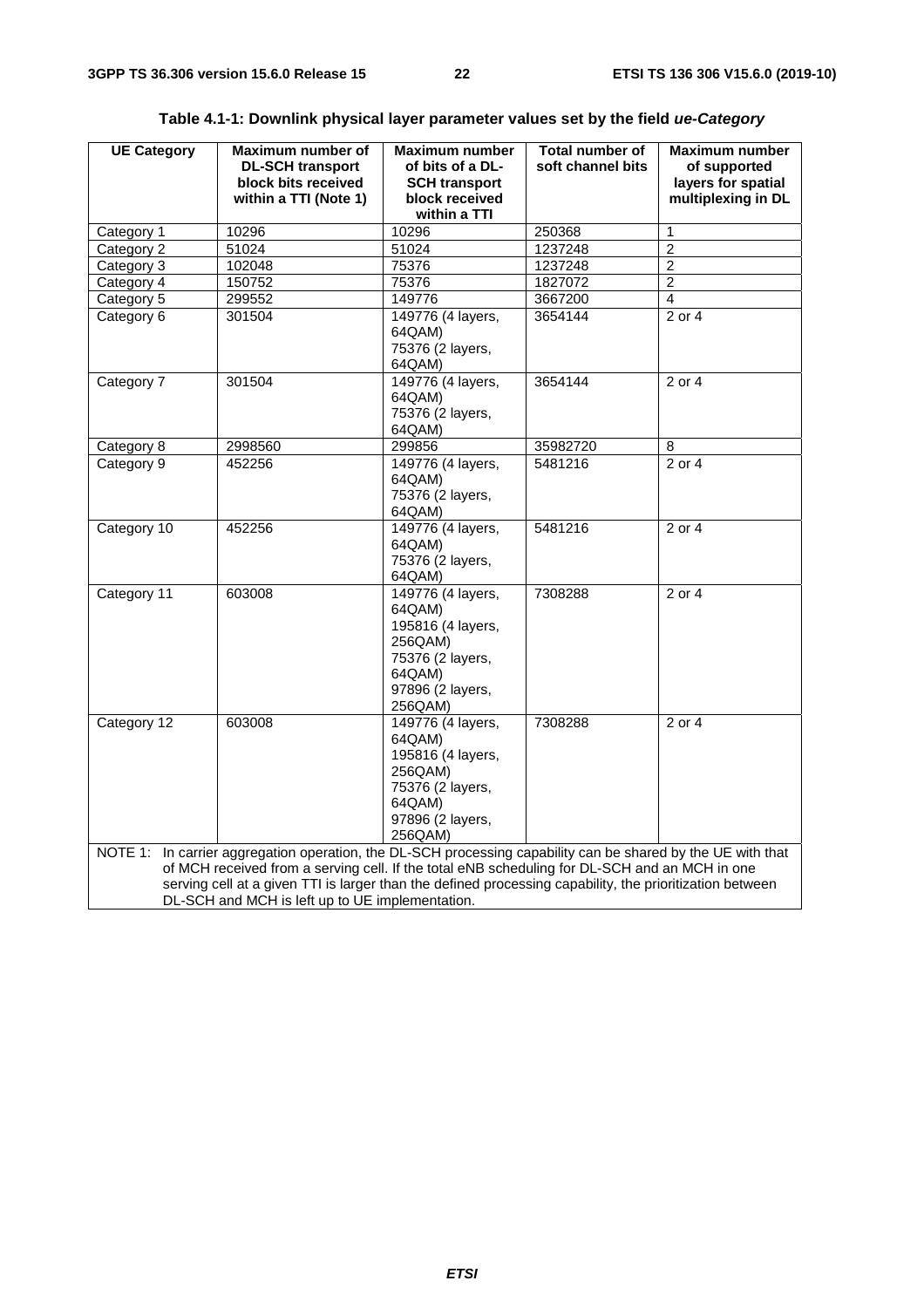| <b>UE Category</b> | Maximum number of<br><b>UL-SCH transport</b><br>block bits transmitted<br>within a TTI | <b>Maximum number</b><br>of bits of an UL-<br><b>SCH transport</b><br>block transmitted<br>within a TTI | <b>Support for</b><br>64QAM in UL |
|--------------------|----------------------------------------------------------------------------------------|---------------------------------------------------------------------------------------------------------|-----------------------------------|
| Category 1         | 5160                                                                                   | 5160                                                                                                    | <b>No</b>                         |
| Category 2         | 25456                                                                                  | 25456                                                                                                   | <b>No</b>                         |
| Category 3         | 51024                                                                                  | 51024                                                                                                   | <b>No</b>                         |
| Category 4         | 51024                                                                                  | 51024                                                                                                   | <b>No</b>                         |
| Category 5         | 75376                                                                                  | 75376                                                                                                   | Yes                               |
| Category 6         | 51024                                                                                  | 51024                                                                                                   | <b>No</b>                         |
| Category 7         | 102048                                                                                 | 51024                                                                                                   | <b>No</b>                         |
| Category 8         | 1497760                                                                                | 149776                                                                                                  | Yes                               |
| Category 9         | 51024                                                                                  | 51024                                                                                                   | <b>No</b>                         |
| Category 10        | 102048                                                                                 | 51024                                                                                                   | No                                |
| Category 11        | 51024                                                                                  | 51024                                                                                                   | <b>No</b>                         |
| Category 12        | 102048                                                                                 | 51024                                                                                                   | <b>No</b>                         |

### **Table 4.1-2: Uplink physical layer parameter values set by the field** *ue-Category*

|  | Table 4.1-3: Total layer 2 buffer sizes set by the field ue-Category |  |
|--|----------------------------------------------------------------------|--|
|--|----------------------------------------------------------------------|--|

| <b>UE Category</b> | Total layer 2 buffer<br>size [bytes] | With support for split<br>bearers |
|--------------------|--------------------------------------|-----------------------------------|
| Category 1         | 150 000                              | 230 000                           |
| Category 2         | 700 000                              | 1 100 000                         |
| Category 3         | 1 400 000                            | 2 300 000                         |
| Category 4         | 1 900 000                            | 3 100 000                         |
| Category 5         | 3 500 000                            | 5 900 000                         |
| Category 6         | 3 300 000                            | 5 800 000                         |
| Category 7         | 3 800 000                            | 6 200 000                         |
| Category 8         | 42 200 000                           | 61 600 000                        |
| Category 9         | 4 800 000                            | 7 200 000                         |
| Category 10        | 5 200 000                            | 7 600 000                         |
| Category 11        | 6 200 000                            | 11 000 000                        |
| Category 12        | 6700000                              | 11 500 000                        |

### **Table 4.1-4: Maximum number of bits of a MCH transport block received within a TTI set by the field**  *ue-Category* **for an MBMS capable UE capable of reception via MBSFN**

| <b>UE Category</b> | <b>Maximum number</b><br>of bits of a MCH<br>transport block<br>received within a<br>TΤI |
|--------------------|------------------------------------------------------------------------------------------|
| Category 1         | 10296                                                                                    |
| Category 2         | 51024                                                                                    |
| Category 3         | 75376                                                                                    |
| Category 4         | 75376                                                                                    |
| Category 5         | 75376                                                                                    |
| Category 6         | 75376                                                                                    |
| Category 7         | 75376                                                                                    |
| Category 8         | 75376                                                                                    |
| Category 9         | 75376                                                                                    |
| Category 10        | 75376                                                                                    |
| Category 11        | 75376 (64QAM)                                                                            |
|                    | 97896 (256QAM)                                                                           |
| Category 12        | 75376 (64QAM)                                                                            |
|                    | 97896 (256QAM)                                                                           |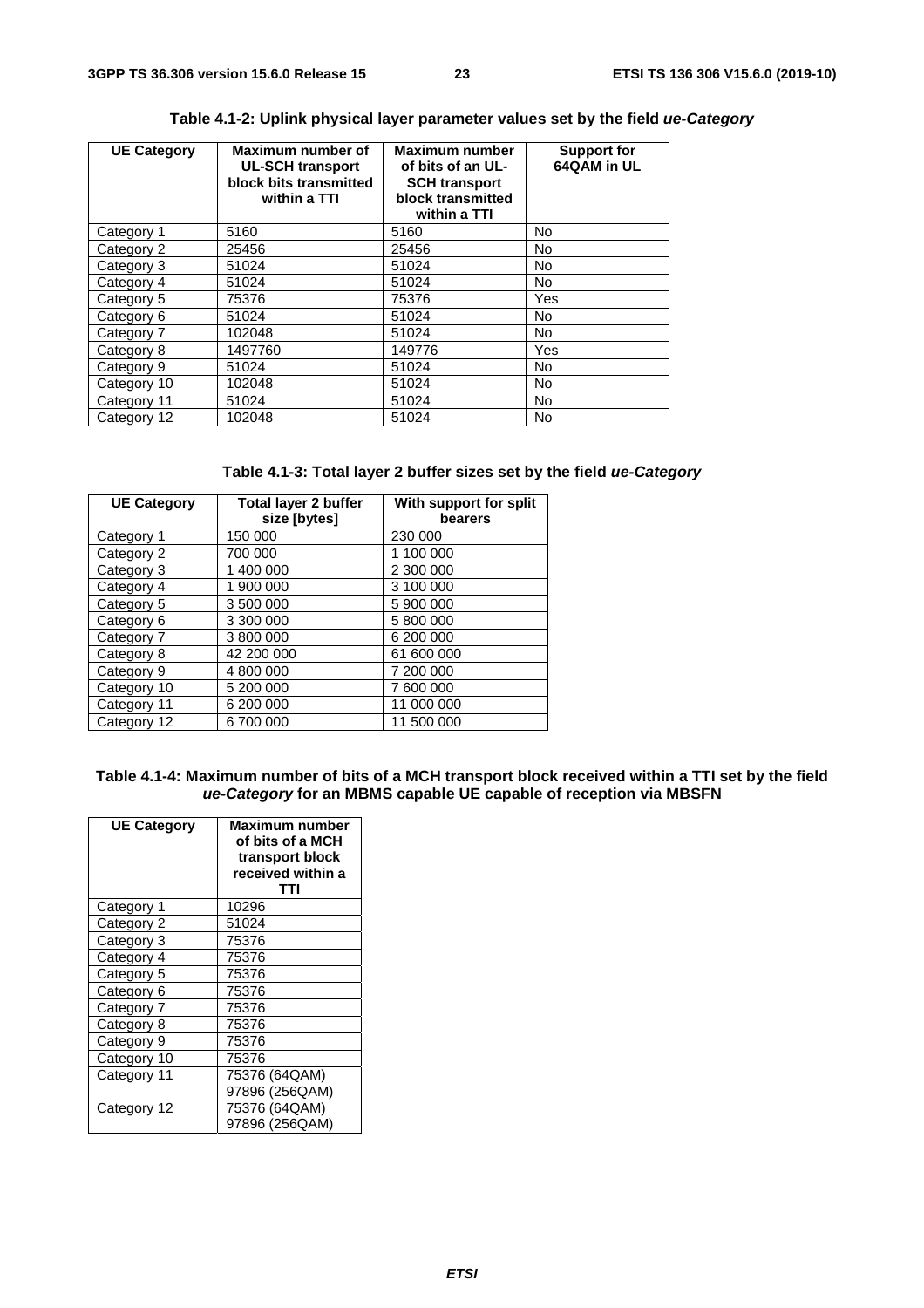| <b>UE Category</b> | <b>Half-duplex FDD</b> |
|--------------------|------------------------|
|                    | operation type         |
| Category 1         | Type A                 |
| Category 2         | Type A                 |
| Category 3         | Type A                 |
| Category 4         | Type A                 |
| Category 5         | Type A                 |
| Category 6         | Type A                 |
| Category 7         | Type A                 |
| Category 8         | Type A                 |
| Category 9         | Type A                 |
| Category 10        | Type A                 |
| Category 11        | Tvpe A                 |
| Category 12        | vpe A                  |

### **Table 4.1-5: Half-duplex FDD operation type set by the field** *ue-Category* **for a half-duplex FDD capable UE**

### 4.1A *ue-CategoryDL* and *ue-CategoryUL*

The fields *ue-CategoryDL* and *ue-CategoryUL* define downlink/uplink capability respectively. The parameters set by the UE DL/UL Categories are defined in clause 4.2. Tables 4.1A-1 and 4.1A-2 define the downlink and, respectively, uplink physical layer parameter values for each UE DL/UL Category. Table 4.1A-4 defines the minimum capability for the maximum number of bits of a MCH transport block received within a TTI for an MBMS capable UE capable of reception via MBSFN. Table 4.1A-6 defines the only combinations for UE UL and DL Categories that are allowed to be signalled with *ue-CategoryDL* and *ue-CategoryUL*. Table 4.1A-6 also defines which UE Categories a UE shall indicate in addition to the combinations for UE UL and DL Categories. A UE indicating DL category 13 may indicate category 9 or 10 in *ue-Category-v1170*. A UE indicating Category M2 shall also indicate Category M1.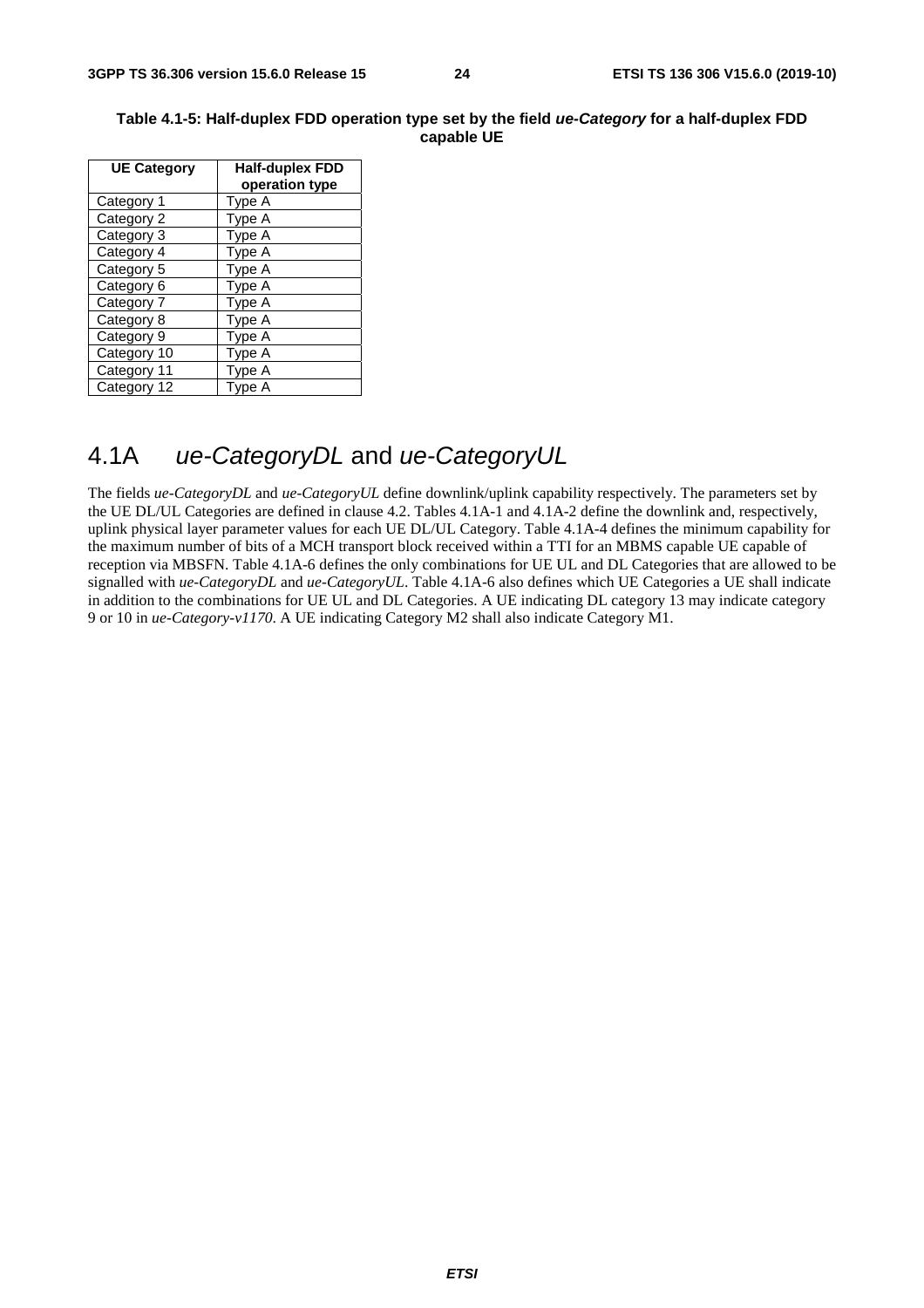**Table 4.1A-1: Downlink physical layer parameter values set by the field** *ue-CategoryDL*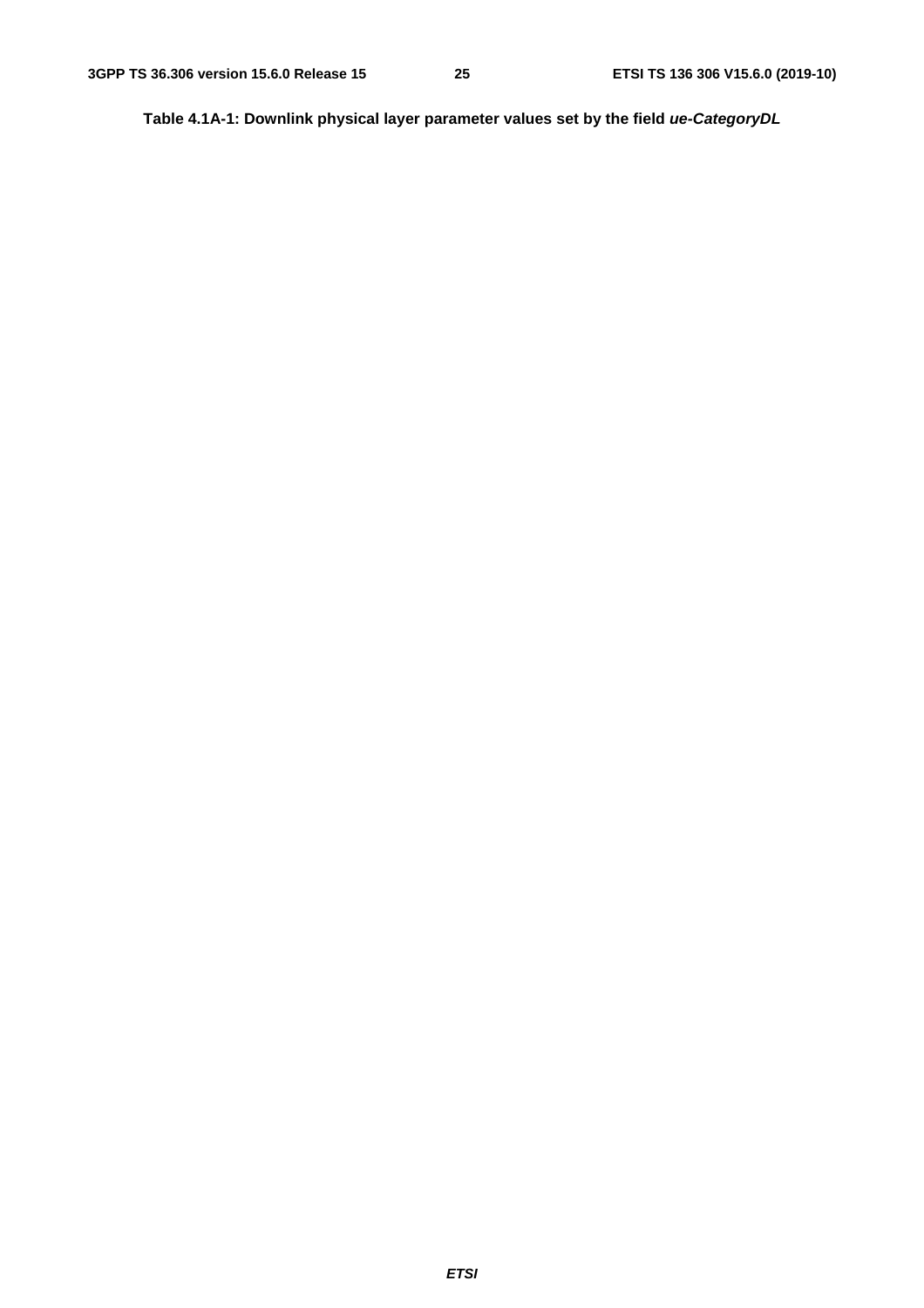| <b>UE DL Category</b> | Maximum number of       | <b>Maximum number</b>      | <b>Total number of</b> | <b>Maximum number</b> |
|-----------------------|-------------------------|----------------------------|------------------------|-----------------------|
|                       | <b>DL-SCH transport</b> | of bits of a DL-           | soft channel bits      | of supported          |
|                       | block bits received     | <b>SCH transport</b>       |                        | layers for spatial    |
|                       | within a TTI (Note 1)   | block received             |                        | multiplexing in DL    |
|                       |                         | within a TTI               |                        |                       |
| DL Category M1        | 1000                    | 1000                       | 25344                  | $\mathbf{1}$          |
| DL Category M2        | 4008                    | 4008                       | 73152                  | 1                     |
| DL Category 0         | 1000                    | 1000                       | 25344                  | 1                     |
| (Note 2)              |                         |                            |                        |                       |
| DL Category 1bis      | 10296                   | 10296                      | 250368                 | $\mathbf{1}$          |
| DL Category 4         | 150752                  | 75376                      | 1827072                | $\overline{2}$        |
| DL Category 6         | 301504                  | 149776 (4 layers,          | 3654144                | 2 or 4                |
|                       |                         | 64QAM)                     |                        |                       |
|                       |                         | 75376 (2 layers,           |                        |                       |
|                       |                         | 64QAM)                     |                        |                       |
| DL Category 7         | 301504                  | 149776 (4 layers,          | 3654144                | 2 or 4                |
|                       |                         | 64QAM)                     |                        |                       |
|                       |                         | 75376 (2 layers,<br>64QAM) |                        |                       |
| DL Category 9         | 452256                  | 149776 (4 layers,          | 5481216                | 2 or 4                |
|                       |                         | 64QAM)                     |                        |                       |
|                       |                         | 75376 (2 layers,           |                        |                       |
|                       |                         | 64QAM)                     |                        |                       |
| DL Category 10        | 452256                  | 149776 (4 layers,          | 5481216                | 2 or 4                |
|                       |                         | 64QAM)                     |                        |                       |
|                       |                         | 75376 (2 layers,           |                        |                       |
|                       |                         | 64QAM)                     |                        |                       |
| DL Category 11        | 603008                  | 149776 (4 layers,          | 7308288                | 2 or 4                |
|                       |                         | 64QAM)                     |                        |                       |
|                       |                         | 195816 (4 layers,          |                        |                       |
|                       |                         | 256QAM)                    |                        |                       |
|                       |                         | 75376 (2 layers,           |                        |                       |
|                       |                         | 64QAM)                     |                        |                       |
|                       |                         | 97896 (2 layers,           |                        |                       |
|                       |                         | 256QAM)                    |                        |                       |
| DL Category 12        | 603008                  | 149776 (4 layers,          | 7308288                | 2 or 4                |
|                       |                         | 64QAM)                     |                        |                       |
|                       |                         | 195816 (4 layers,          |                        |                       |
|                       |                         | 256QAM)                    |                        |                       |
|                       |                         | 75376 (2 layers,           |                        |                       |
|                       |                         | 64QAM)                     |                        |                       |
|                       |                         | 97896 (2 layers,           |                        |                       |
|                       |                         | 256QAM)                    |                        |                       |
| DL Category 13        | 391632                  | 195816 (4 layers,          | 3654144                | 2 or 4                |
|                       |                         | 256QAM)                    |                        |                       |
|                       |                         | 97896 (2 layers,           |                        |                       |
|                       |                         | 256QAM)                    |                        |                       |
| DL Category 14        | 3916560                 | 391656 (8 layers,          | 47431680               | 8                     |
|                       |                         | 256QAM)                    |                        |                       |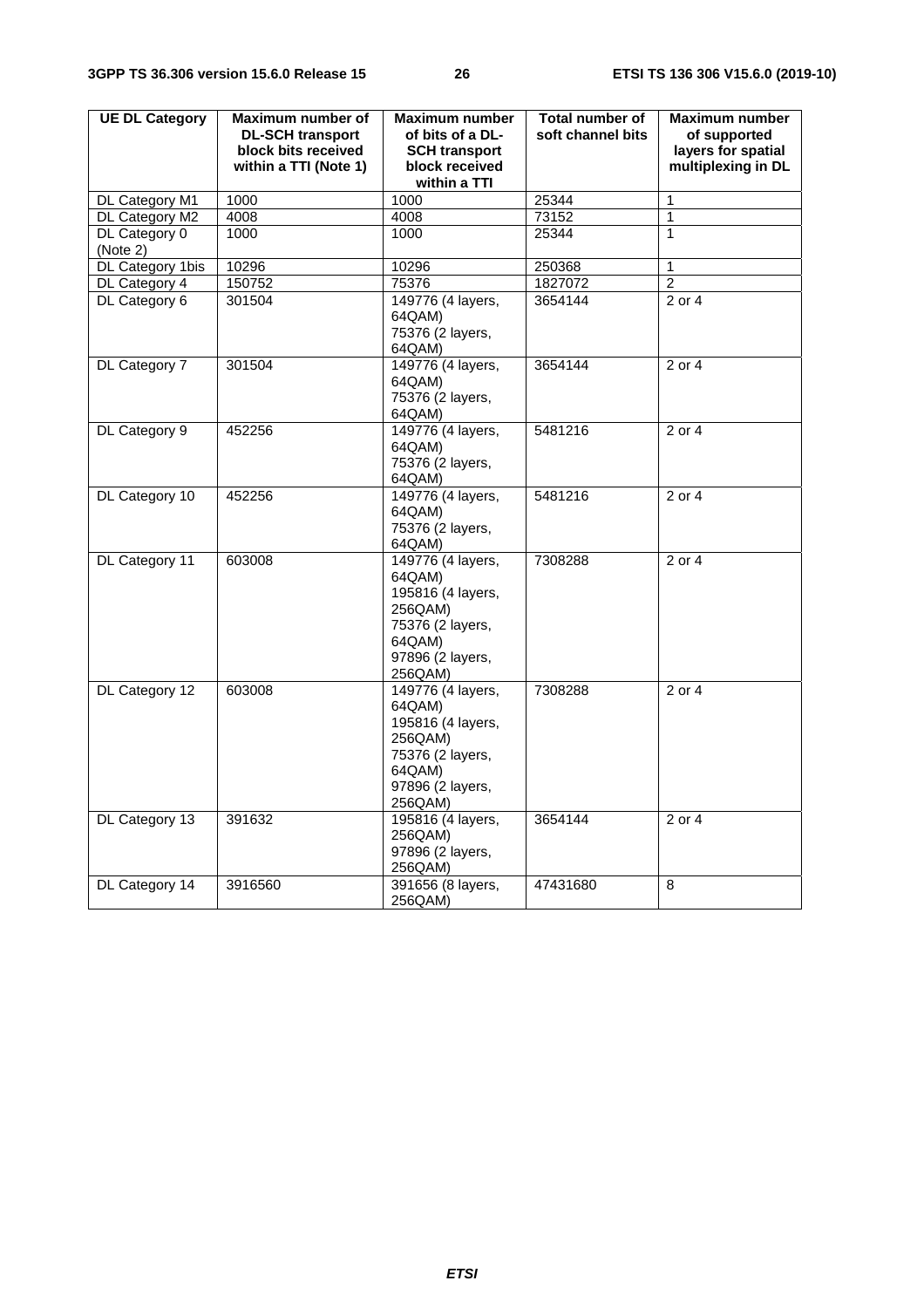| DL Category 15 | 749856-807744 (Note   | 149776 (4 layers, | 9744384   | 2 or 4     |
|----------------|-----------------------|-------------------|-----------|------------|
|                | 3)                    | 64QAM)            |           |            |
|                |                       | 195816 (4 layers, |           |            |
|                |                       | 256QAM, if        |           |            |
|                |                       | alternativeTBS-   |           |            |
|                |                       | Index-r14 is not  |           |            |
|                |                       | supported)        |           |            |
|                |                       | 201936 (4 layers, |           |            |
|                |                       | 256QAM, if        |           |            |
|                |                       | alternativeTBS-   |           |            |
|                |                       |                   |           |            |
|                |                       | Index- $r14$ is   |           |            |
|                |                       | supported)        |           |            |
|                |                       | 75376 (2 layers,  |           |            |
|                |                       | 64QAM)            |           |            |
|                |                       | 97896 (2 layers,  |           |            |
|                |                       | 256QAM, if        |           |            |
|                |                       | alternativeTBS-   |           |            |
|                |                       | Index-r14 is not  |           |            |
|                |                       | supported)        |           |            |
|                |                       | 100752 (2 layers, |           |            |
|                |                       | 256QAM, if        |           |            |
|                |                       | alternativeTBS-   |           |            |
|                |                       | $Index-14$ is     |           |            |
|                |                       | supported)        |           |            |
| DL Category 16 | 978960 -1051360 (Note | 149776 (4 layers, | 12789504  | $2$ or $4$ |
|                | 3)                    | 64QAM)            |           |            |
|                |                       | 195816 (4 layers, |           |            |
|                |                       | 256QAM, if        |           |            |
|                |                       | alternativeTBS-   |           |            |
|                |                       | Index-r14 is not  |           |            |
|                |                       | supported)        |           |            |
|                |                       | 201936 (4 layers, |           |            |
|                |                       | 256QAM, if        |           |            |
|                |                       | alternativeTBS-   |           |            |
|                |                       | Index-r14 is      |           |            |
|                |                       | supported)        |           |            |
|                |                       | 75376 (2 layers,  |           |            |
|                |                       | 64QAM)            |           |            |
|                |                       | 97896 (2 layers,  |           |            |
|                |                       | 256QAM, if        |           |            |
|                |                       |                   |           |            |
|                |                       | alternativeTBS-   |           |            |
|                |                       | Index-r14 is not  |           |            |
|                |                       | supported)        |           |            |
|                |                       | 100752 (2 layers, |           |            |
|                |                       | 256QAM, if        |           |            |
|                |                       | alternativeTBS-   |           |            |
|                |                       | Index-r14 is      |           |            |
|                |                       | supported)        |           |            |
| DL Category 17 | 25065984              | 391656 (8 layers, | 303562752 | 8          |
|                |                       | 256QAM)           |           |            |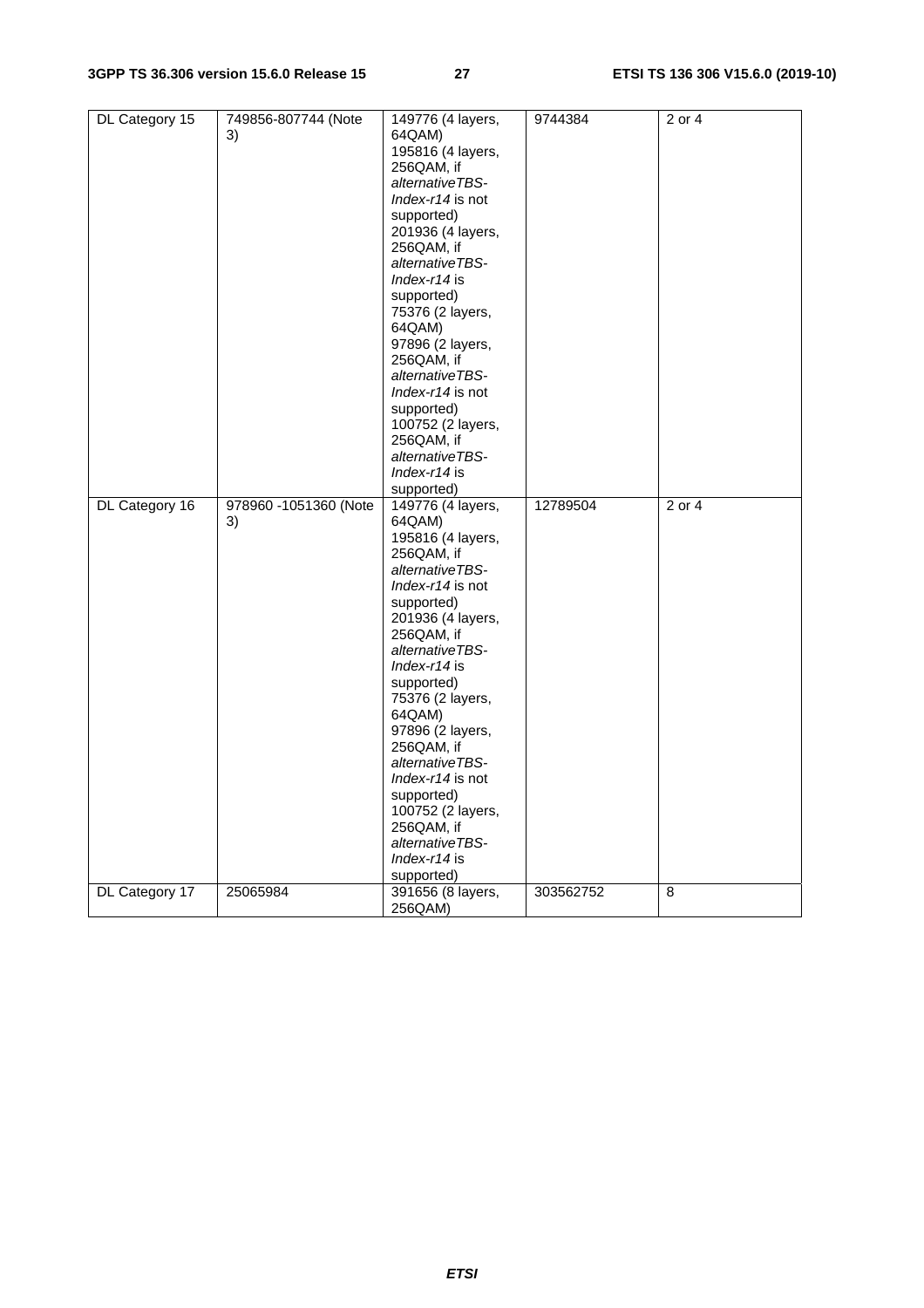| DL Category 18 | 1174752-1211616   | 299856 (8 layers,          | 14616576 | 2 or 4 or 8 |
|----------------|-------------------|----------------------------|----------|-------------|
|                | (Note 3)          | 64QAM)                     |          |             |
|                |                   | 391656 (8 layers,          |          |             |
|                |                   | 256QAM)                    |          |             |
|                |                   |                            |          |             |
|                |                   | 149776 (4 layers,          |          |             |
|                |                   | 64QAM)                     |          |             |
|                |                   | 195816 (4 layers,          |          |             |
|                |                   | 256QAM, if                 |          |             |
|                |                   | alternativeTBS-            |          |             |
|                |                   |                            |          |             |
|                |                   | Index-r14 is not           |          |             |
|                |                   | supported)                 |          |             |
|                |                   | 201936 (4 layers,          |          |             |
|                |                   | 256QAM, if                 |          |             |
|                |                   | alternativeTBS-            |          |             |
|                |                   | $Index-114$ is             |          |             |
|                |                   |                            |          |             |
|                |                   | supported)                 |          |             |
|                |                   | 75376 (2 layers,           |          |             |
|                |                   | 64QAM)                     |          |             |
|                |                   | 97896 (2 layers,           |          |             |
|                |                   | 256QAM, if                 |          |             |
|                |                   |                            |          |             |
|                |                   | alternativeTBS-            |          |             |
|                |                   | Index-r14 is not           |          |             |
|                |                   | supported)                 |          |             |
|                |                   | 100752 (2 layers,          |          |             |
|                |                   | 256QAM, if                 |          |             |
|                |                   |                            |          |             |
|                |                   | alternativeTBS-            |          |             |
|                |                   | Index-r14 is               |          |             |
|                |                   | supported)                 |          |             |
|                |                   |                            |          |             |
|                |                   |                            |          |             |
| DL Category 19 | 1566336 - 1658272 | 299856 (8 layers,          | 19488768 | 2 or 4 or 8 |
|                | (Note 3)          | 64QAM)                     |          |             |
|                |                   | 391656 (8 layers,          |          |             |
|                |                   | 256QAM)                    |          |             |
|                |                   | 149776 (4 layers,          |          |             |
|                |                   | 64QAM)                     |          |             |
|                |                   |                            |          |             |
|                |                   | 195816 (4 layers,          |          |             |
|                |                   | 256QAM, if                 |          |             |
|                |                   | alternativeTBS-            |          |             |
|                |                   | Index-r14 is not           |          |             |
|                |                   | supported)                 |          |             |
|                |                   |                            |          |             |
|                |                   | 201936 (4 layers,          |          |             |
|                |                   | 256QAM, if                 |          |             |
|                |                   | alternativeTBS-            |          |             |
|                |                   | Index- $r14$ is            |          |             |
|                |                   | supported)                 |          |             |
|                |                   | 75376 (2 layers,           |          |             |
|                |                   | 64QAM)                     |          |             |
|                |                   |                            |          |             |
|                |                   | 97896 (2 layers,           |          |             |
|                |                   | 256QAM, if                 |          |             |
|                |                   | alternativeTBS-            |          |             |
|                |                   | Index-r14 is not           |          |             |
|                |                   | supported)                 |          |             |
|                |                   |                            |          |             |
|                |                   | 100752 (2 layers,          |          |             |
|                |                   | 256QAM, if                 |          |             |
|                |                   | alternativeTBS-            |          |             |
|                |                   | Index-r14 is<br>supported) |          |             |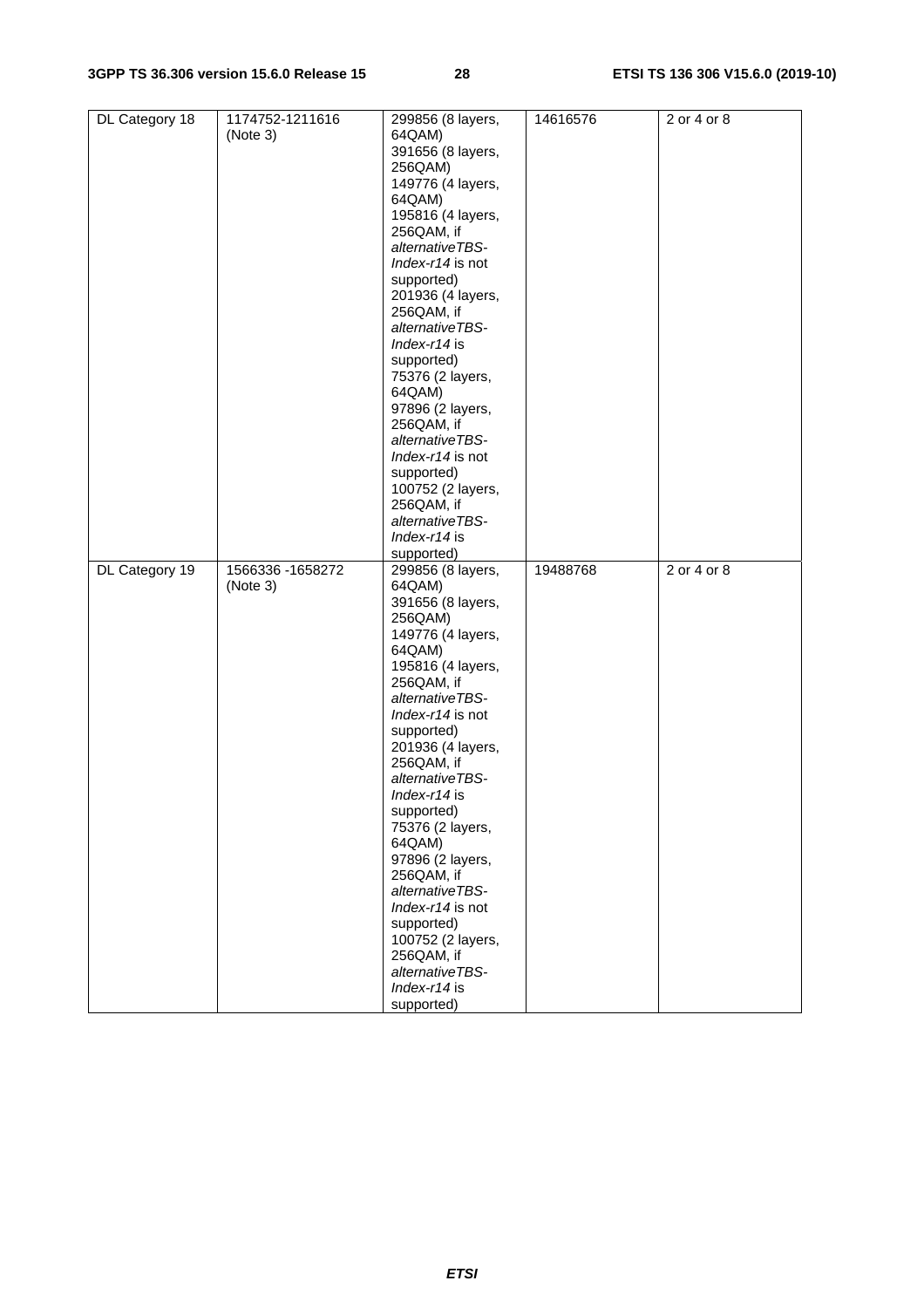| DL Category 20 | 1948064 - 2019360 | 299856 (8 layers,          | 24360960 | 2 or 4 or 8 |
|----------------|-------------------|----------------------------|----------|-------------|
|                | (Note 3)          | 64QAM)                     |          |             |
|                |                   | 391656 (8 layers,          |          |             |
|                |                   | 256QAM),                   |          |             |
|                |                   | 502624 (8 layers,          |          |             |
|                |                   | 1024QAM)                   |          |             |
|                |                   |                            |          |             |
|                |                   | 149776 (4 layers,          |          |             |
|                |                   | 64QAM)                     |          |             |
|                |                   | 195816 (4 layers,          |          |             |
|                |                   | 256QAM, if                 |          |             |
|                |                   | alternativeTBS-            |          |             |
|                |                   | Index-r14 is not           |          |             |
|                |                   | supported)                 |          |             |
|                |                   | 201936 (4 layers,          |          |             |
|                |                   | 256QAM, if                 |          |             |
|                |                   | alternativeTBS-            |          |             |
|                |                   |                            |          |             |
|                |                   | $Index-14$ is              |          |             |
|                |                   | supported)                 |          |             |
|                |                   | 251640 (4 layers,          |          |             |
|                |                   | 1024QAM)                   |          |             |
|                |                   | 75376 (2 layers,           |          |             |
|                |                   | 64QAM)                     |          |             |
|                |                   | 97896 (2 layers,           |          |             |
|                |                   | 256QAM, if                 |          |             |
|                |                   | alternativeTBS-            |          |             |
|                |                   |                            |          |             |
|                |                   | Index-r14 is not           |          |             |
|                |                   | supported)                 |          |             |
|                |                   | 100752 (2 layers,          |          |             |
|                |                   | 256QAM, if                 |          |             |
|                |                   | alternativeTBS-            |          |             |
|                |                   | Index-r14 is               |          |             |
|                |                   | supported)                 |          |             |
|                |                   | 125808 (2 layers,          |          |             |
|                |                   | 1024QAM)                   |          |             |
|                | 1348960 - 1413120 |                            |          |             |
| DL Category 21 |                   | 149776 (4 layers,          | 17052672 | 2 or 4      |
|                | (Note 3)          | 64QAM)                     |          |             |
|                |                   | 195816 (4 layers,          |          |             |
|                |                   | 256QAM, if                 |          |             |
|                |                   | alternativeTBS-            |          |             |
|                |                   | Index-r14 is not           |          |             |
|                |                   | supported)                 |          |             |
|                |                   | 201936 (4 layers,          |          |             |
|                |                   | 256QAM, if                 |          |             |
|                |                   | alternativeTBS-            |          |             |
|                |                   | $Index-114$ is             |          |             |
|                |                   |                            |          |             |
|                |                   | supported)                 |          |             |
|                |                   | 75376 (2 layers,           |          |             |
|                |                   | 64QAM)                     |          |             |
|                |                   | 97896 (2 layers,           |          |             |
|                |                   | 256QAM, if                 |          |             |
|                |                   | alternativeTBS-            |          |             |
|                |                   | Index-r14 is not           |          |             |
|                |                   | supported)                 |          |             |
|                |                   | 100752 (2 layers,          |          |             |
|                |                   | 256QAM, if                 |          |             |
|                |                   |                            |          |             |
|                |                   |                            |          |             |
|                |                   | alternativeTBS-            |          |             |
|                |                   | Index-r14 is<br>supported) |          |             |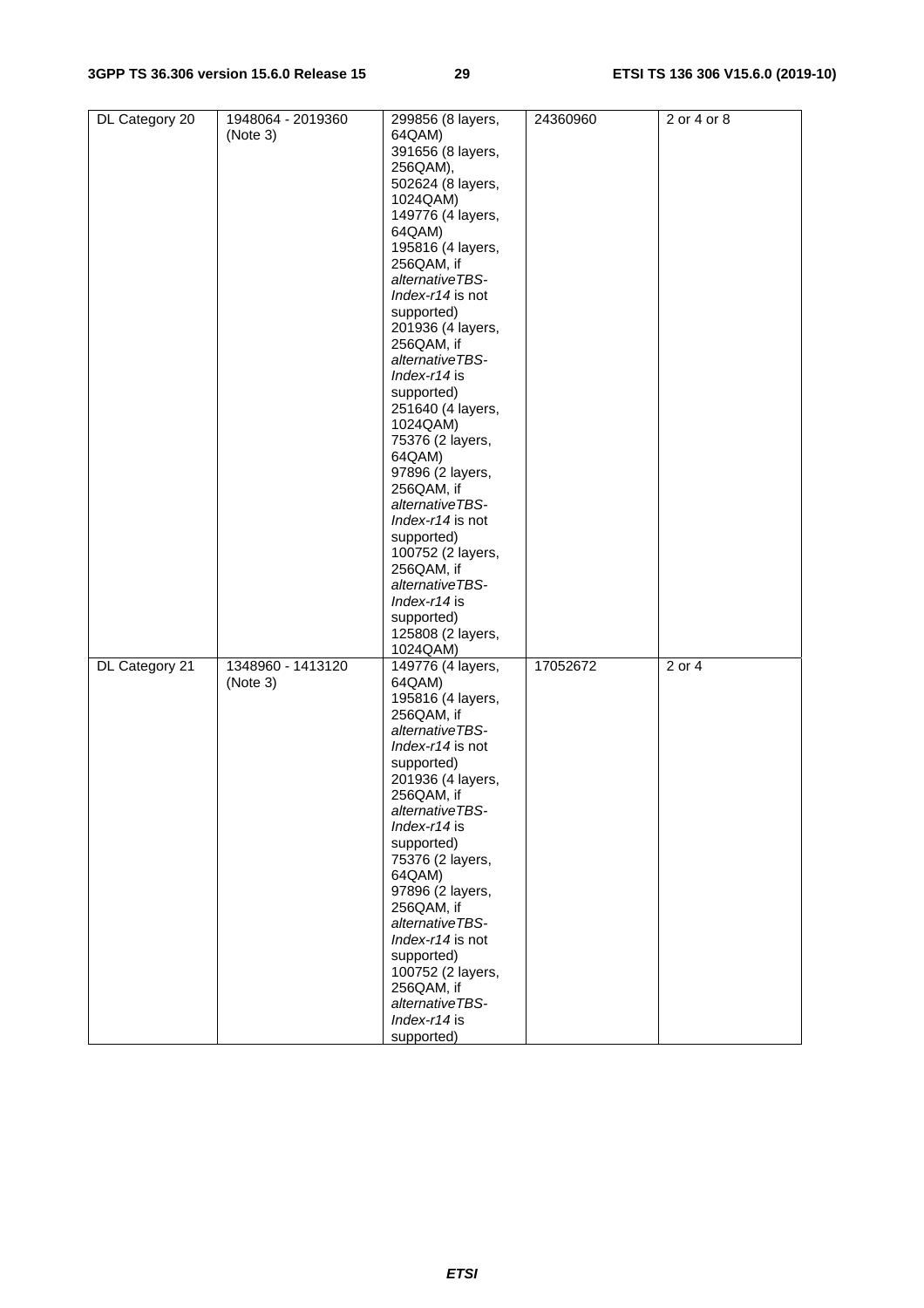| DL Category 22 | 2349504 - 2562784 | 299856 (8 layers,             | 29233152 | 2 or 4 or 8 |
|----------------|-------------------|-------------------------------|----------|-------------|
|                |                   | 64QAM)                        |          |             |
|                |                   |                               |          |             |
|                |                   | 391656 (8 layers,             |          |             |
|                |                   | 256QAM)                       |          |             |
|                |                   | 502624 (8 layers,             |          |             |
|                |                   |                               |          |             |
|                |                   | 1024QAM)                      |          |             |
|                |                   | 149776 (4 layers,             |          |             |
|                |                   |                               |          |             |
|                |                   | 64QAM)                        |          |             |
|                |                   | 195816 (4 layers,             |          |             |
|                |                   | 256QAM, if                    |          |             |
|                |                   |                               |          |             |
|                |                   | alternativeTBS-               |          |             |
|                |                   | Index-r14 is not              |          |             |
|                |                   |                               |          |             |
|                |                   | supported)                    |          |             |
|                |                   | 201936 (4 layers,             |          |             |
|                |                   | 256QAM, if                    |          |             |
|                |                   |                               |          |             |
|                |                   | alternativeTBS-               |          |             |
|                |                   | Index-r14 is                  |          |             |
|                |                   | supported)                    |          |             |
|                |                   |                               |          |             |
|                |                   | 251640 (4 layers,             |          |             |
|                |                   | 1024QAM)                      |          |             |
|                |                   | 75376 (2 layers,              |          |             |
|                |                   |                               |          |             |
|                |                   | 64QAM)                        |          |             |
|                |                   | 97896 (2 layers,              |          |             |
|                |                   |                               |          |             |
|                |                   | 256QAM, if                    |          |             |
|                |                   | alternativeTBS-               |          |             |
|                |                   | Index-r14 is not              |          |             |
|                |                   |                               |          |             |
|                |                   | supported)                    |          |             |
|                |                   | 100752 (2 layers,             |          |             |
|                |                   | 256QAM, if                    |          |             |
|                |                   |                               |          |             |
|                |                   | alternativeTBS-               |          |             |
|                |                   | Index-r14 is                  |          |             |
|                |                   |                               |          |             |
|                |                   | supported)                    |          |             |
|                |                   | 125808 (2 layers,             |          |             |
|                |                   | 1024QAM)                      |          |             |
|                |                   |                               |          |             |
|                |                   |                               |          |             |
| DL Category 23 | 2695968 - 2869920 | 299856 (8 layers,             | 34105344 | 2 or 4 or 8 |
|                |                   | 64QAM)                        |          |             |
|                |                   |                               |          |             |
|                |                   | 391656 (8 layers,             |          |             |
|                |                   | 256QAM)                       |          |             |
|                |                   | 502624 (8 layers,             |          |             |
|                |                   |                               |          |             |
|                |                   | 1024QAM)                      |          |             |
|                |                   | 149776 (4 layers,             |          |             |
|                |                   | 64QAM)                        |          |             |
|                |                   |                               |          |             |
|                |                   | 195816 (4 layers,             |          |             |
|                |                   | 256QAM, if                    |          |             |
|                |                   | alternativeTBS-               |          |             |
|                |                   |                               |          |             |
|                |                   | Index-r14 is not              |          |             |
|                |                   | supported)                    |          |             |
|                |                   | 201936 (4 layers,             |          |             |
|                |                   |                               |          |             |
|                |                   | 256QAM, if                    |          |             |
|                |                   | alternativeTBS-               |          |             |
|                |                   | Index-r14 is                  |          |             |
|                |                   |                               |          |             |
|                |                   | supported)                    |          |             |
|                |                   | 251640 (4 layers,             |          |             |
|                |                   | 1024QAM)                      |          |             |
|                |                   |                               |          |             |
|                |                   | 75376 (2 layers,              |          |             |
|                |                   | 64QAM)                        |          |             |
|                |                   |                               |          |             |
|                |                   | 97896 (2 layers,              |          |             |
|                |                   | 256QAM, if                    |          |             |
|                |                   | alternativeTBS-               |          |             |
|                |                   | Index-r14 is not              |          |             |
|                |                   |                               |          |             |
|                |                   | supported)                    |          |             |
|                |                   | 100752 (2 layers,             |          |             |
|                |                   | 256QAM, if                    |          |             |
|                |                   |                               |          |             |
|                |                   | alternativeTBS-               |          |             |
|                |                   | Index-r14 is                  |          |             |
|                |                   | supported)                    |          |             |
|                |                   |                               |          |             |
|                |                   | 125808 (2 layers,<br>1024QAM) |          |             |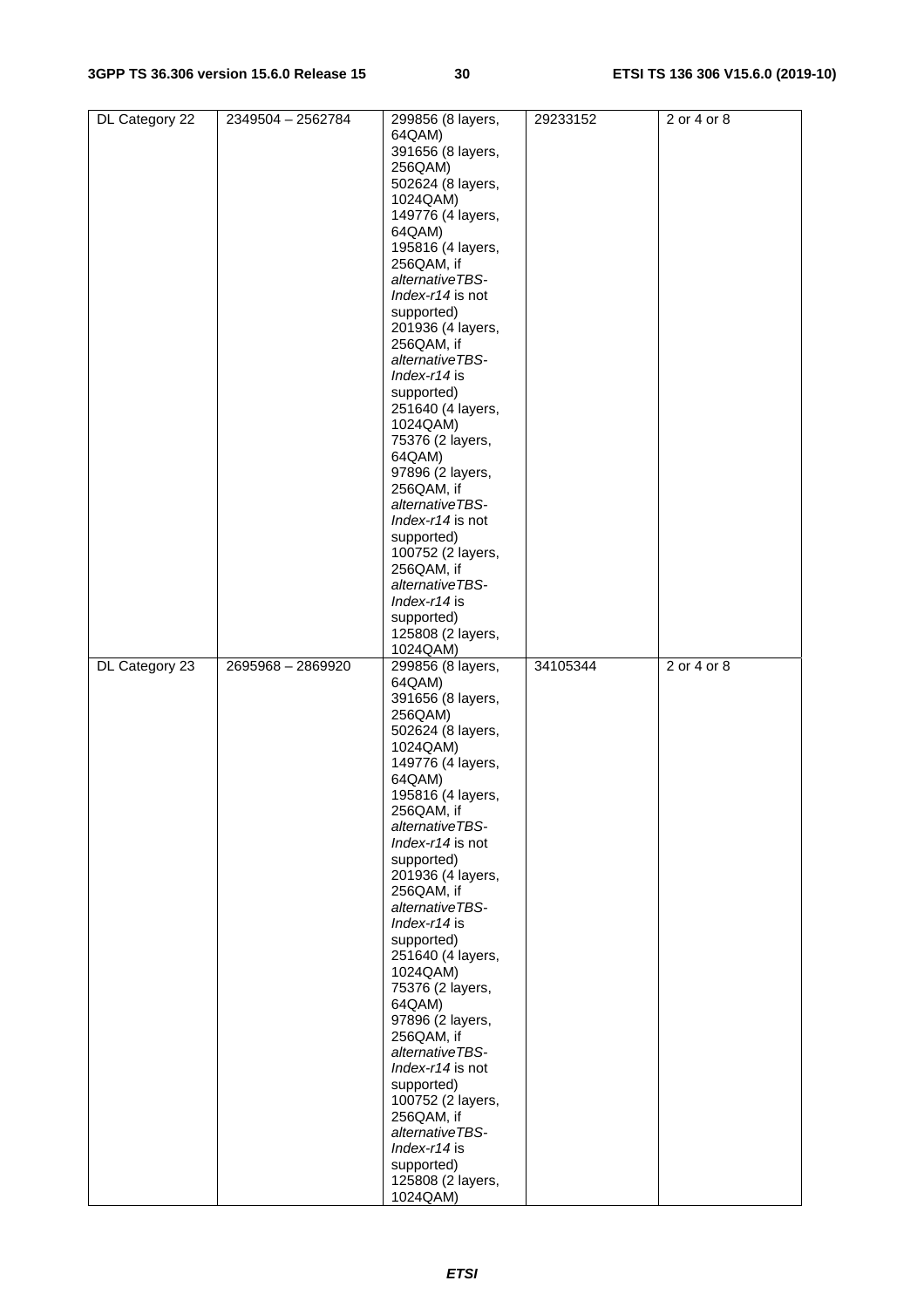| DL Category 24 | 2936880 - 3028608 | 299856 (8 layers,             | 36541440 | 2 or 4 or 8 |
|----------------|-------------------|-------------------------------|----------|-------------|
|                |                   | 64QAM)                        |          |             |
|                |                   |                               |          |             |
|                |                   | 391656 (8 layers,             |          |             |
|                |                   | 256QAM)                       |          |             |
|                |                   |                               |          |             |
|                |                   | 502624 (8 layers,             |          |             |
|                |                   | 1024QAM)                      |          |             |
|                |                   | 149776 (4 layers,             |          |             |
|                |                   |                               |          |             |
|                |                   | 64QAM)                        |          |             |
|                |                   | 195816 (4 layers,             |          |             |
|                |                   | 256QAM, if                    |          |             |
|                |                   |                               |          |             |
|                |                   | alternativeTBS-               |          |             |
|                |                   | Index-r14 is not              |          |             |
|                |                   |                               |          |             |
|                |                   | supported)                    |          |             |
|                |                   | 201936 (4 layers,             |          |             |
|                |                   | 256QAM, if                    |          |             |
|                |                   |                               |          |             |
|                |                   | alternativeTBS-               |          |             |
|                |                   | Index-r14 is                  |          |             |
|                |                   | supported)                    |          |             |
|                |                   |                               |          |             |
|                |                   | 251640 (4 layers,             |          |             |
|                |                   | 1024QAM)                      |          |             |
|                |                   | 75376 (2 layers,              |          |             |
|                |                   |                               |          |             |
|                |                   | 64QAM)                        |          |             |
|                |                   | 97896 (2 layers,              |          |             |
|                |                   |                               |          |             |
|                |                   | 256QAM, if                    |          |             |
|                |                   | alternativeTBS-               |          |             |
|                |                   | Index-r14 is not              |          |             |
|                |                   |                               |          |             |
|                |                   | supported)                    |          |             |
|                |                   | 100752 (2 layers,             |          |             |
|                |                   | 256QAM, if                    |          |             |
|                |                   |                               |          |             |
|                |                   | alternativeTBS-               |          |             |
|                |                   | Index-r14 is                  |          |             |
|                |                   |                               |          |             |
|                |                   | supported)                    |          |             |
|                |                   | 125808 (2 layers,             |          |             |
|                |                   | 1024QAM)                      |          |             |
|                |                   |                               |          |             |
|                |                   |                               |          |             |
| DL Category 25 | 3132672 - 3316544 | 299856 (8 layers,             | 38977536 | 2 or 4 or 8 |
|                |                   | 64QAM)                        |          |             |
|                |                   |                               |          |             |
|                |                   | 391656 (8 layers,             |          |             |
|                |                   | 256QAM)                       |          |             |
|                |                   | 502624 (8 layers,             |          |             |
|                |                   |                               |          |             |
|                |                   | 1024QAM)                      |          |             |
|                |                   | 149776 (4 layers,             |          |             |
|                |                   | 64QAM)                        |          |             |
|                |                   |                               |          |             |
|                |                   | 195816 (4 layers,             |          |             |
|                |                   | 256QAM, if                    |          |             |
|                |                   | alternativeTBS-               |          |             |
|                |                   |                               |          |             |
|                |                   | Index-r14 is not              |          |             |
|                |                   | supported)                    |          |             |
|                |                   | 201936 (4 layers,             |          |             |
|                |                   |                               |          |             |
|                |                   | 256QAM, if                    |          |             |
|                |                   | alternativeTBS-               |          |             |
|                |                   | Index-r14 is                  |          |             |
|                |                   |                               |          |             |
|                |                   | supported)                    |          |             |
|                |                   | 251640 (4 layers,             |          |             |
|                |                   |                               |          |             |
|                |                   | 1024QAM)                      |          |             |
|                |                   | 75376 (2 layers,              |          |             |
|                |                   | 64QAM)                        |          |             |
|                |                   |                               |          |             |
|                |                   | 97896 (2 layers,              |          |             |
|                |                   | 256QAM, if                    |          |             |
|                |                   | alternativeTBS-               |          |             |
|                |                   |                               |          |             |
|                |                   | Index-r14 is not              |          |             |
|                |                   | supported)                    |          |             |
|                |                   | 100752 (2 layers,             |          |             |
|                |                   |                               |          |             |
|                |                   | 256QAM, if                    |          |             |
|                |                   | alternativeTBS-               |          |             |
|                |                   | Index-r14 is                  |          |             |
|                |                   | supported)                    |          |             |
|                |                   |                               |          |             |
|                |                   | 125808 (2 layers,<br>1024QAM) |          |             |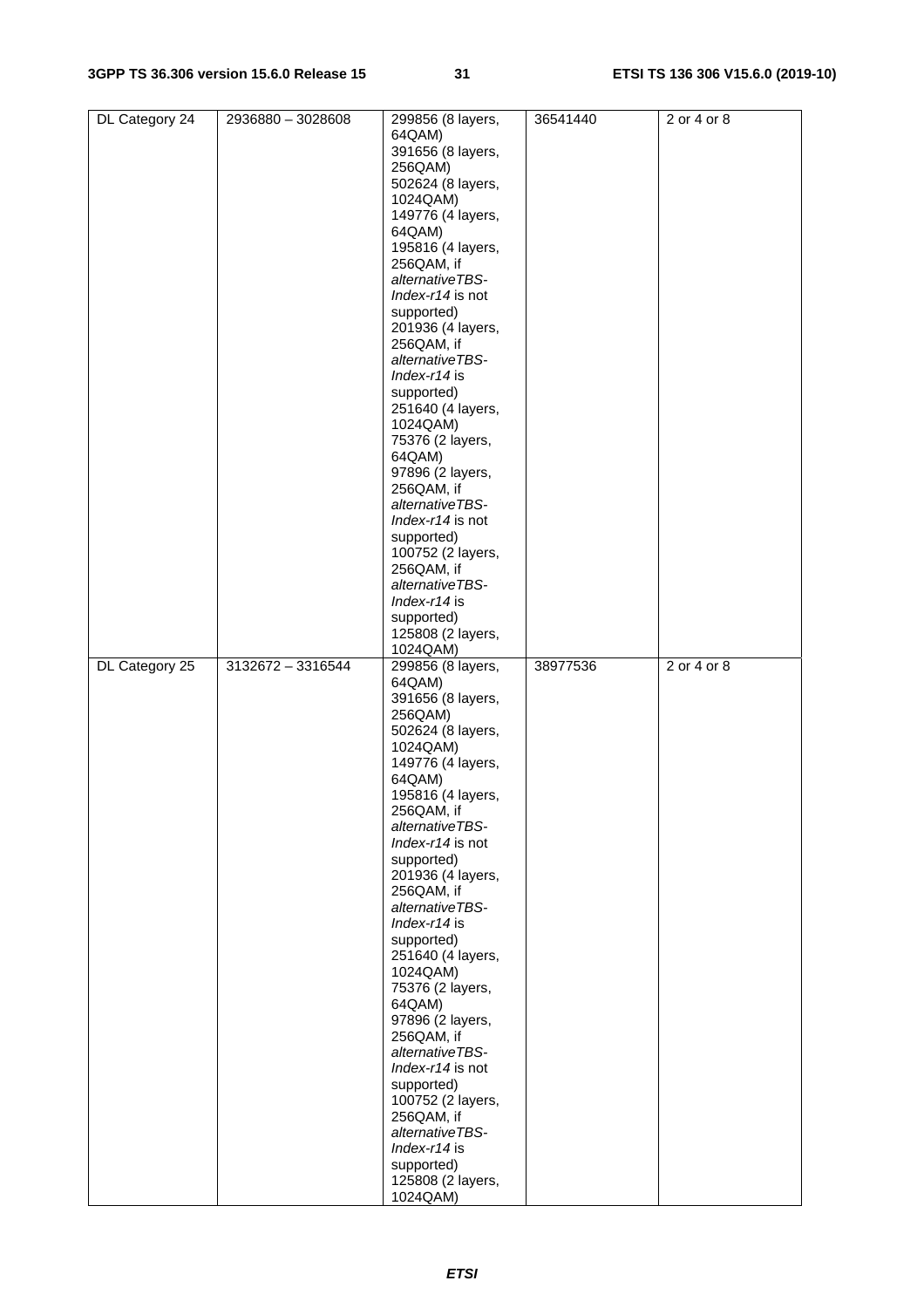| DL Category 26 |                                                                                                                                                                                        | 3422400-3531888 |  | 299856 (8 layers,                                                                                                                                                                                 | 42631680 | 2 or 4 or 8 |
|----------------|----------------------------------------------------------------------------------------------------------------------------------------------------------------------------------------|-----------------|--|---------------------------------------------------------------------------------------------------------------------------------------------------------------------------------------------------|----------|-------------|
|                |                                                                                                                                                                                        |                 |  | 64QAM)                                                                                                                                                                                            |          |             |
|                |                                                                                                                                                                                        |                 |  | 391656 (8 layers,                                                                                                                                                                                 |          |             |
|                |                                                                                                                                                                                        |                 |  | 256QAM)                                                                                                                                                                                           |          |             |
|                |                                                                                                                                                                                        |                 |  | 502624 (8 layers,                                                                                                                                                                                 |          |             |
|                |                                                                                                                                                                                        |                 |  | 1024QAM)                                                                                                                                                                                          |          |             |
|                |                                                                                                                                                                                        |                 |  | 149776 (4 layers,                                                                                                                                                                                 |          |             |
|                |                                                                                                                                                                                        |                 |  | 64QAM)                                                                                                                                                                                            |          |             |
|                |                                                                                                                                                                                        |                 |  | 195816 (4 layers,                                                                                                                                                                                 |          |             |
|                |                                                                                                                                                                                        |                 |  | 256QAM, if                                                                                                                                                                                        |          |             |
|                |                                                                                                                                                                                        |                 |  | alternativeTBS-                                                                                                                                                                                   |          |             |
|                |                                                                                                                                                                                        |                 |  | Index-r14 is not                                                                                                                                                                                  |          |             |
|                |                                                                                                                                                                                        |                 |  | supported)                                                                                                                                                                                        |          |             |
|                |                                                                                                                                                                                        |                 |  | 201936 (4 layers,                                                                                                                                                                                 |          |             |
|                |                                                                                                                                                                                        |                 |  | 256QAM, if                                                                                                                                                                                        |          |             |
|                |                                                                                                                                                                                        |                 |  | alternativeTBS-                                                                                                                                                                                   |          |             |
|                |                                                                                                                                                                                        |                 |  | <i>Index-r14</i> is                                                                                                                                                                               |          |             |
|                |                                                                                                                                                                                        |                 |  | supported)                                                                                                                                                                                        |          |             |
|                |                                                                                                                                                                                        |                 |  | 251640 (4 layers,                                                                                                                                                                                 |          |             |
|                |                                                                                                                                                                                        |                 |  | 1024QAM)                                                                                                                                                                                          |          |             |
|                |                                                                                                                                                                                        |                 |  | 75376 (2 layers,                                                                                                                                                                                  |          |             |
|                |                                                                                                                                                                                        |                 |  | 64QAM)                                                                                                                                                                                            |          |             |
|                |                                                                                                                                                                                        |                 |  | 97896 (2 layers,                                                                                                                                                                                  |          |             |
|                |                                                                                                                                                                                        |                 |  | 256QAM, if                                                                                                                                                                                        |          |             |
|                |                                                                                                                                                                                        |                 |  | alternativeTBS-                                                                                                                                                                                   |          |             |
|                |                                                                                                                                                                                        |                 |  | Index-r14 is not                                                                                                                                                                                  |          |             |
|                |                                                                                                                                                                                        |                 |  | supported)                                                                                                                                                                                        |          |             |
|                |                                                                                                                                                                                        |                 |  | 100752 (2 layers,                                                                                                                                                                                 |          |             |
|                |                                                                                                                                                                                        |                 |  | 256QAM, if                                                                                                                                                                                        |          |             |
|                |                                                                                                                                                                                        |                 |  | alternativeTBS-                                                                                                                                                                                   |          |             |
|                |                                                                                                                                                                                        |                 |  | $Index-114$ is                                                                                                                                                                                    |          |             |
|                |                                                                                                                                                                                        |                 |  | supported)                                                                                                                                                                                        |          |             |
|                |                                                                                                                                                                                        |                 |  | 125808 (2 layers,                                                                                                                                                                                 |          |             |
|                |                                                                                                                                                                                        |                 |  | 1024QAM)                                                                                                                                                                                          |          |             |
|                |                                                                                                                                                                                        |                 |  | NOTE 1: In carrier aggregation operation, the DL-SCH processing capability can be shared by the UE with that                                                                                      |          |             |
|                |                                                                                                                                                                                        |                 |  | of MCH received from a serving cell. If the total eNB scheduling for DL-SCH and an MCH in one                                                                                                     |          |             |
|                |                                                                                                                                                                                        |                 |  | serving cell at a given TTI is larger than the defined processing capability, the prioritization between                                                                                          |          |             |
|                | DL-SCH and MCH is left up to UE implementation.                                                                                                                                        |                 |  |                                                                                                                                                                                                   |          |             |
|                | NOTE 2: Within one TTI, a UE indicating category 0 shall be able to receive up to 1000 bits for a transport                                                                            |                 |  |                                                                                                                                                                                                   |          |             |
|                | block associated with C-RNTI/Semi-Persistent Scheduling C-RNTI/P-RNTI/SI-RNTI/RA-RNTI and up                                                                                           |                 |  |                                                                                                                                                                                                   |          |             |
|                | to 2216 bits for another transport block associated with P-RNTI/SI-RNTI/RA-RNTI.<br>The UE indicating category x shall reach the value within the defined range indicated by "Maximum" |                 |  |                                                                                                                                                                                                   |          |             |
| NOTE 3:        |                                                                                                                                                                                        |                 |  |                                                                                                                                                                                                   |          |             |
|                |                                                                                                                                                                                        |                 |  | number of DL-SCH transport block bits received within a TTI" of category x. The UE shall determine                                                                                                |          |             |
|                |                                                                                                                                                                                        |                 |  | the required value within the defined range indicated by "Maximum number of DL-SCH transport                                                                                                      |          |             |
|                |                                                                                                                                                                                        |                 |  | block bits received within a TTI" of the corresponding category, based on its capabilities (i.e. CA band                                                                                          |          |             |
|                |                                                                                                                                                                                        |                 |  | combination, MIMO, Modulation scheme). If the UE capability of CA band combination, MIMO and<br>modulation scheme supported can exceed the upper limit of the defined range, the UE shall support |          |             |
|                |                                                                                                                                                                                        |                 |  | the maximum value of the defined range indicated by "Maximum number of DL-SCH transport block                                                                                                     |          |             |
|                |                                                                                                                                                                                        |                 |  | bits received within a TTI" of the corresponding category.                                                                                                                                        |          |             |
|                |                                                                                                                                                                                        |                 |  |                                                                                                                                                                                                   |          |             |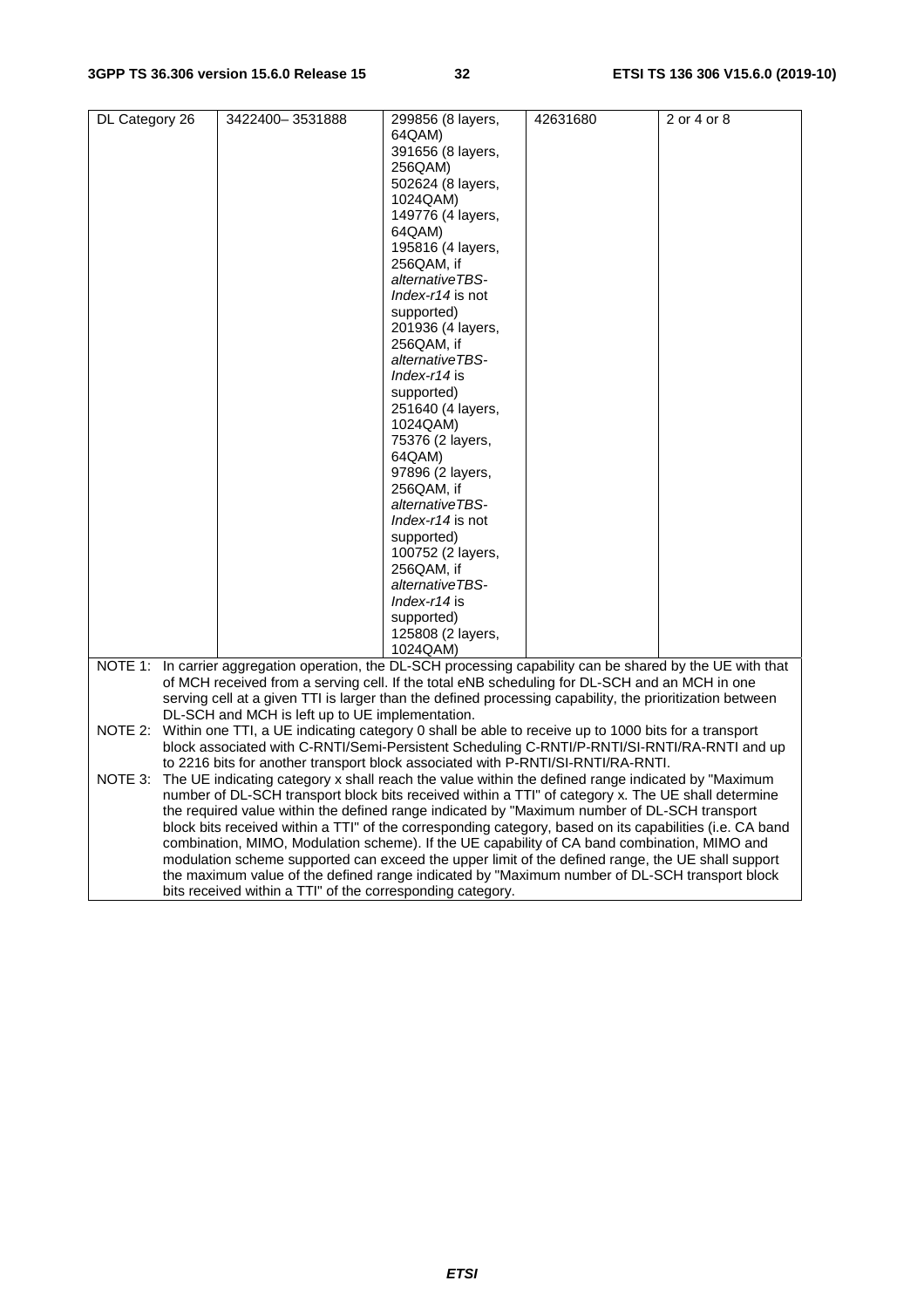| <b>UE UL Category</b>                                                                                                                                                                                                                                                                                  | Maximum number of<br><b>UL-SCH transport</b><br>block bits transmitted<br>within a TTI | Maximum number<br>of bits of an UL-<br><b>SCH transport</b><br>block transmitted<br>within a TTI | <b>Support for</b><br>64QAM in UL | <b>Support for</b><br>256QAM in UL |
|--------------------------------------------------------------------------------------------------------------------------------------------------------------------------------------------------------------------------------------------------------------------------------------------------------|----------------------------------------------------------------------------------------|--------------------------------------------------------------------------------------------------|-----------------------------------|------------------------------------|
| UL Category M1<br>(Note 1)                                                                                                                                                                                                                                                                             | 1000 or 2984                                                                           | 1000 or 2984                                                                                     | <b>No</b>                         | <b>No</b>                          |
| UL Category M2                                                                                                                                                                                                                                                                                         | 6968                                                                                   | 6968                                                                                             | <b>No</b>                         | <b>No</b>                          |
| UL Category 0                                                                                                                                                                                                                                                                                          | 1000                                                                                   | 1000                                                                                             | <b>No</b>                         | <b>No</b>                          |
| UL Category 1bis                                                                                                                                                                                                                                                                                       | 5160                                                                                   | 5160                                                                                             | No                                | <b>No</b>                          |
| UL Category 3                                                                                                                                                                                                                                                                                          | 51024                                                                                  | 51024                                                                                            | <b>No</b>                         | <b>No</b>                          |
| UL Category 5                                                                                                                                                                                                                                                                                          | 75376                                                                                  | 75376                                                                                            | Yes                               | <b>No</b>                          |
| UL Category 7                                                                                                                                                                                                                                                                                          | 102048                                                                                 | 51024                                                                                            | <b>No</b>                         | <b>No</b>                          |
| UL Category 8                                                                                                                                                                                                                                                                                          | 1497760                                                                                | 149776                                                                                           | Yes                               | <b>No</b>                          |
| UL Category 13                                                                                                                                                                                                                                                                                         | 150752                                                                                 | 75376                                                                                            | Yes                               | <b>No</b>                          |
| UL Category 14                                                                                                                                                                                                                                                                                         | 9585664                                                                                | 149776                                                                                           | Yes                               | <b>No</b>                          |
| UL Category 15                                                                                                                                                                                                                                                                                         | 226128                                                                                 | 75376                                                                                            | Yes                               | <b>No</b>                          |
| UL Category 16                                                                                                                                                                                                                                                                                         | 105528                                                                                 | 105528                                                                                           | Yes                               | Yes                                |
| UL Category 17                                                                                                                                                                                                                                                                                         | 2119360                                                                                | 211936                                                                                           | Yes                               | Yes                                |
| UL Category 18                                                                                                                                                                                                                                                                                         | 211056                                                                                 | 105528                                                                                           | Yes                               | Yes                                |
| UL Category 19                                                                                                                                                                                                                                                                                         | 13563904                                                                               | 211936                                                                                           | Yes                               | Yes                                |
| UL Category 20                                                                                                                                                                                                                                                                                         | 316584                                                                                 | 105528                                                                                           | Yes                               | Yes                                |
| UL Category 21                                                                                                                                                                                                                                                                                         | 301504                                                                                 | 75376                                                                                            | Yes                               | <b>No</b>                          |
| UL Category 22                                                                                                                                                                                                                                                                                         | 422112                                                                                 | 105528                                                                                           | Yes                               | Yes                                |
| UL Category 23                                                                                                                                                                                                                                                                                         | 527640                                                                                 | 105528                                                                                           | Yes                               | Yes                                |
| UL Category 24                                                                                                                                                                                                                                                                                         | 633168                                                                                 | 105528                                                                                           | Yes                               | Yes                                |
| UL Category 25                                                                                                                                                                                                                                                                                         | 738696                                                                                 | 105528                                                                                           | Yes                               | Yes                                |
| UL Category 26                                                                                                                                                                                                                                                                                         | 844224                                                                                 | 105528                                                                                           | Yes                               | Yes                                |
| NOTE 1: The UE supports "Maximum number of UL-SCH transport block bits transmitted<br>within a TTI" and "Maximum number of bits of an UL-SCH transport block<br>transmitted within a TTI" of 2984 bits if the UE indicates support of ce-PUSCH-<br>NB-MaxTBS-r14. Otherwise the UE supports 1000 bits. |                                                                                        |                                                                                                  |                                   |                                    |

### **Table 4.1A-2: Uplink physical layer parameter values set by the field** *ue-CategoryUL*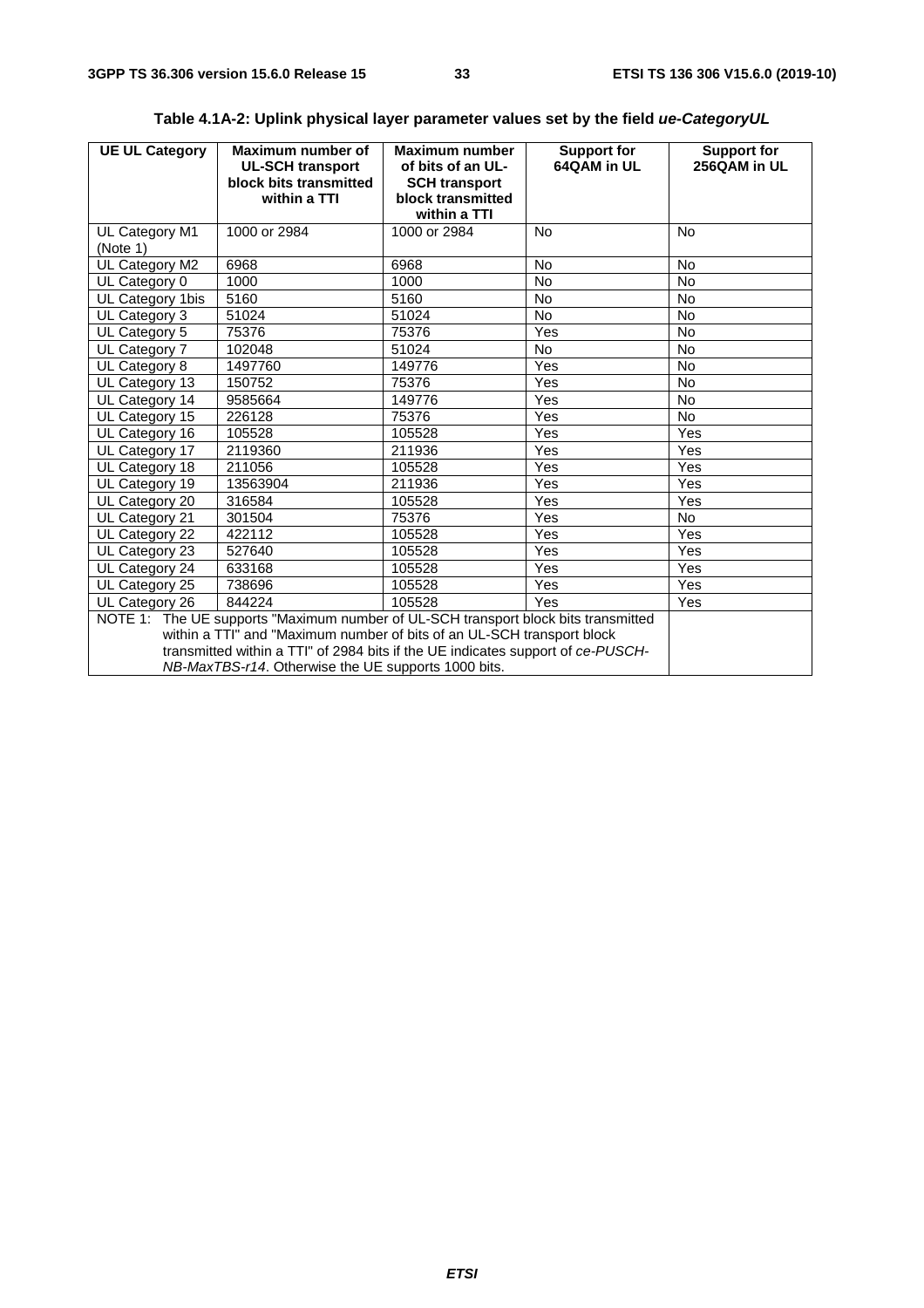**Table 4.1A-3: Total layer 2 buffer sizes set by the fields** *ue-CategoryDL and ue-CategoryUL*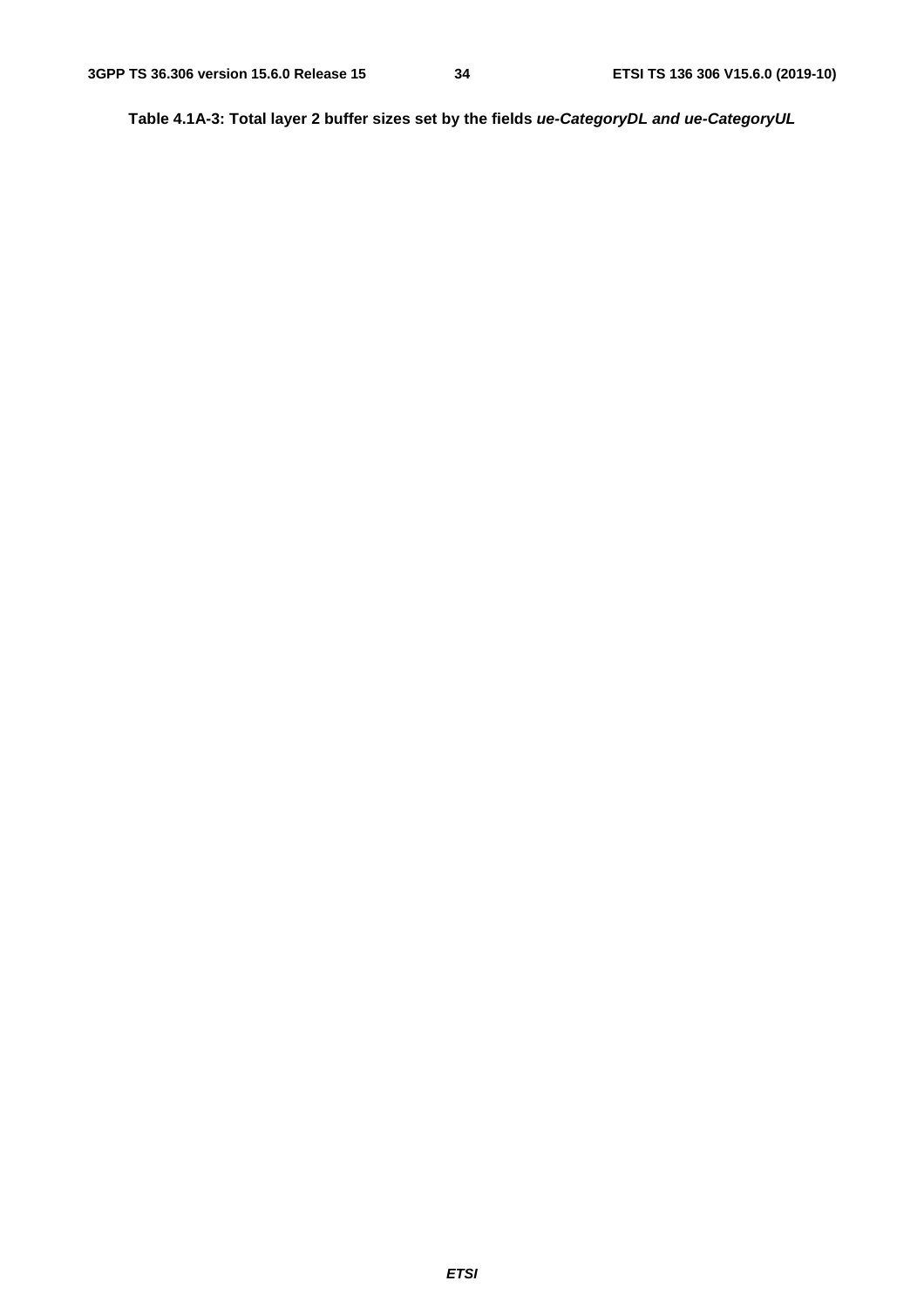| <b>UE DL Category</b>            | <b>UE UL Category</b>            | <b>Total layer 2 buffer size</b><br>[bytes] | With support for<br>split bearers |
|----------------------------------|----------------------------------|---------------------------------------------|-----------------------------------|
|                                  |                                  |                                             | [bytes]                           |
| DL Category M1<br>(Note 1)       | UL Category M1                   | 20 000 or 40 000                            | N/A                               |
| DL Category M2                   | UL Category M2                   | 100 000                                     | N/A                               |
| DL Category 0                    | UL Category 0                    | 20 000                                      | N/A                               |
| DL Category 1bis                 | UL Category 1bis                 | 150 000                                     | 230 000                           |
| DL Category 4                    | UL Category 5                    | 2 200 000                                   | 3 300 000                         |
| DL Category 6                    | UL Category 5                    | 3 500 000                                   | 6 000 000                         |
| DL Category 6<br>DL Category 7   | UL Category 16<br>UL Category 13 | 3 800 000<br>4 200 000                      | 6 300 000<br>6700000              |
| DL Category 7                    | UL Category 18                   | 4 800 000                                   | 7 300 000                         |
| DL Category 9                    | UL Category 5                    | 5 000 000                                   | 7400 000                          |
| DL Category 9                    | UL Category 16                   | 5 200 000                                   | 7 700 000                         |
| DL Category 10                   | UL Category 13                   | 5700000                                     | 8 100 000                         |
| DL Category 10                   | UL Category 18                   | 6 200 000                                   | 8700000                           |
| DL Category 11                   | UL Category 5                    | 6 400 000                                   | 11 300 000                        |
| DL Category 11                   | UL Category 16                   | 6 600 000                                   | 11 500 000                        |
| DL Category 12                   | UL Category 13                   | 7 100 000                                   | 12 000 000                        |
| DL Category 12                   | UL Category 15                   | 7700000                                     | 12 600 000                        |
| DL Category 12                   | UL Category 18                   | 7 600 000                                   | 12 500 000                        |
| DL Category 12                   | UL Category 20                   | 8 600 000                                   | 13 500 000                        |
| DL Category 13                   | UL Category 3                    | 4 200 000                                   | 7 300 000                         |
| DL Category 13                   | UL Category 5                    | 4 400 000                                   | 7600000                           |
| DL Category 13                   | UL Category 7                    | 4700000                                     | 7 800 000                         |
| DL Category 13                   | UL Category 13                   | 5 100 000                                   | 8 300 000                         |
| DL Category 13                   | UL Category 16                   | $\frac{1}{4}$ 700 000                       | 7 800 000                         |
| DL Category 13                   | UL Category 18                   | 5700000                                     | 8 800 000                         |
| DL Category 14<br>DL Category 14 | UL Category 8<br>UL Category 17  | 50 800 000<br>56 600 000                    | 76 200 000<br>82 000 000          |
| DL Category 15                   | UL Category 3                    | 8 000 000                                   | 13 000 000                        |
| DL Category 15                   | UL Category 5                    | 8 200 000                                   | 13 400 000                        |
| DL Category 15                   | UL Category 7                    | 8 500 000                                   | 13 600 000                        |
| DL Category 15                   | UL Category 13                   | 8 900 000                                   | 14 100 000                        |
| DL Category 15                   | UL Category 16                   | 8 500 000                                   | 13 700 000                        |
| DL Category 15                   | UL Category 18                   | 9 500 000                                   | 14 700 000                        |
| DL Category 16                   | UL Category 3                    | 10 000 000                                  | 17 000 000                        |
| DL Category 16                   | UL Category 5                    | 10 600 000                                  | 17 400 000                        |
| DL Category 16                   | UL Category 7                    | 10 800 000                                  | 17 600 000                        |
| DL Category 16                   | UL Category 13                   | 11 000 000                                  | 18 100 000                        |
| DL Category 16                   | UL Category 15                   | 12 000 000                                  | 18 800 000                        |
| DL Category 16                   | UL Category 16                   | 8 500 000                                   | 13 700 000                        |
| DL Category 16<br>DL Category 16 | UL Category 18<br>UL Category 20 | 11 800 000                                  | 18 700 000                        |
| DL Category 17                   | UL Category 14                   | 12 800 000<br>330 000 000                   | 19 700 000<br>530 000 000         |
| DL Category 17                   | UL Category 19                   | 360 000 000                                 | 530 000 000                       |
| DL Category 18                   | UL Category 3                    | 11 800 000                                  | 21 600 000                        |
| DL Category 18                   | UL Category 5                    | 12 000 000                                  | 21 800 000                        |
| DL Category 18                   | UL Category 7                    | 12 300 000                                  | 22 100 000                        |
| DL Category 18                   | UL Category 13                   | 12 700 000                                  | 22 500 000                        |
| DL Category 18                   | UL Category 15                   | 13 400 000                                  | 23 200 000                        |
| DL Category 18                   | UL Category 16                   | 12 300 000                                  | 22 100 000                        |
| DL Category 18                   | UL Category 18                   | 13 300 000                                  | 23 100 000                        |
| DL Category 18                   | UL Category 20                   | 14 300 000                                  | 24 100 000                        |
| DL Category 19                   | UL Category 3                    | 16 000 000                                  | 28 300 000                        |
| DL Category 19                   | UL Category 5                    | 16 300 000                                  | 28 500 000                        |
| DL Category 19                   | UL Category 7                    | 16 500 000                                  | 28 800 000                        |
| DL Category 19                   | UL Category 13                   | 17 000 000                                  | 29 200 000                        |
| DL Category 19                   | UL Category 15                   | 17 700 000<br>16 500 000                    | 29 900 000<br>28 800 000          |
| DL Category 19<br>DL Category 19 | UL Category 16<br>UL Category 18 | 17 500 000                                  | 29 800 000                        |
| DL Category 19                   | UL Category 20                   | 18 500 000                                  | 30 800 000                        |
| DL Category 19                   | UL Category 21                   | 18 400 000                                  | 30 600 000                        |
| DL Category 20                   | UL Category 3                    | 19 400 000                                  | 35 800 000                        |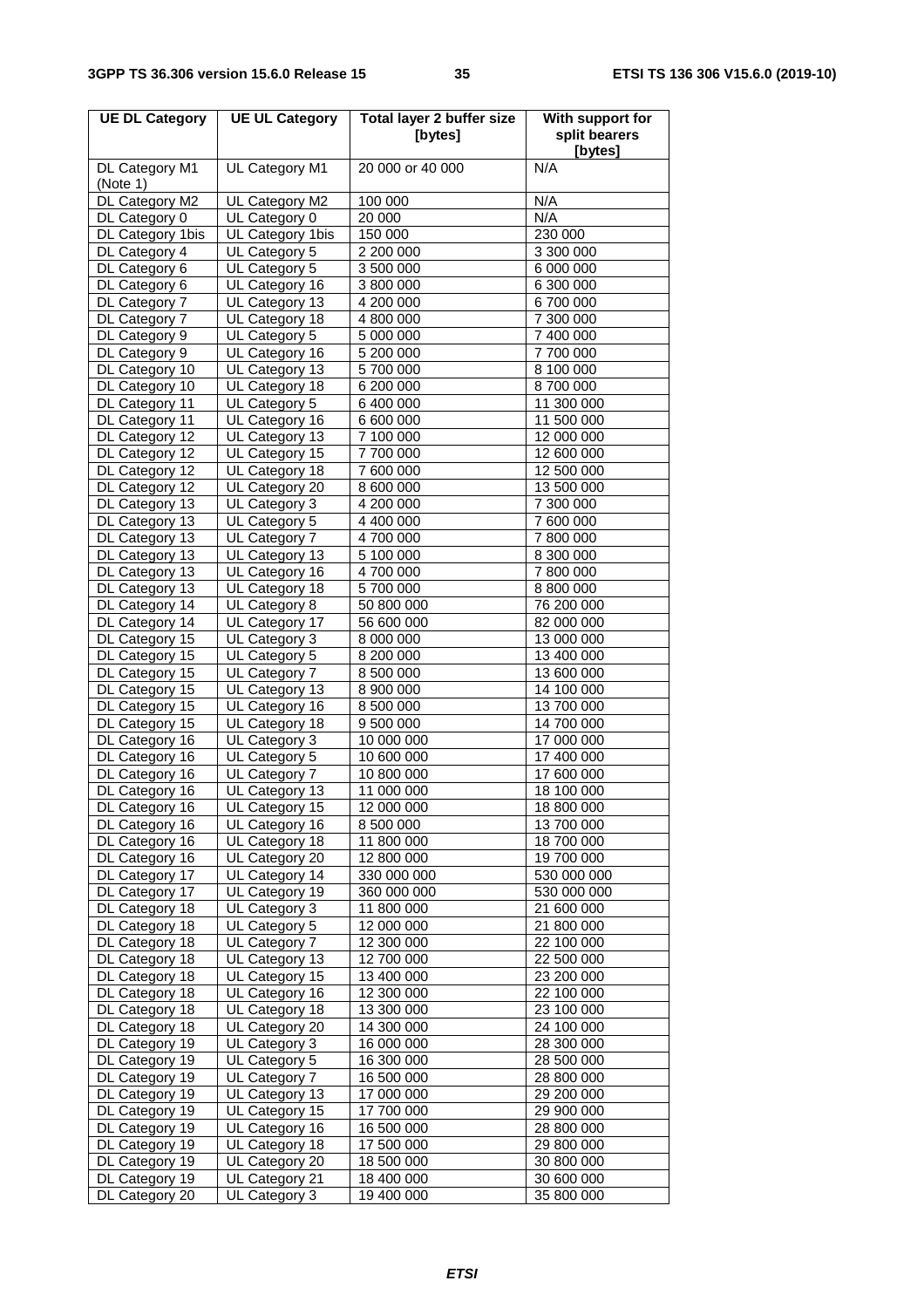| DL Category 20                                                                             | UL Category 5  | 19 600 000 | 36 000 000 |
|--------------------------------------------------------------------------------------------|----------------|------------|------------|
| DL Category 20                                                                             | UL Category 7  | 19 900 000 | 36 300 000 |
| DL Category 20                                                                             | UL Category 13 | 20 300 000 | 36 800 000 |
| DL Category 20                                                                             | UL Category 15 | 21 100 000 | 37 500 000 |
| DL Category 20                                                                             | UL Category 16 | 19 900 000 | 36 300 000 |
| DL Category 20                                                                             | UL Category 18 | 20 900 000 | 37 300 000 |
| DL Category 20                                                                             | UL Category 20 | 21 900 000 | 38 300 000 |
| DL Category 20                                                                             | UL Category 21 | 21 800 000 | 38 200 000 |
| DL Category 21                                                                             | UL Category 3  | 13 700 000 | 23 500 000 |
| DL Category 21                                                                             | UL Category 5  | 13 900 000 | 23 700 000 |
| DL Category 21                                                                             | UL Category 7  | 14 200 000 | 24 000 000 |
| DL Category 21                                                                             | UL Category 13 | 14 600 000 | 24 400 000 |
| DL Category 21                                                                             | UL Category 15 | 15 300 000 | 25 200 000 |
| DL Category 21                                                                             | UL Category 16 | 14 200 000 | 24 000 000 |
| DL Category 21                                                                             | UL Category 18 | 15 200 000 | 25 000 000 |
| DL Category 21                                                                             | UL Category 20 | 16 200 000 | 26 000 000 |
| DL Category 22                                                                             | UL Category 20 | 26 600 000 | 47 000 000 |
| DL Category 22                                                                             | UL Category 22 | 27 500 000 | 48 000 000 |
| DL Category 22                                                                             | UL Category 23 | 30 500 000 | 51 300 000 |
| DL Category 22                                                                             | UL Category 24 | 32 400 000 | 57 000 000 |
| DL Category 22                                                                             | UL Category 25 | 35 000 000 | 59 900 000 |
| DL Category 22                                                                             | UL Category 26 | 38 000 000 | 67 600 000 |
| DL Category 23                                                                             | UL Category 20 | 29 500 000 | 50 400 000 |
| DL Category 23                                                                             | UL Category 22 | 28 500 000 | 49 000 000 |
| DL Category 23                                                                             | UL Category 23 | 31 500 000 | 52 300 000 |
| DL Category 23                                                                             | UL Category 24 | 33 300 000 | 57 900 000 |
| DL Category 23                                                                             | UL Category 25 | 36 000 000 | 60 900 000 |
| DL Category 23                                                                             | UL Category 26 | 39 000 000 | 68 600 000 |
| DL Category 24                                                                             | UL Category 20 | 31 400 000 | 56 000 000 |
| DL Category 24                                                                             | UL Category 22 | 29 500 000 | 50 000 000 |
| DL Category 24                                                                             | UL Category 23 | 32 400 000 | 53 300 000 |
| DL Category 24                                                                             | UL Category 24 | 34 300 000 | 58 900 000 |
| DL Category 24                                                                             | UL Category 25 | 37 000 000 | 61 900 000 |
| DL Category 24                                                                             | UL Category 26 | 40 000 000 | 69 500 000 |
| DL Category 25                                                                             | UL Category 20 | 34 100 000 | 58 900 000 |
| DL Category 25                                                                             | UL Category 22 | 30 500 000 | 51 000 000 |
| DL Category 25                                                                             | UL Category 23 | 33 400 000 | 54 300 000 |
| DL Category 25                                                                             | UL Category 24 | 35 300 000 | 59 900 000 |
| DL Category 25                                                                             | UL Category 25 | 38 000 000 | 62 900 000 |
| DL Category 25                                                                             | UL Category 26 | 41 000 000 | 70 500 000 |
| DL Category 26                                                                             | UL Category 20 | 37 000 000 | 66 600 000 |
| DL Category 26                                                                             | UL Category 22 | 31 500 000 | 52 000 000 |
| DL Category 26                                                                             | UL Category 23 | 34 400 000 | 55 300 000 |
| DL Category 26                                                                             | UL Category 24 | 36 300 000 | 60 900 000 |
| DL Category 26                                                                             | UL Category 25 | 39 000 000 | 63 900 000 |
| DL Category 26                                                                             | UL Category 26 | 42 000 000 | 71 500 000 |
| The UE supports "Total layer 2 buffer size" of 40 000 bytes if the UE indicates<br>NOTE 1: |                |            |            |
| support of ce-PUSCH-NB-MaxTBS-r14. Otherwise the UE supports 20 000                        |                |            |            |
| bytes.                                                                                     |                |            |            |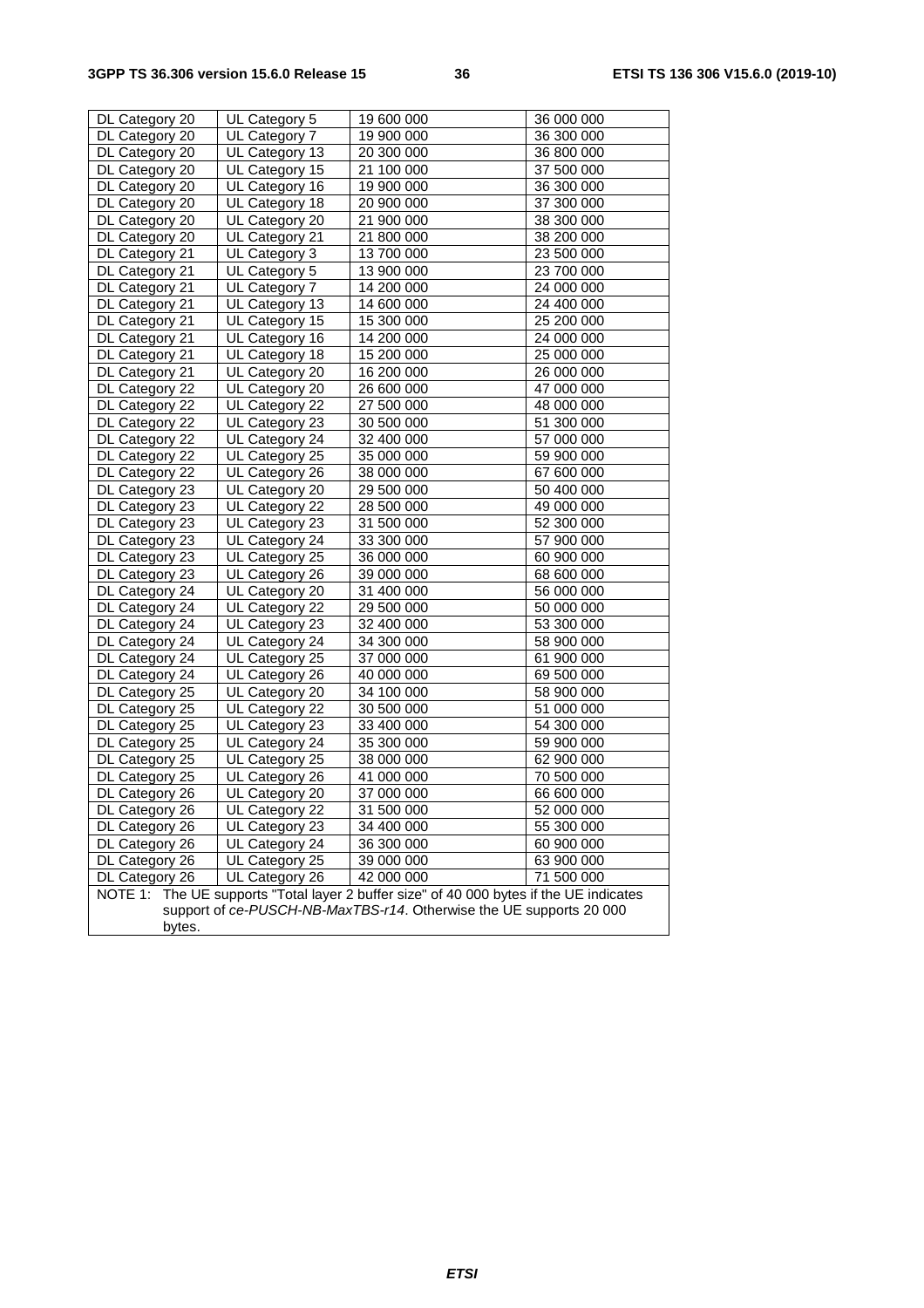| Table 4.1A-4: Maximum number of bits of a MCH transport block received within a TTI set by the field |
|------------------------------------------------------------------------------------------------------|
| ue-CategoryDL for an MBMS capable UE capable of reception via MBSFN                                  |

| <b>UE DL Category</b> | Maximum number<br>of bits of a MCH<br>transport block<br>received within a |  |
|-----------------------|----------------------------------------------------------------------------|--|
|                       | TTI                                                                        |  |
| DL Category M1        | NA                                                                         |  |
| DL Category M2        | <b>NA</b>                                                                  |  |
| DL Category 0         | 4584                                                                       |  |
| DL Category 1bis      | 10296                                                                      |  |
| DL Category 4         | 75376                                                                      |  |
| DL Category 6         | 75376                                                                      |  |
| DL Category 7         | 75376                                                                      |  |
| DL Category 9         | 75376                                                                      |  |
| DL Category 10        | 75376                                                                      |  |
| DL Category 11        | 75376 (64QAM)                                                              |  |
|                       | 97896 (256QAM)                                                             |  |
| DL Category 12        | 75376 (64QAM)                                                              |  |
|                       | 97896 (256QAM)                                                             |  |
| DL Category 13        | 75376 (64QAM)                                                              |  |
|                       | 97896 (256QAM)                                                             |  |
| DL Category 14        | 75376 (64QAM)                                                              |  |
|                       | 97896 (256QAM)                                                             |  |
| DL Category 15        | 75376 (64QAM)                                                              |  |
|                       | 97896 (256QAM)                                                             |  |
| DL Category 16        | 75376 (64QAM)                                                              |  |
|                       | 97896 (256QAM)                                                             |  |
| DL Category 17        | 75376 (64QAM)                                                              |  |
|                       | 97896 (256QAM)                                                             |  |
| DL Category 18        | 75376 (64QAM)                                                              |  |
|                       | 97896 (256QAM)                                                             |  |
| DL Category 19        | 75376 (64QAM)                                                              |  |
|                       | 97896 (256QAM)                                                             |  |
| DL Category 20        | 75376 (64QAM)                                                              |  |
|                       | 97896 (256QAM)                                                             |  |
| DL Category 21        | 75376 (64QAM)                                                              |  |
|                       | 97896 (256QAM)                                                             |  |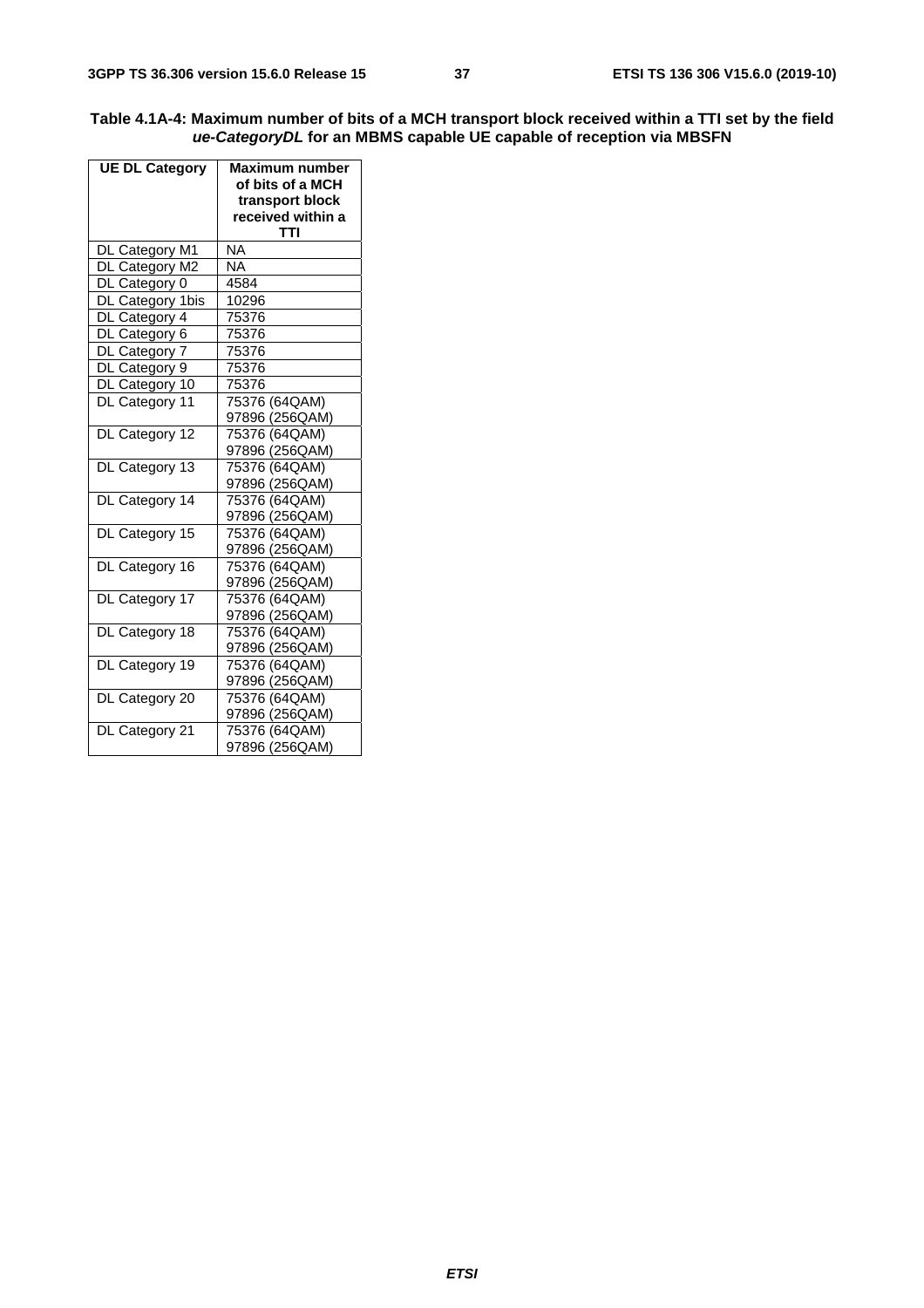#### **Table 4.1A-5: Half-duplex FDD operation type set by the field** *ue-CategoryDL* **for a half-duplex FDD capable UE**

| <b>UE DL Category</b> | Half-duplex FDD |  |
|-----------------------|-----------------|--|
|                       | operation type  |  |
| DL Category M1        | Type B          |  |
| DL Category M2        | Type B          |  |
| DL Category 0         | Type B          |  |
| DL Category 1bis      | Type A          |  |
| DL Category 4         | Type A          |  |
| DL Category 6         | Type A          |  |
| DL Category 7         | Type A          |  |
| DL Category 9         | Type A          |  |
| DL Category 10        | Type A          |  |
| DL Category 11        | Type A          |  |
| DL Category 12        | Type A          |  |
| DL Category 13        | Type A          |  |
| DL Category 14        | Type A          |  |
| DL Category 15        | Type A          |  |
| DL Category 16        | Type A          |  |
| DL Category 17        | Type A          |  |
| DL Category 18        | Type A          |  |
| DL Category 19        | Type A          |  |
| DL Category 20        | Type A          |  |
| DL Category 21        | Type A          |  |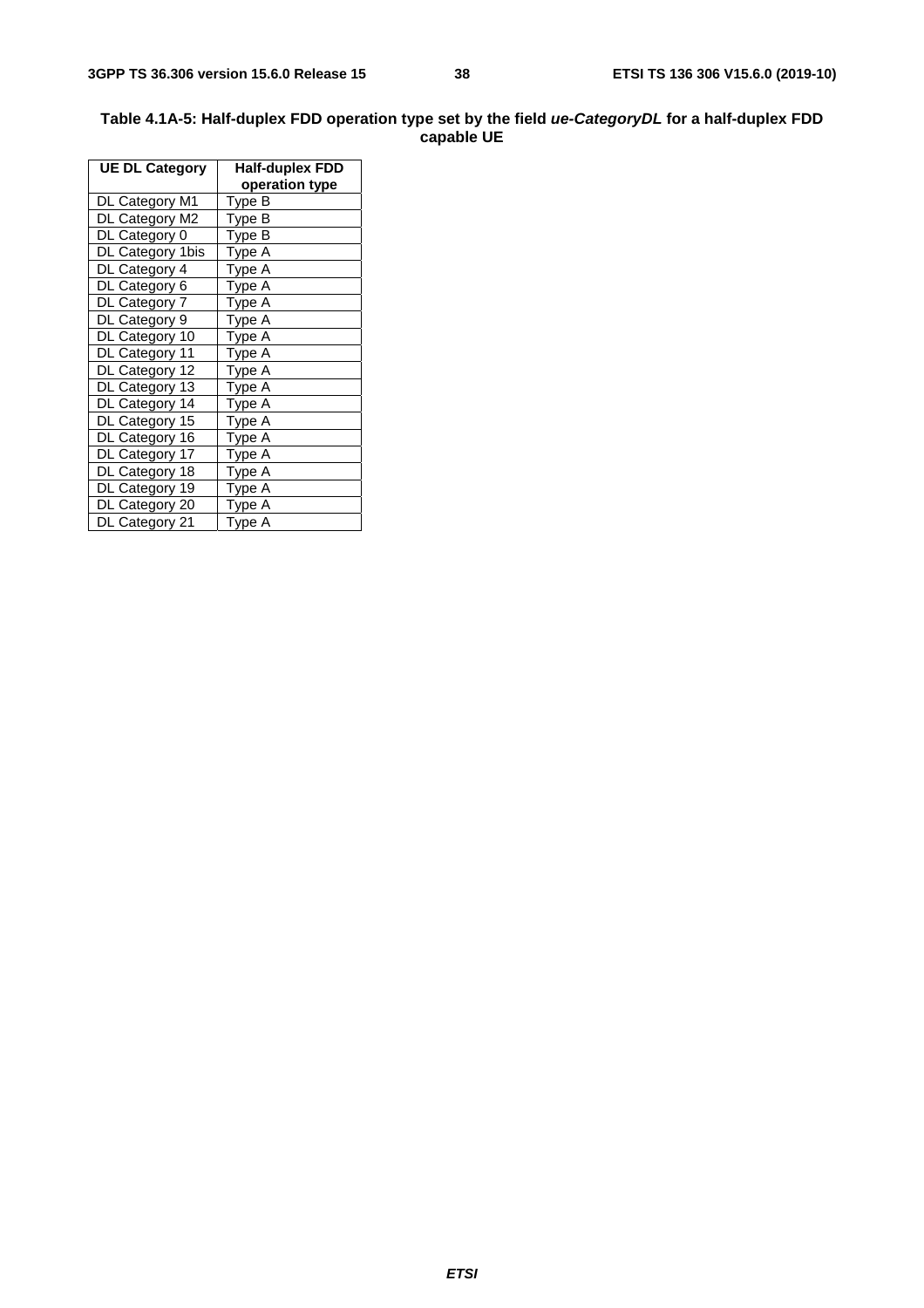**Table 4.1A-6: supported DL/UL Categories combinations and maximum UE channel bandwidth set by the fields** *ue-CategoryDL* **and** *ue-CategoryUL* **and UE categories to be indicated**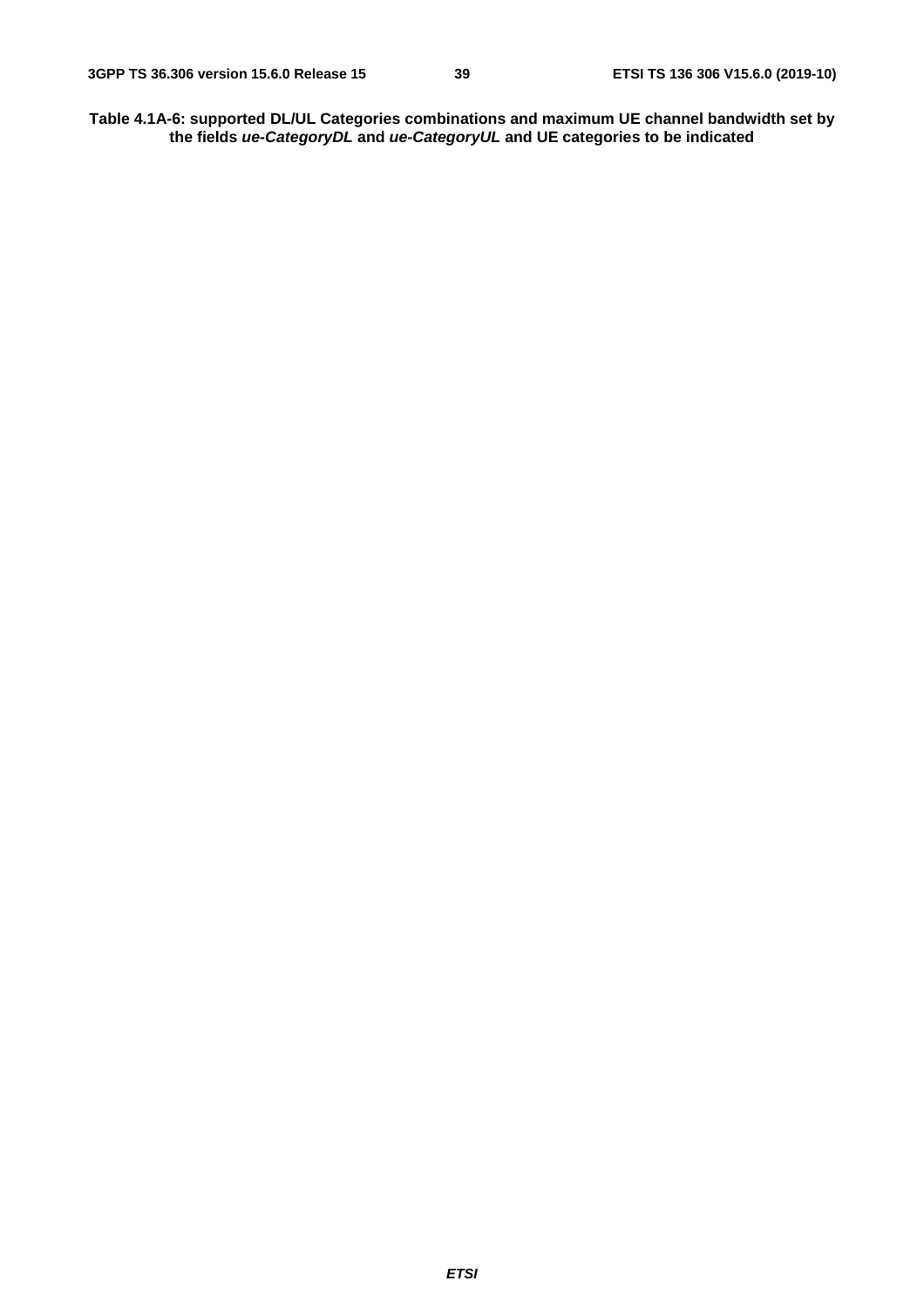| <b>UE DL Category</b>            | <b>UE UL Category</b> | <b>UE</b> categories                          | <b>Maximum UE channel</b><br>bandwidth [MHz] |
|----------------------------------|-----------------------|-----------------------------------------------|----------------------------------------------|
| DL Category M1                   | UL Category M1        | N/A                                           | 1.4                                          |
| DL Category M2                   | UL Category M2        | N/A                                           | 5<br>(NOTE 2)                                |
| DL Category 0                    | UL Category 0         | N/A                                           |                                              |
| DL Category 1bis                 | UL Category 1bis      | Category 1 (NOTE 1)                           |                                              |
| DL Category 4                    | UL Category 5         | Category 4                                    |                                              |
| DL Category 6                    | UL Category 5         | Category 6, 4                                 |                                              |
| DL Category 6                    | UL Category 16        | Category 6, 4                                 |                                              |
|                                  |                       | DL Category 6 and UL                          |                                              |
|                                  |                       | Category 5                                    |                                              |
| DL Category 7                    | UL Category 13        | Category 7, 4                                 |                                              |
| DL Category 7                    | UL Category 18        | Category 7, 4<br>DL Category 7 and UL         |                                              |
|                                  |                       | Category 13                                   |                                              |
| DL Category 9                    | UL Category 5         | Category 9, 6, 4                              |                                              |
| DL Category 9                    | UL Category 16        | Category 9, 6, 4                              |                                              |
|                                  |                       | DL Category 9 and UL                          |                                              |
|                                  |                       | Category 5                                    |                                              |
| DL Category 10                   | UL Category 13        | Category 10, 7, 4                             |                                              |
| DL Category 10                   | UL Category 18        | Category 10, 7, 4                             |                                              |
|                                  |                       | DL Category 10 and UL                         |                                              |
|                                  |                       | Category 13                                   |                                              |
| DL Category 11                   | UL Category 5         | Category 11, 9, 6, 4                          |                                              |
| DL Category 11                   | UL Category 16        | Category 11, 9, 6, 4<br>DL Category 11 and UL |                                              |
|                                  |                       | Category 5                                    |                                              |
| DL Category 12                   | UL Category 13        | Category 12, 10, 7, 4                         |                                              |
| DL Category 12                   | UL Category 15        | Category 12, 10, 7, 4                         |                                              |
|                                  |                       | DL Category 12 and UL                         |                                              |
|                                  |                       | Category 13                                   |                                              |
| DL Category 12                   | UL Category 18        | Category 12, 10, 7, 4                         |                                              |
|                                  |                       | DL Category 12 and UL                         | According to maximum                         |
|                                  |                       | Category 13                                   | channel bandwidth                            |
| DL Category 12                   | UL Category 20        | Category 12, 10, 7, 4                         | specified per band in                        |
|                                  |                       | DL Category 12 and UL<br>Category 13          | TS 36.101 [6].                               |
|                                  |                       | DL Category 12 and UL                         |                                              |
|                                  |                       | Category 15                                   |                                              |
| DL Category 13                   | UL Category 3         | Category 6, 4, 9 (if                          |                                              |
|                                  |                       | supported)                                    |                                              |
| DL Category 13                   | UL Category 5         | Category 6, 4, 9 (if                          |                                              |
|                                  |                       | supported)                                    |                                              |
| DL Category 13                   | UL Category 7         | Category 7, 4, 10 (if                         |                                              |
| DL Category 13                   | UL Category 13        | supported)<br>Category 7, 4, 10 (if           |                                              |
|                                  |                       | supported)                                    |                                              |
| DL Category 13                   | UL Category 16        | Category 6, 4                                 |                                              |
|                                  |                       | DL Category 13 and UL                         |                                              |
|                                  |                       | Category 5                                    |                                              |
| DL Category 13                   | UL Category 18        | Category 7, 4                                 |                                              |
|                                  |                       | DL Category 13 and UL                         |                                              |
|                                  |                       | Category 13                                   |                                              |
| DL Category 14<br>DL Category 14 | UL Category 8         | Category 8, 5<br>Category 8, 5                |                                              |
|                                  | UL Category 17        | DL Category 14 and UL                         |                                              |
|                                  |                       | Category 8                                    |                                              |
| DL Category 15                   | UL Category 3         | Category 11, 9, 6, 4                          |                                              |
| DL Category 15                   | UL Category 5         | Category 11, 9, 6, 4                          |                                              |
|                                  |                       | DL Category 11 and UL                         |                                              |
|                                  |                       | Category 5                                    |                                              |
| DL Category 15                   | UL Category 7         | Category 12, 10, 7, 4                         |                                              |
| DL Category 15                   | UL Category 13        | Category 12, 10, 7, 4                         |                                              |
|                                  |                       | DL Category 12 and UL                         |                                              |
|                                  |                       | Category 13                                   |                                              |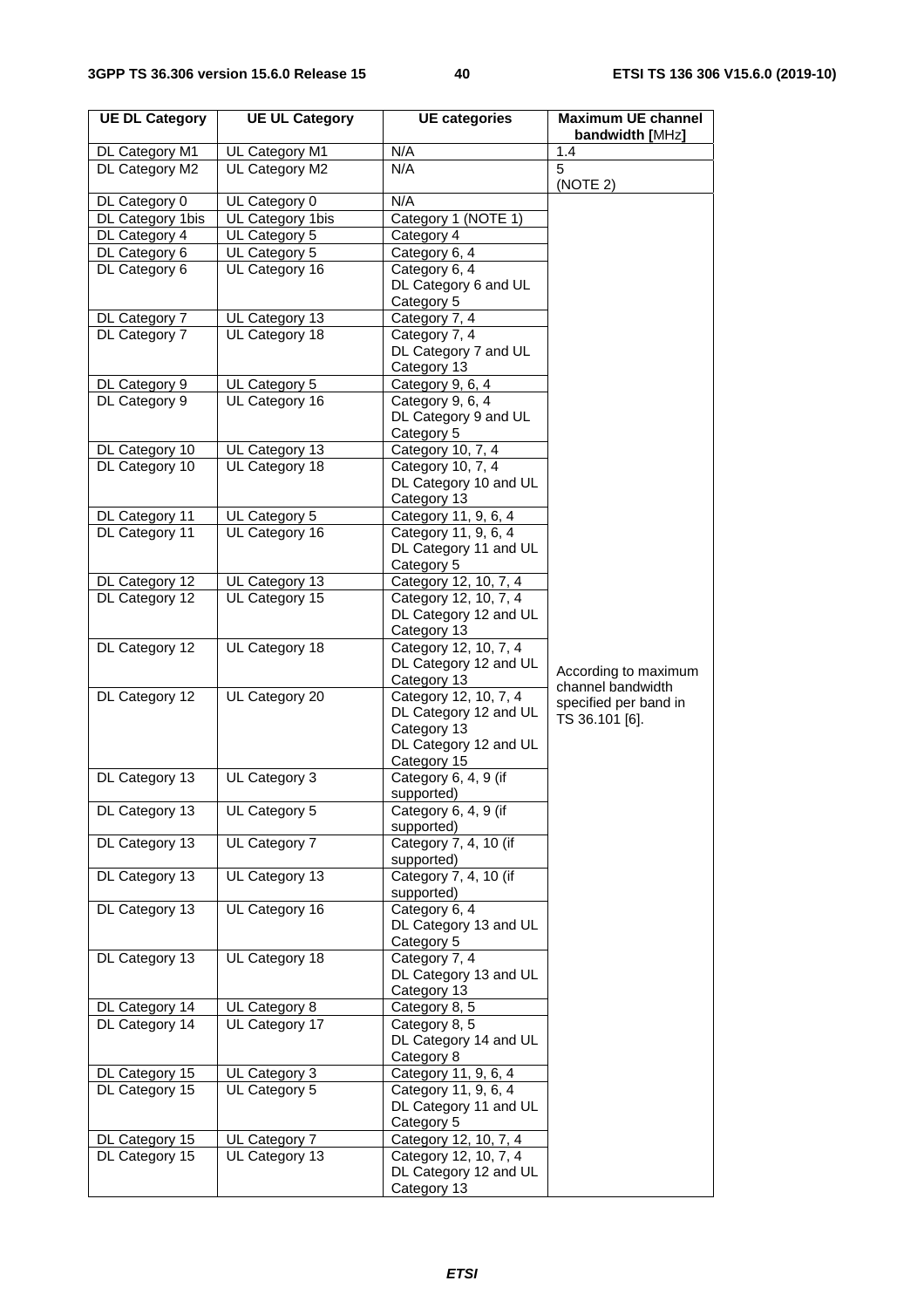| DL Category 15 | UL Category 16                 | Category 11, 9, 6, 4                           |
|----------------|--------------------------------|------------------------------------------------|
|                |                                | DL Category 11 and UL                          |
|                |                                | Category 5                                     |
|                |                                | DL Category 15 and UL<br>Category 5            |
| DL Category 15 | UL Category 18                 | Category 12, 10, 7, 4                          |
|                |                                | DL Category 12 and UL                          |
|                |                                | Category 13                                    |
|                |                                | DL Category 15 and UL                          |
|                |                                | Category 13                                    |
| DL Category 16 | UL Category 3<br>UL Category 5 | Category 11, 9, 6, 4<br>Category 11, 9, 6, 4   |
| DL Category 16 |                                | DL Category 11 and UL                          |
|                |                                | Category 5                                     |
| DL Category 16 | UL Category 7                  | Category 12, 10, 7, 4                          |
| DL Category 16 | UL Category 13                 | Category 12, 10, 7, 4                          |
|                |                                | DL Category 12 and UL                          |
|                |                                | Category 13                                    |
| DL Category 16 | UL Category 15                 | Category 12, 10, 7, 4<br>DL Category 16,12 and |
|                |                                | UL Category 13                                 |
| DL Category 16 | UL Category 16                 | Category 11, 9, 6, 4                           |
|                |                                | DL Category 11 and UL                          |
|                |                                | Category 5                                     |
|                |                                | DL Category 16 and UL                          |
|                |                                | Category 5                                     |
| DL Category 16 | UL Category 18                 | Category 12, 10, 7, 4<br>DL Category 12 and UL |
|                |                                | Category 13                                    |
|                |                                | DL Category 16 and UL                          |
|                |                                | Category 13                                    |
| DL Category 16 | UL Category 20                 | Category 12, 10, 7, 4                          |
|                |                                | DL Category 12 and UL                          |
|                |                                | Category 13                                    |
|                |                                | DL Category 16 and UL<br>Category 13           |
|                |                                | DL Category 16 and UL                          |
|                |                                | Category 15                                    |
| DL Category 17 | UL Category 14                 | Category 8, 5                                  |
|                |                                | DL Category 14 and UL                          |
|                |                                | Category 8                                     |
| DL Category 17 | UL Category 19                 | Category 8, 5                                  |
|                |                                | DL Category 14 and UL<br>Category 8            |
|                |                                | DL Category 17 and UL                          |
|                |                                | Category 14                                    |
| DL Category 18 | UL Category 3                  | Category 11, 9, 6, 4                           |
|                |                                | DL Category 16 and UL                          |
|                |                                | Category 3                                     |
| DL Category 18 | UL Category 5                  | Category 11, 9, 6, 4                           |
|                |                                | DL Category 16, 11<br>and UL Category 5        |
| DL Category 18 | UL Category 7                  | Category 12, 10, 7, 4                          |
|                |                                | DL Category 16 and UL                          |
|                |                                | Category 7                                     |
| DL Category 18 | UL Category 13                 | Category 12, 10, 7, 4                          |
|                |                                | DL Category 16, 12                             |
|                |                                | and UL Category 13                             |
| DL Category 18 | UL Category 15                 | Category 12, 10, 7, 4<br>DL Category 16,12 and |
|                |                                | UL Category 13                                 |
| DL Category 18 | UL Category 16                 | Category 11, 9, 6, 4                           |
|                |                                | DL Category 11 and UL                          |
|                |                                | Category 5                                     |
|                |                                | DL Category 16 and UL                          |
|                |                                | Category 5                                     |
|                |                                | DL Category 18 and UL<br>Category 5            |
|                |                                |                                                |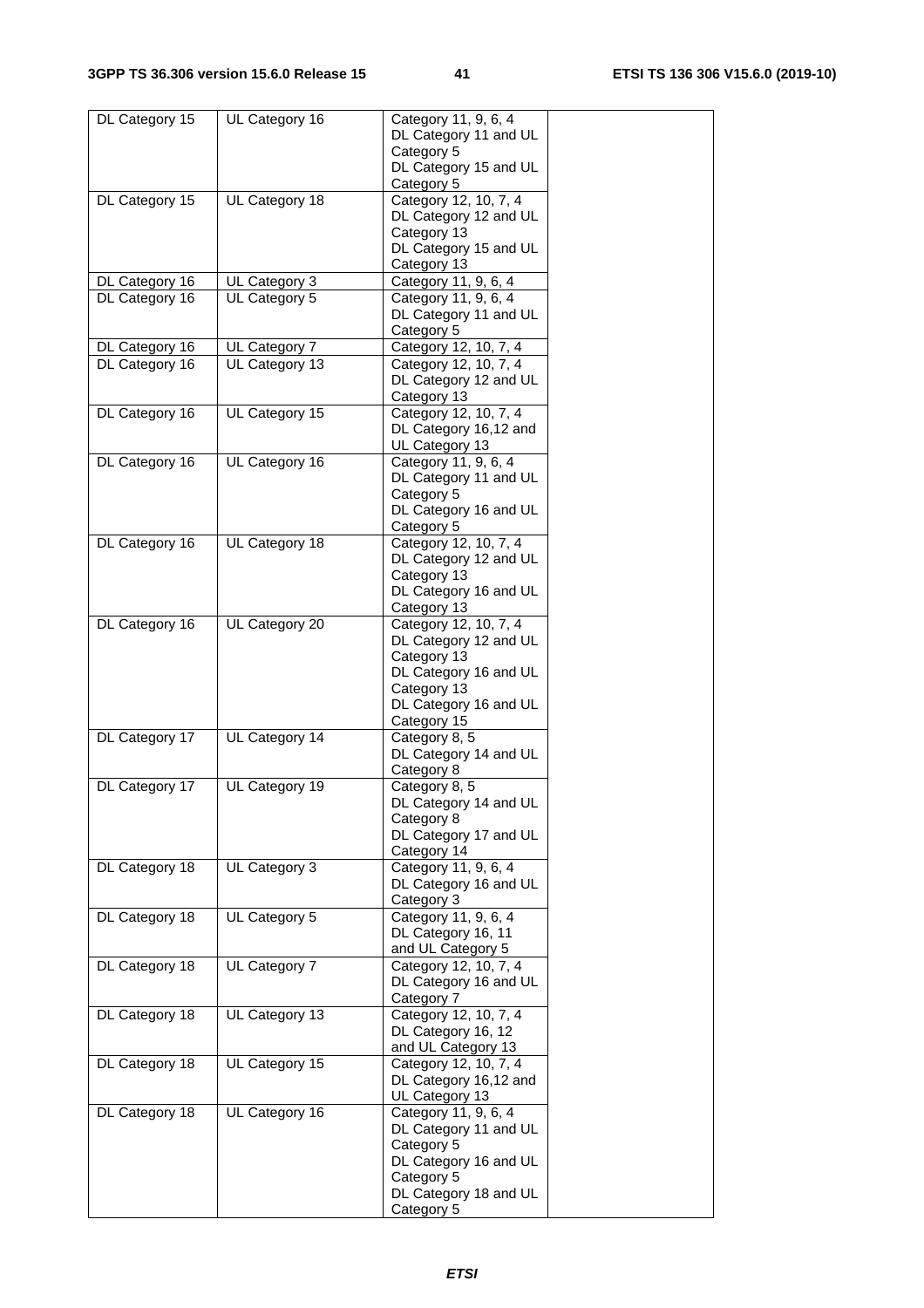| DL Category 18 | UL Category 18 | Category 12, 10, 7, 4<br>DL Category 12 and UL<br>Category 13 |  |
|----------------|----------------|---------------------------------------------------------------|--|
|                |                | DL Category 16 and UL<br>Category 13                          |  |
| DL Category 18 | UL Category 20 | Category 12, 10, 7, 4<br>DL Category 12 and UL                |  |
|                |                | Category 13<br>DL Category 16 and UL<br>Category 13           |  |
|                |                | DL Category 18 and UL<br>Category 15                          |  |
| DL Category 19 | UL Category 3  | Category 11, 9, 6, 4<br>DL Category 16 and UL                 |  |
| DL Category 19 | UL Category 5  | Category 3<br>Category 11, 9, 6, 4                            |  |
|                |                | DL Category 16, 11<br>and UL Category 5                       |  |
| DL Category 19 | UL Category 7  | Category 12, 10, 7, 4<br>DL Category 16 and UL                |  |
| DL Category 19 | UL Category 13 | Category 7<br>Category 12, 10, 7, 4                           |  |
|                |                | DL Category 16, 12                                            |  |
| DL Category 19 | UL Category 15 | and UL Category 13<br>Category 12, 10, 7, 4                   |  |
|                |                | DL Category 16,12 and                                         |  |
| DL Category 19 | UL Category 16 | UL Category 13<br>Category 11, 9, 6, 4                        |  |
|                |                | DL Category 11 and UL                                         |  |
|                |                | Category 5<br>DL Category 16 and UL                           |  |
|                |                | Category 5                                                    |  |
|                |                | DL Category 19 and UL<br>Category 5                           |  |
| DL Category 19 | UL Category 18 | Category 12, 10, 7, 4                                         |  |
|                |                | DL Category 12 and UL<br>Category 13                          |  |
|                |                | DL Category 16 and UL                                         |  |
|                |                | Category 13<br>DL Category 19 and UL                          |  |
|                |                | Category 13                                                   |  |
| DL Category 19 | UL Category 20 | Category 12, 10, 7, 4<br>DL Category 12 and UL                |  |
|                |                | Category 13                                                   |  |
|                |                | DL Category 16 and UL<br>Category 13                          |  |
|                |                | DL Category 19 and UL                                         |  |
| DL Category 19 | UL Category 21 | Category 15<br>Category 12, 10, 7, 4                          |  |
|                |                | DL Category 12 and UL                                         |  |
|                |                | Category 13<br>DL Category 16 and UL                          |  |
|                |                | Category 13                                                   |  |
|                |                | DL Category 19 and UL<br>Category 15                          |  |
| DL Category 20 | UL Category 3  | Category 11, 9, 6, 4                                          |  |
|                |                | DL Category 16 and UL<br>Category 3                           |  |
|                |                | DL Category 19 and UL                                         |  |
| DL Category 20 | UL Category 5  | Category 3<br>Category 11, 9, 6, 4                            |  |
|                |                | DL Category 16, 11                                            |  |
|                |                | and UL Category 5<br>DL Category 19 and UL                    |  |
|                |                | Category 5                                                    |  |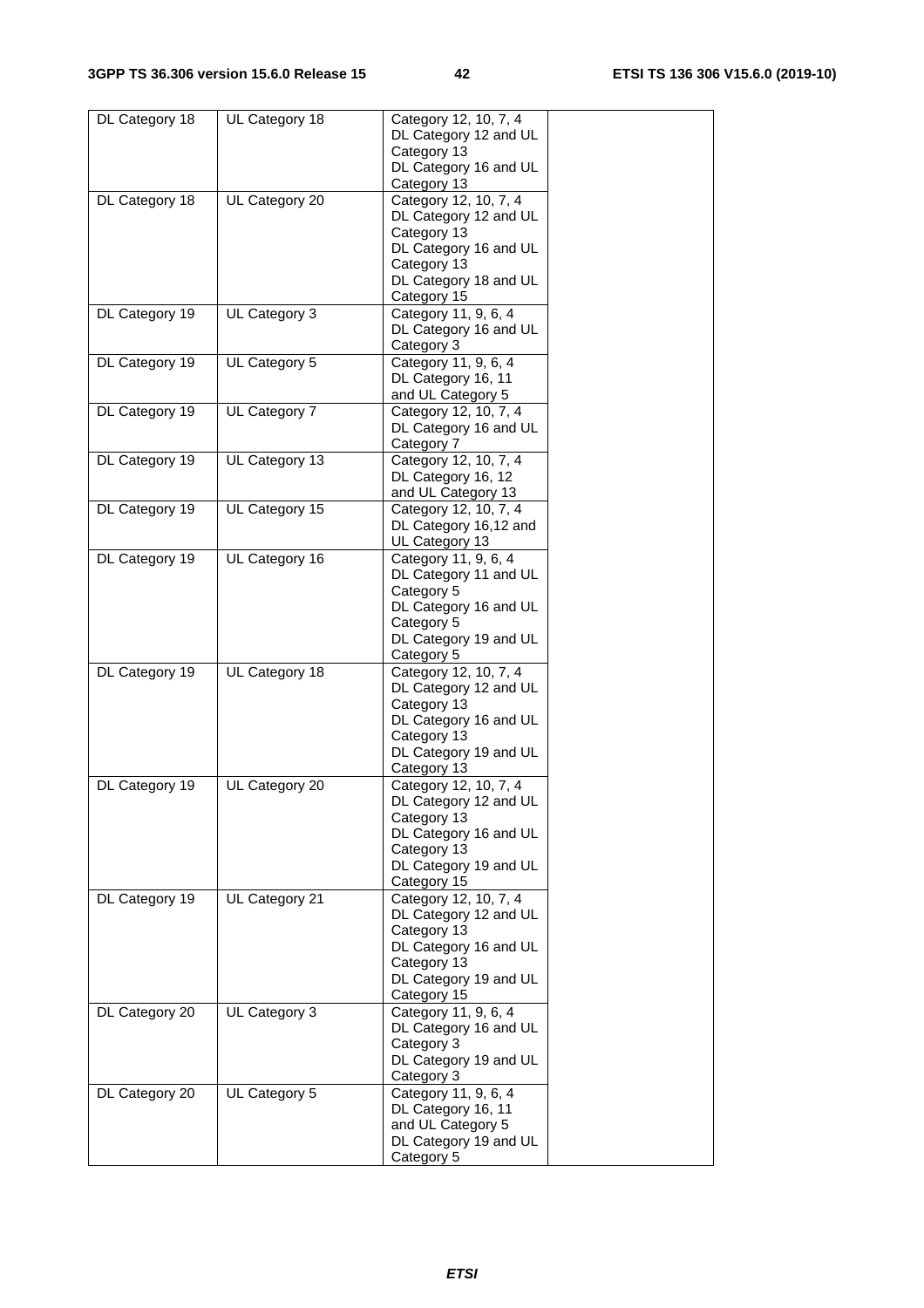| DL Category 20 | UL Category 7  | Category 12, 10, 7, 4<br>DL Category 16 and UL                                        |  |
|----------------|----------------|---------------------------------------------------------------------------------------|--|
|                |                | Category 7<br>DL Category 19 and UL<br>Category 7                                     |  |
| DL Category 20 | UL Category 13 | Category 12, 10, 7, 4<br>DL Category 16, 12<br>and UL Category 13                     |  |
|                |                | DL Category 19 and UL<br>Category 13                                                  |  |
| DL Category 20 | UL Category 15 | Category 12, 10, 7, 4<br>DL Category 16,12 and<br>UL Category 13                      |  |
|                |                | DL Category 19 and UL<br>Category 13<br>DL Category 19 and UL<br>Category 15          |  |
| DL Category 20 | UL Category 16 | Category 11, 9, 6, 4<br>DL Category 11 and UL<br>Category 5                           |  |
|                |                | DL Category 16 and UL<br>Category 5<br>DL Category 19 and UL                          |  |
|                |                | Category 5<br>DL Category 19 and UL<br>Category 16                                    |  |
| DL Category 20 | UL Category 18 | Category 12, 10, 7, 4<br>DL Category 12 and UL<br>Category 13                         |  |
|                |                | DL Category 16 and UL<br>Category 13<br>DL Category 19 and UL                         |  |
|                |                | Category 13<br>DL Category 19 and UL<br>Category 18                                   |  |
| DL Category 20 | UL Category 20 | Category 12, 10, 7, 4<br>DL Category 12 and UL<br>Category 13                         |  |
|                |                | DL Category 16 and UL<br>Category 13<br>DL Category 19 and UL                         |  |
|                |                | Category 15<br>DL Category 19 and UL<br>Category 20                                   |  |
| DL Category 20 | UL Category 21 | Category 12, 10, 7, 4<br>DL Category 12 and UL<br>Category 13                         |  |
|                |                | DL Category 16 and UL<br>Category 13<br>DL Category 19 and UL                         |  |
|                |                | Category 15<br>DL Category 19 and UL<br>Category 21                                   |  |
| DL Category 21 | UL Category 3  | Category 11, 9, 6, 4<br>DL Category 16 and UL<br>Category 3<br>DL Category 18 and UL  |  |
| DL Category 21 | UL Category 5  | Category 3<br>Category 11, 9, 6, 4<br>DL Category 16, 11<br>and UL Category 5         |  |
|                |                | DL Category 18 and UL<br>Category 5                                                   |  |
| DL Category 21 | UL Category 7  | Category 12, 10, 7, 4<br>DL Category 16 and UL<br>Category 7<br>DL Category 18 and UL |  |
|                |                | Category 7                                                                            |  |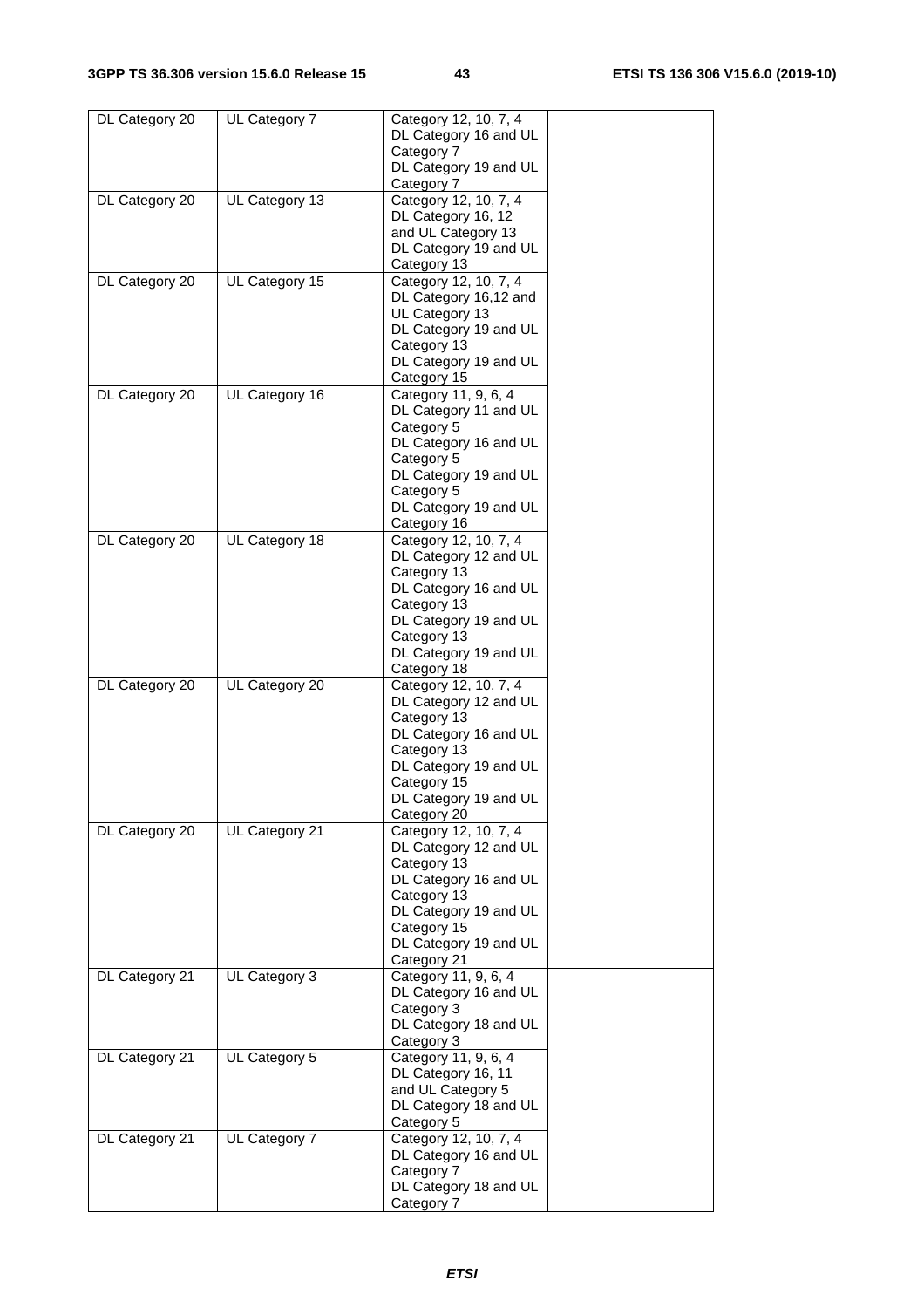| DL Category 21 | UL Category 13 | Category 12, 10, 7, 4 |  |
|----------------|----------------|-----------------------|--|
|                |                | DL Category 16, 12    |  |
|                |                | and UL Category 13    |  |
|                |                | DL Category 18 and UL |  |
|                |                | Category 13           |  |
| DL Category 21 | UL Category 15 | Category 12, 10, 7, 4 |  |
|                |                | DL Category 16,12 and |  |
|                |                | UL Category 13        |  |
|                |                | DL Category 18 and UL |  |
|                |                | Category 13           |  |
|                |                | DL Category 18 and UL |  |
|                |                | Category 15           |  |
| DL Category 21 | UL Category 16 | Category 11, 9, 6, 4  |  |
|                |                | DL Category 11 and UL |  |
|                |                | Category 5            |  |
|                |                | DL Category 16 and UL |  |
|                |                | Category 5            |  |
|                |                | DL Category 18 and UL |  |
|                |                | Category 5            |  |
|                |                | DL Category 18 and UL |  |
|                |                | Category 16           |  |
| DL Category 21 | UL Category 18 | Category 12, 10, 7, 4 |  |
|                |                | DL Category 12 and UL |  |
|                |                | Category 13           |  |
|                |                | DL Category 16 and UL |  |
|                |                | Category 13           |  |
|                |                | DL Category 18 and UL |  |
|                |                | Category 13           |  |
|                |                | DL Category 18 and UL |  |
|                |                | Category 18           |  |
| DL Category 21 | UL Category 20 | Category 12, 10, 7, 4 |  |
|                |                | DL Category 12 and UL |  |
|                |                | Category 13           |  |
|                |                | DL Category 16 and UL |  |
|                |                | Category 13           |  |
|                |                | DL Category 18 and UL |  |
|                |                | Category 15           |  |
|                |                | DL Category 18 and UL |  |
|                |                | Category 20           |  |
| DL Category 22 | UL Category 20 | DL Category 20 and UL |  |
|                |                | Category 20 (NOTE3)   |  |
| DL Category 22 | UL Category 22 | DL Category 20 and UL |  |
|                |                | Category 20 (NOTE3)   |  |
| DL Category 22 | UL Category 22 | DL Category 20 and UL |  |
|                |                | Category 20 (NOTE3)   |  |
| DL Category 22 | UL Category 23 | DL Category 20 and UL |  |
|                |                | Category 20 (NOTE3)   |  |
| DL Category 22 | UL Category 24 | DL Category 20 and UL |  |
|                |                | Category 20 (NOTE3)   |  |
| DL Category 22 | UL Category 25 | DL Category 20 and UL |  |
|                |                | Category 20 (NOTE3)   |  |
| DL Category 22 | UL Category 26 | DL Category 20 and UL |  |
|                |                | Category 20 (NOTE3)   |  |
| DL Category 23 | UL Category 20 | DL Category 20 and UL |  |
|                |                | Category 20 (NOTE3)   |  |
| DL Category 23 | UL Category 22 | DL Category 20 and UL |  |
|                |                | Category 20 (NOTE3)   |  |
| DL Category 23 | UL Category 23 | DL Category 20 and UL |  |
|                |                | Category 20 (NOTE3)   |  |
| DL Category 23 | UL Category 24 | DL Category 20 and UL |  |
|                |                | Category 20 (NOTE3)   |  |
| DL Category 23 | UL Category 25 | DL Category 20 and UL |  |
|                |                | Category 20 (NOTE3)   |  |
|                |                |                       |  |
| DL Category 23 | UL Category 26 | DL Category 20 and UL |  |
|                |                | Category 20 (NOTE3)   |  |
| DL Category 24 | UL Category 20 | DL Category 20 and UL |  |
|                |                | Category 20 (NOTE3)   |  |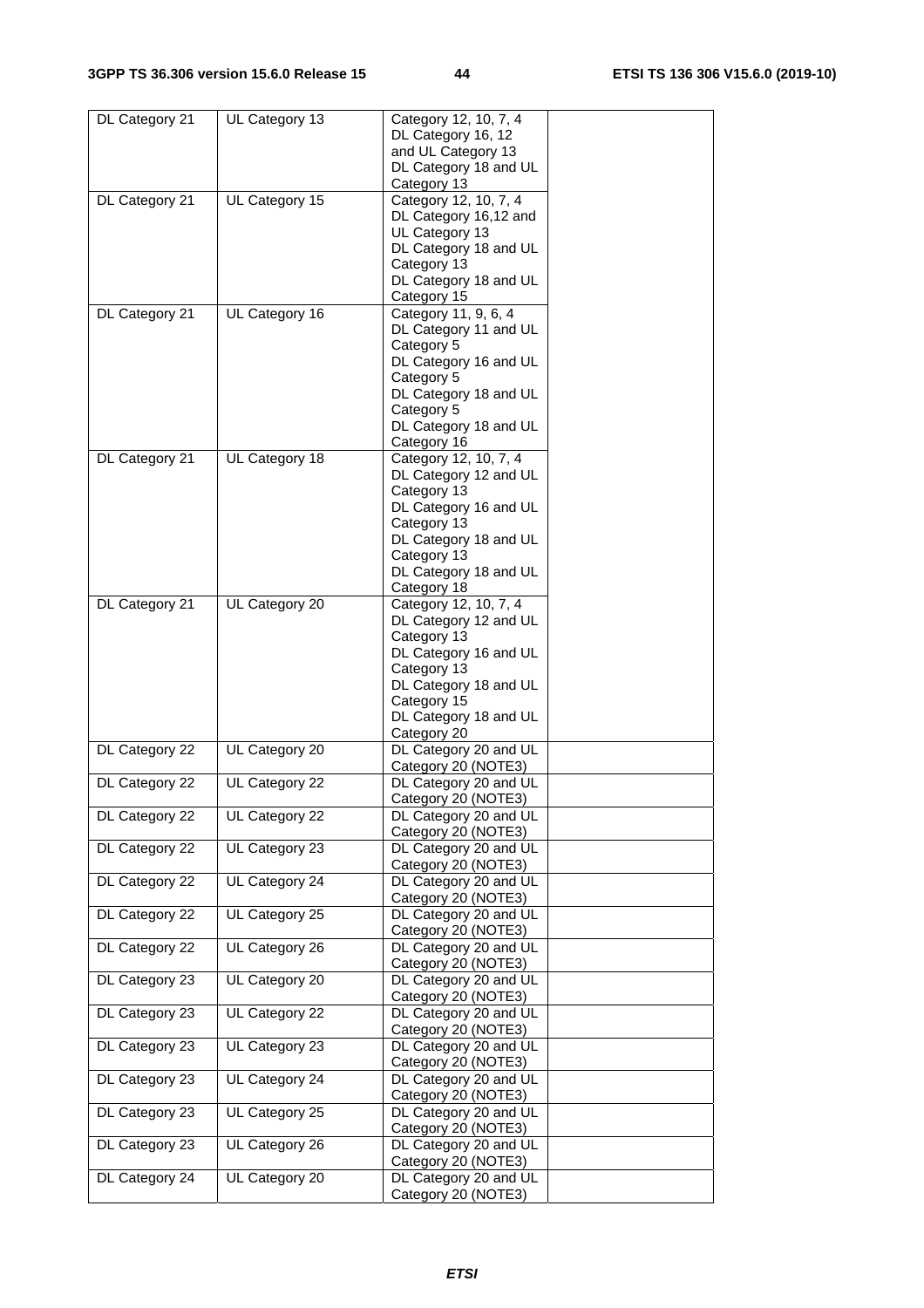| DL Category 24                                                                                                                                                                   | UL Category 22 | DL Category 20 and UL<br>Category 20 (NOTE3)                                            |  |
|----------------------------------------------------------------------------------------------------------------------------------------------------------------------------------|----------------|-----------------------------------------------------------------------------------------|--|
| DL Category 24                                                                                                                                                                   | UL Category 23 | DL Category 20 and UL                                                                   |  |
|                                                                                                                                                                                  |                | Category 20 (NOTE3)                                                                     |  |
| DL Category 24                                                                                                                                                                   | UL Category 24 | DL Category 20 and UL                                                                   |  |
|                                                                                                                                                                                  |                | Category 20 (NOTE3)                                                                     |  |
| DL Category 24                                                                                                                                                                   | UL Category 25 | DL Category 20 and UL                                                                   |  |
|                                                                                                                                                                                  |                | Category 20 (NOTE3)                                                                     |  |
| DL Category 24                                                                                                                                                                   | UL Category 26 | DL Category 20 and UL                                                                   |  |
|                                                                                                                                                                                  |                | Category 20 (NOTE3)                                                                     |  |
| DL Category 25                                                                                                                                                                   | UL Category 20 | DL Category 20 and UL                                                                   |  |
|                                                                                                                                                                                  |                | Category 20 (NOTE3)                                                                     |  |
| DL Category 25                                                                                                                                                                   | UL Category 22 | DL Category 20 and UL                                                                   |  |
|                                                                                                                                                                                  |                | Category 20 (NOTE3)                                                                     |  |
| DL Category 25                                                                                                                                                                   | UL Category 23 | DL Category 20 and UL                                                                   |  |
|                                                                                                                                                                                  |                | Category 20 (NOTE3)                                                                     |  |
| DL Category 25                                                                                                                                                                   | UL Category 24 | DL Category 20 and UL                                                                   |  |
|                                                                                                                                                                                  |                | Category 20 (NOTE3)                                                                     |  |
| DL Category 25                                                                                                                                                                   | UL Category 25 | DL Category 20 and UL                                                                   |  |
|                                                                                                                                                                                  |                | Category 20 (NOTE3)                                                                     |  |
| DL Category 25                                                                                                                                                                   | UL Category 26 | DL Category 20 and UL                                                                   |  |
|                                                                                                                                                                                  |                | Category 20 (NOTE3)                                                                     |  |
| DL Category 26                                                                                                                                                                   | UL Category 20 | DL Category 20 and UL                                                                   |  |
|                                                                                                                                                                                  |                | Category 20 (NOTE3)                                                                     |  |
| DL Category 26                                                                                                                                                                   | UL Category 22 | DL Category 20 and UL                                                                   |  |
|                                                                                                                                                                                  |                | Category 20 (NOTE3)                                                                     |  |
| DL Category 26                                                                                                                                                                   | UL Category 23 | DL Category 20 and UL                                                                   |  |
|                                                                                                                                                                                  |                | Category 20 (NOTE3)                                                                     |  |
| DL Category 26                                                                                                                                                                   | UL Category 24 | DL Category 20 and UL                                                                   |  |
|                                                                                                                                                                                  |                | Category 20 (NOTE3)                                                                     |  |
| DL Category 26                                                                                                                                                                   | UL Category 25 | DL Category 20 and UL                                                                   |  |
|                                                                                                                                                                                  |                | Category 20 (NOTE3)                                                                     |  |
| DL Category 26                                                                                                                                                                   | UL Category 26 | DL Category 20 and UL                                                                   |  |
|                                                                                                                                                                                  |                | Category 20 (NOTE3)                                                                     |  |
|                                                                                                                                                                                  |                | NOTE 1: The UE indicating DL category 1bis is only required to support 1Rx antenna even |  |
| though the UE indicates UE category 1 for legacy compatibility.                                                                                                                  |                |                                                                                         |  |
| NOTE 2:<br>The minimum of 5 MHz and the maximum channel bandwidth specified per band in TS                                                                                       |                |                                                                                         |  |
| 36.101 [6].                                                                                                                                                                      |                |                                                                                         |  |
| The UE indicating DL Category 20 and UL Category 20 also indicates Category 12, 10,<br>NOTE 3:<br>7, 4, DL Category 12 and UL Category 13, DL Category 16 and UL Category 13, DL |                |                                                                                         |  |
|                                                                                                                                                                                  |                |                                                                                         |  |
| Category 19 and UL Category 15, DL Category 19 and UL Category 20.                                                                                                               |                |                                                                                         |  |

# 4.1B *ue-CategorySL-C-RX, ue-CategorySL-C-TX* and *ue-CategorySL-D*

The ue-CategorySL-C-RX, ue-CategorySL-C-TX and ue-CategorySL-D define reception and transmission capabilities for sidelink communication, V2X sidelink communication and sidelink discovery respectively. The parameters set by the UE SL-C-RX, UE SL-C-TX (sidelink communication and V2X sidelink communication) category and UE SL-D (sidelink discovery) category are defined in clause 4.2A. Table 4.1B-1 and Table 4.1B-2 defines the reception and transmission physical layer parameter values for each SL-C-RX and each SL-C-TX Category, respectively. Table 4.1B-3 defines physical layer parameter values for each SL-D Category. If a UE of this release supports sidelink communication, the UE shall support SL-C-RX Category 1 and SL-C-TX Category 1. If a UE of this release supports V2X sidelink communication, the UE shall support SL-C-RX Category 2 to 4 for reception, and SL-C-TX category 2 to 5 for transmission. If a UE of this release supports sidelink discovery, the UE shall support SL-D Category 1.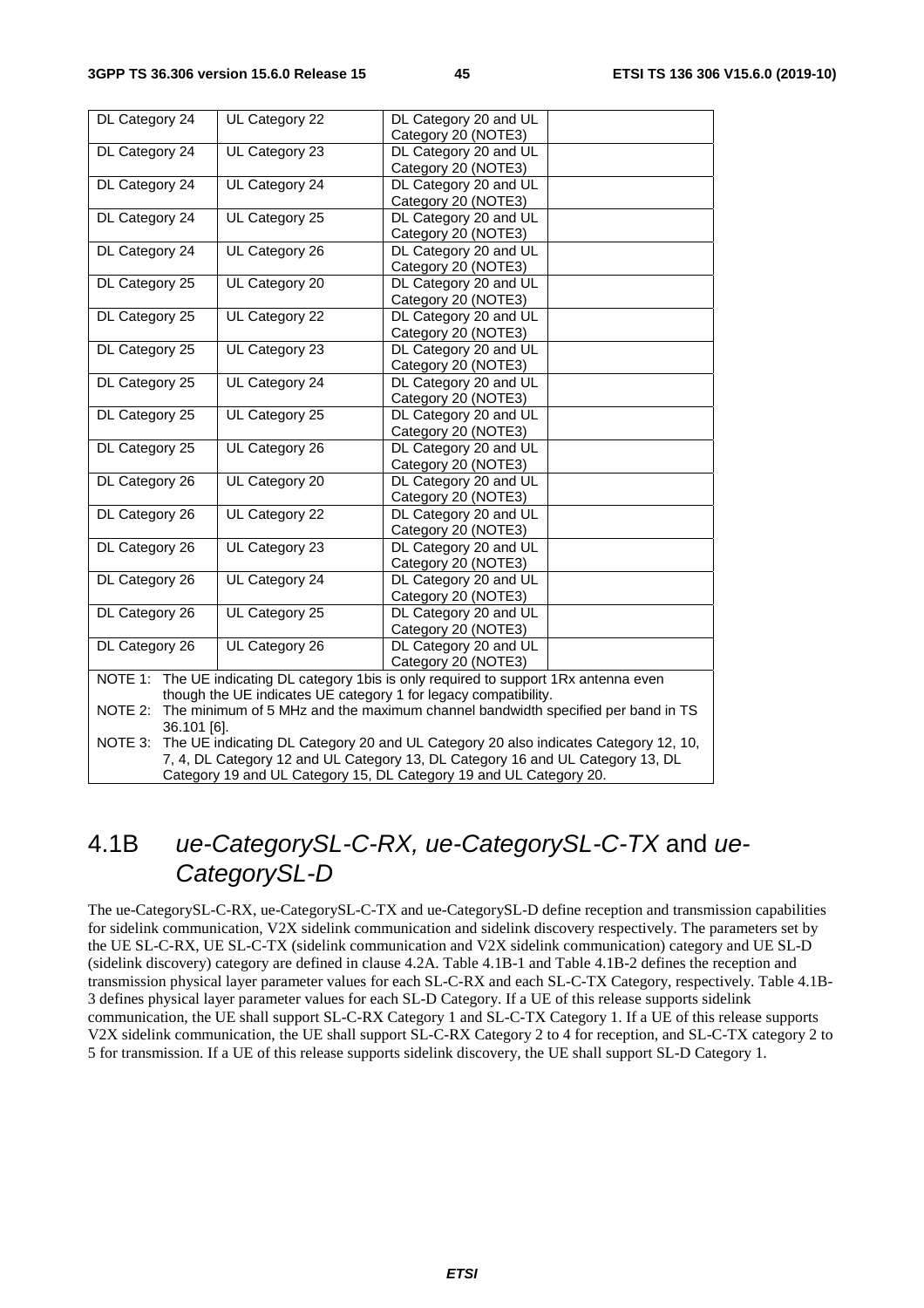| <b>UE SL-C-RX</b><br>Category | <b>Maximum</b><br>number of SL-<br><b>SCH transport</b><br>block bits<br>received within a<br>TTI | <b>Maximum</b><br>number of bits of<br>a SL-SCH<br>transport block<br>received within a<br>TTI | <b>Total number of</b><br>soft channel bits |
|-------------------------------|---------------------------------------------------------------------------------------------------|------------------------------------------------------------------------------------------------|---------------------------------------------|
| SL-C-RX                       | 25456                                                                                             | 25456                                                                                          |                                             |
| Category 1                    |                                                                                                   |                                                                                                |                                             |
| SL-C-RX                       | 31704                                                                                             | 31704                                                                                          | 737280                                      |
| Category 2                    |                                                                                                   |                                                                                                |                                             |
| SL-C-RX                       | 48936                                                                                             | 48936                                                                                          | 995328                                      |
| Category 3                    |                                                                                                   |                                                                                                |                                             |
| SL-C-RX                       | 73488                                                                                             | 48936                                                                                          | 1492992                                     |
| Category 4                    |                                                                                                   |                                                                                                |                                             |

**Table 4.1B-1: Reception physical parameter values set by ue-CategorySL-C-RX** 

#### **Table 4.1B-2: Transmission physical parameter values set by ue-CategorySL-C-TX**

| <b>UE SL-C-TX</b><br>Category | <b>Maximum</b><br>number of SL-<br><b>SCH transport</b><br>block bits<br>transmitted<br>within a TTI | <b>Maximum</b><br>number of bits of<br>a SL-SCH<br>transport block<br>transmitted<br>within a TTI | <b>Maximum</b><br>number of<br>supported layers<br>for spatial<br>multiplexing in<br><b>SL-C-TX</b> |
|-------------------------------|------------------------------------------------------------------------------------------------------|---------------------------------------------------------------------------------------------------|-----------------------------------------------------------------------------------------------------|
| SL-C-TX                       | 25456                                                                                                | 25456                                                                                             | 1                                                                                                   |
| Category 1                    |                                                                                                      |                                                                                                   |                                                                                                     |
| SL-C-TX                       | 31704                                                                                                | 31704                                                                                             | 1                                                                                                   |
| Category 2                    |                                                                                                      |                                                                                                   |                                                                                                     |
| SL-C-TX                       | 49272                                                                                                | 32856                                                                                             | 1                                                                                                   |
| Category 3                    |                                                                                                      |                                                                                                   |                                                                                                     |
| SL-C-TX                       | 48936                                                                                                | 48936                                                                                             | 1                                                                                                   |
| Category 4                    |                                                                                                      |                                                                                                   |                                                                                                     |
| SL-C-TX                       | 73488                                                                                                | 48936                                                                                             | 1                                                                                                   |
| Category 5                    |                                                                                                      |                                                                                                   |                                                                                                     |

**Table 4.1B-3: Reception and transmission physical parameter values set by ue-CategorySL-D** 

| <b>UE SL-D</b><br>Category | <b>Maximum</b><br>number of SL-<br><b>DCH</b> transport<br>block bits<br>received within<br>a TTI | <b>Maximum</b><br>number of bits<br>of a SL-DCH<br>transport block<br>received within<br>a TTI | <b>Maximum</b><br>number of SL-<br><b>DCH</b> transport<br>block bits<br>transmitted<br>within a TTI | <b>Maximum</b><br>number of bits<br>of a SL-DCH<br>transport block<br>transmitted<br>within a TTI | <b>Maximum</b><br>number of<br>supported layers<br>for spatial<br>multiplexing in<br><b>SL-D</b> |
|----------------------------|---------------------------------------------------------------------------------------------------|------------------------------------------------------------------------------------------------|------------------------------------------------------------------------------------------------------|---------------------------------------------------------------------------------------------------|--------------------------------------------------------------------------------------------------|
| SL-D<br>Category 1         | 11600                                                                                             | 232                                                                                            | 232                                                                                                  | 232                                                                                               |                                                                                                  |

# 4.1C *ue-Category-NB*

The field *ue-Category-NB* defines a combined uplink and downlink capability in NB-IoT. The parameters set by the UE Category are defined in clause 4.2. Tables 4.1C-1 and 4.1C-2 define the downlink and, respectively, uplink physical layer parameter values for each UE Category. A UE indicating Category NB2 shall also indicate Category NB1.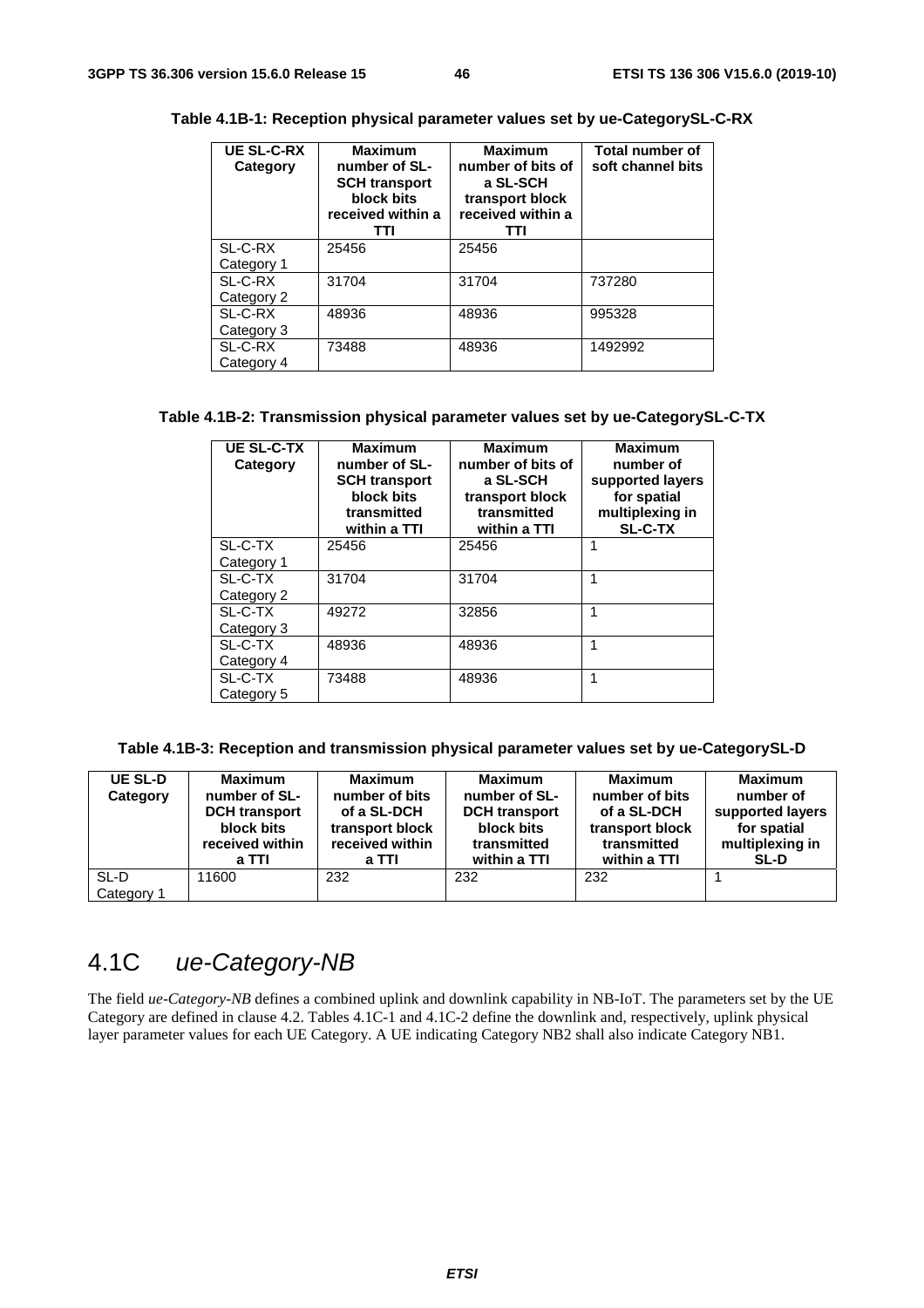| <b>UE Category</b> | Maximum number of<br><b>DL-SCH transport</b><br>block bits received<br>within a TTI | Maximum number<br>of bits of a DL-<br><b>SCH transport</b><br>block received<br>within a TTI | <b>Total number of</b><br>soft channel bits |
|--------------------|-------------------------------------------------------------------------------------|----------------------------------------------------------------------------------------------|---------------------------------------------|
| Category NB1       | 680                                                                                 | 680                                                                                          | 2112                                        |
| Category NB2       | 2536                                                                                | 2536                                                                                         | 6400                                        |

**Table 4.1C-1: Downlink physical layer parameter values set by the field** *ue-Category-NB*

**Table 4.1C-2: Uplink physical layer parameter values set by the field** *ue-Category-NB* 

| <b>UE Category</b> | Maximum number of<br><b>UL-SCH transport</b><br>block bits transmitted<br>within a TTI | <b>Maximum number</b><br>of bits of an UL-<br><b>SCH transport</b><br>block transmitted<br>within a TTI |
|--------------------|----------------------------------------------------------------------------------------|---------------------------------------------------------------------------------------------------------|
| Category NB1       | 1000                                                                                   | 1000                                                                                                    |
| Category NB2       | 2536                                                                                   | 2536                                                                                                    |

#### **Table 4.1C-3: Total layer 2 buffer sizes set by the field** *ue-Category-NB*

| <b>UE Category</b> | Total layer 2 buffer<br>size [bytes] |
|--------------------|--------------------------------------|
| Category NB1       | 4000                                 |
| Category NB2       | 8000                                 |

#### **Table 4.1C-5: Half-duplex FDD operation type set by the field** *ue-Category-NB* **for a half-duplex FDD capable UE**

| <b>UE Category</b> | <b>Half-duplex FDD</b><br>operation type |  |
|--------------------|------------------------------------------|--|
| Category NB1       | Type B                                   |  |
| Category NB2       | Type B                                   |  |

# 4.2 Parameters set by the field *ue-Category* and *ue-CategoryDL / ue-CategoryUL*

# 4.2.1 Transport channel parameters in downlink

#### 4.2.1.1 Maximum number of DL-SCH transport block bits received within a TTI

Defines the maximum number of DL-SCH transport blocks bits that the UE is capable of receiving within a DL-SCH TTI.

This number does not include the bits of a DL-SCH transport block carrying BCCH in the same subframe.

#### 4.2.1.2 Maximum number of bits of a DL-SCH transport block received within a TTI

Defines the maximum number of DL-SCH transport block bits that the UE is capable of receiving in a single transport block within a DL-SCH TTI per cell.

#### 4.2.1.3 Total number of DL-SCH soft channel bits

Defines the total number of soft channel bits available for HARQ processing.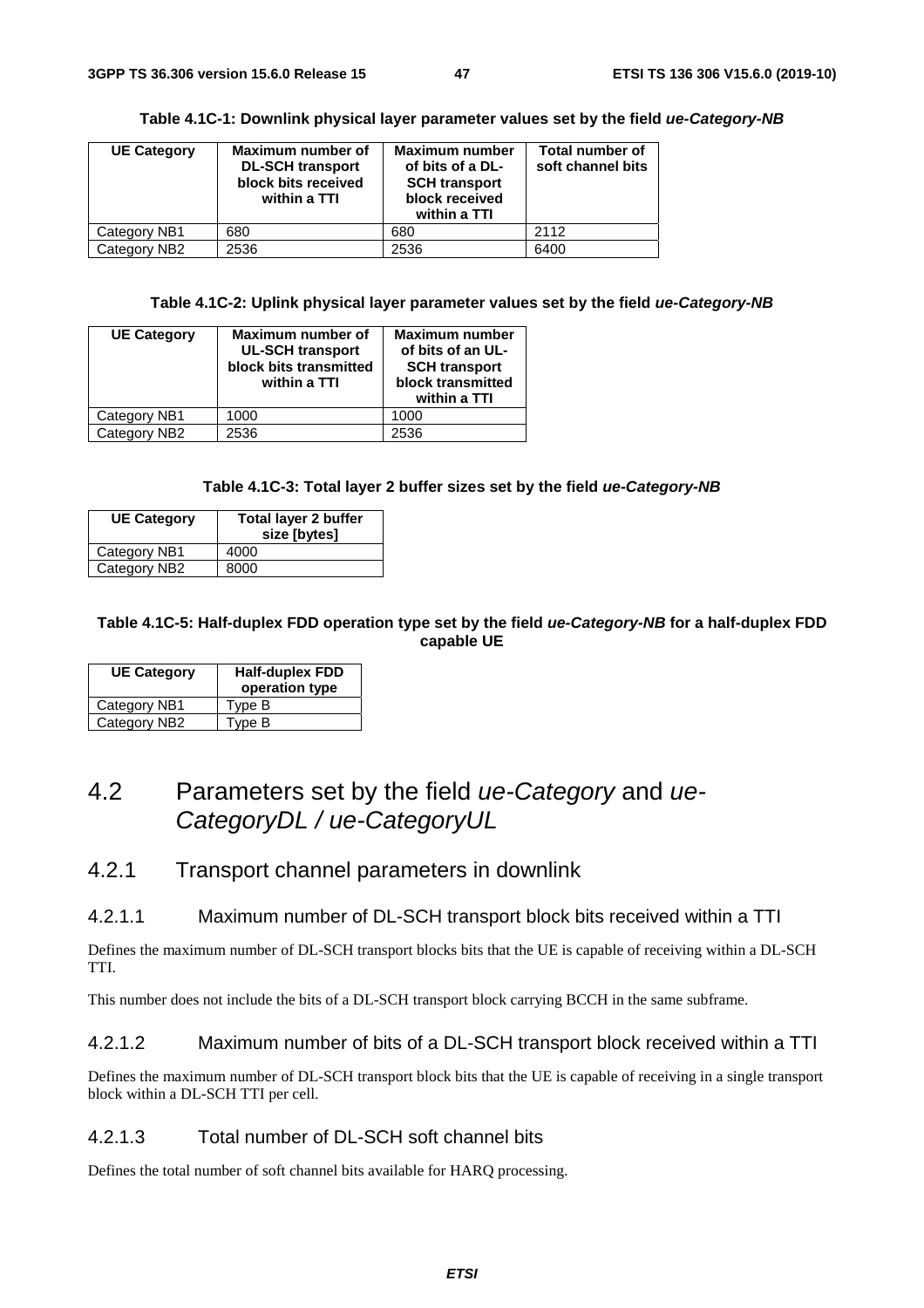This number does not include the soft channel bits required by the dedicated broadcast HARQ process for the decoding of system information.

# 4.2.1.4 Maximum number of bits of a MCH transport block received within a TTI

Defines the maximum number of MCH transport block bits that the UE is capable of receiving within a MCH TTI.

# 4.2.2 Transport channel parameters in uplink

## 4.2.2.1 Maximum number of bits of an UL-SCH transport block transmitted within a TTI

Defines the maximum number of UL-SCH transport block bits that the UE is capable of transmitting in a single transport block within an UL-SCH TTI.

# 4.2.2.2 Maximum number of UL-SCH transport block bits transmitted within a TTI

Defines the maximum number of UL-SCH transport blocks bits that the UE is capable of transmitting within an UL-SCH TTI.

# 4.2.3 Physical channel parameters in downlink (DL)

# 4.2.3.1 Maximum number of supported layers for spatial multiplexing in DL

This field defines the maximum number of supported layers for spatial multiplexing per UE. The UE shall support the number of layers according to its Rel-8/9 category (Cat. 1-5) in all non-CA band combinations. Further requirements on the number of supported layers for spatial multiplexing are provided in clause 4.3.5.2.

For each bandwidth class per band per band combination specified in *supportedBandCombination*, the UE provides the corresponding MIMO capability.

# 4.2.4 Physical channel parameters in uplink (UL)

# 4.2.4.1 Support for 64QAM in UL

Defines if 64QAM is supported in UL.

# 4.2.5 Total layer 2 buffer size

This parameter defines the total layer 2 buffer size. The total layer 2 buffer size is defined as the sum of the number of bytes that the UE is capable of storing in the RLC transmission windows and RLC reception and reordering windows for all radio bearers, and for UEs capable of split bearers, also in PDCP reordering windows for all split radio bearers.

# 4.2.6 Half-duplex FDD operation type

This parameter defines the type of half-duplex FDD operation for a half-duplex FDD capable UE. The half-duplex FDD operation type applies whenever the UE is in half-duplex FDD operation. The different types of half-duplex FDD operation are specified in TS 36.211 [17].

# 4.2.7 RF parameters

# 4.2.7.1 Maximum UE channel bandwidth

Defines the maximum channel bandwidth supported by the UE.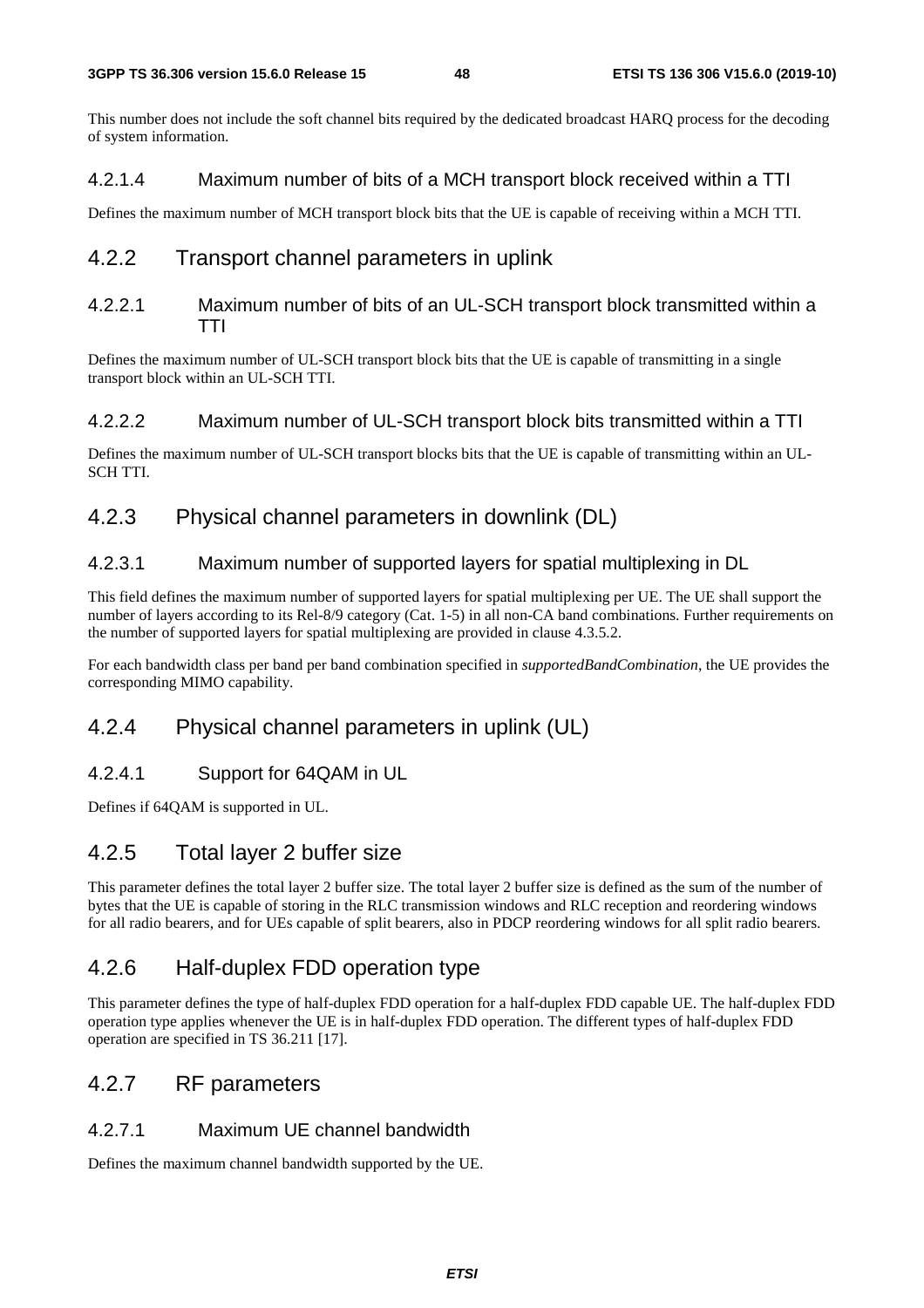# 4.2A Parameters set by ue-CategorySL-C / ue-CategorySL-D

# 4.2A.1 Transport channel parameters in sidelink (SL)

# 4.2A.1.1 Maximum number of SL-SCH transport block bits received within a TTI

Defines the maximum number of SL-SCH transport block bits that the UE is capable of receiving within a SL-SCH TTI.

## 4.2A.1.2 Maximum number of bits of a SL-SCH transport block received within a TTI

Defines the maximum number of SL-SCH transport block bits that the UE is capable of receiving in a single transport block within a SL-SCH TTI.

## 4.2A.1.3 Maximum number of SL-DCH transport block bits received within a TTI

Defines the maximum number of SL-DCH transport block bits that the UE is capable of receiving within a SL-DCH TTI.

# 4.2A.1.4 Maximum number of bits of a SL-DCH transport block received within a TTI

Defines the maximum number of SL-DCH transport block bits that the UE is capable of receiving in a single transport block within a SL-DCH TTI.

#### 4.2A.1.5 Maximum number of bits of a SL-SCH transport block transmitted within a TTI

Defines the maximum number of SL-SCH transport block bits that the UE is capable of transmitting in a single transport block within a SL-SCH TTI.

## 4.2A.1.6 Maximum number of SL-SCH transport block bits transmitted within a TTI

Defines the maximum number of SL-SCH transport block bits that the UE is capable of transmitting within a SL-SCH TTI.

# 4.2A.1.7 Maximum number of bits of a SL-DCH transport block transmitted within a TTI

Defines the maximum number of SL-DCH transport block bits that the UE is capable of transmitting in a single transport block within a SL-DCH TTI.

## 4.2A.1.8 Maximum number of SL-DCH transport block bits transmitted within a TTI

Defines the maximum number of SL-DCH transport block bits that the UE is capable of transmitting within a SL-DCH TTI.

# 4.2A.2 Physical channel parameters in sidelink (SL)

## 4.2A.2.1 Maximum number of supported layers for spatial multiplexing in SL-C

This field defines the maximum number of supported layers for spatial multiplexing per UE in sidelink communication or V2X sidelink communication.

## 4.2A.2.2 Maximum number of supported layers for spatial multiplexing in SL-D

This field defines the maximum number of supported layers for spatial multiplexing per UE in sidelink discovery.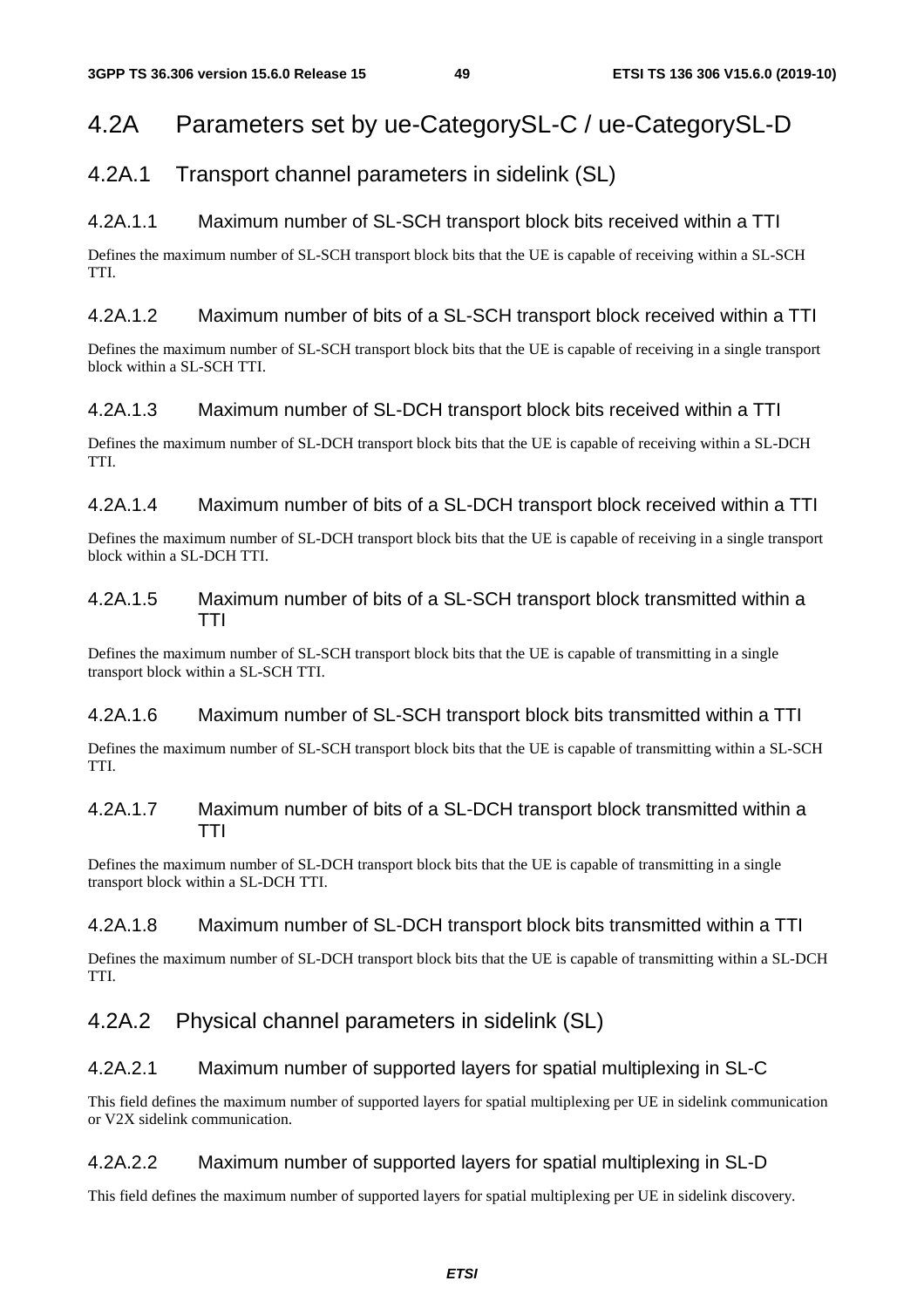# 4.3 Parameters independent of the field *ue-Category* and *ue-CategoryDL / ue-CategoryUL*

# 4.3.1 PDCP Parameters

#### 4.3.1.1 *supportedROHC-Profiles*

This field defines which ROHC profiles from the list below are supported by the UE.

- 0x0000 ROHC uncompressed (RFC 5795)
- 0x0001 ROHC RTP (RFC 3095, RFC 4815)
- 0x0002 ROHC UDP (RFC 3095, RFC 4815)
- 0x0003 ROHC ESP (RFC 3095, RFC 4815)
- 0x0004 ROHC IP (RFC 3843, RFC 4815)
- 0x0006 ROHC TCP (RFC 6846)
- 0x0101 ROHCv2 RTP (RFC 5225)
- 0x0102 ROHCv2 UDP (RFC 5225)
- 0x0103 ROHCv2 ESP (RFC 5225)
- 0x0104 ROHCv2 IP (RFC 5225)

A UE that supports one or more of the listed ROHC profiles shall support ROHC profile 0x0000 ROHC uncompressed (RFC 5795).

'IMS capable UEs supporting voice' shall support ROHC profiles 0x0000, 0x0001, 0x0002 and be able to compress and decompress headers of PDCP SDUs at a PDCP SDU rate corresponding to supported IMS voice codecs.

#### 4.3.1.1A *supportedROHC-Profiles-r13*

This field defines which ROHC profiles from the list below are supported by the UE:

- 0x0000 ROHC uncompressed (RFC 5795)
- 0x0002 ROHC UDP (RFC 3095, RFC 4815)
- 0x0003 ROHC ESP (RFC 3095, RFC 4815)
- 0x0004 ROHC IP (RFC 3843, RFC 4815)
- 0x0006 ROHC TCP (RFC 6846)
- 0x0102 ROHCv2 UDP (RFC 5225)
- 0x0103 ROHCv2 ESP (RFC 5225)
- 0x0104 ROHCv2 IP (RFC 5225)

A UE that supports one or more of the listed ROHC profiles shall support ROHC profile 0x0000 ROHC uncompressed (RFC 5795). This field is only applicable if the UE supports S1-U data transfer or User plane CIoT EPS Optimisation, see TS 36.331 [5], and any *ue-Category-NB*.

#### 4.3.1.2 *maxNumberROHC-ContextSessions*

This field defines the maximum number of header compression context sessions supported by the UE, excluding context sessions that leave all headers uncompressed.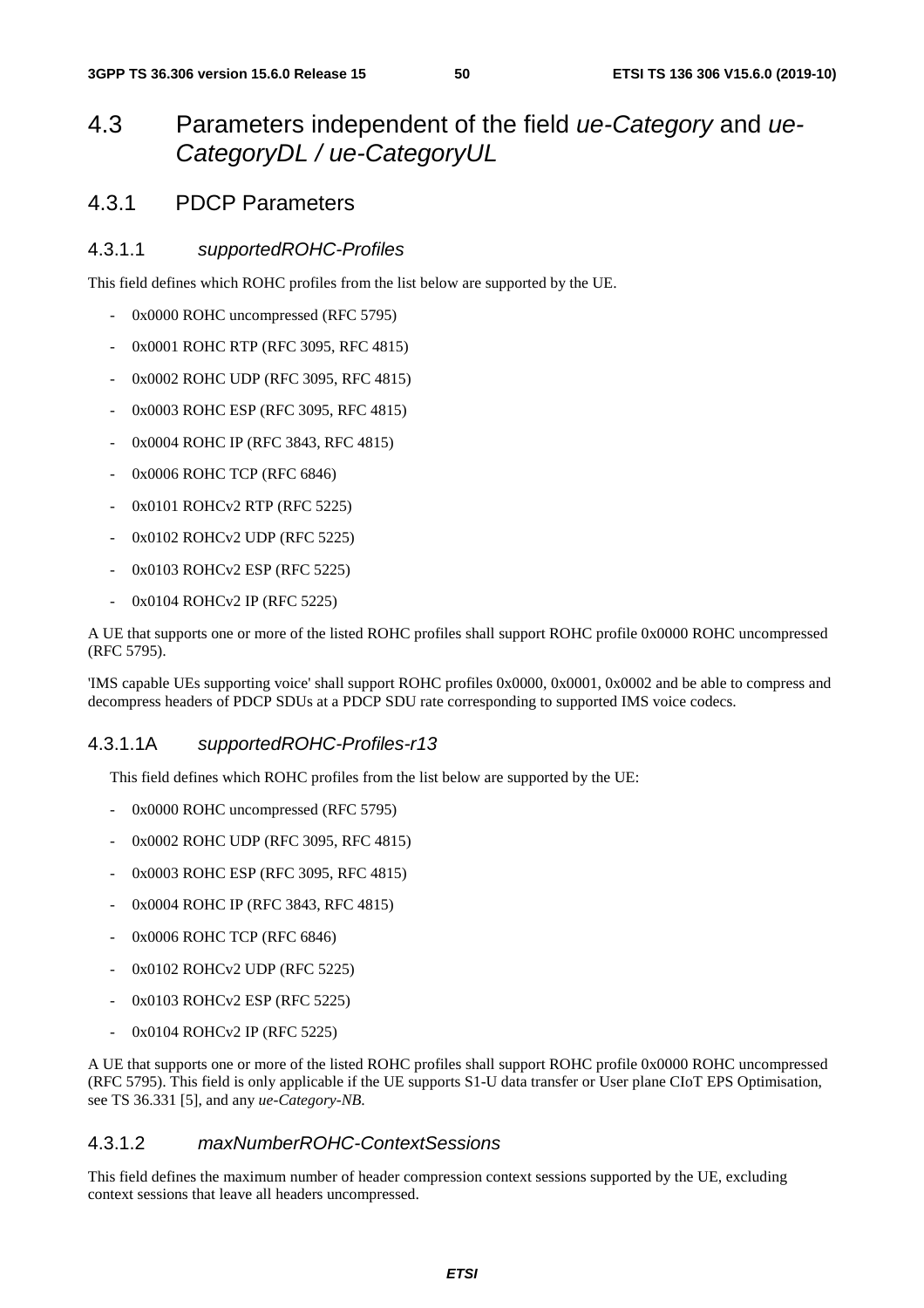# 4.3.1.2A *maxNumberROHC-ContextSessions-r13*

This field defines the maximum number of header compression context sessions supported by the UE, excluding context sessions that leave all headers uncompressed. This field is only applicable if the UE supports S1-U data transfer or User plane CIoT EPS Optimisation, see TS 36.331 [5], and any *ue-Category-NB*.

## 4.3.1.3 *pdcp-SN-Extension*

This field defines whether the UE supports 15 bit length of PDCP sequence number as specified in TS 36.323 [2]. It is mandatory for UEs supporting split bearers and UEs supporting 18 bit length of PDCP sequence number.

#### 4.3.1.4 *supportRohcContextContinue*

This field defines whether the UE supports ROHC context continuation operation where the UE does not reset the current ROHC context upon handover.

## 4.3.1.5 *pdcp-SN-Extension-18bits-r13*

This field defines whether the UE supports 18 bit length of PDCP sequence number as specified in TS 36.323 [2].

## 4.3.1.6 *supportedUplinkOnlyROHC-Profiles*

This field defines which ROHC profile(s) from the list below are supported in uplink-only ROHC operation by the UE.

#### - 0x0006 ROHC TCP (RFC 6846)

A UE that supports uplink-only ROHC profile(s) shall support ROHC profile 0x0000 ROHC uncompressed (RFC 5795).

#### 4.3.1.7 *supportedUDC-r15*

This field defines whether the UE supports the uplink data compression operation as specified in TS 36.323 [2].

A UE that supports the uplink data compression operation shall support 8192 bytes for compression buffer per UDC DRB and support up to 2 UDC DRBs.

## 4.3.1.8 *supportedStandardDic-r15*

This field defines whether the UE supports UL data compression with SIP static dictionary as defined in TS 36.323 [2].

## 4.3.1.9 *supportedOperatorDic-r15*

This field defines whether the UE supports UL data compression with operator defined dictionary. If UE supports operator defined dictionary, the UE shall report *versionOfDictionary*, the version number of the dictionary, and *associatedPLMN-ID*, the associated PLMN ID of this operator defined dictionary as defined in TS 36.331 [5]. Note this parameter is not required to be present if the UE is in VPLMN. In this release, UE can only support one operator defined dictionary.

## 4.3.1.7 *pdcp-Duplication-r15*

This field defines whether the UE supports PDCP duplication.

# 4.3.1A NR PDCP Parameters

NR PDCP capabilities: the definition of *rohc-Profiles-r15*, *rohc-ContextMaxSessions-r15*, *rohc-ProfilesUL-Only-r15*, *rohc-ContextContinue-r15*, *outOfOrderDelivery-r15* and *sn-SizeLo-r15* are the same as *supportedROHC-Profiles*, *maxNumberROHC-ContextSessions*, *uplinkOnlyROHC-Profiles*, *continueROHC-Context*, *outOfOrderDelivery* and *shortSN* defined in TS 38.306 [32].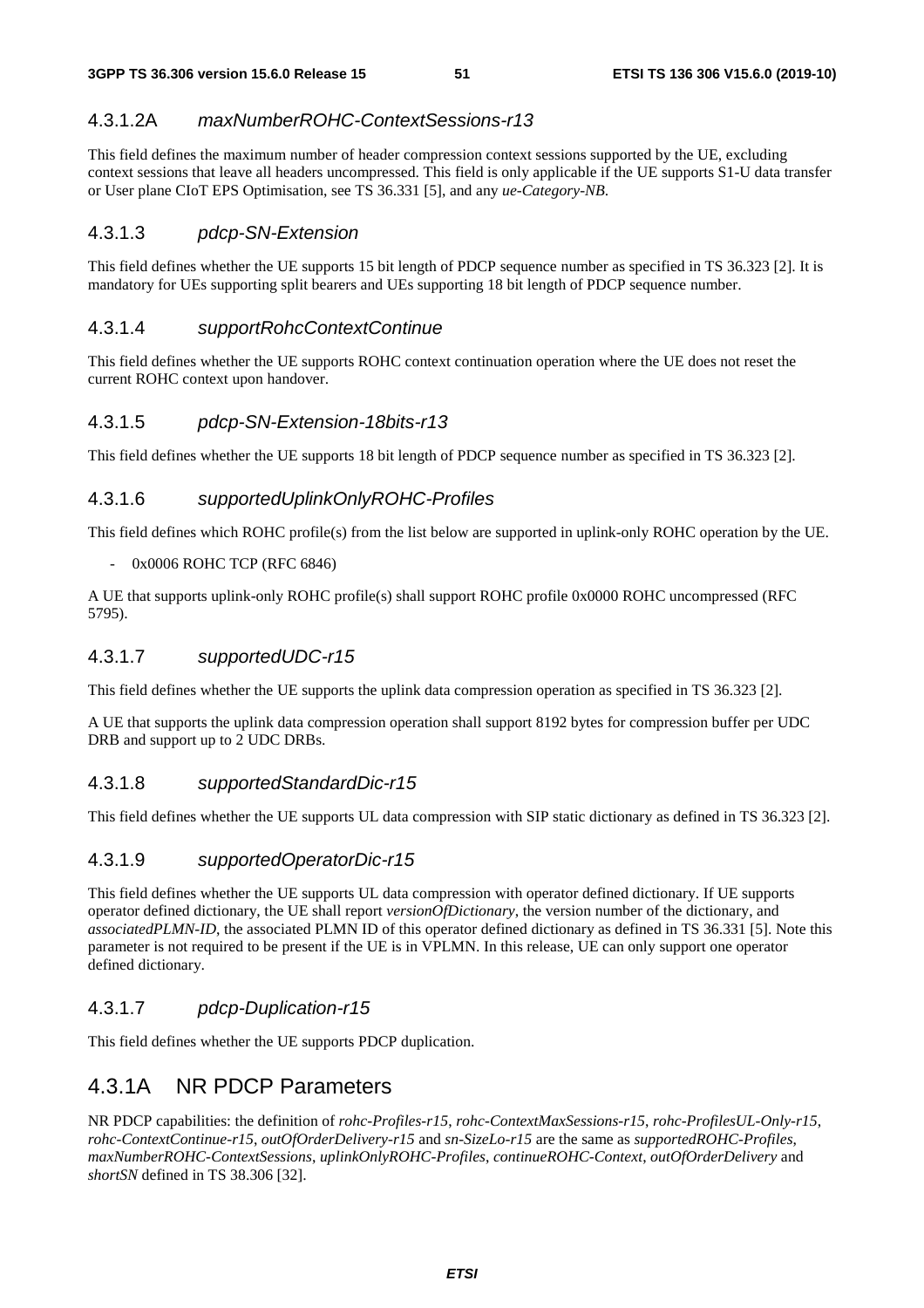*IMS-VoiceOverNR-PDCP-MCG-Bearer-15* indicates whether the UE supports IMS voice over NR PDCP for MCG bearer.

*IMS-VoiceOverNR-PDCP-SCG-Bearer-15* indicates whether the UE supports IMS voice over NR PDCP for SCG bearer.

NOTE: In this release, IMS voice over split bearer is not supported for EN-DC.

# 4.3.2 RLC parameters

4.3.2.1 Void

#### 4.3.2.2 *extended-RLC-LI-Field-r12*

This field defines whether the UE supports 15 bit RLC Length Indicator (LI) as specified in TS 36.322 [3].

#### 4.3.2.3 *extendedRLC-SN-SO-Field-r13*

This field defines whether the UE supports 16 bit length of RLC sequence number and 16 bit length of RLC Segment Offset (SO) as specified in TS 36.322 [3]. It is mandatory for UEs supporting 16 bit length of MAC L field.

#### 4.3.2.4 *extendedPollByte-r14*

This field defines whether the UE supports extended pollByte values as defined by *pollByte-r14* in TS 36.331 [5].

#### 4.3.2.5 *rlc-UM-r15*

This field defines whether the UE supports RLC UM as specified in TS 36.322 [3]. This field is only applicable for UEs of *any ue-Category-NB*.

#### 4.3.2.6 *rlc-AM-Ooo-Delivery-r15*

This field defines whether the UE supports out-of-order delivery from RLC to PDCP for RLC AM.

#### 4.3.2.7 *rlc-UM-Ooo-Delivery-r15*

This field defines whether the UE supports out-of-order delivery from RLC to PDCP for RLC UM.

## 4.3.2.8 *flexibleUM-AM-Combinations-r15*

This field defines whether the UE supports any combination of RLC UM and RLC AM DRBs as long as the total number of DRBs is at most 8, regardless of what FGI20 indicates.

# 4.3.3 Void

# 4.3.4 Physical layer parameters

#### 4.3.4.1 *ue-TxAntennaSelectionSupported*

This field defines whether the UE supports transmit antenna selection.

#### 4.3.4.2 *ue-SpecificRefSigsSupported*

This field defines whether the UE supports PDSCH transmission mode 7 for FDD.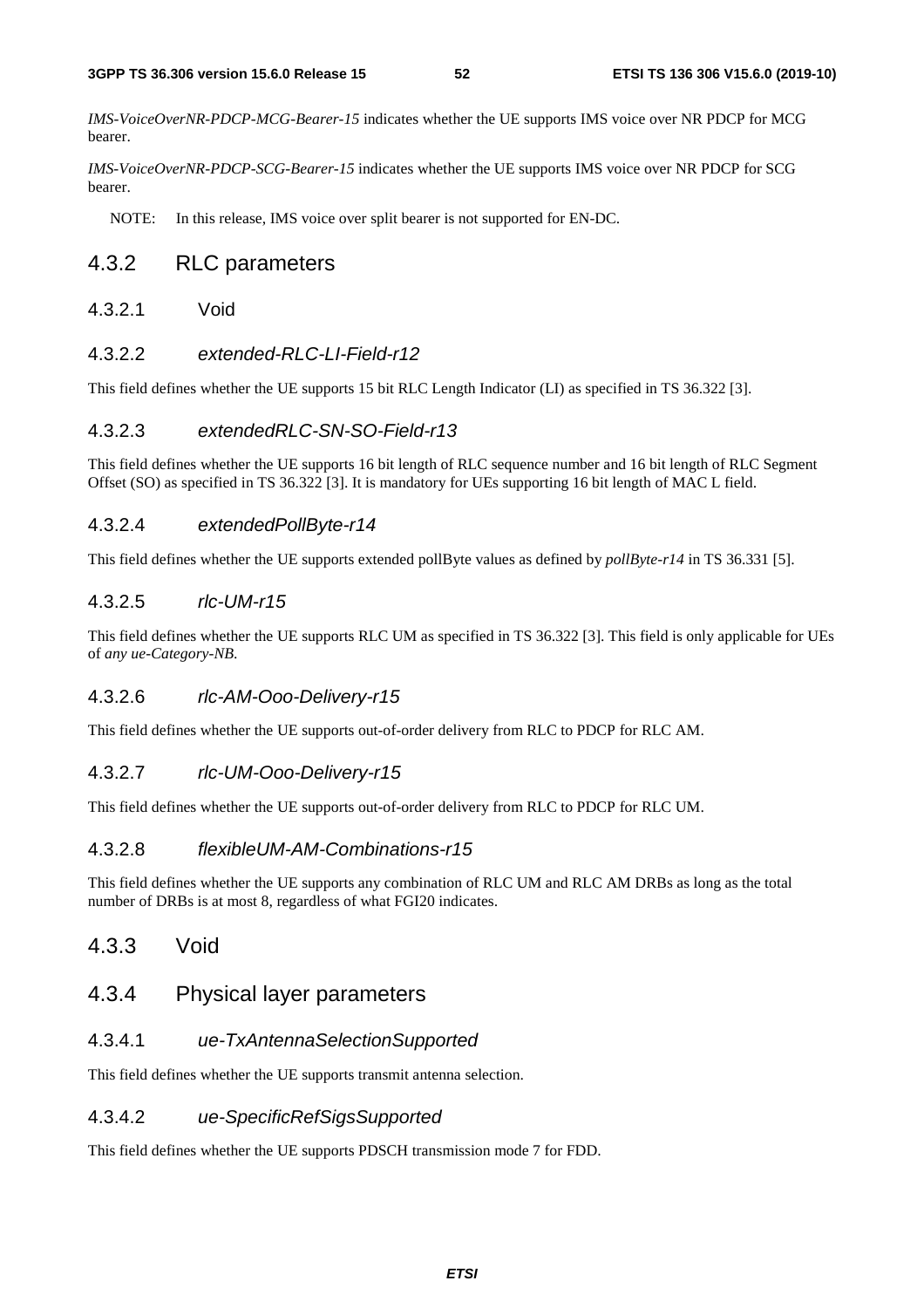# 4.3.4.3 Void

#### 4.3.4.4 *enhancedDualLayerFDD*

This field defines whether the UE supports enhanced dual layer (PDSCH transmission mode 8) for FDD.

# 4.3.4.5 *enhancedDualLayerTDD*

This field defines whether the UE supports enhanced dual layer (PDSCH transmission mode 8) for TDD. Enhanced dual layer shall be supported by UEs of this version of the specification supporting TDD.

## 4.3.4.6 *supportedMIMO-CapabilityUL-r10*

This field defines the maximum number of spatial multiplexing layers in the uplink direction for a certain band and bandwidth class in a supportedBandCombination supported by the UE.

## 4.3.4.7 *supportedMIMO-CapabilityDL-r10*

This field defines the maximum number of spatial multiplexing layers in the downlink direction for a certain band and bandwidth class in a supportedBandCombination supported by the UE. For bandwidth classes that include multiple component carriers (i.e. bandwidth classes B, C, D and so on), the field defines the maximum number of spatial multiplexing layers supported by the UE on all component carriers in the corresponding bandwidth class.

The support for more layers in *supportedMIMO-CapabilityDL* than given by the "maximum number of supported layers for spatial multiplexing in DL" derived from the *ue-Category* (without suffix) in the *UE-EUTRA-Capability* IE is only applicable to transmission mode 9 and transmission mode 10.

# 4.3.4.8 *two-AntennaPortsForPUCCH-r10*

This field defines whether the UE supports transmit diversity for PUCCH formats 1/1a/1b/2/2a/2b, and if the UE supports PUCCH format 3, transmit diversity for PUCCH format 3.

#### 4.3.4.9 *tm9-With-8Tx-FDD-r10*

This field defines whether the UE supports PDSCH transmission mode 9 with 8 CSI reference signal ports for FDD when not operating in CE mode.

#### 4.3.4.10 *pmi-Disabling-r10*

This field defines whether the UE supports PMI disabling.

#### 4.3.4.11 *crossCarrierScheduling-r10*

This field defines whether the UE supports cross carrier scheduling operation for carrier aggregation, including (if the UE supports carrier aggregation in UL) the use of PCell as the pathloss reference for an SCell when *pathlossReferencer10* within *UplinkPowerControlDedicatedSCell-r10* is configured as "pCell". The UE supports PDCCH DCI formats with CIF if the UE indicates support for cross carrier scheduling.

NOTE: Regardless of whether the UE supports cross carrier scheduling operation or not, it is mandatory for a UE supporting carrier aggregation in UL to support the configuration where *pathlossReference-r10* within *UplinkPowerControlDedicatedSCell-r10* is set to "sCell".

## 4.3.4.12 *simultaneousPUCCH-PUSCH-r10*

This field defines whether the UE baseband supports simultaneous transmission of PUCCH and PUSCH, and is band agnostic. If the UE indicates support of baseband capability for simultaneous transmission of PUCCH and PUSCH using this field, and if the UE indicates support of RF capability for non-contiguous UL resource allocation within a component carrier for a particular E-UTRA radio frequency band, then the UE supports simultaneous transmission of PUCCH and PUSCH within each component carrier of the band. If the UE indicates support of baseband capability for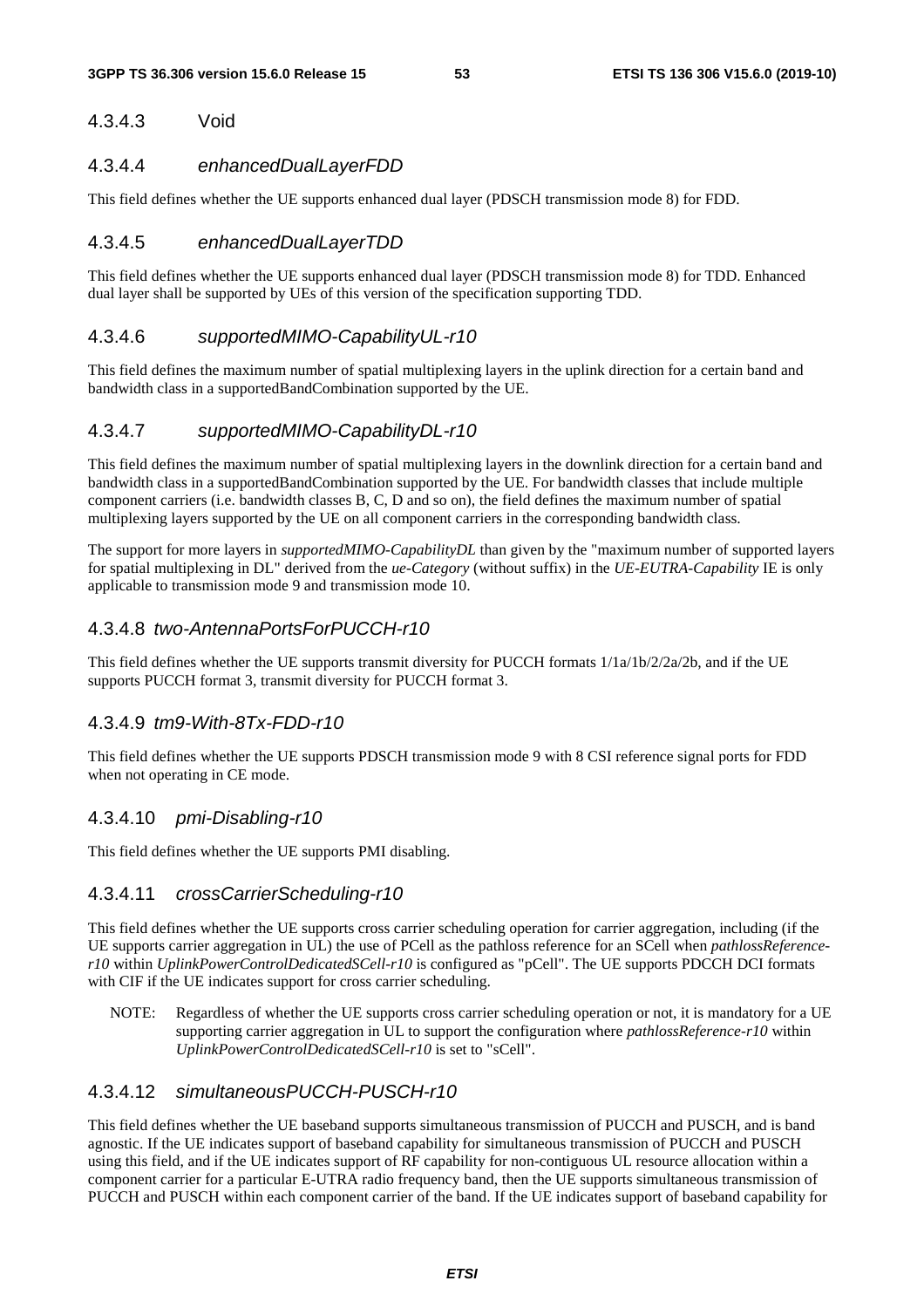simultaneous transmission of PUCCH and PUSCH using this field, and if the UE indicates support of carrier aggregation in UL, then the UE supports simultaneous transmission of PUCCH and PUSCH across any UL component carriers which the UE can aggregate. If the UE supports uplink LAA, this field is only applicable for non-LAA cells. For LAA SCells, see clause 7.7.4. If the UE supports DC, this field is applicable within a CG. If the UE supports PUCCH on SCell, this field is applicable within a PUCCH group as defined in TS 36.213 [22].

#### 4.3.4.13 *multiClusterPUSCH-WithinCC-r10*

This field defines whether the UE baseband supports multi-cluster PUSCH transmission within a component carrier (i.e. PUSCH resource allocation type 1), and is band agnostic. If the UE indicates support of baseband capability for multicluster PUSCH transmission within a component carrier using this field, and if the UE indicates support of RF capability for non-contiguous UL resource allocation within a component carrier for a particular E-UTRA radio frequency band, then the UE supports multi-cluster PUSCH transmission within each component carrier of the band.

NOTE: If the UE indicates support of carrier aggregation in UL, then the UE supports PUSCH transmissions over non-contiguous resource blocks across any UL component carriers which the UE can aggregate, regardless of whether or not the UE indicates support of baseband capability for multi-cluster PUSCH transmission within a component carrier using this field..

#### 4.3.4.14 *nonContiguousUL-RA-WithinCC-Info-r10*

This field defines whether the UE RF supports non-contiguous UL resource allocations within a component carrier, and is signalled per E-UTRA radio frequency band which the UE supports.

#### 4.3.4.15 *crs-InterfHandl-r11*

This field defines whether the UE supports CRS interference handling. It is mandatory for UEs of this release of the specification, except for Category 0, M1, 1bis and M2 UEs.

- 4.3.4.16 Void
- 4.3.4.17 Void
- 4.3.4.18 *ePDCCH-r11*

This field defines whether the UE can receive DCI on UE specific search space on Enhanced PDCCH.

#### 4.3.4.19 *multiACK-CSI-Reporting-r11*

This field defines whether the UE supports multi-cell HARQ ACK and periodic CSI reporting and SR on PUCCH format 3 if the UE supports FDD carrier aggregation with more than two DL component carriers or TDD carrier aggregation.

#### 4.3.4.20 *ss-CCH-InterfHandl-r11*

This field defines whether the UE supports synchronisation signal and common channel interference handling if the UE supports *crs-InterfHandl-r11*. It is mandatory for UEs of this release of the specification to support this feature for TDD bands, except for Category 0, M1, 1bis and M2 UEs.

#### 4.3.4.21 *tdd-SpecialSubframe-r11*

This field defines whether the UE supports TDD special subframe as specified in TS 36.211 [17]. It is mandatory for UEs of this release of the specification.

#### 4.3.4.21A *tdd-SpecialSubframe-r14*

This field defines whether the UE supports TDD special subframe configuration 10 as specified in TS 36.211 [17]. A UE indicating support of *tdd-SpecialSubframe-r14* shall not indicate support of *ssp10-TDD-Only-r14*.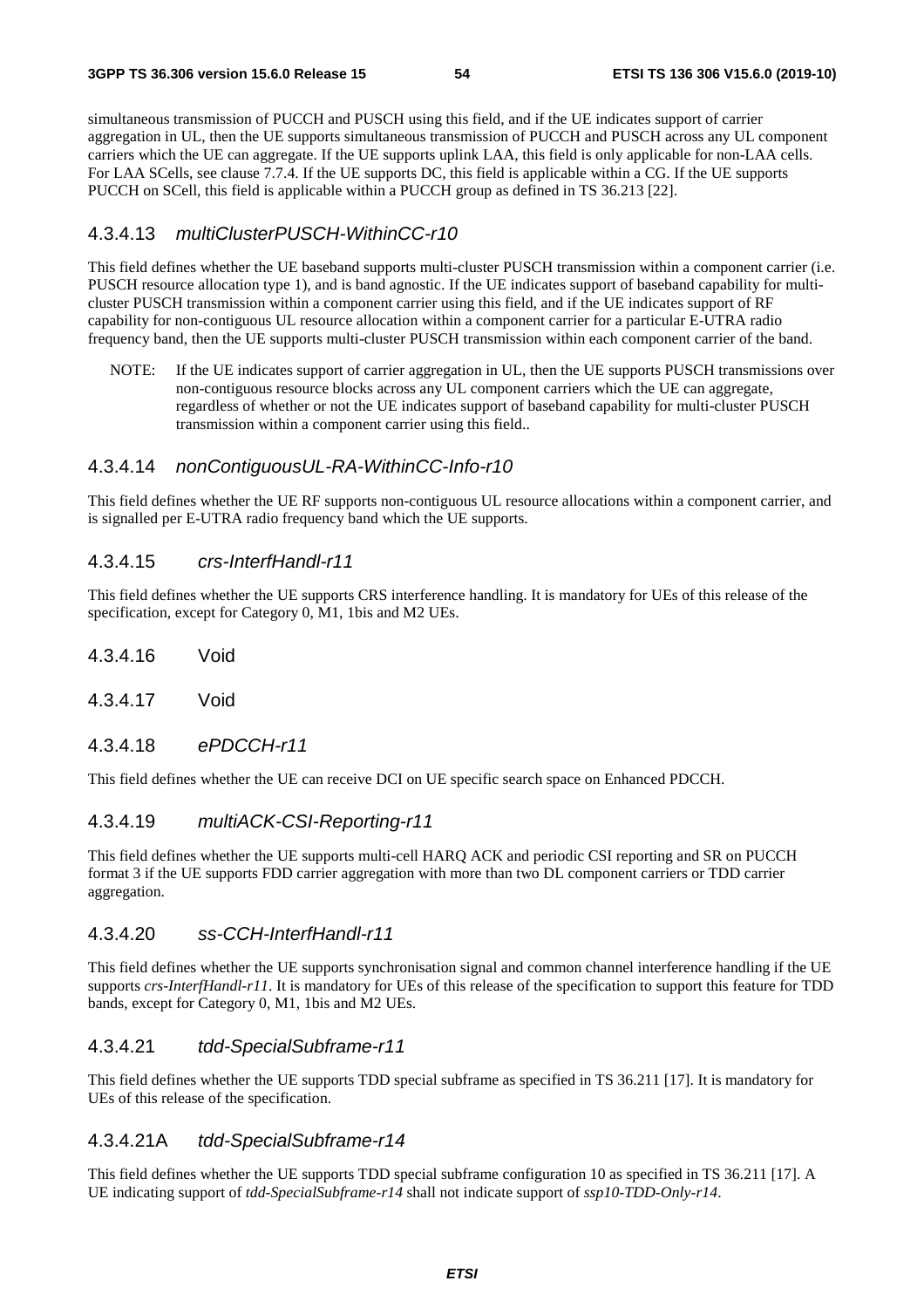# 4.3.4.21B *ssp10-TDD-Only-r14*

This field defines whether the UE supports TDD special subframe configuration 10 when operating only in TDD carriers (i.e., not in TDD/FDD CA or TDD/FS3 CA) as specified in TS 36.211 [17]. A UE indicating support of *ssp10- TDD-Only-r14* shall not indicate support of *tdd-SpecialSubframe-r14*.

# 4.3.4.22 *txDiv-PUCCH1b-ChSelect-r11*

This field defines whether the UE supports transmit diversity for PUCCH format 1b with channel selection if the UE supports carrier aggregation and *two-AntennaPortsForPUCCH-r10*. UE supporting *txDiv-PUCCH1b-ChSelect* shall support configuration of *PUCCH-ConfigDedicated-v13c0*.

## 4.3.4.23 *ul-CoMP-r11*

This field defines whether the UE supports UL Coordinated Multi-Point operation. It is mandatory for UEs of this release of the specification.

## 4.3.4.24 *tm5-FDD*

This field defines whether the UE supports PDSCH transmission mode 5 for FDD.

#### 4.3.4.25 *tm5-TDD*

This field defines whether the UE supports PDSCH transmission mode 5 for TDD.

#### 4.3.4.26 *interBandTDD-CA-WithDifferentConfig-r11*

This field defines whether the UE supports inter-band TDD carrier aggregation with different UL/DL configuration combinations. It is mandatory for UEs of this release of the specification if inter-band TDD carrier aggregation is supported.

## 4.3.4.27 *e-HARQ-Pattern-FDD-r12*

This field defines whether the UE supports enhanced HARQ pattern for TTI bundling operation for FDD.

## 4.3.4.28 *tdd-FDD-CA-PCellDuplex-r12*

The presence of this field indicates that the UE supports TDD/FDD CA in any supported band combination including at least one FDD band with *bandParametersUL* and at least one TDD band with *bandParametersUL*. The first bit is set to "1" if UE supports the TDD PCell. The second bit is set to "1" if UE supports FDD PCell. This field is included only if the UE supports band combination including at least one FDD band with *bandParametersUL* and at least one TDD band with *bandParametersUL*. If this field is included, the UE shall set at least one of the bits as "1". If this field is included with DC, then it is applicable within a CG, and the presence of this field indicates the capability of the UE to support TDD/FDD CA with at least one FDD band and at least one TDD band in the same CG, with the value indicating the support for TDD/FDD PCell (PSCell).

## 4.3.4.29 *csi-SubframeSet-r12*

This field defines whether the UE supports Rel-12 DL CSI subframe set configuration, Rel-12 DL CSI subframe set dependent CSI measurement/feedback, configuration of up to 2 CSI-IM resources for a CSI process with no more than 4 CSI-IM resources for all CSI processes of one frequency if the UE supports tm10, configuration of two ZP-CSI-RS for tm1-tm9, PDSCH RE mapping with two ZP-CSI-RS configurations, and EPDCCH RE mapping with two ZP-CSI-RS configurations if the UE supports EPDCCH. This field is only applicable for UEs supporting TDD.

## 4.3.4.30 *phy-TDD-ReConfig-FDD-PCell-r12*

This field defines whether the UE supports TDD UL/DL reconfiguration for TDD serving cell(s) via monitoring PDCCH with eIMTA-RNTI on a FDD PCell, and HARQ feedback according to UL and DL HARQ reference configurations.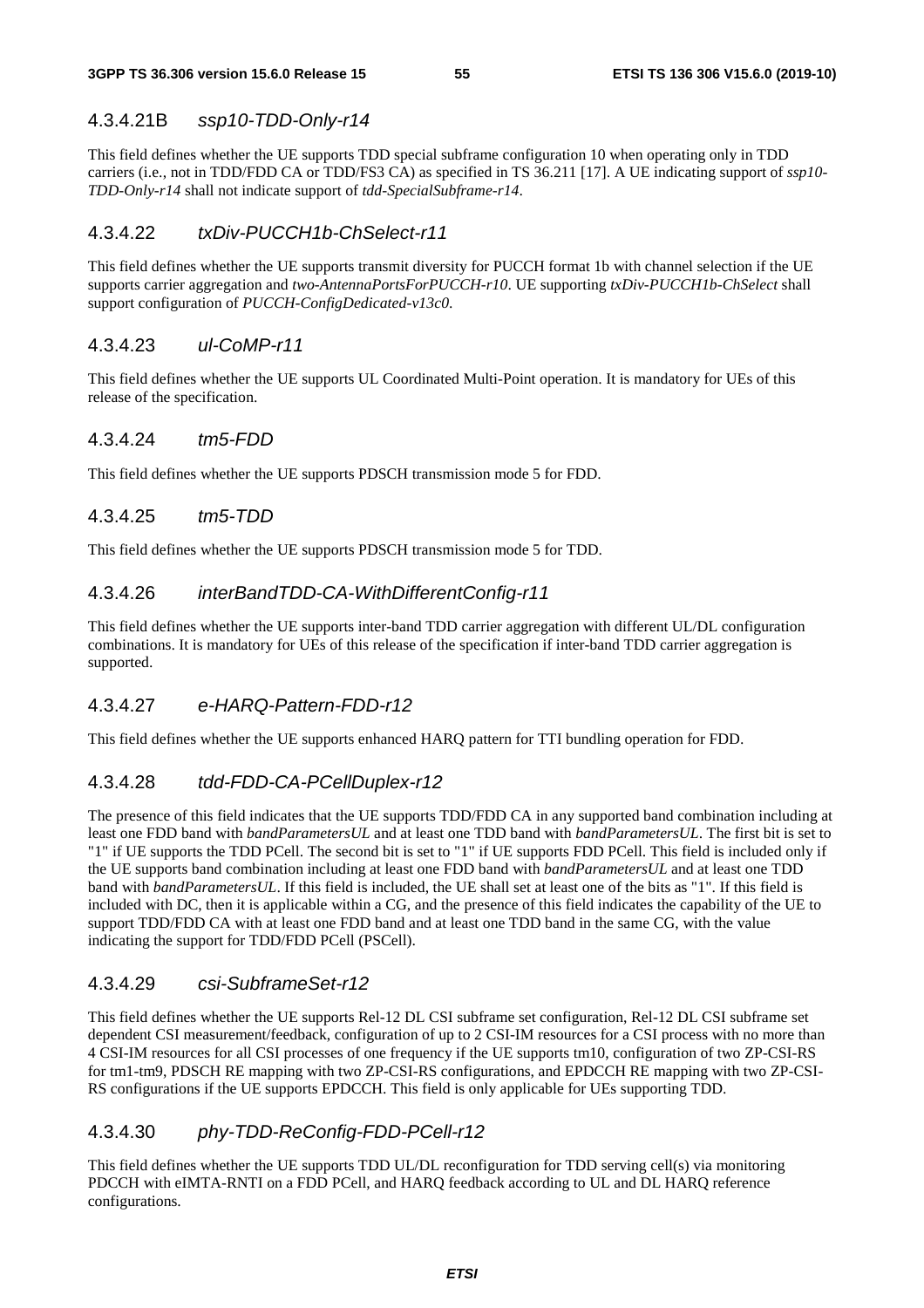# 4.3.4.31 *phy-TDD-ReConfig-TDD-PCell-r12*

This field defines whether the UE supports TDD UL/DL reconfiguration for TDD serving cell(s) via monitoring PDCCH with eIMTA-RNTI on a TDD PCell, and HARQ feedback according to UL and DL HARQ reference configurations.

# 4.3.4.32 *pusch-SRS-PowerControl-SubframeSet-r12*

This field defines whether the UE supports subframe set dependent UL power control for PUSCH and SRS. This field is only applicable for UEs supporting TDD.

## 4.3.4.33 *enhanced-4TxCodebook-r12*

This field defines whether the UE supports enhanced 4Tx codebook as specified in TS 36.211 [17].

# 4.3.4.34 *pusch-FeedbackMode-r12*

This field defines whether the UE supports PUSCH feedback mode 3-2 as specified in TS 36.213 [22].

# 4.3.4.35 *naics-Capability-List-r12*

This field indicates that the UE supports NAICS, i.e. receiving assistance information from serving cell and using it to cancel or suppress interference of a neighbouring cell for at least one band combination. For each entry of the list, the NAICS capability for a band combination is indicated as a combination of *numberOfNAICSCapableCC* and *numberOfAggregatedPRB*.

# 4.3.4.36 *noResourceRestrictionForTTIBundling-r12*

This field defines whether the UE supports TTI bundling operation without resource allocation restriction. It is mandatory for UEs of this release of the specification except for Category M1 and Category M2 UEs.

## 4.3.4.37 Void

## 4.3.4.38 *discoverySignalsInDeactSCell-r12*

This field defines whether the UE supports the behaviour on DL signals and physical channels when SCell is deactivated and discovery signals measurement is configured as specified in TS 36.211 [17]. A UE that supports this feature shall also support carrier aggregation and *crs-DiscoverySignalsMeas-r12*.

## 4.3.4.39 *ul-64QAM-r12*

This field defines whether the UE supports UL 64QAM. A UE that supports 64QAM in UL shall support 64QAM in UL in all supported frequency bands.

## 4.3.4.40 *supportedMIMO-CapabilityDL-r12*

This field defines the maximum number of spatial multiplexing layers in the downlink direction supported by the UE on a single component carrier for bandwidth classes that include multiple component carriers (i.e. bandwidth classes B, C, D and so on).

The support for more layers in *supportedMIMO-CapabilityDL-12* than given by the "maximum number of supported layers for spatial multiplexing in DL" derived from the *ue-Category* or *ue-CategoryDL* in the *UE-EUTRA-Capability* IE is only applicable to transmission mode 9 and transmission mode 10.

## 4.3.4.41 *alternativeTBS-Indices-r12*

This field defines whether alternative TBS indices *I*<sub>TBS</sub> 26A and 33A as specified in TS 36.213 [22] are supported by the UE which is capable of transmission mode 9 or 10. Support of the alternative TBS index  $I_{\text{TBS}}$  33A is applied for the UE supporting 256QAM in DL.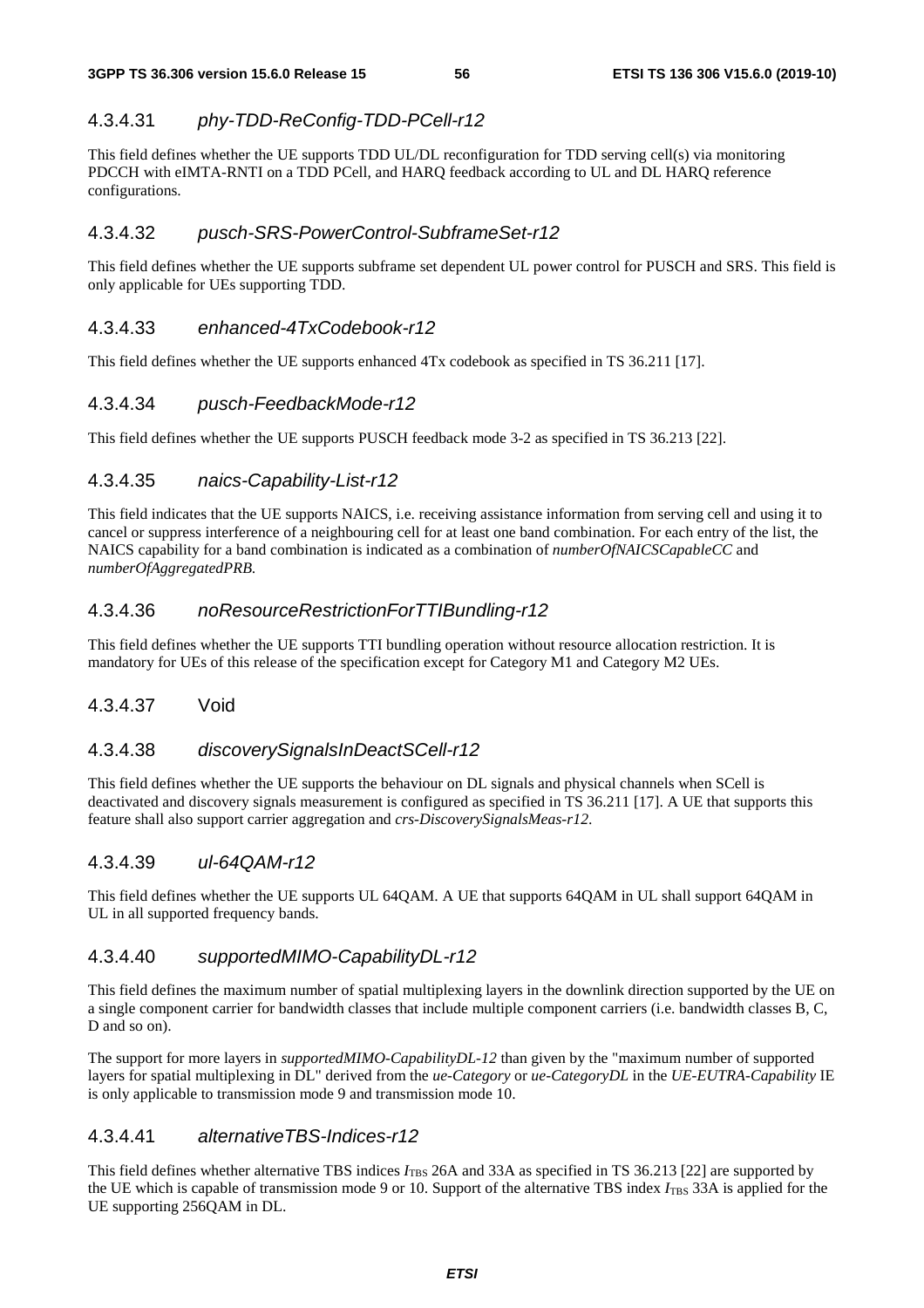# 4.3.4.42 *codebook-HARQ-ACK-r13*

This field defines whether HARQ ACK codebook size based on the DAI-based solution and/or the number of configured CCs as specified in TS 36.213 [22] is supported by the UE. For both solutions, it is mandatory for UEs of this release of the specification if carrier aggregation with more than 5 DL component carriers is supported.

# 4.3.4.43 *fdd-HARQ-TimingTDD-r13*

This field defines whether FDD HARQ timing for TDD SCell when configured with TDD PCell as specified in TS 36.213 [22] is supported by the UE.

#### 4.3.4.44 *maxNumberUpdatedCSI-Proc-r13*

This field defines the maximum number of CSI processes to be updated per UE for which aperiodic CSI is requested for CA with more than 5CCs as specified in TS 36.213 [22] which is supported by the UE.

## 4.3.4.45 *pucch-Format4-r13*

This field defines whether PUCCH format 4 as specified in TS 36.213 [22] is supported by the UE. It is mandatory for UEs of this release of the specification if TDD carrier aggregation with more than 5 DL component carriers is supported. It is mandatory for UEs of this release of the specification if FDD carrier aggregation with more than [FFS] DL component carriers is supported.

## 4.3.4.46 *pucch-Format5-r13*

This field defines whether PUCCH format 5 as specified in TS 36.213 [22] is supported by the UE.

## 4.3.4.47 *pucch-SCell-r13*

This field defines whether PUCCH transmission on SCell in CA is supported by the UE.

#### 4.3.4.48 *supportedBlindDecoding-r13*

This field defines blind decoding capabilities supported by the UE as specified in TS 36.213 [22].

#### 4.3.4.48.1 *maxNumberDecoding-r13*

This field defines the maximum number of blind decodes in the UE specific search space per UE in one subframe for CA with more than 5CCs as specified in TS 36.213 [22] which is supported by the UE. The number of blind decodes supported by the UE is the field value \* 32. The UE indicating the maximum number of blind decodes in this field shall also support *pdcch-CandidateReduction-r13* and/or *skipMonitoringDCI-Format0-1A-r13*.

#### 4.3.4.48.2 *pdcch-CandidateReductions-r13*

This field defines whether the UE supports PDCCH candidate reduction on UE specific search space as specified in TS 36.213 [22], clause 9.1.1.

#### 4.3.4.48.3 *skipMonitoringDCI-Format0-1A-r13*

This field defines whether the UE supports blind decoding reduction on UE specific search space by not monitoring DCI Format 0 and 1A as specified in TS 36.213 [22], clause 9.1.1.

#### 4.3.4.49 *crs-InterfMitigationTM10-r13*

The field defines whether the UE supports CRS interference mitigation in transmission mode 10. The UE supporting the *crs-InterfMitigationTM10-r13* capability shall also support the *crs-InterfHandl-r11* capability.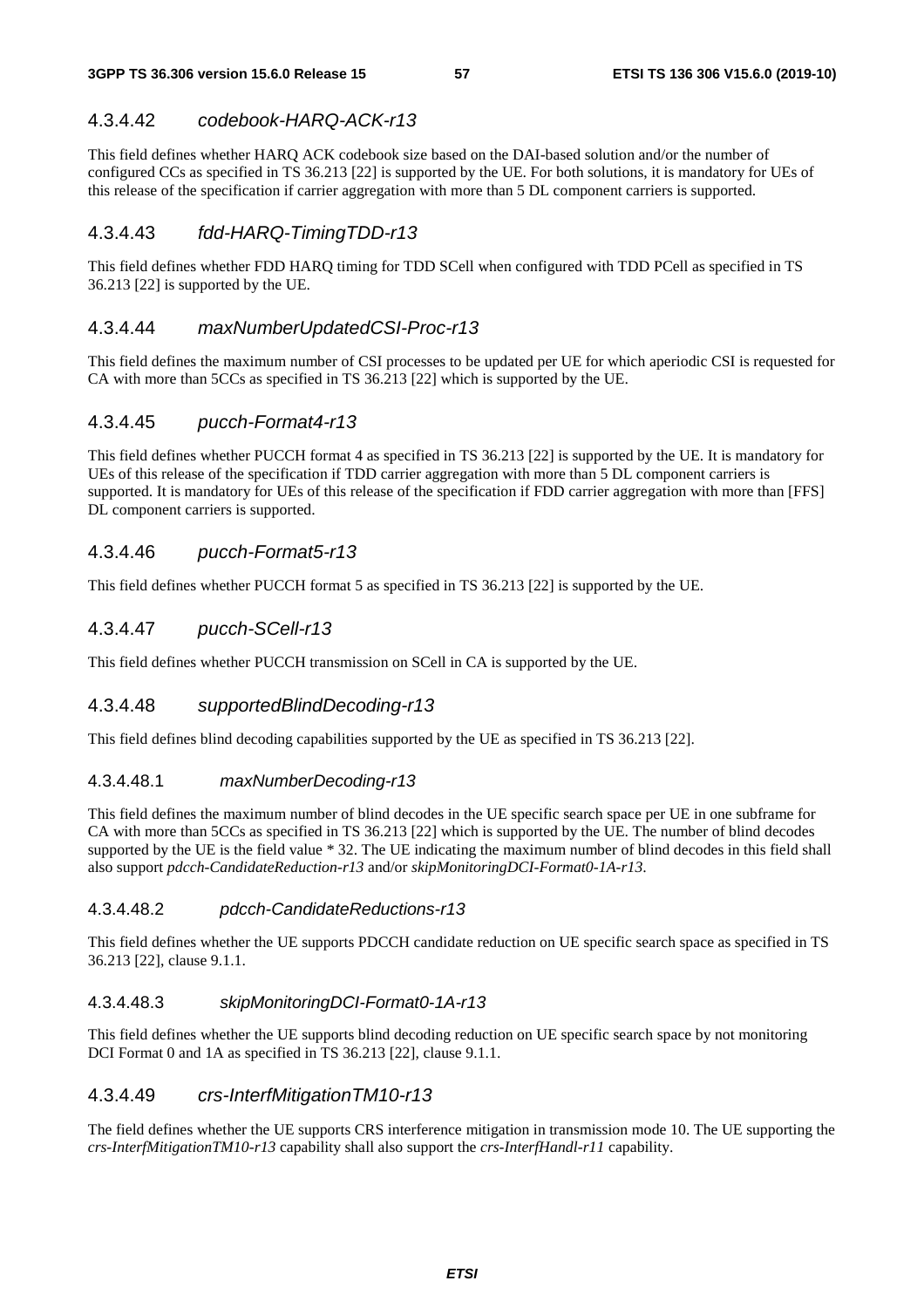#### 4.3.4.49a *crs-InterfMitigationTM1toTM9-r13*

The field defines whether the UE supports CRS interference mitigation (CRS-IM) while operating in the following transmission modes (TM): TM 1, TM 2, …, TM 8 and TM 9. The UE shall not include the field if it does not support CRS IM in TMs 1-9. If the field is present, the UE supports CRS-IM on at least one arbitrary downlink CC for up to *crs-InterfMitigationTM1toTM9-r13* downlink CC CA configuration. The UE signals *crs-InterfMitigationTM1toTM9 r13* value to indicate the maximum *crs-InterfMitigationTM1toTM9-r13* downlink CC CA configuration where UE may apply CRS IM. For example, the UE sets "*crs-InterfMitigationTM1toTM9-r13* = 3" to indicate that the UE supports CRS-IM on at least one DL CC for supported non-CA, 2DL CA and 3DL CA configurations. The UE supporting the *crs-InterfMitigationTM1toTM9-r13* capability shall also support the *crs-InterfHandl-r11* capability.

If this field is present, UE supports any of the following features:

- 1) CRS-IM with 2 CRS antenna ports for PDSCH for UEs with 2 receiver antenna ports (as specified in the TS 36.101 [6])
- 2) CRS-IM with 4 CRS antenna ports for PDSCH for UEs with 2 receiver antenna ports (as specified in the TS 36.101 [6])
- 3) CRS-IM with 2 CRS antenna ports for PDSCH for UEs with 4 receiver antenna ports (as specified in the TS 36.101 [6])
- 4) CRS-IM with 4 CRS antenna ports for PDSCH for UEs with 4 receiver antenna ports (as specified in the TS 36.101 [6])

#### 4.3.4.50 *pdsch-CollisionHandling-r13*

This field defines whether PDSCH collision handling as specified in TS 36.213 [22] is supported by the UE.

#### 4.3.4.51 *aperiodicCSI-Reporting-r13*

This field defines whether the UE supports aperiodic CSI reporting with 3 bits of the CSI request field size as specified in TS 36.213 [22], clause 7.2.1 and/or aperiodic CSI reporting mode 1-0 and mode 1-1 as specified in TS 36.213 [22], clause 7.2.1.

#### 4.3.4.52 *crossCarrierScheduling-B5C-r13*

This field defines whether the UE supports cross carrier scheduling beyond 5 DL component carriers. If supported, the UE shall also support *crossCarrierScheduling-r10*, i.e., cross carrier scheduling up to 5 DL component carriers.

#### 4.3.4.53 *spatialBundling-HARQ-ACK-r13*

This field defines whether the UE supports HARQ-ACK spatial bundling on PUCCH or PUSCH as specified in TS 36.213 [22], clauses 7.3.1 and 7.3.2.

#### 4.3.4.54 *uci-PUSCH-Ext-r13*

This field defines whether the UE supports an extension of UCI delivering more than 22 HARQ-ACK bits on PUSCH as specified in TS 36.212 [26], clause 5.2.2.6 and TS 36.213 [22], clause 8.6.3. It is mandatory for UEs of this release of the specification if TDD carrier aggregation with more than 5 DL component carriers is supported. It is mandatory for UEs of this release of the specification if FDD carrier aggregation with more than [FFS] DL component carriers is supported.

#### 4.3.4.55 *multiTone-r13*

This field defines whether the UE supports UL multi-tone transmissions on NPUSCH. This field is only applicable for UEs of any *ue-Category-NB*. It is mandatory for UEs of this release of the specification.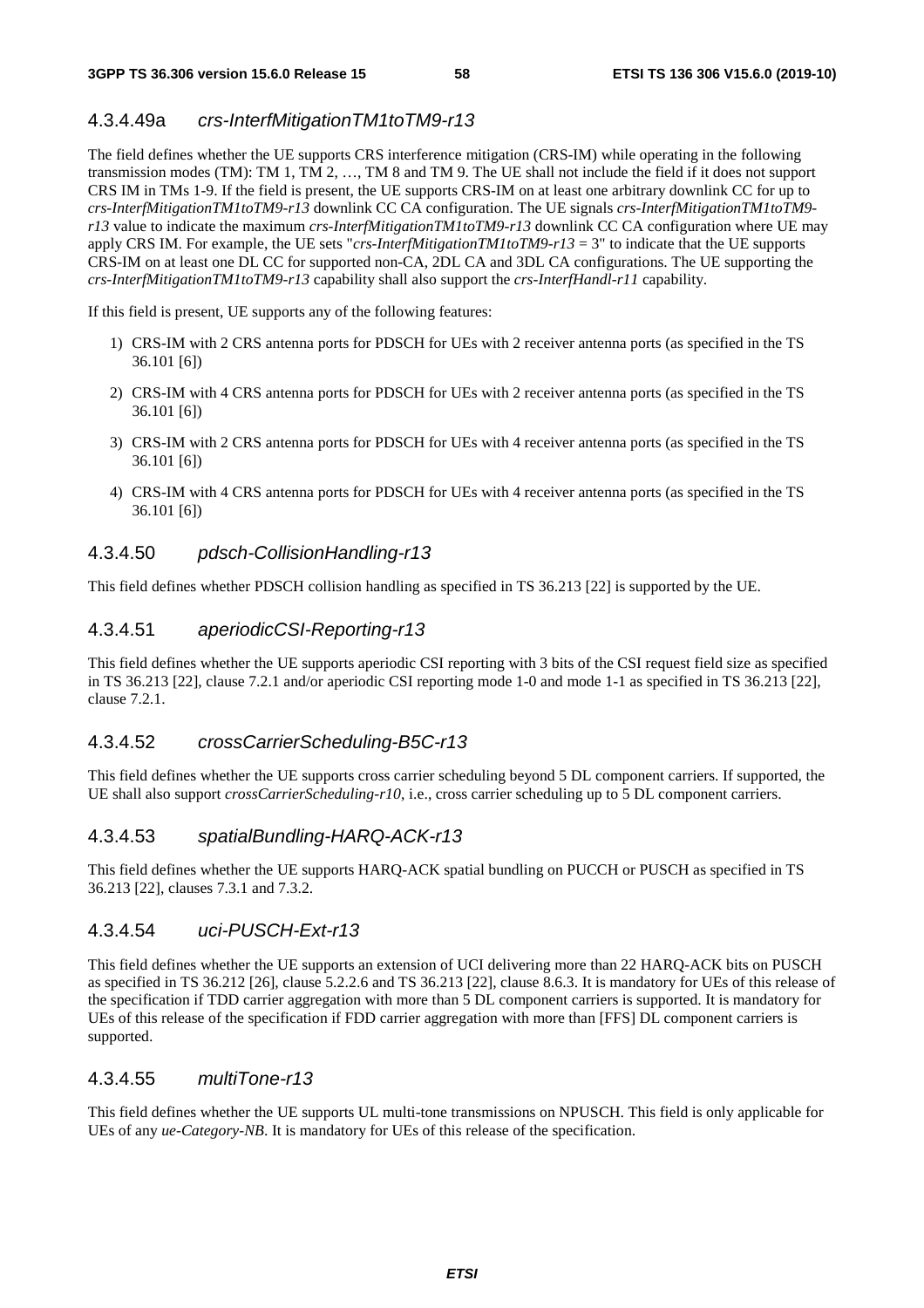## 4.3.4.56 *multiCarrier-r13*

This field defines whether the UE supports multi-carrier operation. This field is only applicable for UEs of any *ue-Category-NB*. It is mandatory for UEs of this release of the specification.

#### 4.3.4.57 *cch-InterfMitigation-RefRecTypeA-r13*

This field defines whether the UE supports Type A downlink control channel interference mitigation receiver "LMMSE-IRC + CRS-IC" for PDCCH/PCFICH/PHICH/EPDCCH receive processing (Enhanced downlink control channel performance requirements Type A in the TS 36.101 [6]).

If this field is present, the UE supports at least one the following features:

- 1) Enhanced downlink control channel interference mitigation Type A receiver for 2 CRS antenna ports for UEs with 2 receiver antenna ports (Enhanced downlink control channel performance requirements Type A in the TS 36.101 [6]).
- 2) Enhanced downlink control channel interference mitigation Type A receiver for 4 CRS antenna ports for UEs with 2 receiver antenna ports (Enhanced downlink control channel performance requirements Type A in the TS 36.101 [6]).

#### 4.3.4.58 *cch-InterfMitigation-RefRecTypeB-r13*

This field defines whether the UE supports Type B downlink control channel interference mitigation receiver "E-LMMSE-IRC + CRS-IC" for PDCCH/PCFICH/PHICH receive processing in synchronous networks (Enhanced downlink control channel performance requirements Type B in the TS 36.101 [6]). The UE supporting the capability defined by *cch-InterfMitigation-RefRecTypeB-r13* shall also support the capability defined by *cch-InterfMitigation-RefRecTypeA-r13*.

#### 4.3.4.59 *cch-InterfMitigation-MaxNumCCs-r13*

This field indicates that the UE supports downlink control channel interference mitigation on at least one arbitrary downlink CC for up to *cch-InterfMitigation-MaxNumCCs* downlink CC CA configuration.

#### 4.3.4.60 *tdd-TTI-Bundling-r14*

This field defines whether the UE supporting TDD special subframe configuration 10 also supports TTI bundling for TDD configuration 2 and 3 when *ssp10* is configured as specified in TS 36.331 [5].

## 4.3.4.61 *dmrs-LessUpPTS-r14*

This field defines whether the UE supports not to transmit DMRS for PUSCH in UpPTS as specified in TS 36.211 [17].

#### 4.3.4.62 *twoHARQ-Processes-r14*

This field defines whether the UE supports 2 HARQ processes in DL and UL. This field is only applicable for UEs that support category NB2.

#### 4.3.4.63 *ce-PUSCH-NB-MaxTBS-r14*

This field indicates whether the UE supports the maximum UL TBS size of 2984 bits in 1.4 MHz when operating in coverage enhancement mode A, as specified in TS 36.212 [26] and TS 36.213 [22]. A UE indicating support of *ce-PUSCH-NB-MaxTBS-r14* shall also indicate support of *ce-ModeA-r13*.

# 4.3.4.64 *ce-PDSCH-PUSCH-MaxBandwidth-r14*

This field indicates support of a maximum PDSCH/PUSCH channel bandwidth larger than 1.4 MHz when the UE is operating in coverage enhancement mode A and B, as specified in TS 36.212 [26] and TS 36.213 [22]. The maximum supported PDSCH channel bandwidth in coverage enhancement mode A and B is indicated by *ce-PDSCH-PUSCH-MaxBandwidth-r14*. The maximum supported PUSCH channel bandwidth is 5 MHz in coverage enhancement mode A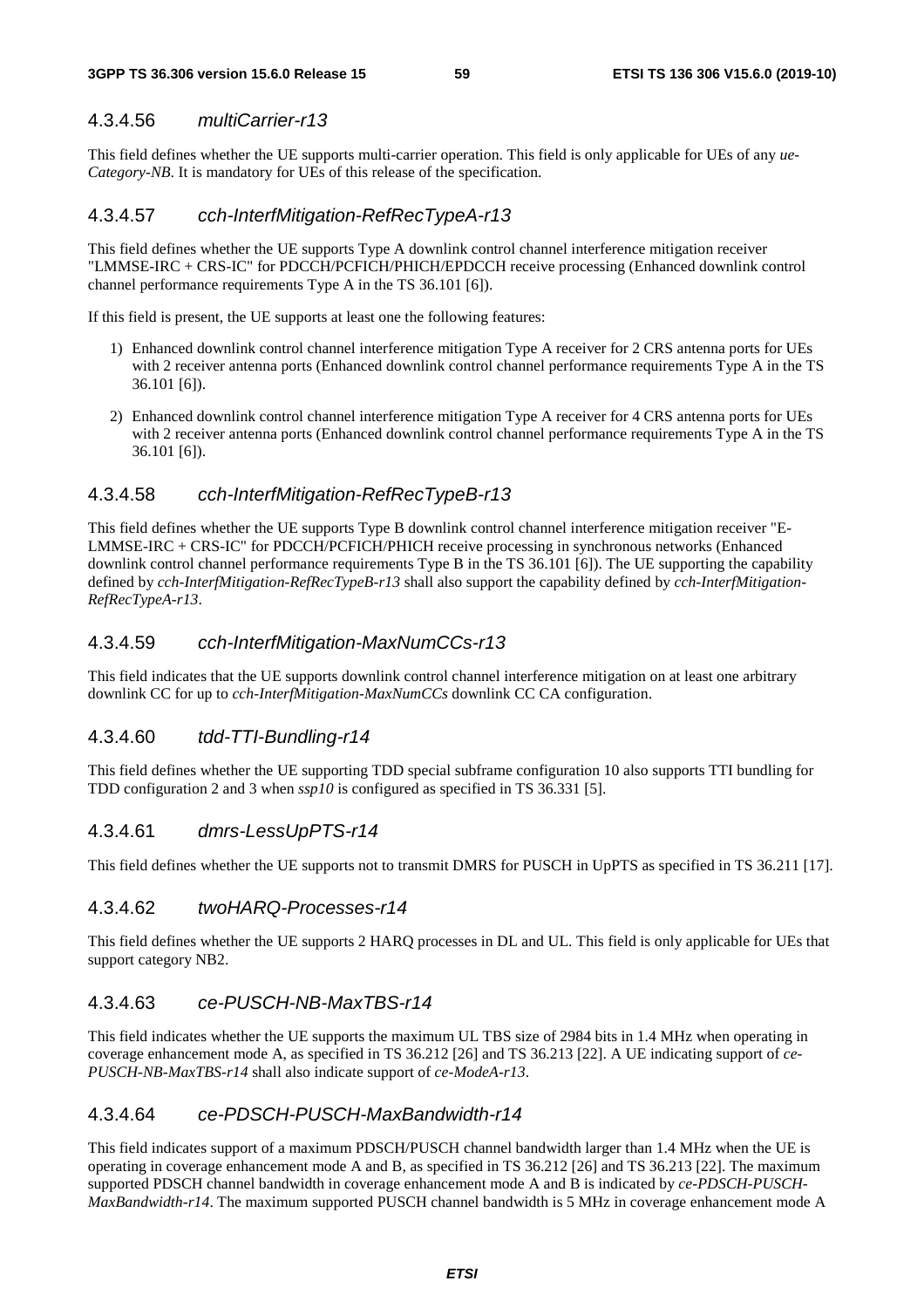and 1.4 MHz in coverage enhancement mode B. This field is not applicable for UEs of Category M1. This field is mandatory for UEs of Category M2. A UE indicating support of *ce-PDSCH-PUSCH-MaxBandwidth-r14* shall also indicate support of *ce-ModeA-r13*.

#### 4.3.4.65 *ce-HARQ-AckBundling-r14*

This field indicates whether the UE supports HARQ-ACK bundling in FDD when operating in coverage enhancement mode A, as specified in TS 36.212 [26] and TS 36.213 [22]. A UE indicating support of *ce-HARQ-AckBundling-r14*  shall also indicate support of *ce-ModeA-r13*.

#### 4.3.4.66 *ce-PDSCH-TenProcesses-r14*

This field indicates whether the UE supports 10 DL HARQ processes in FDD when operating in coverage enhancement mode A, as specified in TS 36.212 [26] and TS 36.213 [22]. A UE indicating support of *ce-PDSCH-TenProcesses-r14*  shall also indicate support of *ce-ModeA-r13*.

#### 4.3.4.67 *ce-RetuningSymbols-r14*

This field indicates the number of retuning symbols used by the UE when operating in coverage enhancement mode A and B, as specified in TS 36.211 [17]. A UE indicating support of *ce-RetuningSymbols-r14* shall also indicate support of *ce-ModeA-r13*.

#### 4.3.4.68 *ce-PDSCH-PUSCH-Enhancement-r14*

This field indicates whether the UE supports new numbers of repetitions for PUSCH and modulation restriction for PDSCH and PUSCH in coverage enhancement mode A, as specified in TS 36.212 [26] and TS 36.213 [22]. A UE indicating support of *ce-PDSCH-PUSCH-Enhancement-r14* shall also indicate support of *ce-ModeA-r13*.

#### 4.3.4.69 *ce-SchedulingEnhancement-r14*

This field indicates whether the UE supports dynamic HARQ-ACK delay for HD-FDD in coverage enhancement mode A, as specified in TS 36.212 [26] and TS 36.213 [22]. A UE indicating support of *ce-SchedulingEnhancement-r14* shall also indicate support of *ce-ModeA-r13*.

#### 4.3.4.70 *ce-SRS-Enhancement-r14*

This field indicates whether the UE supports SRS coverage enhancement with support of SRS combs 2 and 4, as specified in TS 36.213 [22]. A UE indicating support of *ce-SRS-Enhancement-r14* shall also indicate support of *ce-ModeA-r13* and shall not indicate support of *ce-SRS-EnhancementWithoutComb4-r14*.

#### 4.3.4.70A *ce-SRS-EnhancementWithoutComb4-r14*

This field indicates whether the UE supports SRS coverage enhancement with support of SRS comb 2 but without support of SRS comb 4, as specified in TS 36.213 [22]. A UE indicating support of *ce-SRS-EnhancementWithoutComb4-r14* shall also indicate support of *ce-ModeA-r13* and shall not indicate support of *ce-SRS-Enhancement-r14*.

#### 4.3.4.71 *ce-PUCCH-Enhancement-r14*

This field indicates whether the UE supports repetition levels 64 and 128 for PUCCH in CE Mode B, as specified in TS 36.211 [17] and in TS 36.213 [22]. A UE indicating support of *ce-PUCCH-Enhancement-r14* shall also indicate support of *ce-ModeB-r13*.

# 4.3.4.72 *ce-ClosedLoopTxAntennaSelection-r14*

This field indicates whether the UE supports UL closed-loop Tx antenna selection in coverage enhancement mode A, as specified in TS 36.212 [26]. A UE indicating support of *ce-ClosedLoopTxAntennaSelection-r14* shall also indicate support of *ce-ModeA-r13* and *ue-TxAntennaSelectionSupported*.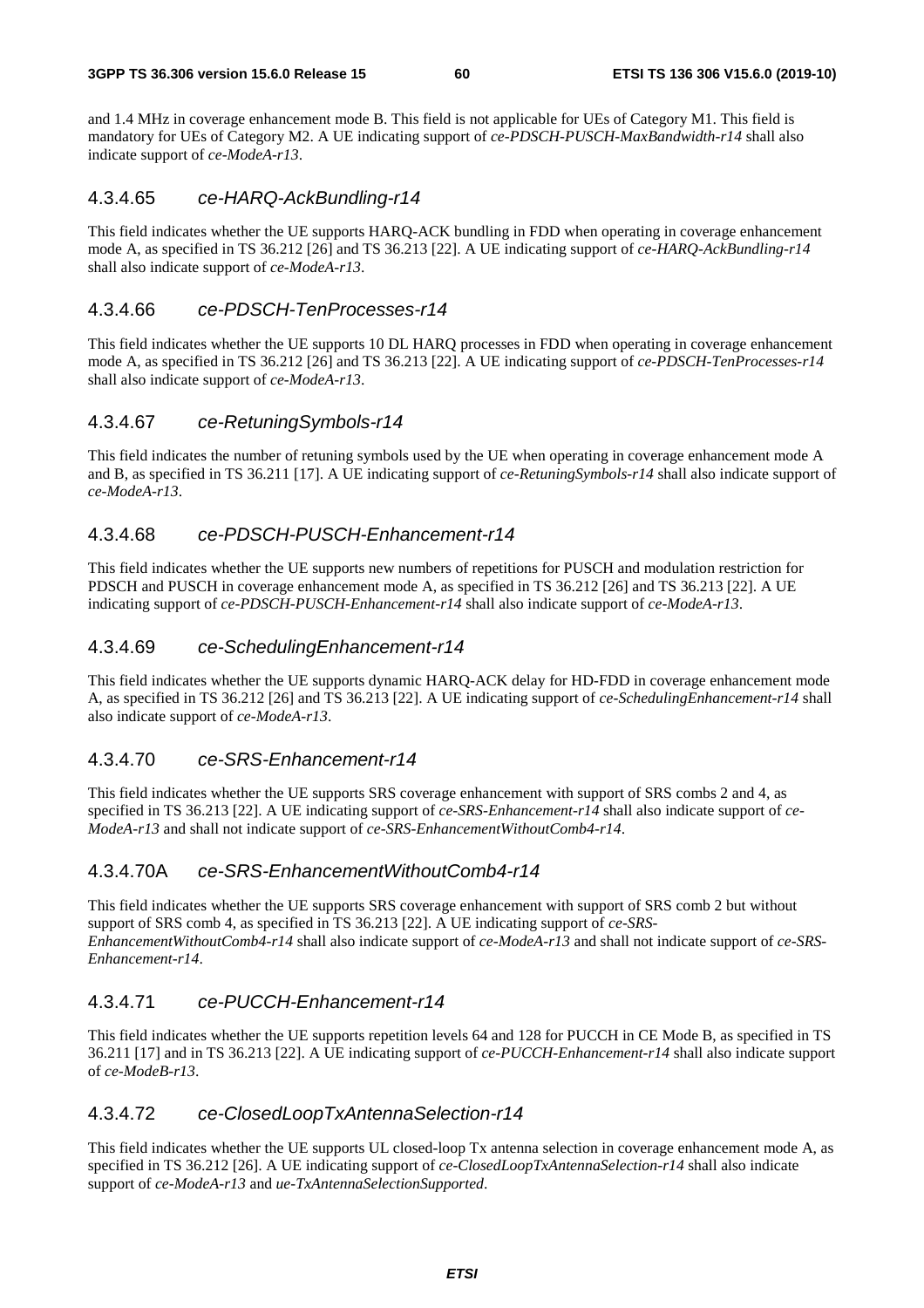#### 4.3.4.73 *ul-256QAM-r14*

This field indicates UL 256QAM support by the UE on a single component carrier within a band combination (i.e. bandwith class A).

#### 4.3.4.74 *alternativeTBS-Index-r14*

This field defines whether alternative TBS index  $I_{\text{TBS}}$  33B as specified in TS 36.213 [22] is supported by the UE. Support of the alternative TBS index  $I_{\text{TBS}}$  33B is applied for the UE supporting 256QAM in DL.

## 4.3.4.75 *multiCarrier-NPRACH-r14*

This field defines whether the UE supports NPRACH on non-anchor carrier, as specified in TS 36.321 [4] and TS 36.331 [5]. This field is only applicable for UEs of any *ue-Category-NB*. It is mandatory for UEs of this release of the specification.

## 4.3.4.76 *multiCarrierPaging-r14*

This field defines whether the UE supports paging on non-anchor carriers for FDD, as specified in TS 36.331 [5] and TS 36.304 [14]. This field is only applicable for UEs of any *ue-Category-NB*. It is mandatory for UEs of this release of the specification.

## 4.3.4.77 *ul-256QAM-perCC-InfoListr14*

This field indicates UL 256QAM support by the UE on a single component carrier within a band combination, which the corresponding bandwidth class includes multiple serving carriers (i.e. bandwidth class B, C, D and so on).

#### 4.3.4.78 *unicast-fembmsMixedSCell-r14*

This field defines whether unicast reception from FeMBMS/Unicast mixed cell is supported by the UE. This field is included only if UE supports carrier aggregation.

#### 4.3.4.79 *emptyUnicastRegion-r14*

This field defines whether the UE supports unicast reception in subframes with empty unicast control region as described in TS 36.213 [22], clause 12. This field is included only if UE supports unicast reception from FeMBMS/Unicast mixed cell.

#### 4.3.4.80 *interferenceRandomisation-r14*

This field indicates whether the UE supports interference randomisation in connected mode for FDD as specified in TS 36.211 [17]. This field is only applicable for UEs of any *ue-Category-NB*. It is mandatory for UEs of this release of the specification.

#### 4.3.4.81 *must-CapabilityPerBand-r14*

This field indicates that the UE supports multi-user superposition transmission operation for the corresponding frequency band as specified in 36.212 [26], clause 5.3.3.1. UE indicates the support of the different MUST features per band.

#### 4.3.4.81.1 *must-TM234-UpTo2Tx-r14*

This field indicates that the UE supports MUST operation for TM2/3/4 using up to 2Tx.

#### 4.3.4.81.2 *must-TM89-UpToOneInterferingLayer-r14*

This field indicates that the UE supports MUST operation for TM8/9 with assistance information for up to 1 interfering layer.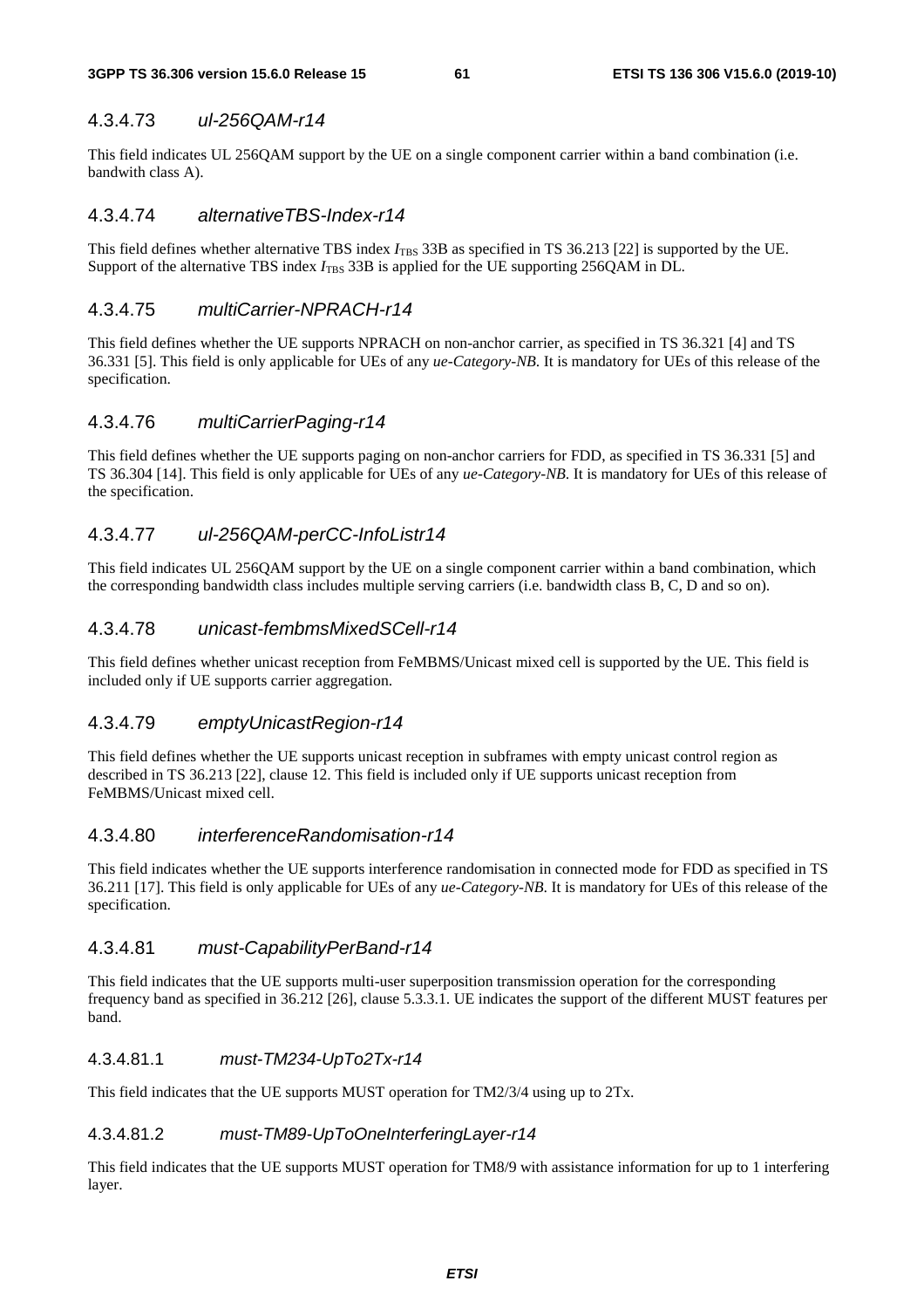#### 4.3.4.81.3 *must-TM10-UpToOneInterferingLayer-r14*

This field indicates that the UE supports MUST operation for TM10 with assistance information for up to 1 interfering layer.

#### 4.3.4.81.4 *must-TM89-UpToThreeInterferingLayers-r14*

This field indicates that the UE supports MUST operation for TM8/9 with assistance information for up to 3 interfering layers.

#### 4.3.4.81.5 *must-TM10-UpToThreeInterferingLayers-r14*

This field indicates that the UE supports MUST operation for TM10 with assistance information for up to 3 interfering layers.

#### 4.3.4.82 *crs-LessDwPTS-r14*

This field defines whether the UE supports TDD special subframe configuration 10 without CRS transmission on the 5th symbol of DwPTS (i.e. *ssp10-CRS-LessDwPTS*) as specified in TS 36.211 [17] and TS 36.331 [5].

#### 4.3.4.83 *dl-1024QAM-Slot-r15*

This field indicates whether the UE supports 1024QAM in DL on the band for slot TTI operation.

# 4.3.4.84 *dl-1024QAM-SubslotTA-1-r15*

This field indicates whether the UE supports 1024QAM in DL on the band for subslot TTI operation with TA set 1.

#### 4.3.4.85 *dl-1024QAM-SubslotTA-2-r15*

This field indicates whether the UE supports 1024QAM in DL on the band for subslot TTI operation with TA set 2.

#### 4.3.4.86 *dmrs-PositionPattern-r15*

This field indicates whether the UE supports uplink DMRS position pattern 'D D D' in subslot #5 with application of the 1/6 as the TBS scaling factor.

#### 4.3.4.87 *dmrs-RepetitionSubslotPDSCH-r15*

This field indicates whether the UE supports back-to-back 3/4-layer DMRS reception in two consecutive subslots across subframe boundary for subslot-PDSCH.

#### 4.3.4.88 *dmrs-SharingSubslotPDSCH-r15*

This field indicates whether the UE supports DMRS sharing in two consecutive subslots across subframe boundary for subslot-PDSCH.

#### 4.3.4.89 *epdcch-SPT-differentCells-r15*

This field indicates whether the UE supports EPDCCH and short processing time on different serving cells.

#### 4.3.4.90 *epdcch-STTI-differentCells-r15*

This field indicates whether the UE supports EPDCCH and sTTI on different serving cells.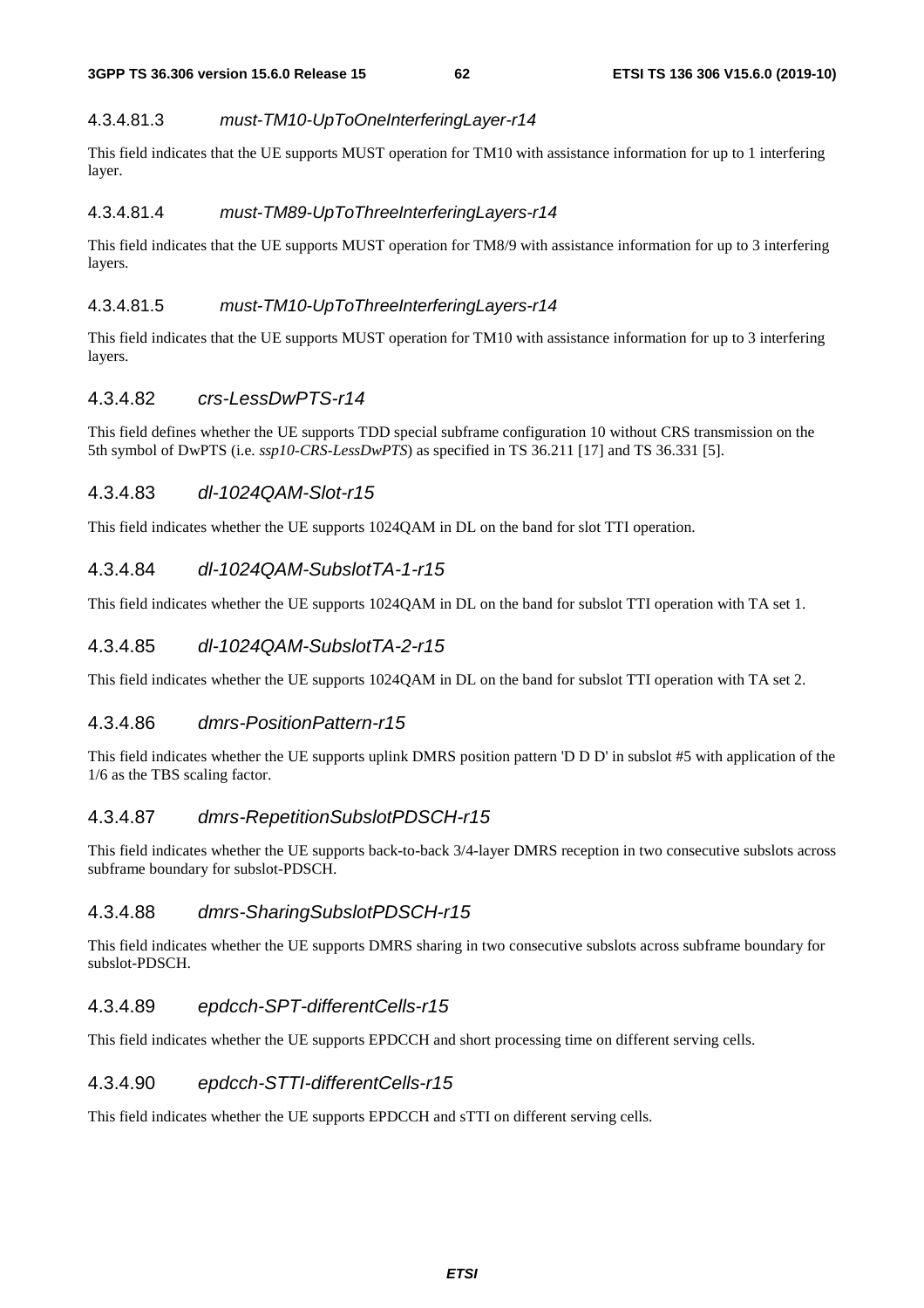# 4.3.4.91 *maxLayersSlotOrSubslotPUSCH-r15*

This field indicates the maxiumum number of layers for slot-PUSCH or subslot-PUSCH transmission. If the UE reports maximum number of layers for UL in sTTI for a band combination using the IE *CA-MIMO-ParametersUL-r15*, the reported maximum number of layers shall not exceed the value indicated by this field.

# 4.3.4.92 *maxNumberUpdatedCSI-Proc-SPT-r15*

This field defines, if short processing time is supported, the maximum number of CSI processes to be updated per UE which aperiodic CSI is requested for CA with more than 5CCs as specified in TS 36.213 [22] which is supported by the UE.

## 4.3.4.93 Void

#### 4.3.4.94 *numberOfBlindDecodesUSS-r15*

This field defines the maximum number of blind decodes in UE specific search space in one subframe for CCs configured with sTTI operation, supported by the UE. The number of blind decodes supported by the UE is the field value  $X*68$ .

# 4.3.4.95 *pdsch-SlotSubslotPDSCH-Decoding-r15*

This field defines whether the UE supports decoding of PDSCH and slot-PDSCH/subslot-PDSCH assigned with C-RNTI/SPS C-RNTI in the same subframe for a given carrier.

## 4.3.4.96 *simultaneousTx-differentTx-duration-r15*

This field defines whether the UE supports simultaneous transmission of different transmission durations over different carriers. The different transmission duration can be of subframe, slot or subslot duration. A common capability is used regardless of combination of different UL transmission duration over different carriers. The capability is reported per band/band combination.

## 4.3.4.97 *slotPDSCH-TxDiv-TM8-r15*

This field indicates whether the UE supports TX diversity transmission using ports 7 and 8 for TM8 for slot PDSCH.

## 4.3.4.98 *slotPDSCH-TxDiv-TM9and10-r15*

This field indicates whether the UE supports TX diversity transmission using ports 7 and 8 for TM9/10 for slot PDSCH.

#### 4.3.4.99 *spdcch-differentRS-types-r15*

This field indicates whether the UE supports monitoring of sPDCCH on RB sets with different RS types within a TTI.

#### 4.3.4.100 *spt-Parameters-r15*

This field indicates the maximum number of supported CCs and the corresponding supported frame structure for short processing time. The UE capability is reported per band combination. The reported number of carriers *maxNumberCCs-SPT-r15* applies to all the FS-type(s) *frameStructureType-SPT-r15* supported in a given band combination.

## 4.3.4.101 *sps-CyclicShift-r15*

This field indicates whether the UE supports different cyclic shift for DMRS for UL SPS using 1ms TTI.

## 4.3.4.102 *subslotPDSCH-TxDiv-TM9and10-r15*

This field indicates whether the UE supports TX diversity transmission using ports 7 and 8 for TM9/10 for subslot PDSCH.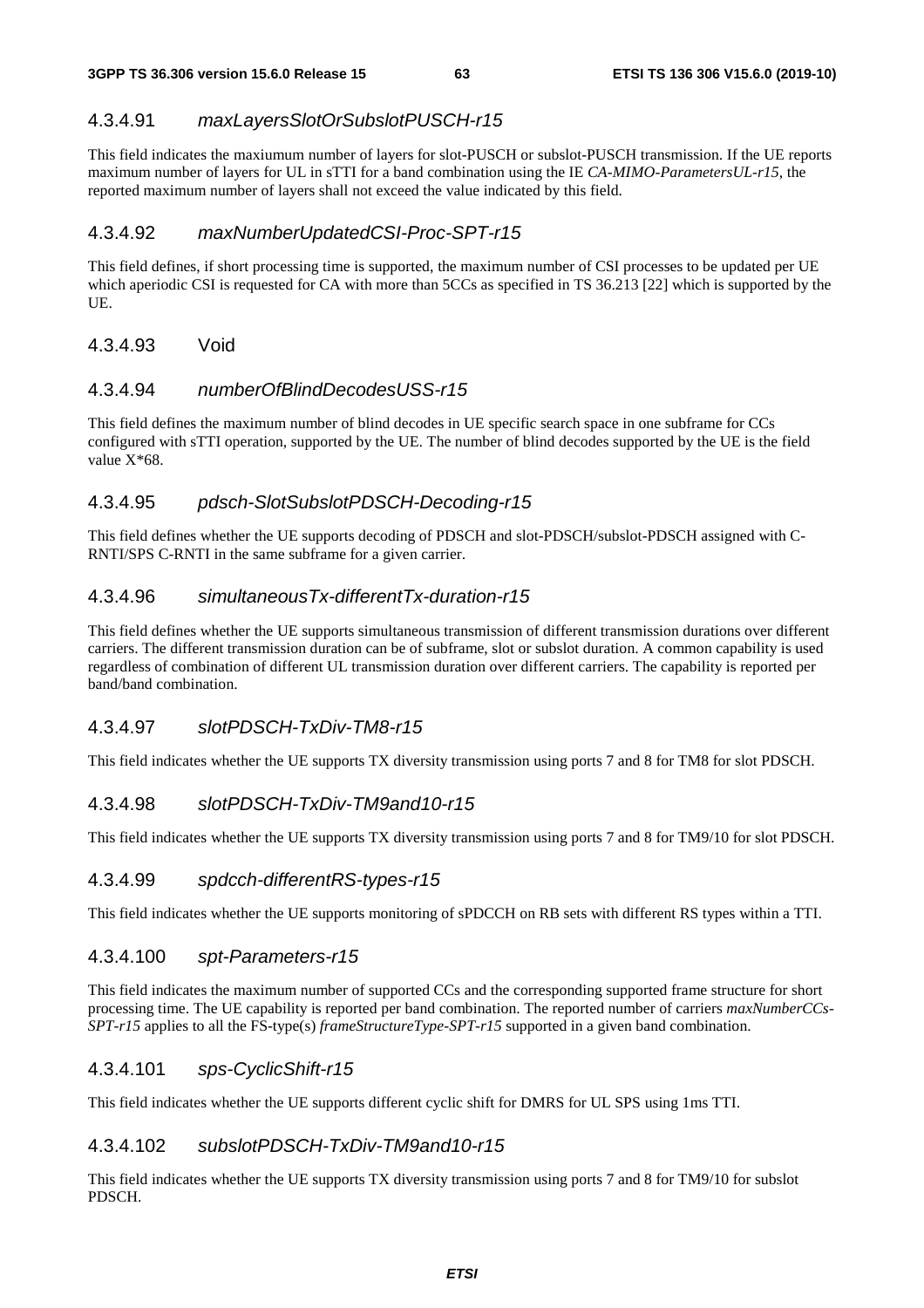# 4.3.4.103 *sTTI-SupportedCombinations-r15*

This field indicates the different combinations of sTTI lengths (slot or subslot) that the UE supports in a single PUCCH group or in two PUCCH groups. A TTI length combination is reported for DL first followed by UL. In case of two PUCCH groups the support for the primary PUCCH group is indicated first. The capability is reported per band per band combination. This field is also used to report the sTTI capabilities for non-CA bands.

# 4.3.4.104 Void

# 4.3.4.105 *sTTI-SPT-BandParameters-r15*

This field indicates the different sTTI/sPT capabilities for each band of the reported band combinations using *supportedBandCombination*. The UE reports these capabilities in the same order in which the band combinations are reported. The UE is allowed to report the same band combination more than once, if the corresponding sTTI/sPT capabilities are different. If any of the fields: *sTTI-CA-MIMO-ParametersDL-r15, sTTI-CA-MIMO-ParametersUL-r15, sTTI-SupportedCSI-Proc-r15* are not provided by the UE, the corresponding parameters of these fields reported from the band of the band combination for which the sTTI parameters are applied, are assumed to be supported for sTTI/sPT features as well. If any of the fields *sTTI-MIMO-CA-ParametersPerBoBCs-r15, sTTI-MIMO-CA-ParametersPerBoBCs-v1530* are not provided by the UE, the corresponding parameters from *mimo-UE-ParametersSTTI-r15, mimo-UE-ParametersSTTI-v1530* are applied, and if any of the fields *mimo-UE-ParametersSTTIr15, mimo-UE-ParametersSTTI-v1530* are not provided by the UE, then the corresponding parameters of these fields reported from the band of the band combination for which the sTTI parameters are applied, are assumed to be supported for sTTI/sPT features.

# 4.3.4.106 *sTTI-SupportedCSI-Proc-r15*

This field indicates, for short TTI, the maximum number of CSI processes supported on a component carrier within a band. Value n1 corresponds to 1 CSI process, value n3 corresponds to 3 CSI processes, and value n4 corresponds to 4 CSI processes. If this field is included, the UE shall include the same number of entries listed in the same order as in *bandParameterList-r11, bandParameterList-r13* if they are reported. If the UE supports at least 1 CSI process on any component carrier, then the UE shall include this field in all bands in all band combinations.

# 4.3.4.107 *txDiv-SPUCCH-r15*

This field defines whether the UE supports Tx diversity on SPUCCH format 1, 1a, 1b and 3.

# 4.3.4.108 *ul-256QAM-Slot-r15*

This field defines whether the UE supports 256QAM in UL for slot TTI operation on the band.

# 4.3.4.109 *ul-256QAM-Subslot-r15*

This field defines whether the UE supports 256QAM in UL for subslot TTI operation on the band.

# 4.3.4.110 *ue-TxAntennaSelection-SRS-1T4R-r15*

This field indicates whether the UE supports to select one antenna among four antennas to transmit SRS for the corresponding band of the band combination as described in TS 36.213 [22].

# 4.3.4.111 *ue-TxAntennaSelection-SRS-2T4R-2Pairs-r15*

This field indicates whether the UE supports to select one antenna pair between two antenna pairs to transmit SRS simultaneously for the corresponding band of the band combination as described in TS 36.213 [22].

# 4.3.4.112 *ue-TxAntennaSelection-SRS-2T4R-3Pairs-r15*

This field indicates whether the UE supports to select one antenna pair among three antenna pairs to transmit SRS simultaneously for the corresponding band of the band combination as described in TS 36.213 [22].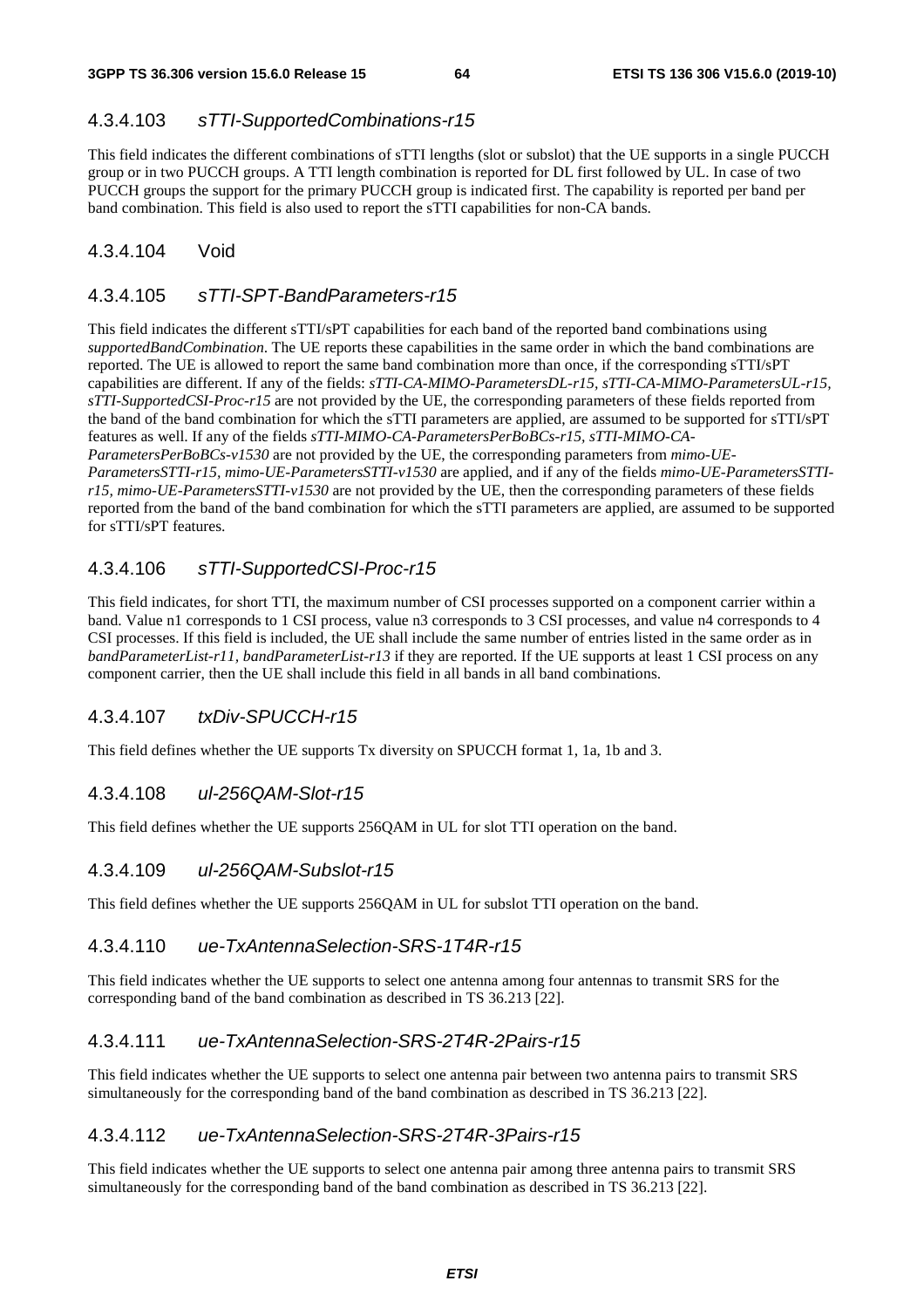## 4.3.4.113 *wakeUpSignal-r15*

This field indicates whether the UE supports WUS for FDD as specified in TS 36.211 [17], TS 36.213 [22] and TS 36.304 [14]. This feature is only applicable if the UE supports *ce-ModeA-r13* or if the UE supports any *ue-Category-NB*.

#### 4.3.4.114 *wakeUpSignalMinGap-eDRX-r15*

This field indicates the minimum gap required between end of WUS and start of PO by a UE indicating support of extended idle mode DRX for FDD, as specified in TS 24.301 [28]. A UE indicating support of *wakeUpSignalMinGapeDRX-r15* shall also indicate support of w*akeUpSignal-r15*. This feature is only applicable if the UE supports *ce-ModeA-r13* or if the UE supports any *ue-Category-NB*.

#### 4.3.4.115 *mixedOperationMode-r15*

This field defines whether the UE supports multi-carrier operation where the anchor carrier is in standalone mode while the non-anchor carrier is in inband or guardand mode, and vice versa, for unicast, paging, and random access for FDD as specified in TS 36.300 [30]. This field is only applicable for UEs of any *ue-Category-NB*.

#### 4.3.4.116 void

#### 4.3.4.117 *sr-WithHARQ-ACK-r15*

This field defines whether the UE supports physical layer SR with HARQ ACK for FDD as specified in TS 36.213 [22]. This field is only applicable for UEs of any *ue-Category-NB*.

## 4.3.4.118 *sr-WithoutHARQ-ACK-r15*

This field defines whether the UE supports physical layer SR without HARQ ACK for FDD as specified in TS 36.211 [17] and TS 36.213 [22]. This field is only applicable for UEs of any *ue-Category-NB*.

#### 4.3.4.119 *nprach-Format2-r15*

This field defines whether the UE supports NPRACH resources using preamble format 2 for FDD. This field is only applicable for UEs of any *ue-Category-NB*.

## 4.3.4.120 *ce-UL-HARQ-ACK-Feedback-r15*

This field indicates whether the UE supports uplink HARQ ACK Feedback in RRC\_CONNECTED when operating in coverage enhancement, as specified in TS 36.213 [22]. A UE indicating support of *ce-UL-HARQ-ACK-Feedback-r15*  shall also indicate support of *ce-ModeA-r13*.

## 4.3.4.121 *ce-PDSCH-FlexibleStartPRB-CE-ModeA-r15*

This field indicates whether the UE supports flexible starting PRB for PDSCH in RRC\_CONNECTED when operating in coverage enhancement mode A, as specified in TS 36.211 [17] and TS 36.213 [22]. A UE indicating support of *ce-PDSCH-FlexibleStartPRB-CE-ModeA-r15* shall also indicate support of *ce-ModeA-r13*.

## 4.3.4.122 *ce-PDSCH-FlexibleStartPRB-CE-ModeB-r15*

This field indicates whether the UE supports flexible starting PRB for PDSCH in RRC\_CONNECTED when operating in coverage enhancement mode B, as specified in TS 36.211 [17] and TS 36.213 [22]. A UE indicating support of *ce-PDSCH-FlexibleStartPRB-CE-ModeB-r15* shall also indicate support of *ce-ModeB-r13*.

## 4.3.4.123 *ce-PUSCH-FlexibleStartPRB-CE-ModeA-r15*

This field indicates whether the UE supports flexible starting PRB for PUSCH in RRC\_CONNECTED when operating in coverage enhancement mode A, as specified in TS 36.211 [17] and TS 36.213 [22]. A UE indicating support of *ce-PUSCH-FlexibleStartPRB-CE-ModeA-r15* shall also indicate support of *ce-ModeA-r13*.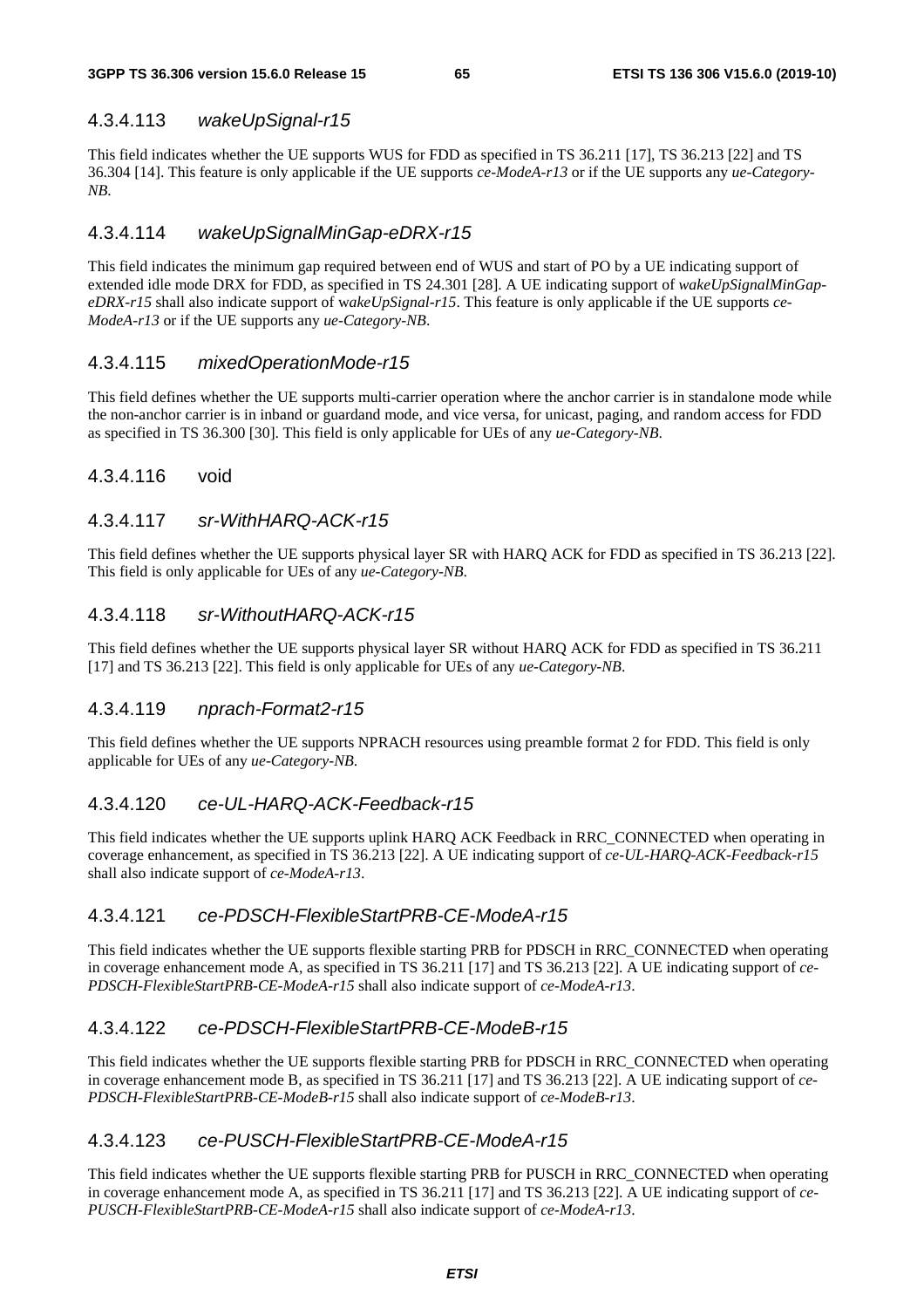#### 4.3.4.124 *ce-PUSCH-FlexibleStartPRB-CE-ModeB-r15*

This field indicates whether the UE supports flexible starting PRB for PUSCH in RRC\_CONNECTED when operating in coverage enhancement mode B, as specified in TS 36.211 [17] and TS 36.213 [22]. A UE indicating support of *ce-PUSCH-FlexibleStartPRB-CE-ModeB-r15* shall also indicate support of *ce-ModeB-r13*.

#### 4.3.4.125 *ce-CRS-IntfMitig-r15*

This field indicates whether the UE supports CRS interference mitigation, i.e., value *supported* indicates UE does not rely on the CRS outside certain PRBs and subframes as defined in TS 36.133 [16], clauses 3.6.1.2 and 3.6.1.3 and TS 36.213 [23] when operating in coverage enhancement mode. A UE indicating support of *ce-CRS-IntfMitig-r15* shall also indicate support of *ce-ModeA-r13*.

#### 4.3.4.126 *ce-PDSCH-64QAM-r15*

This field indicates whether the UE supports 64QAM for non-repeated unicast PDSCH in RRC\_CONNECTED when operating in coverage enhancement mode A. A UE indicating support of *ce-PDSCH-64QAM-r15* shall also indicate support of *ce-ModeA-r13*.

#### 4.3.4.127 *ce-CQI-AlternativeTable-r15*

This field indicates whether the UE supports alternative CQI table in RRC\_CONNECTED when operating in coverage enhancement mode A, as specified in TS 36.213 [22]. A UE indicating support of *ce-CQI-AlternativeTable-r15* shall also indicate support of *ce-ModeA-r13*.

## 4.3.4.128 *ce-PUSCH-SubPRB-Allocation-r15*

This field indicates whether the UE supports sub-PRB resource allocation for PUSCH when operating in coverage enhancement mode A or B, as specified in TS 36.211 [17] and TS 36.213 [22]. A UE indicating support of *ce-PUSCH-SubPRB-Allocation-r15* shall also indicate support of *ce-ModeA-r13.* 

## 4.3.4.129 *wakeUpSignal-TDD-r15*

This field indicates whether the UE supports WUS for TDD as specified in TS 36.211 [17], TS 36.213 [22] and TS 36.304 [14]. This feature is only applicable if the UE supports *ce-ModeA-r13*.

## 4.3.4.130 *wakeUpSignalMinGap-eDRX-TDD-r15*

This field indicates the minimum gap required between end of WUS and start of PO by a UE indicating support of extended idle mode DRX for TDD, as specified in TS 24.301 [28]. A UE indicating support of *wakeUpSignalMinGapeDRX-TDD-r15* shall also indicate support of *wakeUpSignal-TDD-r15*. This feature is only applicable if the UE supports *ce-ModeA-r13*.

#### 4.3.4.131 *shortCqi-ForSCellActivation-r15*

This field defines whether the UE supports temporary CQI reporting periodicity after SCell activation as defined in TS 36.321 [4] and TS 36.331 [5].

#### 4.3.4.132 *crs-IntfMitig-r15*

This field defines whether the UE supports CRS interference mitigation as specified in TS 36.133 [16], clause 3.6.1.1.

#### 4.3.4.133 *srs-UpPTS-6sym-r14*

This field indicates whether the UE supports up to 6-symbol SRS in UpPTS.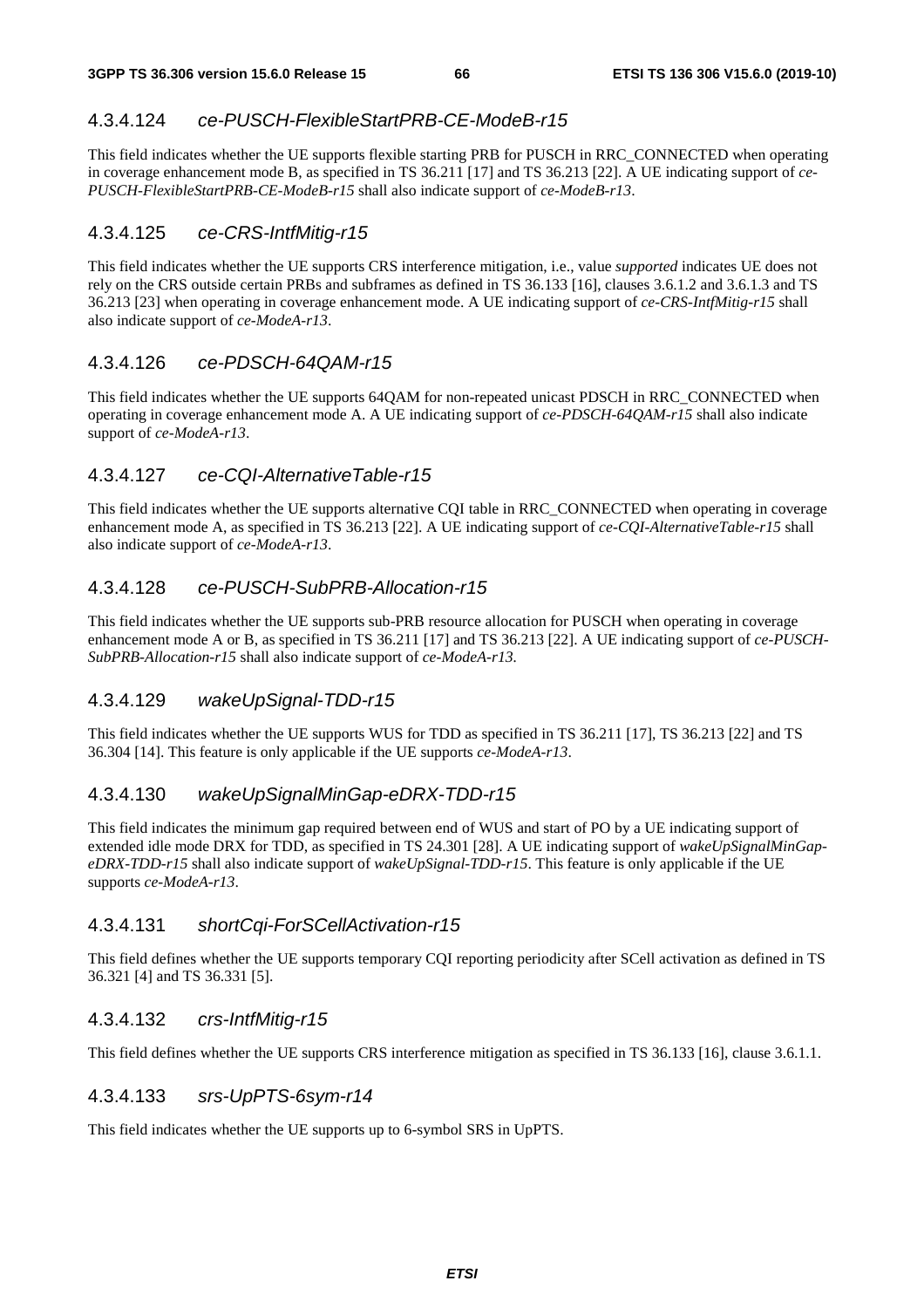# 4.3.4.134 *multiCarrierPagingTDD-r15*

This field defines whether the UE supports paging on non-anchor carriers for TDD, as specified in TS 36.331 [5] and TS 36.304 [14]. This field is only applicable for UEs of any *ue-Category-NB*. It is mandatory for UEs of this release of the specification.

## 4.3.4.135 *altMCS-Table-r15*

This field defines whether the UE supports 6-bit MCS table, see TS 36.212 [26] and TS 36.213 [22].

#### 4.3.4.136 *ul-PowerControlEnhancements-r15*

This field defines whether the UE supports UE specific UL power control.

#### 4.3.4.137 *additionalTransmissionSIB1-r15*

This field defines whether the UE supports additional SIB1 transmission in subframe #3 for FDD, as defined in TS 36.213 [22]. This field is only applicable for UEs of any *ue-Category-NB*.

## 4.3.4.138 *aperiodicCsi-ReportingSTTI-r15*

This field defines whether the UE supports aperiodic CSI reporting for STTI.If the UE indicates the support of aperiodic CSI reporting for short TTI using this field, the UE also supports the legacy aperiodic CSI capabilities for short TTI.

## 4.3.4.139 *dmrs-BasedSPDCCH-MBSFN-r15*

This field defines whether the UE supports sDCI monitoring in DMRS based SPDCCH for MBSFN subframe. If UE supports this, it also provides the corresponding DMRS based SPDCCH capability in *min-Proc-TimelineSubslot.*

## 4.3.4.140 *dmrs-BasedSPDCCH-nonMBSFN -r15*

This field defines whether the UE supports sDCI monitoring in DMRS based SPDCCH for non-MBSFN subframe. If UE supports this, it also provides the corresponding DMRS based SPDCCH capability in *min-Proc-TimelineSubslot* 

## 4.3.4.141 *maxNumberUpdatedCSI-Proc-STTI-Comb77-r15*

This field defines, for {slot, slot}, if short TTI specific A-CSI reporting is supported, the maximum number of CSI processes to be updated per UE which aperiodic CSI is requested for CA with more than 2CCs as specified in TS 36.213 [22] which is supported by the UE.

## 4.3.4.142 *maxNumberUpdatedCSI-Proc-STTI-Comb27-r15*

This field defines, for {subslot, slot}, if short TTI specific A-CSI reporting is supported, the maximum number of CSI processes to be updated per UE which aperiodic CSI is requested for CA with more than 2CCs as specified in TS 36.213 [22] which is supported by the UE.

#### 4.3.4.143 *maxNumberUpdatedCSI-Proc-STTI-Comb22-Set1-r15*

This field defines, for {subslot, subslot} set 1, if short TTI specific A-CSI reporting is supported, the maximum number of CSI processes to be updated per UE which aperiodic CSI is requested for CA with more than 2CCs as specified in TS 36.213 [22] which is supported by the UE.

#### 4.3.4.144 *maxNumberUpdatedCSI-Proc-STTI-Comb22-Set2-r15*

This field defines, for {subslot, subslot} set 2, if short TTI specific A-CSI reporting is supported, the maximum number of CSI processes to be updated per UE which aperiodic CSI is requested for CA with more than 2CCs as specified in TS 36.213 [22] which is supported by the UE.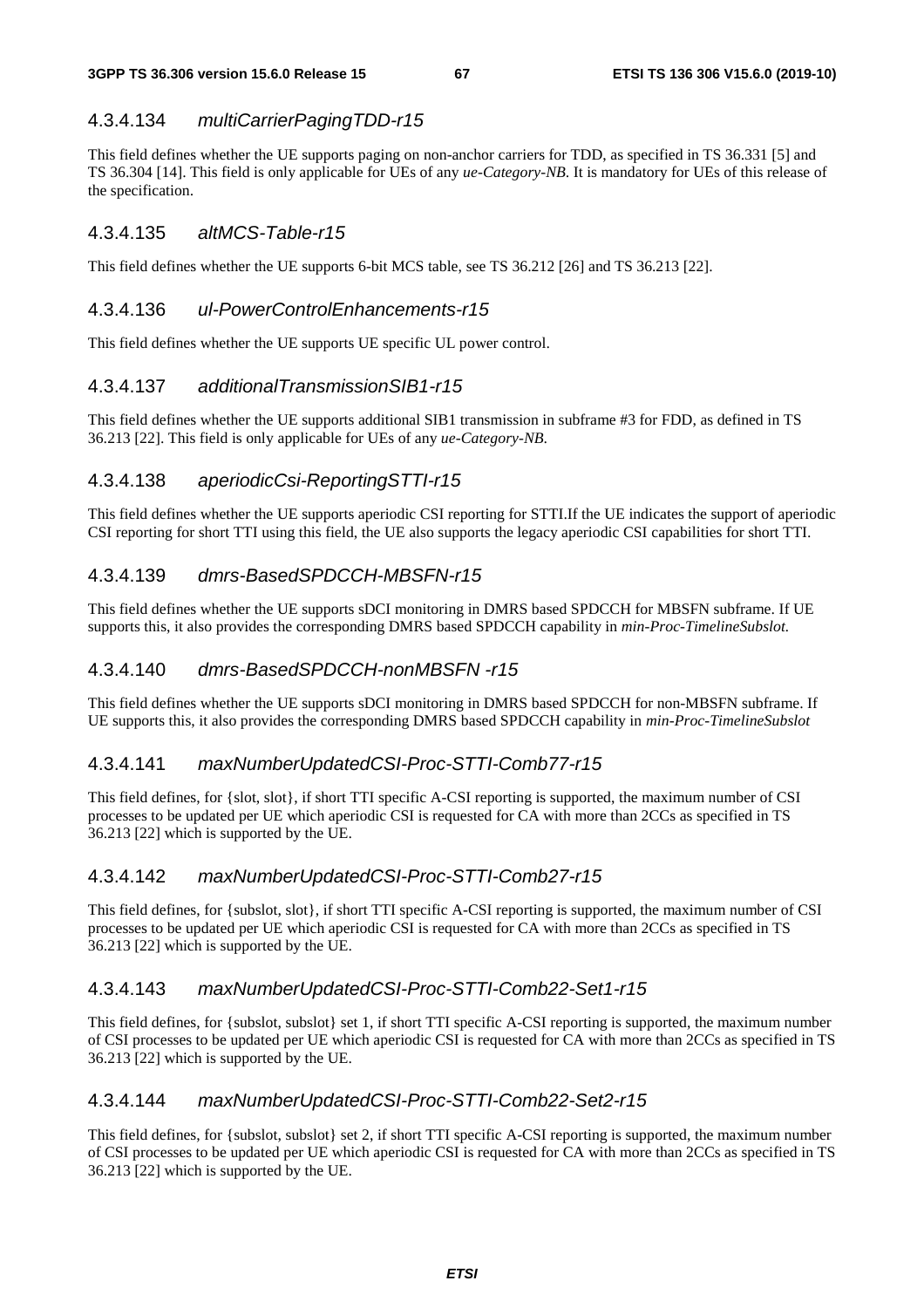# 4.3.4.145 *powerUCI-SlotPUSCH-r15*

This field Indicates whether the UE supports BPRE derivation based on the actual derived O\_CQI. The parameter uplinkPower-CSIPayload configures the UE to derive BPRE based on either the actual value of O\_CQI or the largest value of O\_CQI across all RI values. If the UE does not support the capability, the UE will derive BPRE based on the largest value of O\_CQI across all RI values.

# 4.3.4.146 *powerUCI-SubslotPUSCH-r15*

This field indicates whether the UE supports BPRE derivation based on the actual derived O\_CQI. The parameter uplinkPower-CSIPayload configures the UE to derive BPRE based on either the actual value of O\_CQI or the largest value of O\_CQI across all RI values. If the UE does not support the capability, the UE will derive BPRE based on the largest value of O\_CQI across all RI values.

## 4.3.4.147 *spdcch-Reuse-r15*

This field indicates whether the UE supports L1 based SPDCCH reuse.

# 4.3.4.148 *sps-STTI-r15*

This field indicates whether the UE supports SPS in DL and/or UL for slot or subslot based PDSCH and PUSCH, respectively.

# 4.3.4.149 *sTTI-FD-MIMO-Coexistence-r15*

This field indicates whether the UE supports CSI feedback for more than 8 NZP CSI-RS ports on subframe based PUSCH in any serving cell and supporting sTTI in any serving cell.

# 4.3.4.150 *sTTI-SPT-Supported-r15*

This field indicates whether the UE supports short TTI and/or short processing time features.

## 4.3.4.151 *tm8-slotPDSCH-r15*

This field indicates whether the UE supports configuration and decoding of TM8 for slot PDSCH in TDD.

## 4.3.4.152 *tm9-slotSubslot-r15*

This field indicates whether the UE supports configuration and decoding of TM9 for slot and/or subslot PDSCH for non-MBSFN.

## 4.3.4.153 *tm9-slotSubslotMBSFN-r15*

This field indicates whether the UE supports configuration and decoding of TM9 for slot and/or subslot PDSCH for MBSFN.

#### 4.3.4.154 *tm10-slotSubslot-r15*

This field indicates whether the UE supports configuration and decoding of TM10 for slot and/or subslot PDSCH for non-MBSFN.

## 4.3.4.155 *tm10-slotSubslotMBSFN-r15*

This field indicates whether the UE supports configuration and decoding of TM10 for slot and/or subslot PDSCH for MBSFN.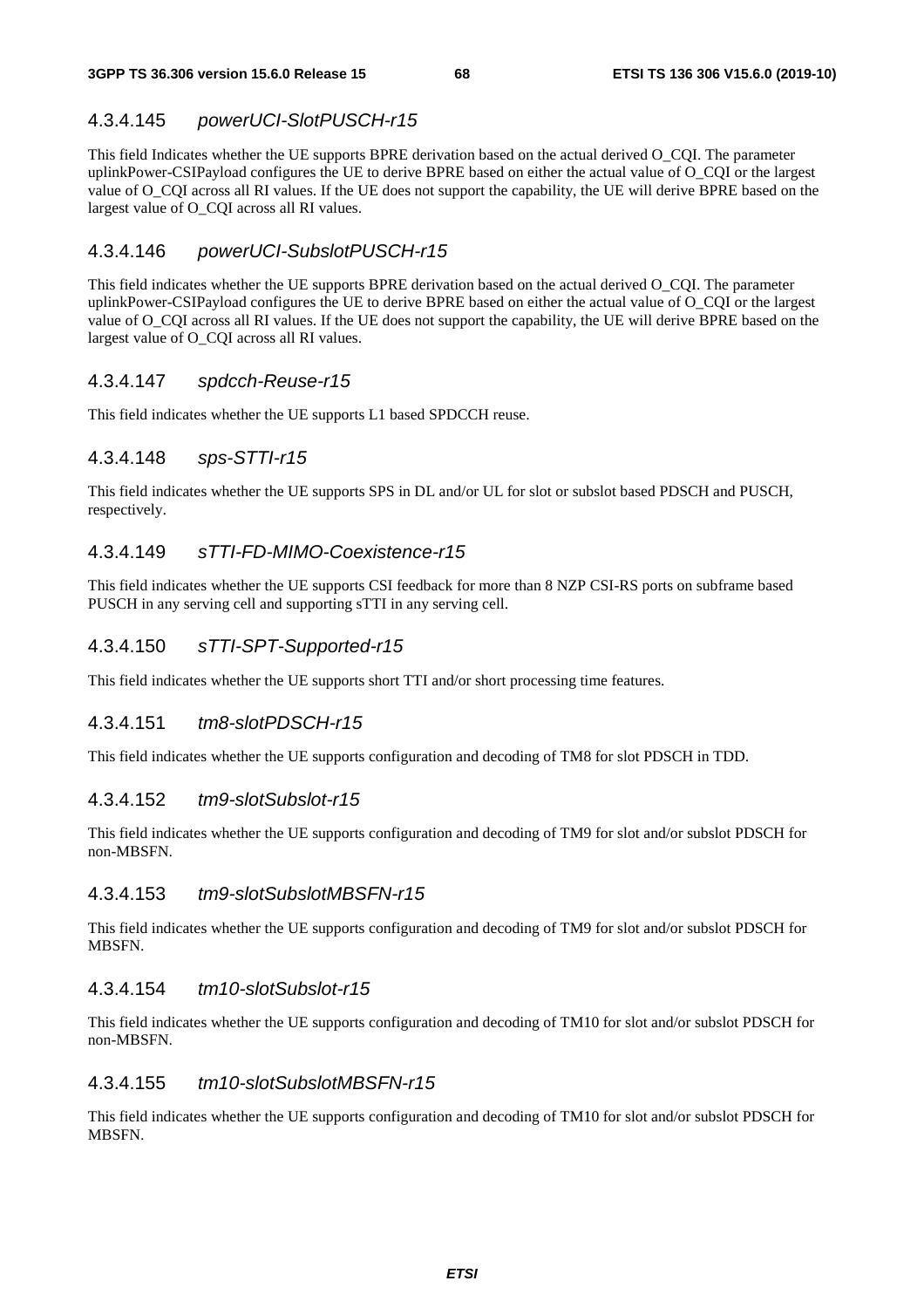# 4.3.4.156 *ul-AsyncHarqSharingDiff-TTI-Lengths-r15*

This field indicates whether the UE supports UL asynchronous HARQ sharing between different TTI lengths for an UL serving cell.

## 4.3.4.157 *semiStaticCFI-r15*

This field indicates whether the UE supports the semi-static configuration of CFI for subframe/slot/sub-slot operation.

#### 4.3.4.158 *semiStaticCFI-Pattern-r15*

This field indicates whether the UE supports the semi-static configuration of CFI pattern for subframe/slot/sub-slot operation. This field is only applicable for UEs supporting TDD.

#### 4.3.4.159 *pdsch-RepSubframe-r15*

This field indicates whether the UE supports subframe PDSCH repetition. A UE indicating support of *pdsch-RepSubframe-r15* shall also indicate support of *semiStaticCFI-r15* or *semiStaticCFI-Pattern*-*r15*.

# 4.3.4.160 *pdsch-RepSlot-r15*

This field indicates whether the UE supports slot PDSCH repetition. A UE indicating support of *pdsch-RepSlot-r15* shall also indicate support of *semiStaticCFI-r15* or *semiStaticCFI-Pattern-r15.* A UE indicating support of *pdsch-RepSlot-r15* shall also indicate support of rel-15 slot PDSCH.

## 4.3.4.161 *pdsch-RepSubslot-r15*

This field indicates whether the UE supports subslot PDSCH repetition. This field is only applicable for UEs supporting FDD. A UE indicating support of *pdsch-RepSubslot-r15* shall also indicate support of *semiStaticCFI-r15*. A UE indicating support of *pdsch-RepSlot-r15* shall also indicate support of rel-15 subslot PDSCH.

## 4.3.4.162 *pusch-SPS-SubframeRepPCell-r15*

This field indicates whether the UE supports SPS repetition for subframe PUSCH for PCell. A UE indicating support of *pusch-SPS-SubFrameRepPCell-r15* shall also indicate support of *semiStaticCFI-r15* or *semiStaticCFI-Pattern*-*r15*.

## 4.3.4.163 *pusch-SPS-SubframeRepPSCell-r15*

This field indicates whether the UE supports SPS repetition for subframe PUSCH for PSCell. A UE indicating support of *pusch-SPS-SubframeRepPSCell-r15* shall also indicate support of *semiStaticCFI-r15* or *semiStaticCFI-Pattern*-*r15*.

## 4.3.4.164 *pusch-SPS-SubframeRepSCell-r15*

This field indicates whether the UE supports SPS repetition for subframe PUSCH for serving cells other than SpCell. A UE indicating support of *pusch-SPS-SubframeRepSCell-r15* shall also indicate support of *semiStaticCFI-r15* or *semiStaticCFI-Pattern*-*r15*.

## 4.3.4.165 *pusch-SPS-SlotRepPCell-r15*

This field indicates whether the UE supports SPS repetition for slot PUSCH for PCell. A UE indicating support of *pusch-SPS-SlotRepPCell-r15* shall also indicate support of *semiStaticCFI-r15* or *semiStaticCFI-Pattern*-*r15*. A UE indicating support of *pusch-SPS-SlotRepPCell-r15* shall also indicate support of slot PUSCH and SPS for slot PUSCH.

# 4.3.4.166 *pusch-SPS-SlotRepPSCell-r15*

This field indicates whether the UE supports SPS repetition for slot PUSCH for PSCell. A UE indicating support of *pusch-SPS-SlotRepPSCell-r15* shall also indicate support of *semiStaticCFI-r15* or *semiStaticCFI-Pattern*-*r15*. A UE indicating support of *pusch-SPS-SlotRepPSCell-r15* shall also indicate support of slot PUSCH and SPS for slot PUSCH.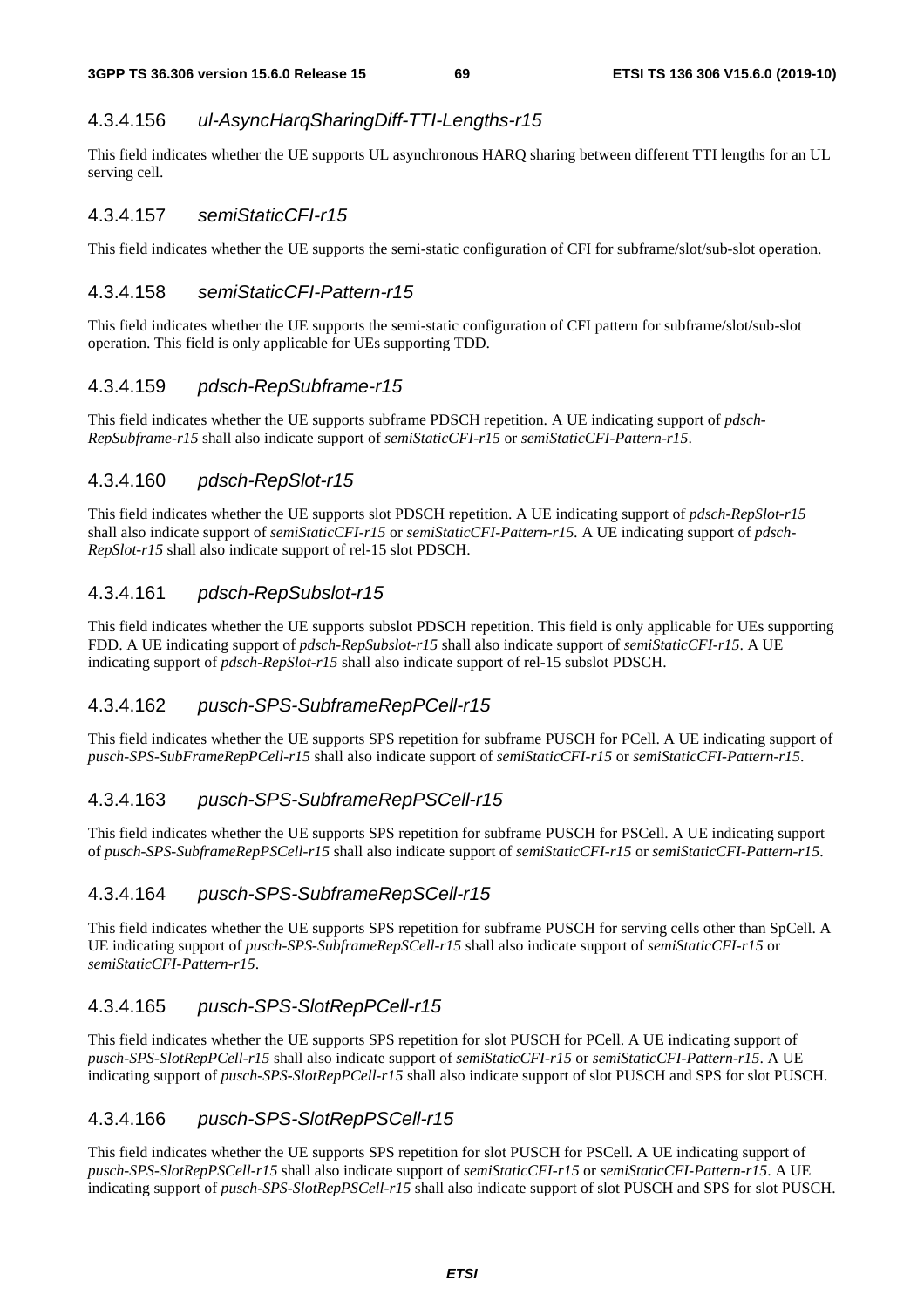# 4.3.4.167 *pusch-SPS-SlotRepSCell-r15*

This field indicates whether the UE supports SPS repetition for slot PUSCH for serving cells other than SpCell. A UE indicating support of *pusch-SPS-SlotRepSCell-r15* shall also indicate support of *semiStaticCFI-r15* or *semiStaticCFI-Pattern*-*r15*. A UE indicating support of *pusch-SPS-SlotRepSCell-r15* shall also indicate support of slot PUSCH and SPS for slot PUSCH.

# 4.3.4.168 *pusch-SPS-SubslotRepPCell-r15*

This field indicates whether the UE supports SPS repetition for subslot PUSCH for PCell. This field is only applicable for UEs supporting FDD. A UE indicating support of *pusch-SPS-SubslotRepPCell-r15* shall also indicate support of *semiStaticCFI-r15*. A UE indicating support of *pusch-SPS-SubslotRepPCell-r15* shall also indicate support of subslot PUSCH and SPS for subslot PUSCH.

# 4.3.4.169 *pusch-SPS-SubslotRepPSCell-r15*

This field indicates whether the UE supports SPS repetition for subslot PUSCH for PSCell. This field is only applicable for UEs supporting FDD. A UE indicating support of *pusch-SPS-SubslotRepPSCell-r15* shall also indicate support of *semiStaticCFI-r15*. A UE indicating support of *pusch-SPS-SubslotRepPSCell-r15* shall also indicate support of subslot PUSCH and SPS for subslot PUSCH.

## 4.3.4.170 *pusch-SPS-SubslotRepSCell-r15*

This field indicates whether the UE supports SPS repetition for subslot PUSCH for serving cells other than SpCell. This field is only applicable for UEs supporting FDD. A UE indicating support of *pusch-SPS-SubSlotRepSCell-r15* shall also indicate support of *semiStaticCFI-r15*. A UE indicating support of *pusch-SPS-SubslotRepSCell-r15* shall also indicate support of subslot PUSCH and SPS for subslot PUSCH.

# 4.3.4.171 *pusch-SPS-MaxConfigSubframe-r15*

This field indicates the maximum number of multiple SPS configurations of subframe PUSCH across all cells.

## 4.3.4.172 *pusch-SPS-MultiConfigSubframe-r15*

This field indicates the number of multiple SPS configurations of slot PUSCH for each serving cell. A UE indicating support of *pusch-SPS-MultiConfigSubframe-r15* shall also indicate support of *pusch-SPS-SubframeRepPCell-r15, pusch-SPS-SubframeRepPSCell-r15* or *pusch-SPS-SubframeRepSCell-r15*.

# 4.3.4.173 *pusch-SPS-MaxConfigSlot-r15*

This field indicates the maximum number of multiple SPS configurations of slot PUSCH across all cells.

## 4.3.4.174 *pusch-SPS-MultiConfigSlot-r15*

This field indicates the number of multiple SPS configurations of subframe PUSCH for each serving cell. A UE indicating support of *pusch-SPS-MultiConfigSlot-r15* shall also indicate support of *pusch-SPS-SlotRepPCell-r15, pusch-SPS-SlotRepPSCell-r15* or *pusch-SPS-SlotRepSCell-r15*.

# 4.3.4.175 *pusch-SPS-MaxConfigSubslot-r15*

This field indicates the maximum number of multiple SPS configurations of subslot PUSCH across all cells.

## 4.3.4.176 *pusch-SPS-MultiConfigSubslot-r15*

This field indicates the number of multiple SPS configurations of subslot PUSCH for each serving cell. This field is only applicable for UEs supporting FDD. A UE indicating support of *pusch-SPS-MultiConfigSubslot-r15* shall also indicate support of *pusch-SPS-SubslotRepPCell-r15, pusch-SPS-SubslotRepPSCell-r15* or *pusch-SPS-SubslotRepSCellr15*.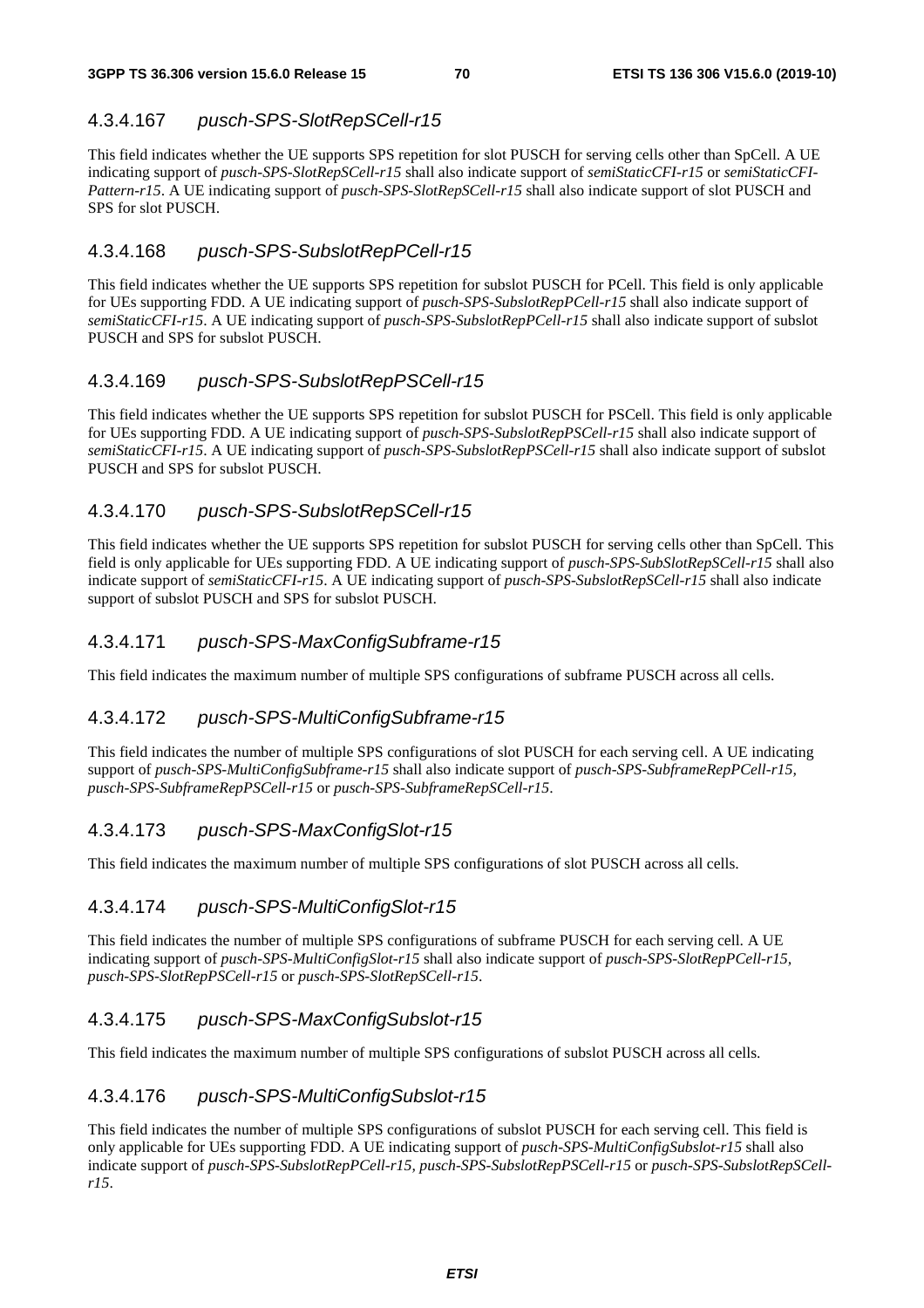# 4.3.4.177 *npusch-3dot75kHz-SCS-TDD-r15*

This field defines whether the UE supports NPUSCH with 3.75kHz SCS for TDD as specified in TS 36.211 [17]. This field is only applicable for UEs of any *ue-Category-NB*. It is mandatory for UEs of this release of the specification.

#### 4.3.4.178 *crs-IM-TM1-toTM9-OneRX-Port*

- 1) The field defines whether the DL Category 1bis UE or the DL Category M2 UE supports any of the below CRS interference mitigation (CRS-IM) features while operating in the following transmission modes (TM): TM 1, TM 2, …, TM 8 and TM 9. CRS-IM with 2 CRS antenna ports for PDSCH with 1 receiver antenna port (as specified in TS 36.101 [6]).
- 2) CRS-IM with 4 CRS antenna ports for PDSCH with 1 receiver antenna port (as specified in TS 36.101 [6]).

The UE shall not include the field if it does not support CRS IM in TMs 1-9.

#### 4.3.4.179 *cch-IM-RefRecTypeA-OneRX-Port*

The field defines whether the DL Category 1bis UE or DL Category M2 UE supports Type A downlink control channel interference mitigation receiver "LMMSE-IRC + CRS-IC" for PDCCH/PCFICH/PHICH/EPDCCH receive processing (Enhanced downlink control channel performance requirements Type A in TS 36.101 [6]).

For DL Category 1bis UE, if this field is present, the UE supports any of the following features:

- 1) Enhanced downlink control channel interference mitigation Type A receiver for 2 CRS antenna ports with 1 receiver antenna port (as specified in TS 36.101 [6]).
- 2) Enhanced downlink control channel interference mitigation Type A receiver for 4 CRS antenna ports with 1 receiver antenna port (as specified in TS 36.101 [6]).

For DL Category M2 UE, if this field is present, the UE supports the following feature:

1) Enhanced downlink control channel interference mitigation Type A receiver for 2 CRS antenna ports with 1 receiver antenna port (as specified in TS 36.101 [6]).

#### 4.3.4.180 *dmrs-OverheadReduction-r15*

This field defines whether the UE supports OCC4 for rank 3 and 4 transmission as specified in clause 6.10.3.1 of TS 36.212 [26].

#### 4.3.4.181 *srs-DCI7-TriggeringFS2-r15*

This field indicates whether the UE supports SRS triggerring via DCI format 7 for FS2.

# 4.3.5 RF parameters

#### 4.3.5.1 *supportedBandListEUTRA*

This field defines which E-UTRA radio frequency bands, see TS 36.101 [6], are supported by the UE. For each band, support for either only half duplex operation, or full duplex operation is indicated. For TDD, the half duplex indication is not applicable.

#### 4.3.5.1.1 *ue-PowerClass-N-r13*, *ue-PowerClass-5-r13*

These fields define for each supported E-UTRA band whether the UE supports power UE Power Class 1, 2, 4 or 5 for the band, as specified in TS 36.101 [6] and TS 36.307 [27]. Absence of these fields means that the UE supports the default UE Power Class for the band, as specified in TS 36.101 [6].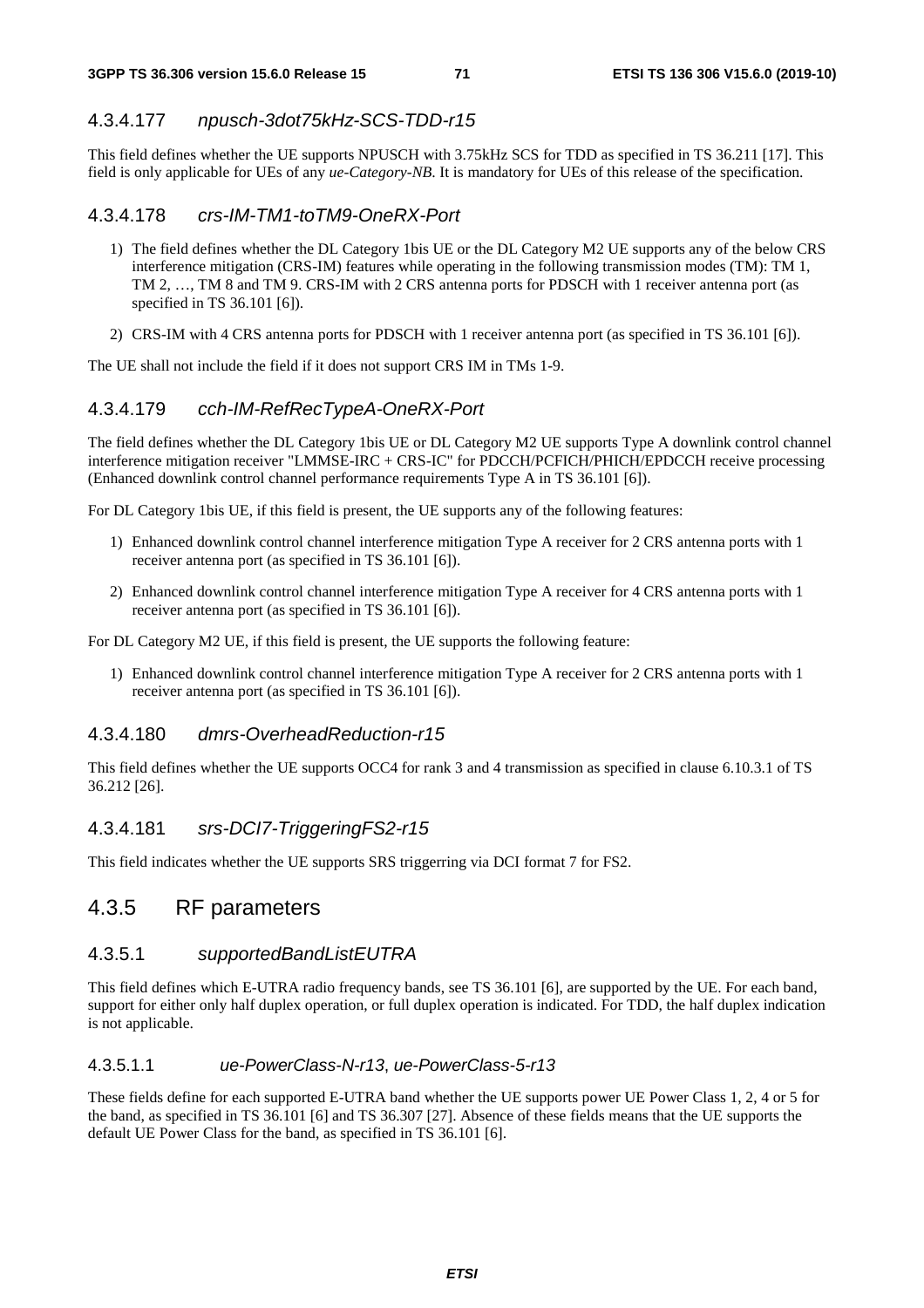#### 4.3.5.1.2 *intraFreq-CE-NeedForGaps-r13*

This field defines for each supported E-UTRA band whether measurement gaps are required to perform intra-frequency measurements on the E-UTRA band for UE in CE Mode A or CE Mode B.

#### 4.3.5.1.3 *ue-CA-PowerClass-N*

This field defines the power class the UE supports for a E-UTRA band combination, as specified in TS 36.101 [6] and TS 36.307 [27]. Absence of these fields means that the UE supports the default UE Power Class for the band combination, as specified in TS 36.101 [6].

#### 4.3.5.1A *supportedBandList-r13*

This field defines which NB-IoT radio frequency bands, as specified in TS 36.101 [6], are supported by the UE. This field is only applicable for UEs of any *ue-Category-NB*.

#### 4.3.5.1A.1 *powerClassNB-20dBm-r13*

This field defines whether the UE supports power class 20dBm in NB-IoT for the band, as specified in TS 36.101 [6].

#### 4.3.5.1A.2 *powerClassNB-14dBm-r14*

This field defines whether the UE supports power class 14 dBm in NB-IoT for all the bands that are supported by the UE, as specified in TS 36.101 [6]. The UE shall not include the field if it includes *powerClassNB-20dBm-r13*.

### 4.3.5.2 *supportedBandCombination*

This field defines the carrier aggregation, MIMO and MBMS reception capabilities (via MBSFN or SC-PTM) supported by the UE for configurations with inter-band, intra-band non-contiguous, intra-band contiguous carrier aggregation and without carrier aggregation. For each band in a band combination the UE provides the supported CA bandwidth classes and the corresponding MIMO capabilities for downlink. The UE also has to provide the supported uplink CA bandwidth class and the corresponding MIMO capability for at least one band in the band combination. Applicability of provisioning uplink CA bandwidth class for each band in the band combinations is defined in TS 36.101 [6]. A MIMO capability applies to all carriers of a bandwidth class of a band in a band combination. For bandwidth classes that include multiple component carriers (i.e. bandwidth classes B, C, D and so on), the UE may also indicate a separate MIMO capability that applies to each individual carrier of a bandwidth class of a band in a band combination.

In all non-CA band combinations the UE shall indicate a bandwidth class supporting the maximum channel bandwidth defined for the band.

In all non-CA band combinations the UE shall indicate at least the number of layers for spatial multiplexing according to the UE's Rel-8/9 category (Cat. 1-5). If the UE provides a Rel-10 category (Cat. 6-8) it shall indicate at least the number of layers according to that category for at least one band combination. In all other band combinations a UE indicating a category 2 and higher shall indicate support for at least 2 layers for downlink spatial multiplexing for all bands. The indicated number of layers for spatial multiplexing may exceed the number of layers required according to the category indicated by the UE. The carrier aggregation and MIMO capabilities indicated for at least one band combination together with modulation scheme shall meet the processing requirements defined by the physical layer parameter values in the UE category (i.e., maximum number of DL-SCH/UL-SCH transport block bits received/transmitted within a TTI, maximum number of bits of a DL-SCH/UL-SCH transport block received/transmitted within a TTI, and total number of soft channel bits for downlink).

NOTE: If the UE reports a subset of supported band combinations based on *requestedFrequencyBands* and/or *skipFallbackCombinations* and/or *maximumCCsRetrieval,* reported band combination(s) may or may not meet the processing requirements defined by the physical layer parameter values in the UE category.

The UE that supports MBMS reception via MBSFN shall support MBMS reception via MBSFN on the PCell of MCG, and it may indicate support for MBMS reception via MBSFN on configured SCells (*mbms-SCell*) and for any cell that may be additionally configured as an SCell (*mbms-NonServingCell*) according to this field. The UE may indicate support for MBMS reception from FeMBMS/Unicast mixed cells (*fembmsMixedCell*) or MBMS-dedicated cells (*fembmsDedicatedCell*). The UE that supports MBMS reception via SC-PTM shall support MBMS reception via SC-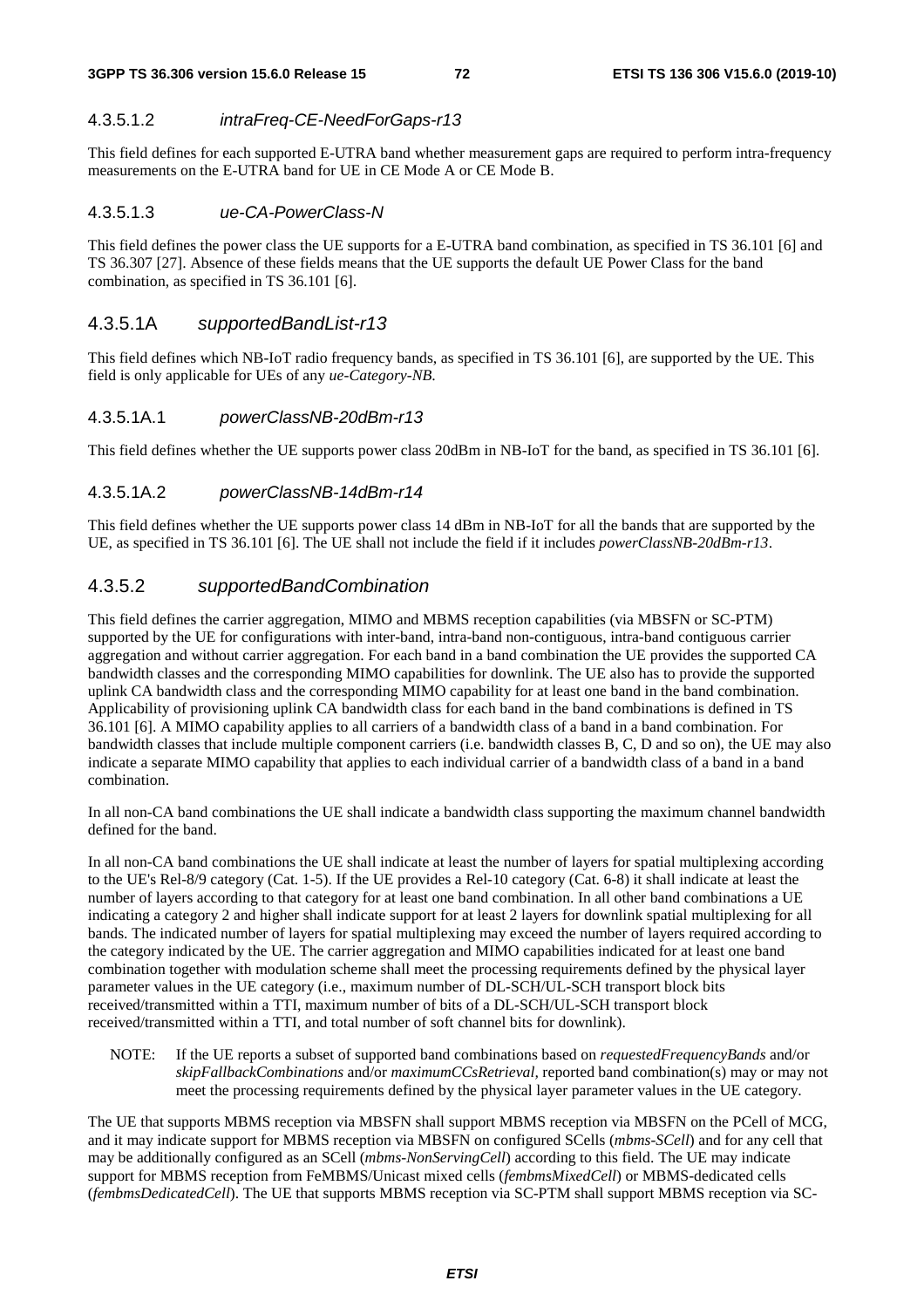PTM on the PCell of MCG, and it may indicate support for MBMS reception via SC-PTM on configured SCells (*scptm-SCell*) and for any cell that may be additionally configured as an SCell (*scptm-NonServingCell*) according to this field. The UE shall apply the system information acquisition and change monitoring procedure relevant for MBMS operation for these cells.

The UE indicating more than one frequency in the *MBMSInterestIndication* message as specified in TS 36.331 [5] shall support simultaneous reception of MBMS (via MBSFN or SC-PTM) on the indicated frequencies when the frequencies of the configured serving cells and the indicated frequencies belong to at least one band combination.

NOTE: For the purposes of determining whether the carrier aggregation and MIMO capabilities indicated for a band combination meets the processing requirements defined by the physical layer parameter values in the UE category as described above, the carrier aggregation and MIMO capabilities indicated for a band combination is considered to meet the processing requirements if the UE supports the maximum processing requirements defined by the UE category assuming 20MHz channel bandwidth is supported on all bands.

While PCell is not changed, the UE shall support release of any SCell(s) or any uplink configuration of SCell(s) without requiring reconfiguration of parameters related to UE radio access capabilities for the remaining serving cell(s) in the fallback band combination, except for release of an SCell from a contiguous CA band configuration that results in a non-contiguous CA band configuration.

While reporting the sTTI/sPT capabilities, the UE is allowed to report the same band combination more than once with this IE, if the UE supports different combinations of the corresponding sTTI/sPT capabilities.

#### 4.3.5.2.1 *supportedBandCombinationReduced-r13*

This field is used to indicate the carrier aggregation, MIMO and MBMS reception capabilities supported by the UE as defined in 4.3.5.2 if requested by E-UTRAN as specified in TS 36.331 [5]. All descriptions in 4.3.5.2 are applied for this field unless explicitly stated otherwise. It is mandatory for UEs supporting carrier aggregation beyond 5 component carriers.

If a CA band combination beyond 5 component carriers is included in this field, the UE supports Activation/Deactivation MAC Control Element of four octets as specified in TS 36.321 [4]. If a CA band combination beyond 5 component carriers with uplink is included in this field, the UE supports Extended PHR MAC Control Element supporting 32 serving cells with configured uplink as specified in TS 36.321 [4].

If the fallback band combinations for a given band combination are omitted in this field (see TS 36.331 [5]), the UE shall for all the omitted fallback band combinations support the same UE radio access capabilities as for the parent band combination.

NOTE: A fallback band combination may have multiple different parent band combinations.

While reporting the sTTI/sPT capabilities, the UE is allowed to report the same band combination more than on ce with this IE, if the UE supports different combinations of the corresponding sTTI/sPT capabilities.

### 4.3.5.3 *multipleTimingAdvance*

This field defines whether multiple timing advances are supported for each band combination supported by the UE. It is mandatory for UEs of this release of the specification to support this capability for band combinations having an UL on multiple FDD bands as specified in TS 36.101 [6]. If the band combination comprised of more than one band entry (i.e., inter-band or intra-band non-contiguous band combination), the field indicates that different timing advances on different band entries are supported. If the band combination comprised of one band entry (i.e., intra-band contiguous band combination), the field indicates that different timing advances across component carriers of the band entry are supported.

### 4.3.5.4 *simultaneousRx-Tx*

This field defines whether the UE supports simultaneous reception and transmission for inter-band TDD band combination.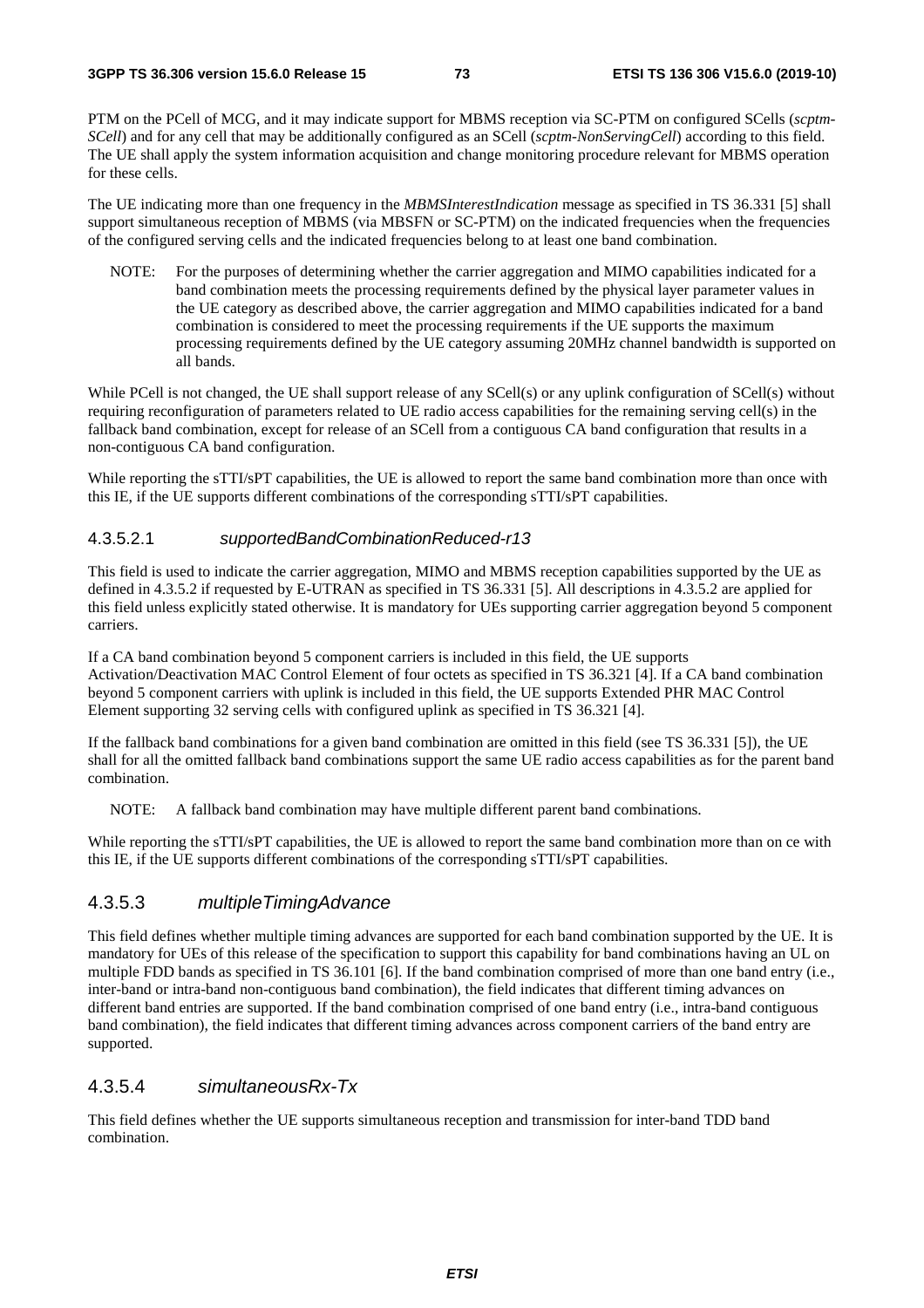### 4.3.5.5 *supportedCSI-Proc-r11*

This field defines the maximum number of CSI processes supported on a component carrier within a band with PDSCH transmission mode 10. For bandwidth classes that include multiple component carriers (i.e. bandwidth classes B, C, D and so on), the field defines the maximum number of CSI processes supported by the UE on all component carriers in the corresponding band.

### 4.3.5.6 *freqBandRetrieval-r11*

This parameter defines whether the UE supports reception of *requestedFrequencyBands* as specified in TS 36.331 [5].

### 4.3.5.7 *dl-256QAM-r12*

This field defines whether the UE supports 256QAM in DL. This field is only applicable for UEs of category 11-12 and UEs of DL category 11 and onwards. It is mandatory for UEs of DL category 13-14 and 17 to support this feature. A UE that supports 256QAM in DL shall support 256QAM in DL in all supported frequency bands.

### 4.3.5.8 *supportedNAICS-2CRS-AP-r12*

This field defines a bitmap points to the entries of *naics-Capability-List-r12* to indicate NAICS 2 CRS AP capability for the band combination.

### 4.3.5.9 *dc-Support-r12*

This field defines whether synchronous DC and power control mode 1 is supported by the UE which is capable of *extendedMaxMeasId*, *multipleTimingAdvance* for a given band combination. If the band combination entry is comprised of a single band, DC is supported for the intra-band contiguous band combination. If the band combination entry is comprised of multiple bands, DC is supported for the inter-band or intra-band non-contiguous band combination.

#### 4.3.5.9.1 *asynchronous-r12*

In addition to the UE capability indicated by *dc-Support*, this field defines whether asynchronous DC and power control mode 2 is supported by the UE which is capable of *simultaneousRx-Tx*. If the band combination is comprised of a single band entry for more than two carriers, the UE shall support any permutations of carriers to CGs. If the concerning band combination is comprised of more than two band entries, the carriers corresponding to a band entry shall belong to one cell group. For this band combination, the UE may indicate the supported carrier permutations to CGs.

#### 4.3.5.9.2 *supportedCellGrouping-r12*

In addition to the UE capability indicated by *asynchronous*, this field defines for which mapping of serving cells to cell groups (i.e. MCG or SCG) the UE supports asynchronous DC.

#### 4.3.5.10 *modifiedMPR-Behavior-r10*

This field defines whether the UE supports modified MPR/A-MPR behaviours as specified in TS 36.101 [6].

### 4.3.5.11 *freqBandPriorityAdjustment-r12*

This field defines whether the UE supports the prioritization of the frequency bands in multiBandInfoList over the band in freqBandIndicator as defined by freqBandIndicatorPriority-r12 in TS 36.331 [5].

#### 4.3.5.12 *commSupportedBandsPerBC-r12*

This field indicates, for a particular band combination, the bands on which the UE supports simultaneous reception of EUTRA and sidelink communication. If the UE indicates support simultaneous transmission (using *commSimultaneousTx-r12*), this field also indicates, for a particular band combination, the bands on which the UE supports simultaneous transmission of EUTRA and sidelink communication. The first bit refers to the first band indicated by *commSupportedBands-r12*, with value 1 indicating sidelink is supported simultaneously.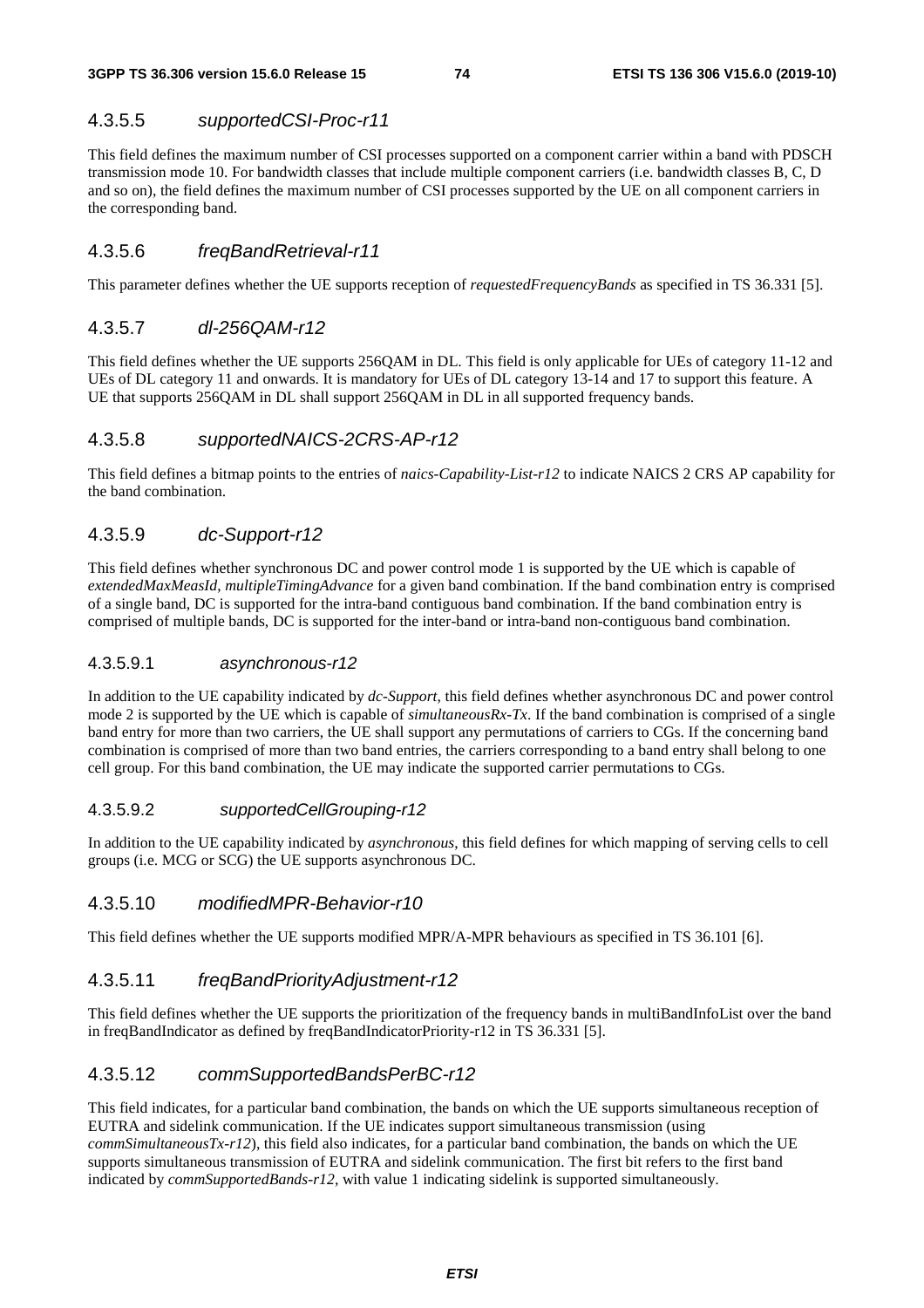### 4.3.5.13 *supportedCSI-Proc-r12*

This field defines the maximum number of CSI processes with PDSCH transmission mode 10 supported by the UE on a single component carrier for bandwidth classes that include multiple component carriers (i.e. bandwidth classes B, C, D and so on).

### 4.3.5.14 *fourLayerTM3-TM4-r10*

This field defines whether the UE supports 4-layer spatial multiplexing with transmission mode 3 and transmission mode 4.

### 4.3.5.15 *fourLayerTM3-TM4-perCC-r12*

This field defines whether the UE supports 4-layer spatial multiplexing with transmission mode 3 and transmission mode 4 on a single component carrier for bandwidth classes that include multiple component carriers (i.e. bandwidth classes B, C, D and so on).

#### 4.3.5.16 *multiNS-Pmax-r10*

This field defines whether the UE supports the mechanisms defined for cells broadcasting *NS-PmaxList* as specified in TS 36.331 [5].

### 4.3.5.16A *multiNS-Pmax-r13*

This field defines whether the UE supports the mechanisms defined for NB-IoT cells broadcasting *NS-PmaxList* as specified in TS 36.331 [5].

### 4.3.5.17 *differentFallbackSupported-r13*

This field defines whether the UE supports the different capabilities for at least one fallback case of the concerning band combination. The sTTI/sPT capabilities are also considered by the UE when using this field.

#### 4.3.5.18 *maximumCCsRetrieval-r13*

This field defines whether the UE supports reception of *requestedMaxCCsDL* and *requestedMaxCCsUL*.

#### 4.3.5.19 *skipFallbackCombinations-r13*

This field defines whether the UE supports receiving reception of *skipFallbackCombinations* that requests UE to exclude fallback band combinations from capability signalling. UE that indicates support for this shall also indicate support for *requestReducedFormat-r13*. In this release of the specification, UEs capable of *supportedBandCombinationReduced* shall indicate support for *skipFallbackCombinations-r13*.

### 4.3.5.20 Void

### 4.3.5.21 *reducedIntNonContComb-r13*

This field defines whether the UE supports receiving *requestReducedIntNonContComb*. If the UE supports *reducedIntNonContComb-r13,* the UE only includes one intra-band non-contiguous CA band combination, and exclude the other intra-band non-contiguous CA band combinations for which the presence of uplink CA bandwidth class in the band combination entry is different. One band combination entry can also indicate support of any other possible permutations in the presence of uplink CA bandwidth class where a paired downlink CA bandwidth class is the same or where the number of UL CCs is smaller than the one of paired DL CCs expressed by the CA bandwidth class.

For example, if the UE supports *reducedIntNonContComb-r13,* the UE only needs to report "DL: CA\_42C-42A, UL: 42A paired with DL 42C", in order to indicate also support of "DL: CA\_42C-42A, UL: 42A paired with DL 42A", "DL: CA\_42A-42C, UL: 42A paired with DL 42A" and "DL: CA\_42A-42C, UL: 42A paired with DL 42C".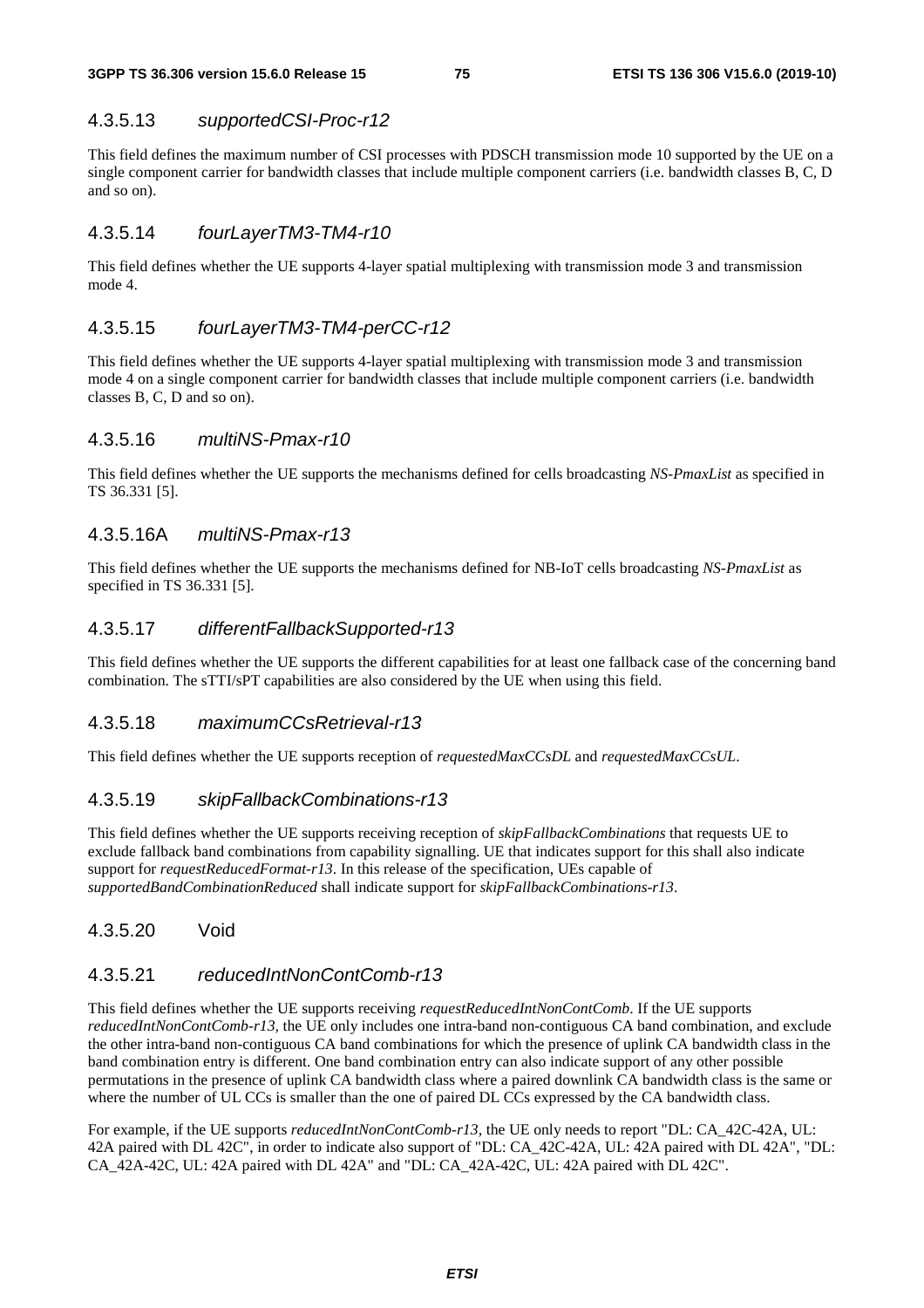For these band combinations not included in the capability, RF parameters specified within *BandCombinationParameters* (e.g., *supportedMIMO-CapabilityUL*, *multipleTimingAdvance* if supported) and measurement parameters specified within *BandCombinationListEUTRA* are the same as the ones for the band combination included in the UE capability.

### 4.3.5.22 *additionalRx-Tx-PerformanceReq-r13*

This field indicates whether the UE supports the additional Rx and Tx performance requirement for a given band combination as specified in TS 36.101 [6].

#### 4.3.5.23 *maxLayersMIMO-Indication-r12*

This field defines whether the UE supports the network configuration of *maxLayersMIMO* as specified in TS 36.331 [5].

If the UE supports *fourLayerTM3-TM4* or *intraBandContiguousCC-InfoList*, UE supports the configuration of *maxLayersMIMO* for these two cases regardless of indicating *maxLayersMIMO-Indication*.

### 4.3.5.24 *rf-RetuningTimeDL-r14*

This field indicates the interruption time on DL reception within a band pair during the RF retuning for switching between the band pair to transmit SRS on a PUSCH-less SCell as specified in TS 36.331 [5]. This field is mandatory present if switching between the band pair is supported.

### 4.3.5.25 *rf-RetuningTimeUL-r14*

This field indicates the interruption time on UL transmission within a band pair during the RF retuning for switching between the band pair to transmit SRS on a PUSCH-less SCell as specified in TS 36.331 [5]. This field is mandatory present if switching between the band pair is supported.

#### 4.3.5.26 *diffFallbackCombReport-r14*

This field indicates whether the UE supports reporting of UE radio access capabilities for the CA band combinations asked by the eNB as well as, if any, reporting of different UE radio access capabilities for their fallback band combination as specified in TS 36.331 [5]. The UE does not report fallback combinations if their UE radio access capabilities are the same as the ones for the CA band combination asked by the eNB. UEs capable of *supportedBandCombinationReduced* shall indicate support for *diffFallbackCombReport-r14*. UE that indicates support for this shall also indicate support for *requestReducedFormat-r13*.

### 4.3.5.27 *v2x-SupportedTxBandCombListPerBC-r14, v2x-SupportedRxBandCombListPerBC-r14*

This field indicates, for a particular band combination of EUTRA, the supported band combination list among *v2x-SupportedTxBandCombinationList* or *v2x-SupportedRxBandCombinationList* on which the UE supports simultaneous transmission and reception of EUTRA and V2X sidelink communication respectively.

### 4.3.5.28 *txAntennaSwitchDL-r13*

The field indicates the entry number of the first-listed band with UL in the band combination that causes this DL to be affected when transmit antenna switching occurs. If this field is not included, this DL is not affected by transmit antenna switching. All DL and UL that switch together indicate the same entry number.

#### 4.3.5.29 *txAntennaSwitchUL-r13*

The presence of this field indicates the UE supports transmit antenna selection for this UL band in the band combination as described in TS 36.213 [22], clauses 8.2 and 8.7.

The field indicates the entry number of the first-listed band with UL in the band combination that switches together with this UL when transmit antenna switching occurs. All DL and UL that switch together indicate the same entry number.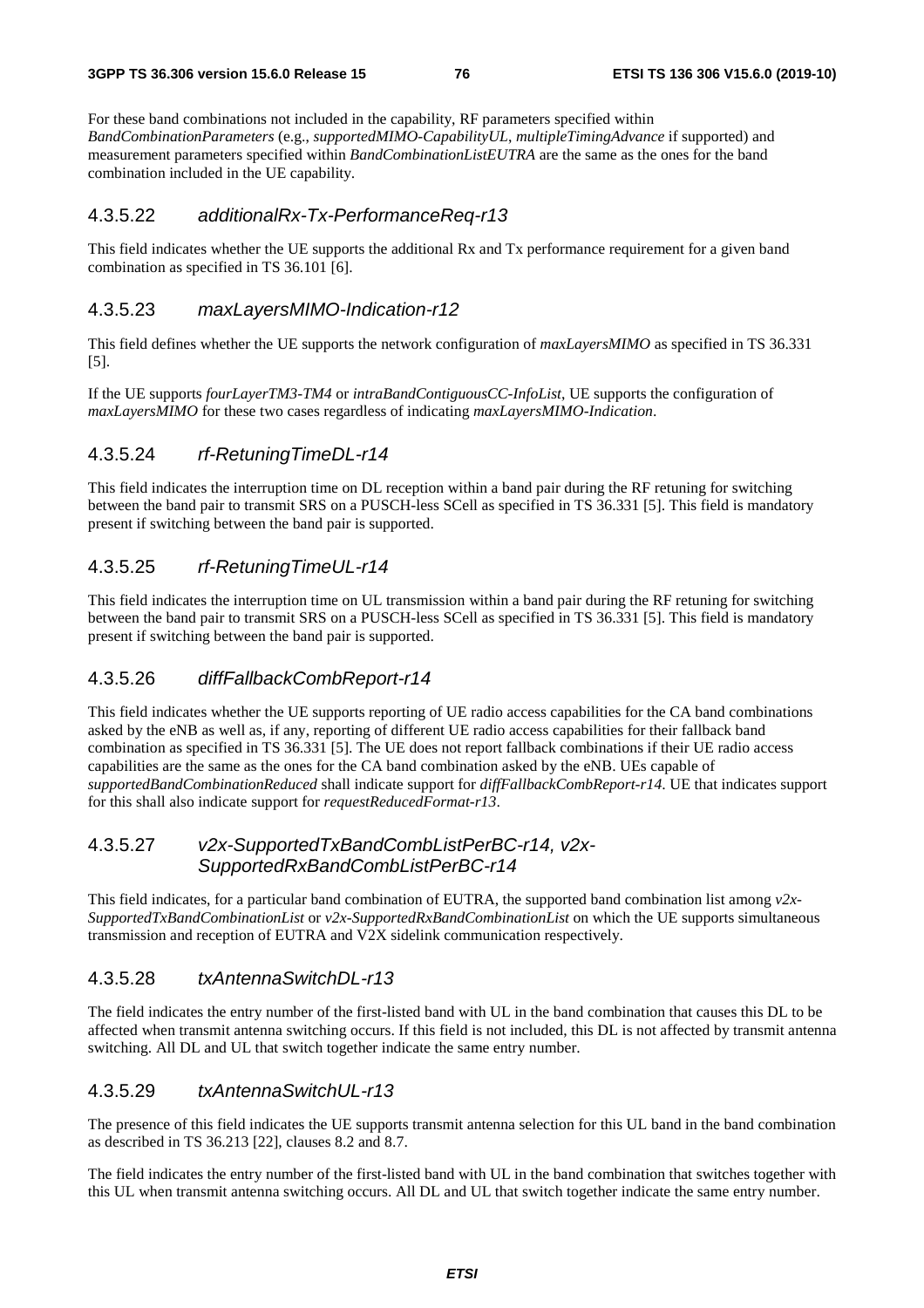### 4.3.5.30 *supportedMIMO-CapabilityDL-r15*

This field defines the number of downlink MIMO layers the UE supports when the UE is configured with sTTI. Only two layers or four layers for MIMO support using this field are applicable with sTTI.

### 4.3.5.31 *dl-1024QAM-r15*

This field defines whether the UE supports 1024QAM in DL on this band or on this band within the band combination as described in TS 36.331 [5]. This field is only applicable for UEs of DL category 20, 22 and onwards.

When *dl-1024QAM-ScalingFactor-r15* and *dl-1024QAM-MaxLayers-r15* are included, the UE supports 1024QAM in a set of CCs in a band combination if the CCs belong to bands indicated to support 1024QAM in that band combination, and the 1024QAM processing capability condition described by equation 4.3.5.31-1 is satisfied.

 $W.$   $l_{1024QAM} + l_{non1024QAM} \leq y$ 

where:

- w is the scaling factor for processing a CC configured with 1024QAM with respect to a CC not configured with 1024QAM as indicated by *dl-1024QAM-ScalingFactor-r15*,
- $l_{1024QAM}$  is the total number of DL layers across all CCs configured with 1024QAM,
- $\frac{1}{10001024QAM}$  is the total number of DL layers acoss all CCs not configured with 1024QAM, and
- *y* is total number of weighted layers the UE can process for 1024QAM. Value of *y* is indicated by *dl-1024QAM-TotalWeightedLayers-r15* for all band combinations except for those EN-DC band combinations for which *dl-1024QAM-TotalWeightedLayers* is included in *ca-ParametersEUTRA* (see TS 38.306 [32] and TS 38.331 [35]).

#### **Equation 4.3.5.31-1: 1024QAM processing capability condition.**

NOTE: The 1024QAM processing capability condition described by equation 4.3.5.31-1 applies only when at least one of the CCs in a band combination is configured with 1024QAM.

#### 4.3.5.32 *srs-MaxSimultaneousCCs-r14*

This field indicates, for a particular band combination, the maximum number of simultaneously configurable target CCs supported by the UE for SRS switching.

### 4.3.5.33 *powerClass-14dBm-r15*

This field defines whether the UE supports power class 14 dBm when operating in coverage enhancement mode A or B for all the bands that are supported by the UE, as specified in TS 36.101 [6]. A UE indicating support of *powerClass-14dBm-r15* shall also indicate support of *ce-ModeA-r13*.

#### 4.3.5.34 *supportedMIMO-CapabilityDL-MRDC-r15*

This field indicates the maximum number of supported layers in TM9/10 for the component carrier in the corresponding bandwidth class.

#### 4.3.5.35 *srs-FlexibleTiming-r14*

This field indicates, for a particular band pair, whether the UE supports configuration of *soundingRS-FlexibleTimingr14*. For a TDD-TDD band pair, UE shall include at least one of *srs-FlexibleTiming-r14* and/or *srs-HARQ-ReferenceConfig-r14* when *rf-RetuningTimeDL-r14* or *rf-RetuningTimeUL-r14* corresponding to the band pair is larger than 1 OFDM symbol.

#### 4.3.5.36 *srs-HARQ-ReferenceConfig-r14*

This field indicates, for a particular band pair, whether the UE supports configuration of *harq-ReferenceConfig-r14*. For a TDD-TDD band pair, UE shall include at least one of *srs-FlexibleTiming-r14* and/or *srs-HARQ-ReferenceConfig-r14*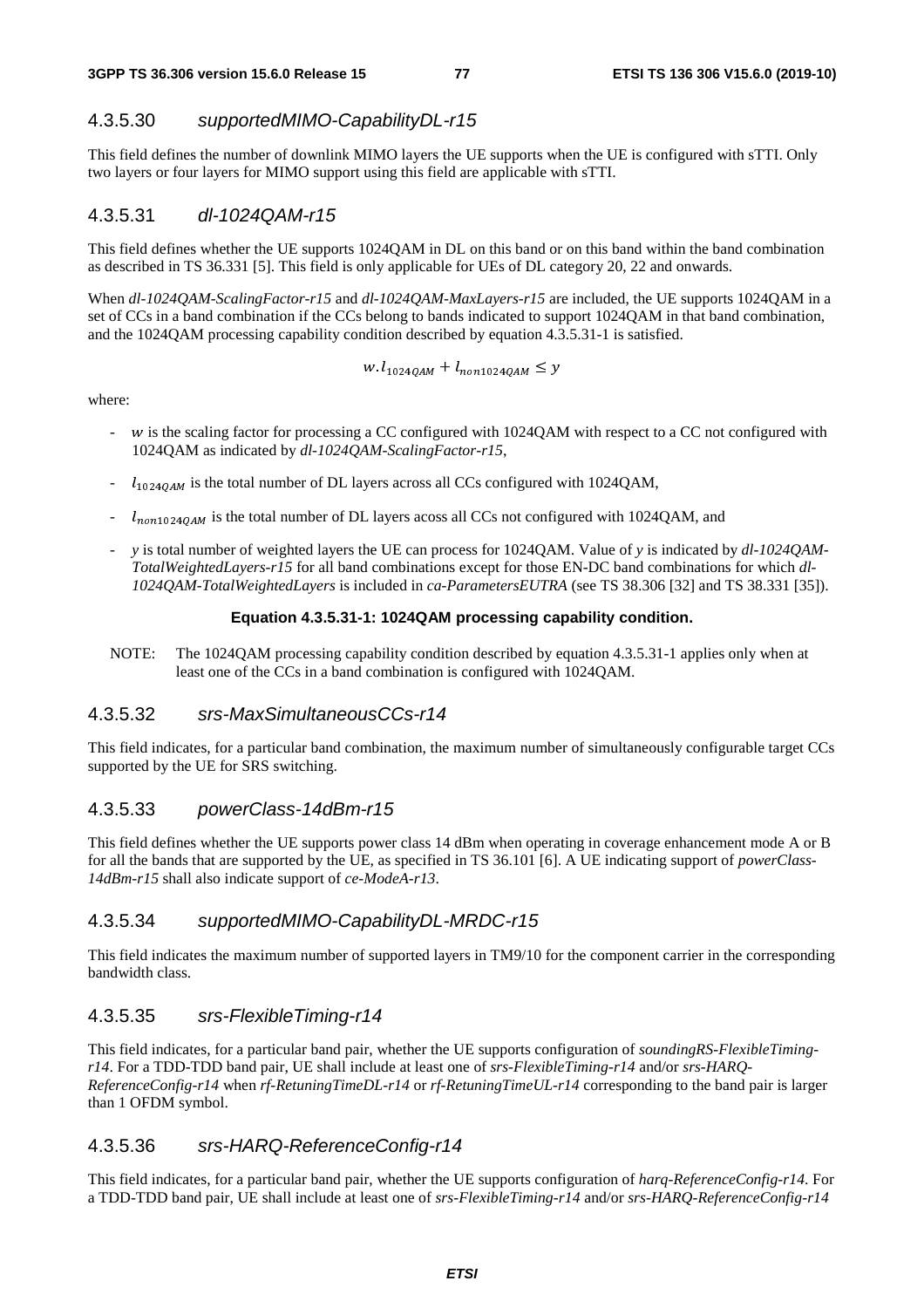when *rf-RetuningTimeDL-r14* or *rf-RetuningTimeUL-r14* corresponding to the band pair is larger than 1 OFDM symbol.

### 4.3.6 Measurement parameters

### 4.3.6.1 *interFreqNeedForGaps* and *interRAT-NeedForGaps*

These fields define for each supported E-UTRA band whether measurement gaps are required to perform interfrequency measurements on each supported E-UTRA radio frequency band and inter-RAT measurements on each supported RAT/band combination. A UE also indicates for each band combination as in the supportedBandCombination whether measurement gaps are required to perform inter-frequency measurements on each supported E-UTRA radio frequency band and inter-RAT measurements on each supported RAT/band combination.

#### 4.3.6.2 *rsrqMeasWideband*

This field defines whether the UE can perform RSRQ measurements in RRC\_IDLE and RRC\_CONNECTED with wider bandwidth as specified in TS 36.133 [16].

#### 4.3.6.3 *timerT312-r12*

This field defines whether the UE supports T312 as specified in TS 36.331 [5].

#### 4.3.6.4 *alternativeTimeToTrigger-r12*

This field defines whether the UE supports alternativeTimeToTrigger as specified in TS 36.331 [5].

#### 4.3.6.5 *benefitsFromInterruption-r11*

This field indicates whether the UE power consumption could benefit from being allowed to cause interruptions to serving cells when performing measurements of deactivated SCell carriers for *measCycleSCell* of less than 640ms, as specified in TS 36.133 [16].

#### 4.3.6.6 *incMonEUTRA-r12*

This field defines whether the UE supports increased number of E-UTRA carrier monitoring in RRC\_IDLE and RRC\_CONNECTED as specified in TS 36.133 [16], and whether the UE supports extended number of cell re-selection priorities for EUTRA frequencies in *RRCConnectionRelease*, as specified in TS 36.331 [5]. It is mandatory for UEs of this release of the specification, except for Category 0 and 1bis UEs.

A UE that supports increased number of E-UTRA carrier monitoring shall also support extended number of measurement identities.

### 4.3.6.7 *incMonUTRA-r12*

This field defines whether the UE supports increased number of UTRA carrier monitoring in RRC\_IDLE and RRC\_CONNECTED as specified in TS 36.133 [16].

A UE that supports increased number of UTRA carrier monitoring shall also support extended number of measurement identities.

#### 4.3.6.8 *extendedMaxMeasId-r12*

This field defines whether the UE supports extended number of measurement identities as defined by *maxMeasId-r12* in TS 36.331 [5].

It is mandatory for UEs of this release of the specification if *incMonEUTRA-r12* or *incMonUTRA-r12* or *dc-Supportr12* or *extendedMaxObjectId-r13* is supported.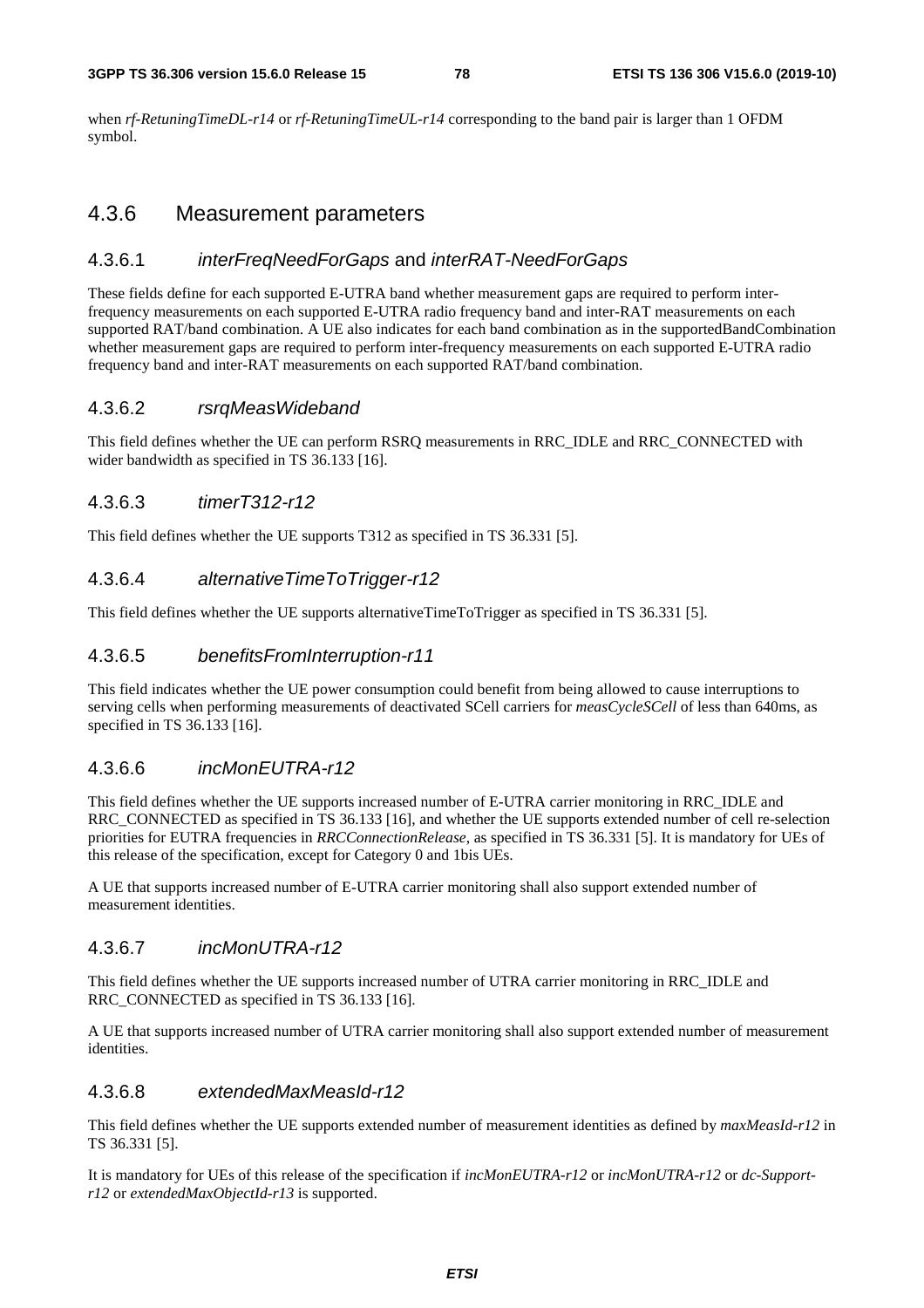### 4.3.6.9 *crs-DiscoverySignalsMeas-r12*

This field defines whether the UE supports CRS based discovery signals measurement as specified in TS 36.331 [5], and PDSCH/EPDCCH RE mapping with zero power CSI-RS configured for discovery signals.

### 4.3.6.10 *csi-RS-DiscoverySignalsMeas-r12*

This field defines whether the UE supports CSI-RS based discovery signals measurement as specified in TS 36.331 [5]. A UE that supports this feature shall also support *crs-DiscoverySignalsMeas-r12*.

### 4.3.6.11 *extendedRSRQ-LowerRange-r12*

This field defines whether the UE supports the extended RSRQ lower value range from -34dB to -19.5dB in measurement configuration and reporting as specified in TS 36.133 [16].

### 4.3.6.12 *rsrq-OnAllSymbols-r12*

This field defines whether the UE supports the RSRQ measurement on all OFDM symbols as specified in TS 36.214 [23] and also the extended RSRQ upper value range from -3dB to 2.5dB in measurement configuration and reporting as specified in TS 36.133 [16]. If the UE supports *rsrq-OnAllSymbols-r12* and *rsrqMeasWideband* it shall also support the RSRQ measurement on all OFDM symbols with wider bandwidth.

#### 4.3.6.13 *rs-SINR-Meas-r13*

This field defines whether the UE can perform RS-SINR measurements in RRC\_CONNECTED as specified in TS 36.214 [23].

#### 4.3.6.14 *whiteCellList-r13*

This field defines whether the UE supports configuration and use of white-listed cells as specified in TS 36.331 [5].

### 4.3.6.15 *extendedFreqPriorities-r13*

This field defines whether the UE supports extended E-UTRA frequency priorities as specified in TS 36.331 [5] and indicated by *cellReselectionSubPriority* field.

A UE supporting NR SA operation shall support extended E-UTRA frequency priorities and NR frequency priorities as specified in TS 36.331 [9] and indicated by *CellReselectionSubPriority* field.

#### 4.3.6.16 *extendedMaxObjectId-r13*

This field defines whether the UE supports extended number of measurement object identities as defined by *maxObjectId-r13* in TS 36.331 [5]. The field is mandatory present for the UE supporting the configuration of *sCellToAddModListExt*. A UE indicating support of *extendedMaxObjectId-r13* shall also indicate the support of *extendedMaxMeasId-r12*.

#### 4.3.6.17 *ul-PDCP-Delay-r13*

This field defines whether the UE supports UL PDCP Packet Delay per QCI measurement as specified in TS 36.314 [25]. A UE that supports the UL PDCP Delay measurement shall also support the measurement configuration and reporting as specified in TS 36.331 [5].

#### 4.3.6.18 Void

#### 4.3.6.19 *rssi-AndChannelOccupancyReporting-r13*

This field defines whether the UE supports measurement and reporting for RSSI and channel occupancy. This field is only applicable if the UE supports downlink LAA operation.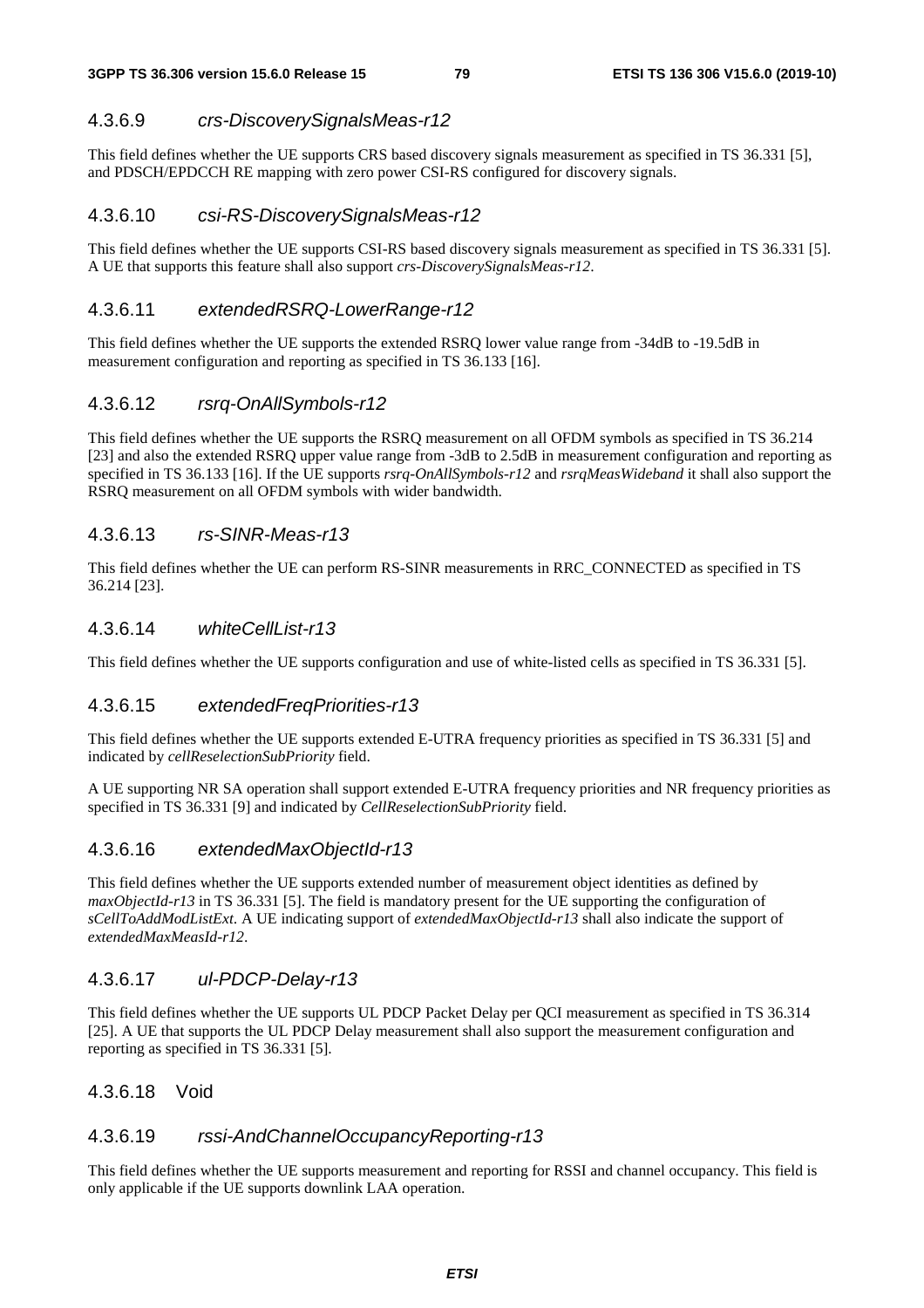### 4.3.6.20 *multiBandInfoReport-r13*

This field defines whether the UE supports the acquisition and reporting of multi band information for *reportCGI* as specified in TS 36.331 [5].

4.3.6.21 Void

4.3.6.22 Void

### 4.3.6.23 *ceMeasurements-r14*

This field defines whether the UE supports intra-frequency RSRQ measurements and inter-frequency RSRP and RSRQ measurements in RRC\_CONNECTED, as specified in TS 36.133 [16], TS 36.304 [14] and TS 36.331 [5]. In this release of specification, it is mandatory for UEs of Category M1 and M2 and UEs that support coverage enhancements to support *ceMeasurements-r14*. A UE indicating support of *ceMeasurements-r14* shall also indicate support of *ce-ModeA-r13*.

### 4.3.6.24 *ncsg-r14*

This field defines whether the UE supports NCSG gap as specified in TS 36.133 [16]. If the UE supports *ncsg-r14* and asynchronous DC, the UE shall support NCSG Pattern Id 0, 1, 2 and 3. If the UE supports ncsg-r14 but the UE does not support asynchronous DC, only NCSG Pattern Id 0 and 1 shall be supported.

### 4.3.6.25 *perServingCellMeasurementGap-r14*

This field defines whether the UE supports per CC measurement gap as specified in TS 36.331 [5].

### 4.3.6.26 *shortMeasurementGap-r14*

This field defines whether the UE supports shorter measurement gap length (i.e. *gp2* and *gp3*) in LTE standalone as specified in TS 36.133 [16], and for independent measurement gap configuration on FR1 and per-UE gap in (NG)EN-DC as specified in TS38.133 [37].

### 4.3.6.27 *nonUniformGap-r14*

This field defines whether the UE supports measurement non uniform Pattern Id 1, 2, 3 and 4 in LTE standalone as specified in TS 36.133 [16].

#### 4.3.6.28 *rlm-ReportSupport-r14*

This field defines whether the UE supports RLM event and information reporting as specified in TS 36.133 [16].

### 4.3.6.29 Void

#### 4.3.6.30 *qoe-MeasReport-r15*

This field defines whether the UE supports QoE Measurement Collection for streaming services.

#### 4.3.6.31 *ca-IdleModeMeasurements-r15*

This field defines whether the UE supports performing eNB-configured CRS-based RRM measurements for configured carrier(s) in RRC\_IDLE mode, including reporting them when requested by eNB while in RRC\_CONNECTED, as specified in TS 36.331 [5].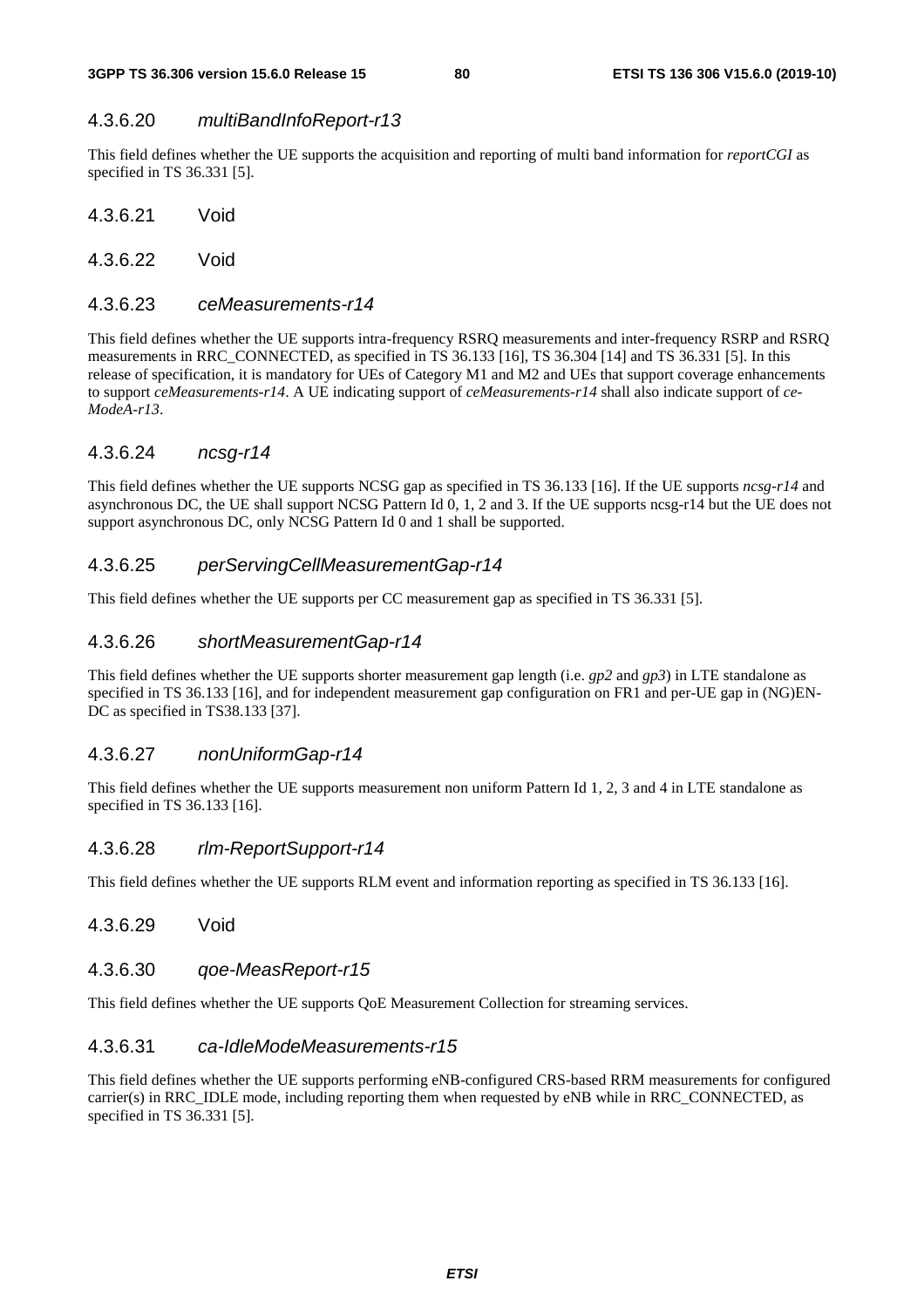### 4.3.6.32 *ca-IdleModeValidityArea-r15*

This field defines whether the UE supports configuration of validity area for performing eNB-configured CRS-based RRM measurements for configured carrier(s) in RRC\_IDLE mode, as specified in TS 36.331 [5]. A UE that supports this feature shall also support *ca-IdleModeMeasurements-r15*.

### 4.3.6.33 *qoe-MTSI-MeasReport-r15*

This field defines whether the UE supports QoE Measurement Collection for MTSI services.

### 4.3.6.34 *multipleCellsMeasExtension-r15*

This field defines whether the UE supports measurement reporting triggered based on a number of cells.It is mandatory to support this feature for UEs which have Aerial UE subscription as defined in TS 23.401 [18].

### 4.3.6.35 *heightMeas-r15*

This field defines whether the UE supports height-based measurement reporting as specified in TS 36.331 [5]. It is mandatory to support this feature for UEs which have Aerial UE subscription as defined in TS 23.401 [18].

### 4.3.6.36 *measGapPatterns-r15*

This field defines whether the UE that supports NR supports gap patterns 4 to 11 in LTE standalone as specified in TS 36.133 [16], and for independent measurement gap configuration on FR1 and per-UE gap in (NG)EN-DC as specified in TS38.133 [37].

## 4.3.7 Inter-RAT parameters

### 4.3.7.1 *utraFDD*

This parameter defines whether the UE supports UTRA FDD.

A UE that supports UTRAN FDD shall support inter-RAT PS handover to UTRAN.

#### 4.3.7.2 *supportedBandListUTRA-FDD*

Only applicable if the UE supports UTRA FDD. This field defines which UTRA FDD radio frequency bands are supported by the UE.

#### 4.3.7.3 *utraTDD128*

This parameter defines whether the UE supports UTRA TDD 1.28 Mcps.

A UE that supports UTRAN TDD 1.28 Mcps shall support inter-RAT PS handover to UTRAN.

### 4.3.7.4 *supportedBandListUTRA-TDD128*

Only applicable if the UE supports UTRA TDD 1.28 Mcps. This field defines which UTRA TDD 1.28 Mcps radio frequency bands are supported by the UE.

#### 4.3.7.5 *utraTDD384*

This parameter defines whether the UE supports UTRA TDD 3.84 Mcps.

A UE that supports UTRAN TDD 3.84 Mcps shall support inter-RAT PS handover to UTRAN.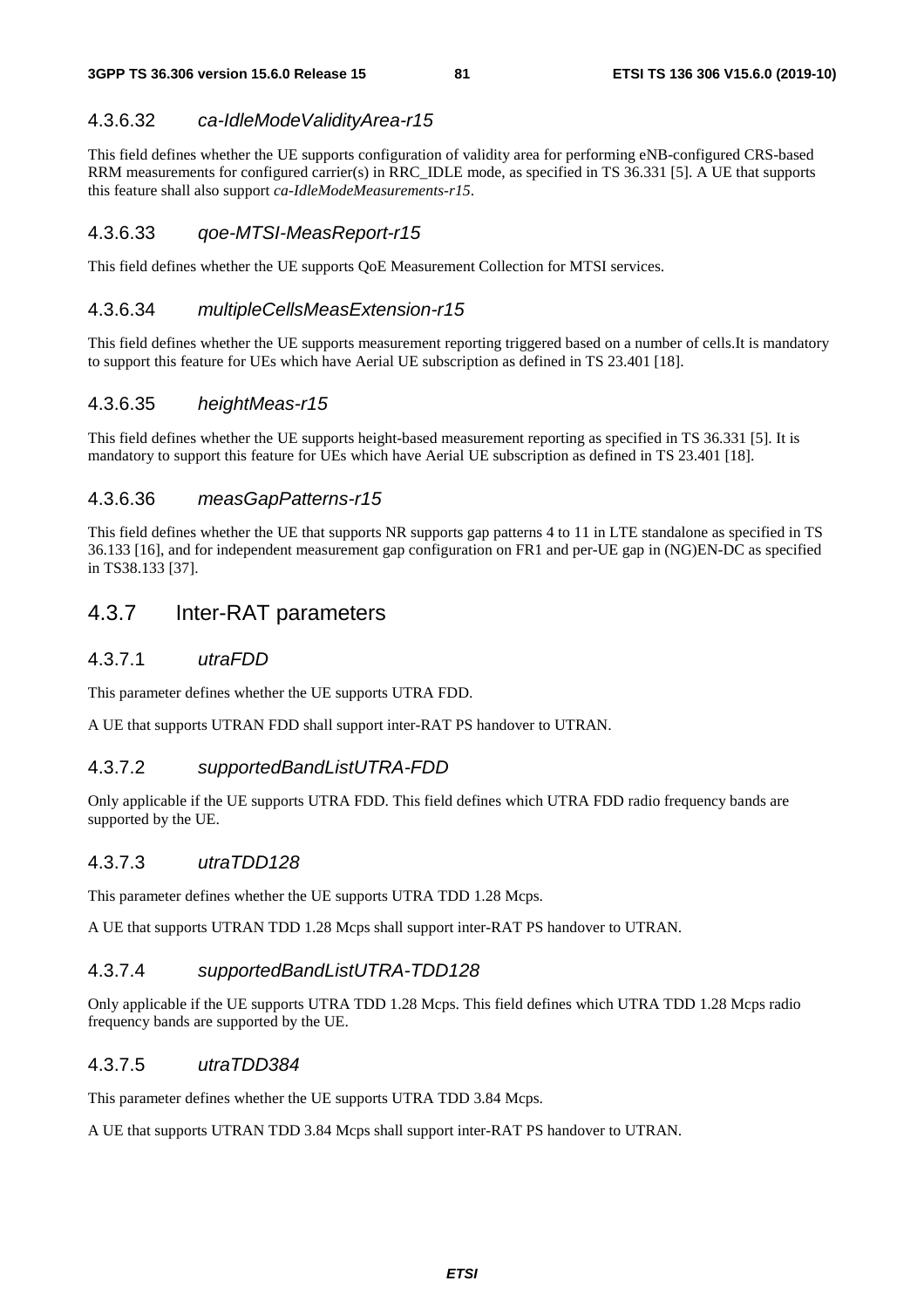### 4.3.7.6 *supportedBandListUTRA-TDD384*

Only applicable if the UE supports UTRA TDD 3.84 Mcps. This field defines which UTRA TDD 3.84 Mcps radio frequency bands are supported by the UE.

### 4.3.7.7 *utraTDD768*

This parameter defines whether the UE supports UTRA TDD 7.68 Mcps.

A UE that supports UTRAN TDD 7.68 Mcps shall support inter-RAT PS handover to UTRAN.

### 4.3.7.8 *supportedBandListUTRA-TDD768*

Only applicable if the UE supports UTRA TDD 7.68 Mcps. This field defines which UTRA TDD 7.68 Mcps radio frequency bands are supported by the UE.

### 4.3.7.9 *geran*

This parameter defines whether the UE supports GERAN.

### 4.3.7.10 *supportedBandListGERAN*

Only applicable if the UE supports GERAN. This field defines which GERAN radio frequency bands are supported by the UE.

### 4.3.7.11 *interRAT-PS-HO-ToGERAN*

Only applicable if the UE supports GERAN. This field defines whether the UE supports inter-RAT PS handover to GERAN.

### 4.3.7.12 *cdma2000-HRPD*

This parameter defines whether the UE supports HRPD.

#### 4.3.7.13 *supportedBandListHRPD*

Only applicable if the UE supports HRPD. This field defines which HRPD radio frequency bands are supported by the UE.

### 4.3.7.14 *tx-ConfigHRPD*

Only applicable if the UE supports HRPD. This field defines whether the UE supports single or dual transmitter. With dual transmitter, UE can transmit simultaneously on both E-UTRAN and HRPD.

### 4.3.7.15 *rx-ConfigHRPD*

Only applicable if the UE supports HRPD. This field defines whether the UE supports single or dual receiver. With dual receiver, UE can receive simultaneously on both E-UTRAN and HRPD.

#### 4.3.7.16 *cdma2000-1xRTT*

This parameter defines whether the UE supports 1xRTT.

### 4.3.7.17 *supportedBandList1XRTT*

Only applicable if the UE supports 1xRTT. This field defines which 1xRTT radio frequency bands are supported by the UE.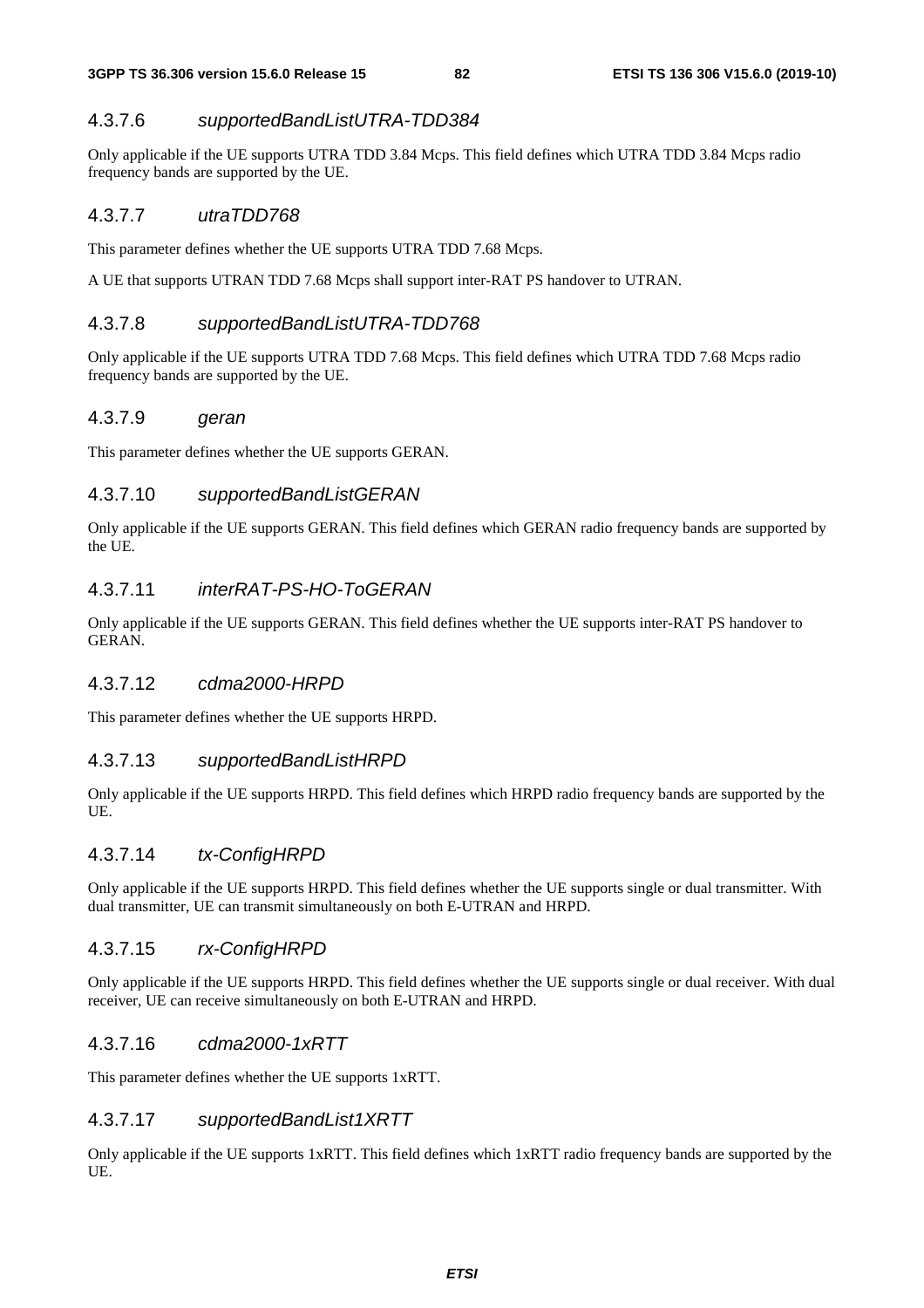### 4.3.7.18 *tx-Config1XRTT*

Only applicable if the UE supports 1xRTT. This field defines whether the UE supports single or dual transmitter. With dual transmitter, UE can transmit simultaneously on both E-UTRAN and 1xRTT.

### 4.3.7.19 *rx-Config1XRTT*

Only applicable if the UE supports 1xRTT. This field defines whether the UE supports single or dual receiver. With dual receiver, UE can receive simultaneously on both E-UTRAN and 1xRTT.

### 4.3.7.20 *e-CSFB-1XRTT*

Only applicable if the UE supports CDMA2000 1xRTT. This field defines whether the UE supports enhanced 1xRTT CS fallback.

### 4.3.7.21 *e-CSFB-ConcPS-Mob1XRTT*

Only applicable if the UE supports CDMA2000 1xRTT and CDMA2000 HRPD simultaneously. This field defines whether the UE supports concurrent enhanced CS fallback to CDMA2000 1xRTT and handover/redirection to CDMA2000 HRPD.

### 4.3.7.22 *e-RedirectionUTRA*

This parameter defines whether the UE supports use of UTRA system information provided by *RRCConnectionRelease* upon redirection.

### 4.3.7.23 e-RedirectionGERAN

This parameter defines whether the UE supports use of GERAN system information provided by *RRCConnectionRelease* upon redirection.

A UE that supports CS fallback to GERAN shall support e-Redirection to GERAN.

#### 4.3.7.24 *dtm*

This parameter defines whether the UE supports Dual Transfer Mode (DTM) in GERAN.

### 4.3.7.25 *e-CSFB-dual-1XRTT*

Only applicable if the UE supports CDMA2000 1xRTT, dual transmitter (i.e. UE can transmit simultaneously on both E-UTRAN and 1xRTT) and dual receiver (i.e. UE can receive simultaneously on both E-UTRAN and 1xRTT). This field defines whether the UE supports dual receiver/transmitter enhanced 1xRTT CS fallback (dual Rx/Tx e1xCSFB).

#### 4.3.7.26 *e-RedirectionUTRA-TDD*

This parameter defines whether the UE supports redirection to multiple carrier frequencies both with and without using UTRA TDD system information for cells on multiple carrier frequencies provided by *RRCConnectionRelease*.

### 4.3.7.27 *cdma2000-NW-Sharing-r11*

Only applicable if the UE supports CDMA2000 1xRTT or CDMA2000 HRPD. This parameter defines whether the UE supports per PLMN CDMA2000 interworking in E-UTRAN shared networks as specified in TS 36.331 [5].

### 4.3.7.28 *mfbi-UTRA*

This field is only applicable for a UE supporting UTRA FDD. It indicates if the UE supports the signalling requirements of multiple radio frequency bands in a UTRA FDD cell, as defined in TS 25.307 [20].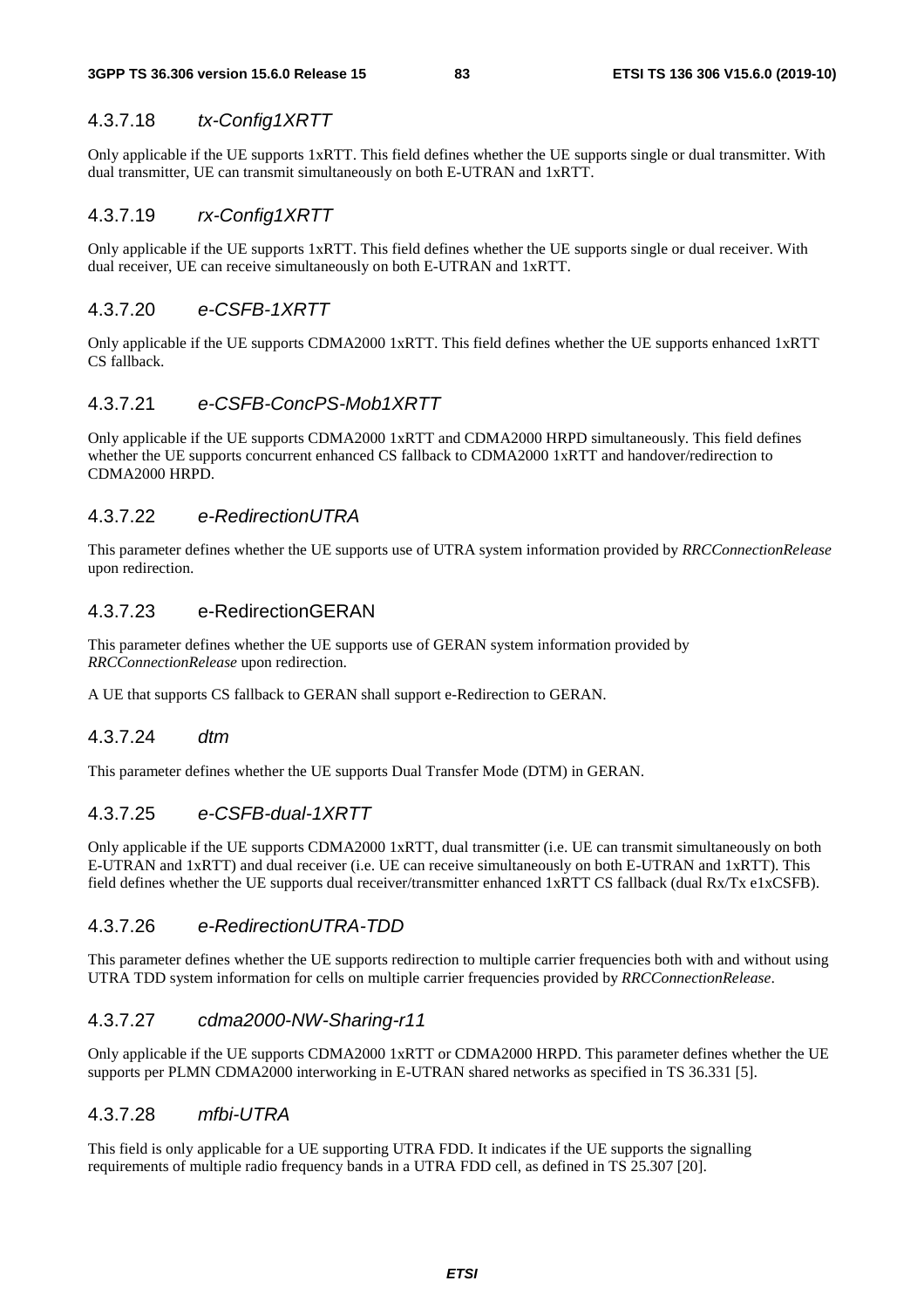#### 4.3.7.29 *supportedBandListWLAN*

This field defines which WLAN radio frequency bands are supported by the UE.

### 4.3.8 General parameters

#### 4.3.8.1 *accessStratumRelease*

This field defines the release of the E-UTRA layer 1, 2, and 3 specifications supported by the UE e.g. Rel-8, Rel-9, etc.

### 4.3.8.1A *accessStratumRelease-r13*

This field defines the release of the E-UTRA layer 1, 2, and 3 specifications supported by the UE e.g. Rel-13, Rel-14, etc. This field is only applicable for UEs of any *ue-Category-NB*.

### 4.3.8.2 *deviceType*

This field defines whether the device does not benefit from NW-based battery consumption optimisation.

- 4.3.8.3 Void
- 4.3.8.4 Void

### 4.3.8.5 *multipleDRB-r13*

This field defines whether the UE supports multiple DRBs. This field is only applicable if the UE supports S1-U data transfer or User plane CIoT EPS Optimisation, as defined in TS 24.301 [28] and any *ue-Category-NB*. If a UE of this release supports multiple DRBs, the UE shall support two simultaneous DRBs.

#### 4.3.8.6 Void

### 4.3.8.7 *earlyData-UP-r15*

This field defines whether the UE supports EDT for User Plane CIoT EPS optimizations for FDD, as defined in TS 24.301 [28]. This feature is only applicable if the UE supports *ce-ModeA-r13* or if the UE supports any *ue-Category-NB*.

4.3.8.8 void

#### 4.3.8.9 *extendedNumberOfDRBs-r15*

This field defines whether the UE supports up to 15 DRBs. The UE shall support any combination of RLC AM and RLC UM entities for the configured DRBs. A UE that supports *extendedNumberOfDRBs-r15* shall also support the extended LCID as specified in TS 36.321 [4].

#### 4.3.8.10 *reducedCP-Latency-r15*

This field defines whether the UE supports reduced control plane latency as defined in TS 36.213 [22] and TS 36.331 [5].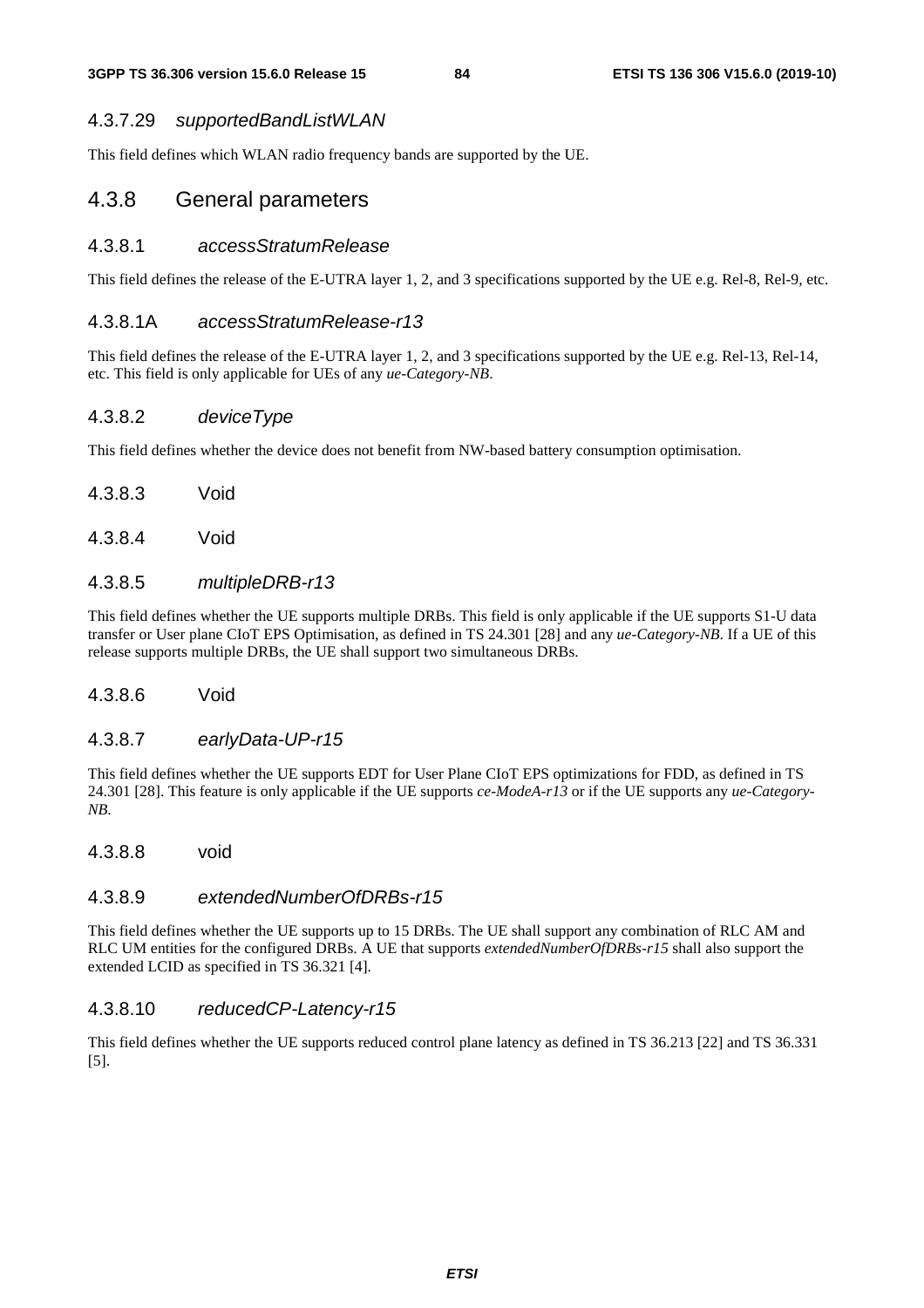## 4.3.9 Void

## 4.3.10 CSG Proximity Indication parameters

### 4.3.10.1 *intraFreqProximityIndication*

This parameter defines whether the UE supports proximity indication for intra-frequency E-UTRAN cells whose CSG Identities are in the UE's CSG Whitelist.

### 4.3.10.2 *interFreqProximityIndication*

This parameter defines whether the UE supports proximity indication for inter-frequency E-UTRAN cells whose CSG Identities are in the UE's CSG Whitelist.

#### 4.3.10.3 *utran-ProximityIndication*

This parameter defines whether the UE supports proximity indication for UTRAN cells whose CSG IDs are in the UE's CSG Whitelist.

## 4.3.11 Neighbour cell SI acquisition parameters

### 4.3.11.1 *intraFreqSI-AcquisitionForHO*

This parameter defines whether the UE supports, upon configuration of *si-RequestForHO* by the network, acquisition of relevant information from a neighbouring intra-frequency cell by reading the SI of the neighbouring cell using autonomous gaps and reporting the acquired information to the network as specified in TS 36.331 [5].

### 4.3.11.2 *interFreqSI-AcquisitionForHO*

This parameter defines whether the UE supports, upon configuration of *si-RequestForHO* by the network, acquisition of relevant information from a neighbouring inter-frequency cell by reading the SI of the neighbouring cell using autonomous gaps and reporting the acquired information to the network as specified in TS 36.331 [5].

### 4.3.11.3 *utran-SI-AcquisitionForHO*

This parameter defines whether the UE supports, upon configuration of *si-RequestForHO* by the network, acquisition of relevant information from a neighbouring UMTS cell by reading the SI of the neighbouring cell using autonomous gaps and reporting the acquired information to the network as specified in TS 36.331 [5].

### 4.3.11.4 *reportCGI-NR-EN-DC-r15*

This parameter defines whether the UE supports acquisition of relevant information from a neighbouring NR cell by reading the SI of the neighbouring cell and reporting the acquired information to the network as specified in TS 36.331 [5] when the EN-DC is configured.

### 4.3.11.5 *reportCGI-NR-NoEN-DC-r15*

This parameter defines whether the UE supports acquisition of relevant information from a neighbouring NR cell by reading the SI of the neighbouring cell and reporting the acquired information to the network as specified in TS 36.331 [5] when the EN-DC is not configured.

### 4.3.11.6 *eutra-CGI-Reporting-ENDC*

This parameter defines whether the UE supports acquisition of relevant information from a neighbouring E-UTRA cell by reading the SI of the neighbouring cell and reporting the acquired information to the network as specified in TS 36.331 [5] when the (NG)EN-DC is configured wherein either MN and SN have different DRX cycles, or on-duration configured by MN does not contain on-duration configured by SN if their DRX cycles are same..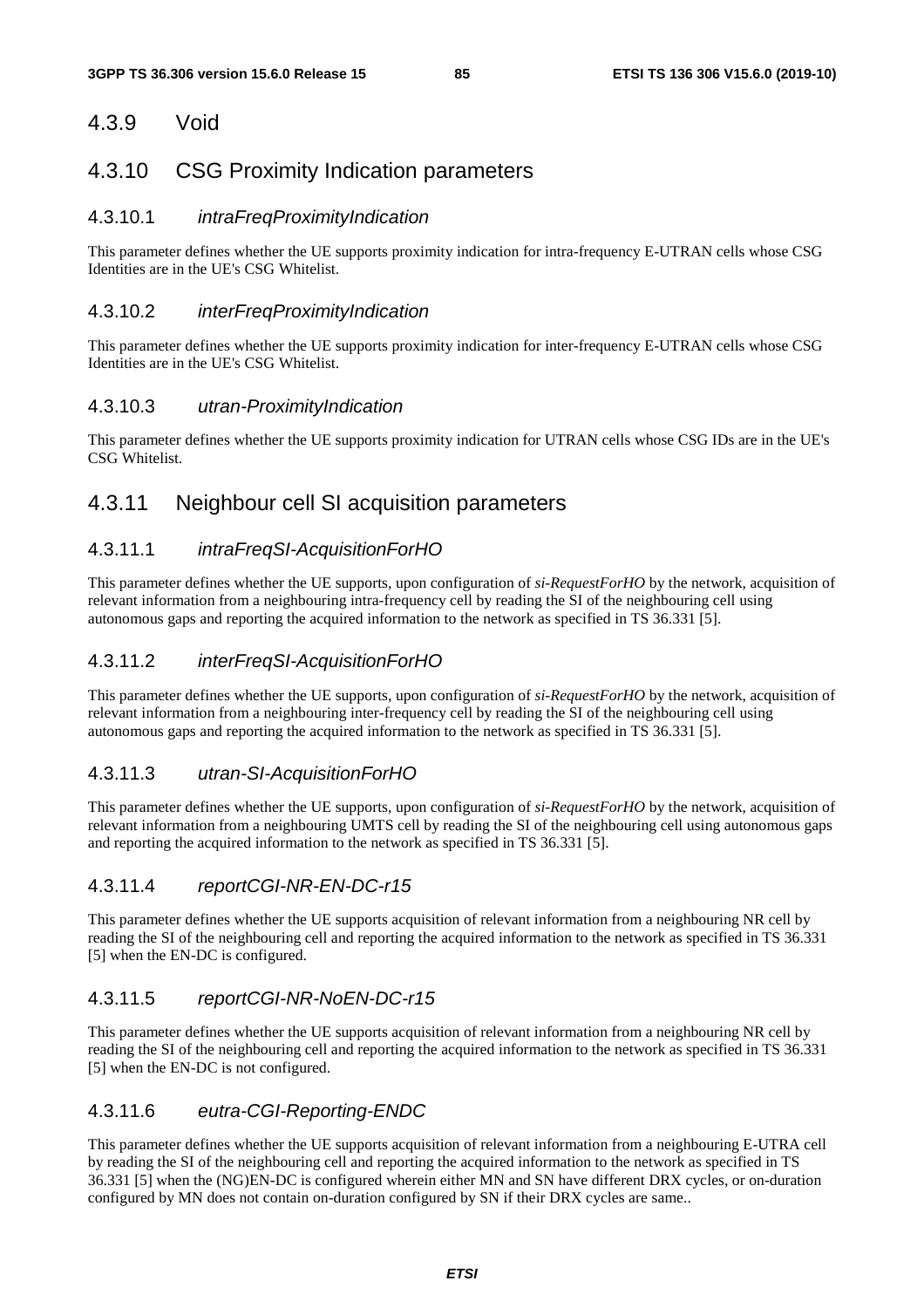### 4.3.11.7 *utra-geran-CGI-Reporting-ENDC*

This parameter defines whether the UE supports acquisition of relevant information from a neighbouring GERAN/UTRA cell by reading the SI of the neighbouring cell and reporting the acquired information to the network as specified in TS 36.331 [5] when the (NG)EN-DC is configured wherein either MN and SN have different DRX cycles, or on-duration configured by MN does not contain on-duration configured by SN if their DRX cycles are same..

## 4.3.12 SON parameters

### 4.3.12.1 *rach-Report*

This parameter defines whether the UE supports delivery of *rachReport* upon request from the network.

## 4.3.13 UE-based network performance measurement parameters

### 4.3.13.1 *loggedMeasurementsIdle*

This parameter defines whether the UE supports logged measurements in RRC\_IDLE upon request from the network. A UE that supports logged measurements in RRC\_IDLE shall also support a minimum of 64kB memory for log storage.

### 4.3.13.2 *standaloneGNSS-Location*

This parameter defines whether the UE is equipped with a standalone GNSS receiver that may be used to provide detailed location information in RRC measurement report and logged measurements in RRC\_IDLE.

### 4.3.13.3 Void

### 4.3.13.4 *loggedMBSFNMeasurements-r12*

This parameter defines whether the UE supports logged MBSFN measurement in RRC\_IDLE and RRC\_CONNECTED upon request from the network. A UE that supports logged MBSFN measurements shall also support a minimum of 64kB memory for log storage. A UE that supports logged MBSFN measurements shall also support logged measurements in RRC\_IDLE upon request from the network.

#### 4.3.13.5 *locationReport-r14*

This parameter defines whether the UE supports reporting of its geographical location information to eNB.

### 4.3.13.6 *loggedMeasBT-r15*

This parameter indicates whether the UE supports Bluetooth measurements in RRC\_IDLE mode.

### 4.3.13.7 *loggedMeasWLAN-r15*

This parameter indicates whether the UE supports WLAN measurements in RRC\_IDLE mode.

#### 4.3.13.8 *immMeasBT-r15*

This parameter indicates whether the UE supports Bluetooth measurements in RRC\_CONNECTED mode.

#### 4.3.13.9 *immMeasWLAN-r15*

This parameter indicates whether the UE supports WLAN measurements in RRC\_CONNECTED mode.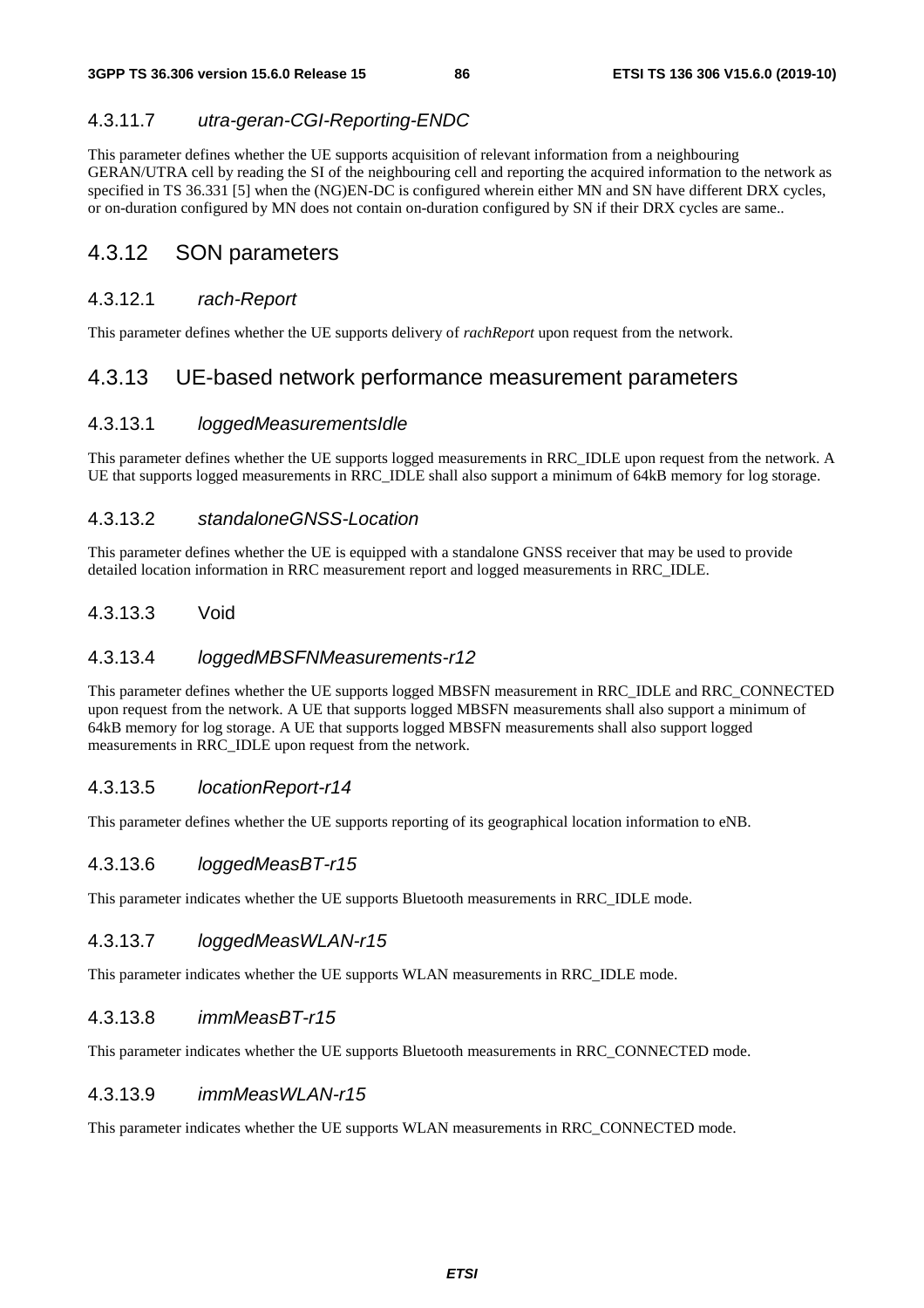## 4.3.14 IMS Voice parameters

### 4.3.14.1 *voiceOver-PS-HS-UTRA-FDD*

Only applicable if the UE supports UTRA FDD. This parameter defines whether the UE supports IMS Voice in UTRA FDD according to GSMA IR.58 profile.

## 4.3.14.2 *voiceOver-PS-HS-UTRA-TDD128*

Only applicable if the UE supports UTRA TDD 1.28Mcps. This parameter defines whether the UE supports IMS Voice in UTRA TDD 1.28Mcps.

### 4.3.14.3 *srvcc-FromUTRA-FDD-ToGERAN*

Only applicable if the UE supports UTRA FDD and GERAN. This parameter defines whether the UE supports SRVCC handover from UTRA FDD PS HS to GERAN CS.

### 4.3.14.4 *srvcc-FromUTRA-FDD-ToUTRA-FDD*

Only applicable if the UE supports UTRA FDD. This parameter defines whether the UE supports SRVCC handover from UTRA FDD PS HS to UTRA FDD CS.

### 4.3.14.5 *srvcc-FromUTRA-TDD128-ToGERAN*

Only applicable if the UE supports UTRA TDD 1.28Mcps and GERAN. This parameter defines whether the UE supports SRVCC handover from UTRA TDD 1.28Mcps PS HS to GERAN CS.

### 4.3.14.6 *srvcc-FromUTRA-TDD128-ToUTRA-TDD128*

Only applicable if the UE supports UTRA TDD 1.28Mcps. This parameter defines whether the UE supports SRVCC handover from UTRA TDD 1.28Mcps PS HS to UTRA TDD 1.28Mcps CS.

## 4.3.15 Other parameters

### 4.3.15.1 Void

### 4.3.15.2 *inDeviceCoexInd-r11*

This parameter defines whether the UE supports in-device coexistence indication as well as autonomous denial functionality as specified in TS 36.331 [5].

### 4.3.15.3 *powerPrefInd-r11*

This parameter defines whether the UE supports power preference indication as specified in TS 36.331 [5].

### 4.3.15.4 *ue-Rx-TxTimeDiffMeasurements-r11*

This parameter defines whether the UE supports  $Rx - Tx$  time difference measurements as specified in TS 36.331 [5] and TS 36.355 [13]. A TDD UE of this release of the specification that supports UE Rx-Tx time difference measurements, shall support to report UE Rx-Tx time difference measurement result including N<sub>TAoffset</sub> according to EUTRAN TDD Rx-Tx time difference measurement report mapping as specified in TS 36.133 [16].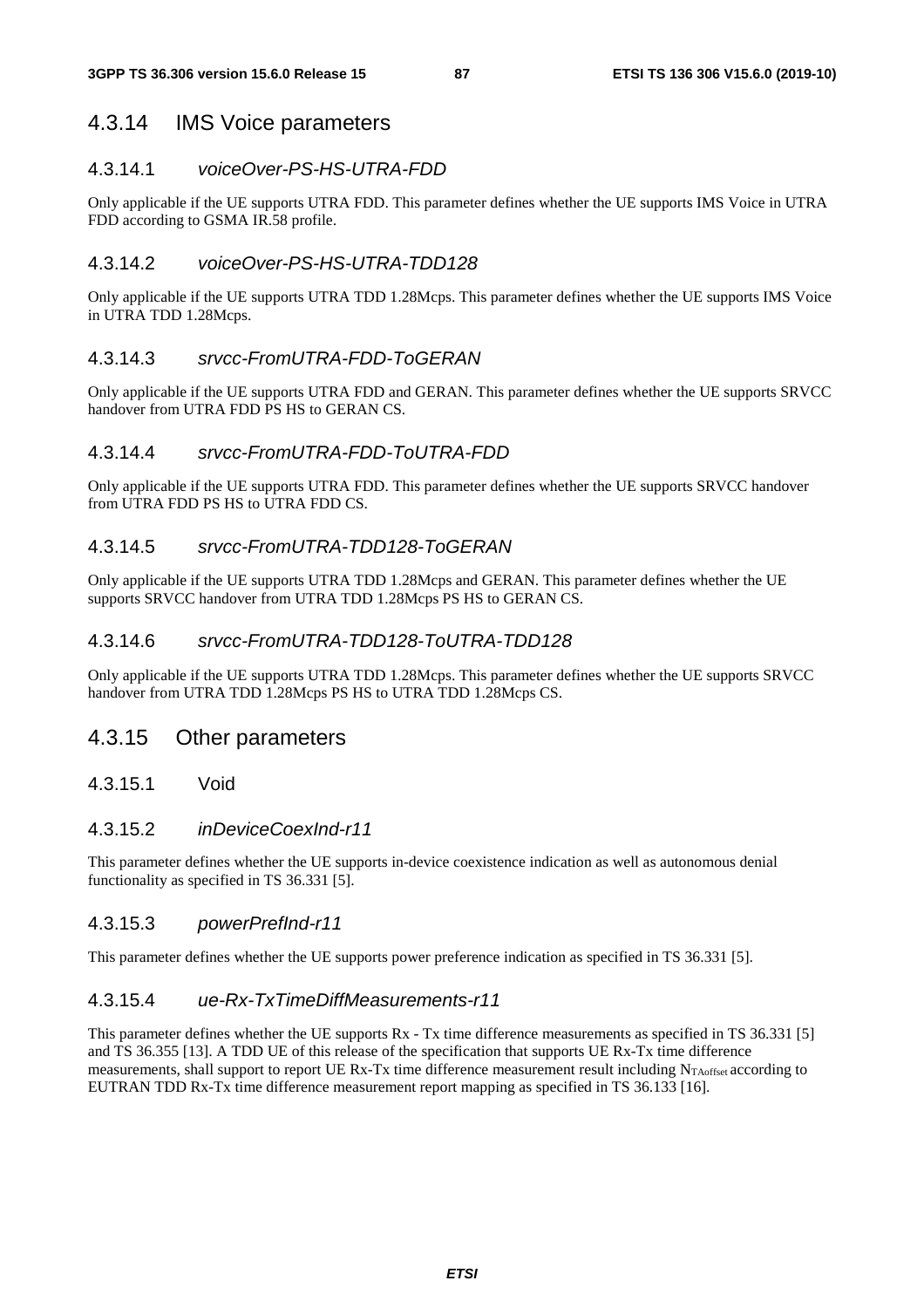| 4.3.15.5 | Void |
|----------|------|
|          |      |

4.3.15.6 Void

4.3.15.7 Void

### 4.3.15.8 *inDeviceCoexInd-UL-CA-r11*

This parameter defines whether the UE supports UL CA related in-device coexistence indication as specified in TS 36.331 [5]. A UE that supports UL CA related in-device coexistence indication shall also support in-device coexistence indication.

### 4.3.15.9 *bwPrefInd-r14*

This parameter defines whether the UE supports maximum PDSCH/PUSCH bandwidth preference indication as specified in TS 36.331 [5]. A UE indicating support of *bwPrefInd-r14* shall also indicate support of *ce-ModeA-r13*.

### 4.3.15.10 *inDeviceCoexInd-HardwareSharingInd-r13*

This parameter defines whether the UE supports hardware sharing indication as specified in TS 36.331 [5]. A UE that supports hardware sharing indication shall also indicate support of LAA operation.

### 4.3.15.11 *overheatingInd-r14*

This parameter defines whether the UE supports overheating assistance information as specified in TS 36.331 [5].

### 4.3.15.12 *assistInfoBitForLC-r15*

This parameter defines whether the UE supports assistance information bit for local cache as specified in TS 36.323 [2].

#### 4.3.15.13 *timeReferenceProvision-r15*

This parameter defines whether the UE supports provision of time reference message *TimeReferenceInformation* as specified in TS 36.331 [5].

#### 4.3.15.14 *flightPathPlan-r15*

This field defines whether the UE supports reporting of the flight path plan through the procedure defined in TS 36.331 [5].

#### 4.3.15.15 *inDeviceCoexInd-ENDC-r15*

This parameter defines whether the UE supports in-device coexistence indication for EN-DC operation as specified in TS 36.331 [5]. A UE that supports in-device coexistence indication for EN-DC operation shall also support in-device coexistence indication.

#### 4.3.15.16 *nonCSG-SI-Reporting-r14*

This parameter defines whether the UE supports reporting of PLMN list from cells not broadcasting the field *csg-Identity*.

## 4.3.16 Positioning parameters

#### 4.3.16.1 *otdoa-UE-assisted*

This parameter defines whether the UE supports UE-assisted OTDOA positioning as specified in TS 36.355 [13].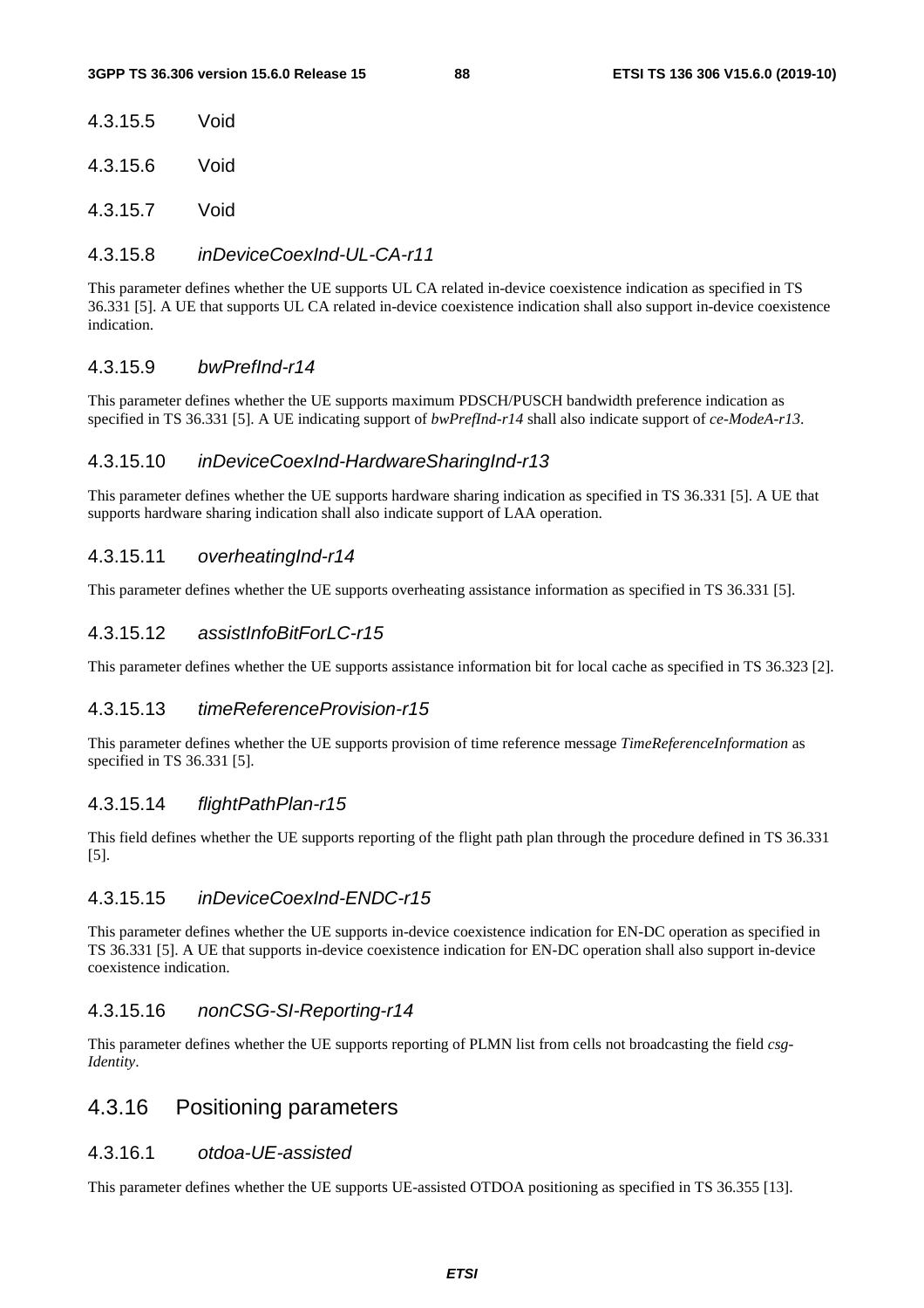### 4.3.16.2 *interFreqRSTDmeasurement*

This parameter defines whether the UE supports inter-frequency RSTD measurements for OTDOA positioning as specified in TS 36.355 [13].

## 4.3.17 MBMS parameters

### 4.3.17.1 *mbms-SCell-r11*

This parameter defines whether the UE in RRC\_CONNECTED supports MBMS reception via MBSFN on a frequency indicated in an *MBMSInterestIndication* message, when an SCell is configured on that frequency (regardless of whether the SCell is activated or deactivated), as specified in TS 36.331 [5].

### 4.3.17.2 *mbms-NonServingCell-r11*

This parameter defines whether the UE in RRC\_CONNECTED supports MBMS reception via MBSFN on a frequency indicated in an *MBMSInterestIndication* message, where (according to *supportedBandCombination* and to network synchronization properties) a serving cell may be additionally configured, as specified in TS 36.331 [5]. If this is supported, the UE shall also support MBMS reception via MBSFN on a frequency when an SCell is configured on that frequency (regardless of whether the SCell is activated or deactivated), as specified in TS 36.331 [5].

### 4.3.17.3 *mbms-AsyncDC-r12*

This parameter defines whether the UE in RRC\_CONNECTED supports MBMS reception via MBSFN on a frequency indicated in an *MBMSInterestIndication* message, where according to *supportedBandCombination*, the carriers are configured or can be configured as serving cells in the MCG and the SCG which are not synchronized, specified in TS 36.331 [5]. In this release of specification, it is mandatory to support this according to *MBMSInterestIndication* and indicated *supportedBandCombination*.

### 4.3.17.4 *fembmsMixedCell-r14*

This parameter defines whether the UE in RRC\_CONNECTED supports MBMS reception with 15kHz subcarrier spacings via MBSFN from FeMBMS/Unicast mixed cells on a frequency indicated in an *MBMSInterestIndication* message.

### 4.3.17.5 *fembmsDedicatedCell-r14*

This parameter defines whether the UE in RRC\_CONNECTED supports MBMS reception with 15kHz subcarrier spacings via MBSFN from MBMS-dedicated cells on a frequency indicated in an *MBMSInterestIndication* message.

### 4.3.17.6 *subcarrierSpacingMBMS-khz1dot25-r14, subcarrierSpacingMBMS-khz7dot5 r14*

This parameter defines the supported subcarrier spacing for MBSFN subframes on FeMBMS/Unicast mixed cells or MBMS-Dedicated cells in addition to 15kHz subcarrier spacing. The *subcarrierSpacingMBMS-khz7dot5-r14* refers to 7.5kHz subcarrier spacing and *subcarrierSpacingMBMS-khz1dot25-r14* refers to 1.25 kHz subcarrier spacing as defined in TS 36.211 [21], clause 6.12. This field is included only if UE supports MBMS reception from FeMBMS/Unicast mixed cell or MBMS-dedicated cell.

### 4.3.17.7 *mbms-MaxBW-r14*

This parameter defines the maximum supported bandwidth (T) for MBMS reception, see TS 36.213 [22], clause 11.1. If the value is set to *implicitValue*, the corresponding value of T is calculated as specified in TS 36.213 [22], clause 11.1. If the value is set to *explicitValue*, the actual value of  $T = explicitValue * 40 MHz$ .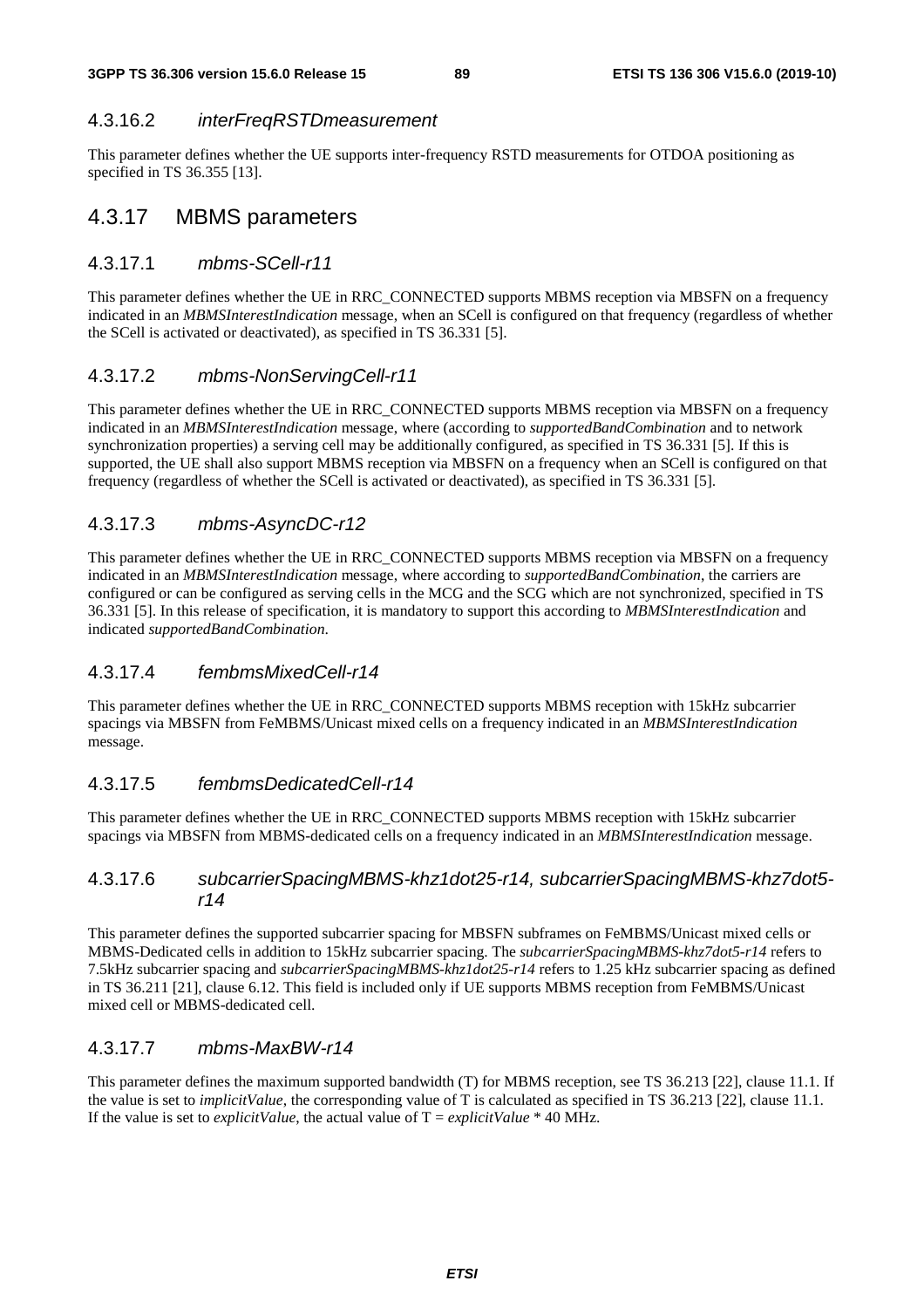### 4.3.17.8 *mbms-ScalingFactor1dot25-r14*, *mbms-ScalingFactor7dot5-r14*

These parameters correspond to  $A^{(1.25)}$  and  $A^{(7.5)}$ , respectively, i.e., scaling factor for processing one unit of bandwidth corresponding to subcarrier spacing of 1.25 kHz and 7.5 kHz, with respect to one unit of bandwidth corresponding to subcarrier spacing of 15 kHz. See TS 36.213 [22], clause 11.1. The field is included only if UE supports corresponding subcarrier spacing for MBSFN subframes on FeMBMS/Unicast mixed cells or MBMS-Dedicated cells in addition to 15kHz subcarrier spacing. The field shall be included if the UE supports corresponding subcarrier spacing for MBSFN subframes on FeMBMS/Unicast mixed cells or MBMS-Dedicated cells in addition to 15kHz subcarrier spacing and *mbms-MaxBW-r14* is included.

## 4.3.18 RAN-assisted WLAN interworking parameters

### 4.3.18.1 *wlan-IW-RAN-Rules-r12*

This parameter defines whether the UE supports RAN-assisted WLAN interworking based on access network selection and traffic steering rules specified in TS 36.304 [14]. A UE that supports RAN-assisted WLAN interworking based on access network selection and traffic steering rules specified in TS 36.304 [14] shall support to receive, via system information and dedicated signalling, the RAN assistance parameters relevant for those rules.

#### 4.3.18.2 *wlan-IW-ANDSF-Policies-r12*

This parameter defines whether the UE supports RAN-assisted WLAN interworking based on ANDSF policies specified in TS 24.312 [21]. A UE that supports RAN-assisted WLAN interworking based on ANDSF policies specified in TS 24.312 [21] shall support to receive, via system information and dedicated signalling, the RAN assistance parameters relevant for those policies.

#### 4.3.18.3 *rclwi-r13*

This parameter defines whether the UE supports RCLWI as specified in TS 36.331 [5]. A UE that supports RCLWI shall also support WLAN measurements.

### 4.3.19 MAC parameters

### 4.3.19.1 *longDRX-Command-r12*

This field defines whether the UE supports Long DRX Command MAC Control Element as specified in TS 36.321 [4]. It is mandatory for UEs of this release of the specification.

#### 4.3.19.2 *logicalChannelSR-ProhibitTimer-r12*

This field defines whether the UE supports the *logicalChannelSR-ProhibitTimer* as specified in TS 36.321 [4]. It is mandatory for UEs of any *ue-Category-NB* to support this feature.

#### 4.3.19.3 *extendedMAC-LengthField-r13*

This field defines whether the UE supports 16 bit length of MAC L field as specified in TS 36.321 [4].

### 4.3.19.4 *extendedLongDRX-r13*

This field defines whether the UE supports the *longDRX-Cycle* values of 5120 and 10240 subframes as specified in TS 36.321 [4].

### 4.3.19.5 *shortSPS-IntervalFDD-r14*

This field indicates whether the UE supports uplink SPS intervals shorter than 10 subframes in FDD mode. A UE that supports *shortSPS-IntervalFDD-r14* shall also support *skipUplinkSPS-r14*.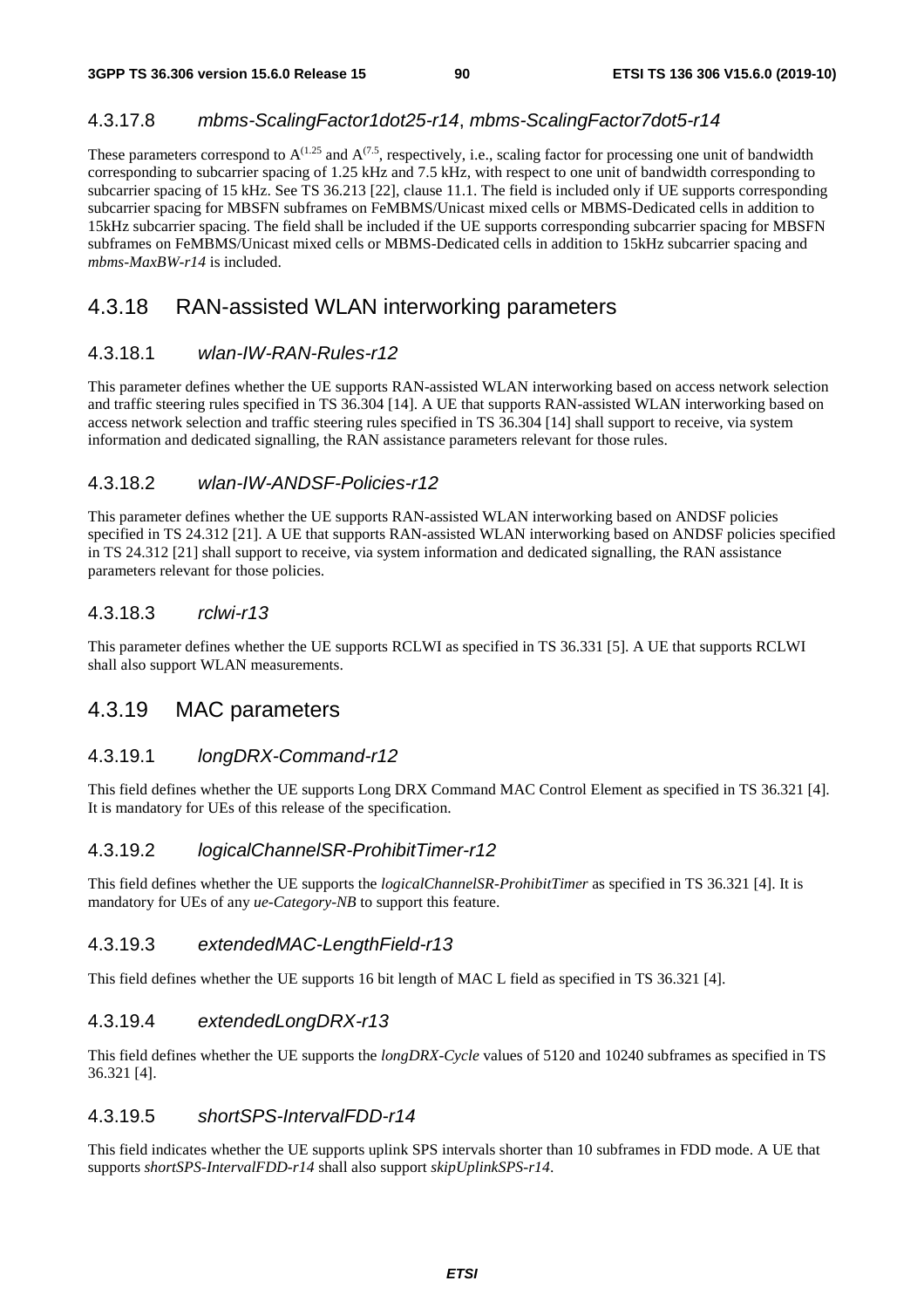### 4.3.19.6 *shortSPS-IntervalTDD-r14*

This field indicates whether the UE supports uplink SPS intervals shorter than 10 subframes in TDD mode. A UE that supports *shortSPS-IntervalTDD-r14* shall also support *skipUplinkSPS-r14*.

#### 4.3.19.7 *skipUplinkDynamic-r14*

This field indicates whether the UE supports skipping of UL transmission for an uplink grant indicated on PDCCH if no data is available for transmission as specified in TS 36.321 [4].

### 4.3.19.8 *skipUplinkSPS-r14*

This field indicates whether the UE supports skipping of UL transmission for a configured uplink grant if no data is available for transmission as specified in TS 36.321 [4].

#### 4.3.19.9 *dataInactMon-r14*

This field defines whether the UE supports data inactivity monitoring as specified in TS 36.321 [4].

### 4.3.19.10 *rai-Support-r14*

This field defines whether the UE supports Release Assistance Indication (RAI) as specified in TS 36.321 [4]. This field is only applicable if the UE supports UE category M1 or UE category M2 or any *ue-Category-NB*.

### 4.3.19.11 *multipleUplinkSPS-r14*

This field defines whether the UE supports multiple uplink SPS and reporting SPS assistance information. A UE indicating *multipleUplinkSPS* shall also support V2X communication via Uu, as defined in TS 36.300 [30].

#### 4.3.19.12 *min-Proc-TimelineSubslot-r15*

This field defines the UE minimum processing timeline supported for subslot operation for the different SPDCCH configurations. The minimum processing timeline is indicated by one of two sets in *ProcessingTimelineSet-r15*. Each set consists of two different processing timeline options and associated maximum TA. The minimum processing timeline to use out of the two options for a given set is configured by *min-proc-TimeTA-SubslotSet1-r15* and *minprocTimeTA-SubslotSet2-r15,* see TS 36.331 [5]. Support of Set 1 implicitly means support of Set 2.

The sets supported can be different for 1os CRS-based SPDCCH, 2os CRS-based SPDCCH and DMRS-based SPDCCH. The field consists of a sequence of *ProcessingTimelineSet-r15*. The sequence applies to (in order):

- 1. 1os CRS based SPDCCH
- 2. 2os CRS based SPDCCH
- 3. DMRS based SPDCCH

#### 4.3.19.13 *skipSubframeProcessing-r15*

This fields defines whether the UE supports, within a serving cell, aborting reception of PDSCH if the UE receives slot-PDSCH/subslot-PDSCH during an ongoing PDSCH reception and instead starts receiving the slot-PDSCH/subslot-PDSCH, as well as whether the UE supports aborting a PUSCH transmission if the UE gets a grant for a slot-PUSCH/ subslot-PUSCH transmission that overlaps with a grant received for a PUSCH transmission. The capability indicates the number of subframes that the UE may drop prior to the subframe in which it prioritizes the processing of slot/subslot PDSCH/PUSCH. Separate capability for UL and DL and per sTTI length in each direction.

### 4.3.19.14 *earlyContentionResolution-r14*

This field defines whether the UE supports MAC PDU that contains only the UE Contention Resolution Identity MAC control element but no RRC response message, as specified in TS 36.331 [5]. It is mandatory for UEs that support any *ue-Category-NB* of this release of the specification.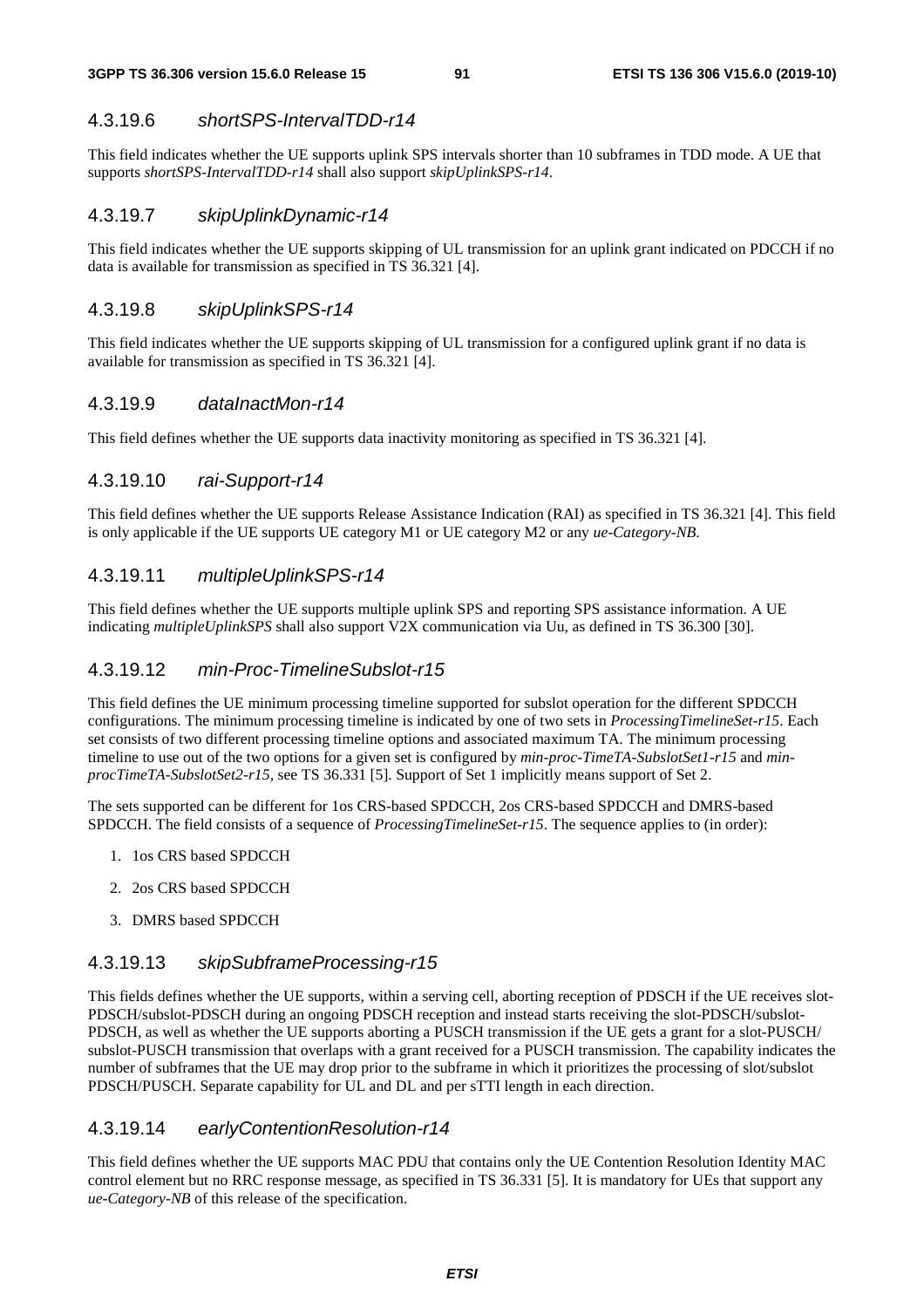#### 4.3.19.15 *sr-SPS-BSR-r15*

This field defines whether the UE supports SR with SPS BSR, as defined in TS 36.321 [4]. This feature is only applicable if the UE supports any *ue-Category-NB*.

#### 4.3.19.16 *dormantSCellState-r15*

This field defines whether the UE supports the dormant SCell state, as specified in TS 36.321 [4] and TS 36.331 [5].

#### 4.3.19.17 *directSCellActivation-r15*

This field defines whether the UE supports having an SCell configured in activated SCell state, as defined in TS 36.321 [4] and TS 36.331 [5].

#### 4.3.19.18 *directSCellHibernation-r15*

This field defines whether the UE supports having an SCell configured in dormant SCell state, as defined in TS 36.321 [4] and TS 36.331 [5]. A UE that indicates support for this shall also indicate support for *dormantSCellState-r15*.

#### 4.3.19.19 *sps-ServingCell-r15*

This field indicates whether the UE supports multiple UL/DL SPS configurations simultaneously active on different serving cells as specified in TS 36.321 [4].

#### 4.3.19.20 *extendedLCID-Duplication-r15*

This field indicates whether the UE supports use of extended LCIDs 32-38 for PDCP duplication. A UE that supports *extendedLCID-Duplication-r15* shall also support the extended LCID as specified in TS 36.321 [4].

#### 4.3.19.21 *eLCID-Support-r15*

This field indicates whether the UE supports LCID "10000" and MAC PDU subheader containing the eLCID field as specified in TS 36.321 [4].

### 4.3.20 Dual Connectivity parameters

### 4.3.20.1 *drb-TypeSplit-r12*

This field defines whether the DRB type of Split bearer is supported by the UE which is capable of DC.

#### 4.3.20.2 *drb-TypeSCG-r12*

This field defines whether the DRB type of SCG bearer is supported by the UE which is capable of DC.

#### 4.3.20.3 *pdcp-TransferSplitUL-r13*

This field defines whether the PDCP data transfer toward both CGs for split bearer in UL as specified in TS 36.323 [2] is supported by the UE which is capable of DC. This field is only applicable for UEs supporting the DRB type of Split bearer.

#### 4.3.20.4 *ue-SSTD-Meas-r13*

This field defines whether the SSTD measurement between the PCell and the PSCell is supported by the UE which is capable of DC.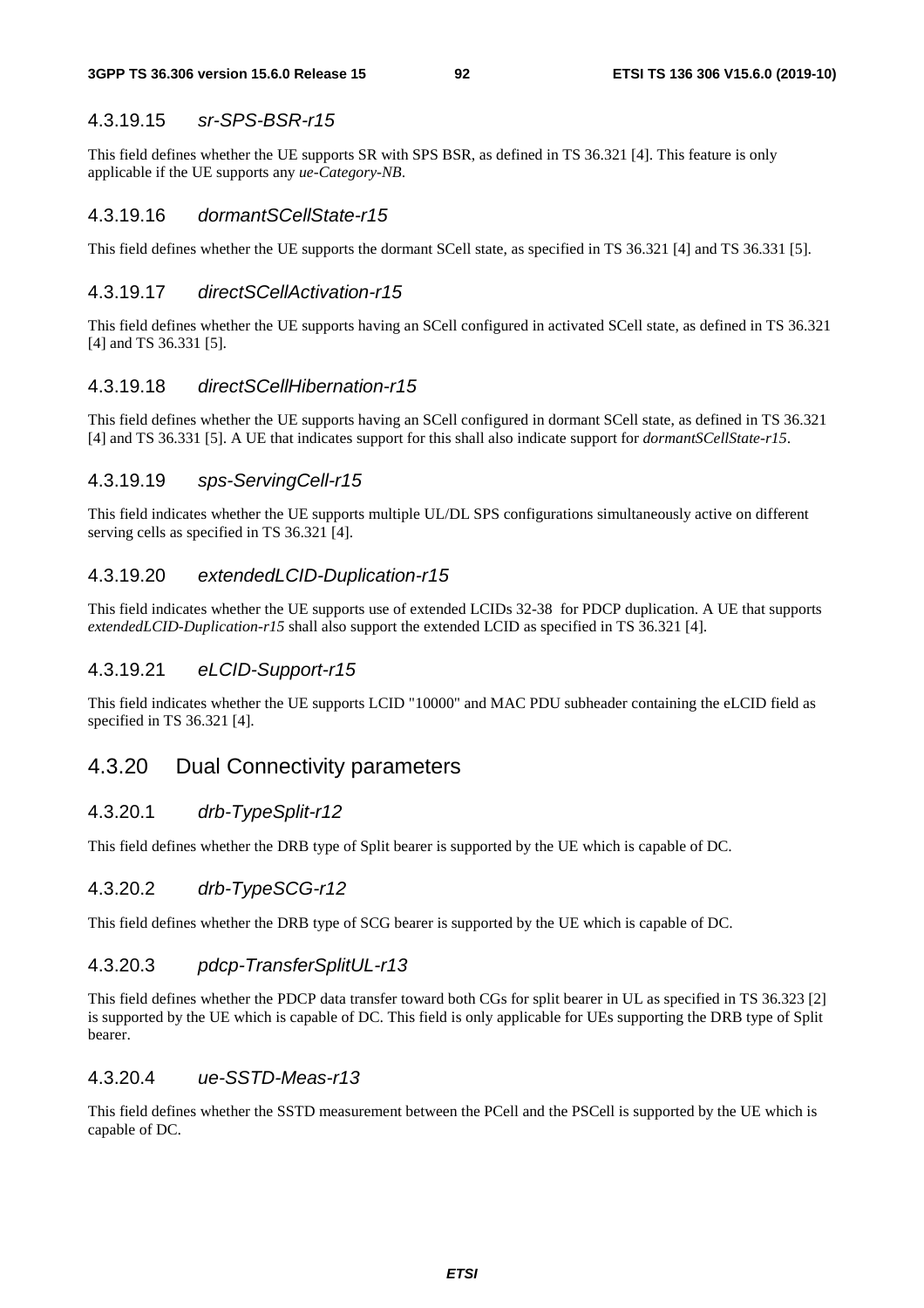## 4.3.21 Sidelink parameters

### 4.3.21.1 *commSupportedBands-r12*

This field indicates the bands on which the UE supports sidelink communication, as defined in TS 23.303 [24] and specified in TS 36.331 [5]. If a UE supports sidelink communication on at least one band, the UE shall support sidelink communication transmission based on UE autonomous resource selection, eNB scheduled resource allocation, ProSe Per Packet Priority (PPPP) handling and out of coverage sidelink discovery. If a UE supports sidelink communication, the UE shall support 16 sidelink processes for reception of SL-SCH.

### 4.3.21.2 *commSimultaneousTx-r12*

This parameter indicates whether the UE supports simultaneous transmission of EUTRA and sidelink communication (on different carriers) in all bands for which the UE indicated simultaneous sidelink and EUTRA support in a band combination (using *commSupportedBandsPerBC*).

### 4.3.21.3 *discSupportedBands-r12*

This field indicates the bands on which the UE supports sidelink discovery, as defined in TS 23.303 [24] and specified in TS 36.331 [5].

#### 4.3.21.4 *discScheduledResourceAlloc-r12*

This parameter indicates whether the UE supports transmission of discovery announcements based on network scheduled resource allocation. It is mandatory for UEs of this release of the specification to support this feature if sidelink discovery is supported on at least one band (indicated by *discSupportedBands-r12*).

### 4.3.21.5 *disc-UE-SelectedResourceAlloc-r12*

This parameter indicates whether the UE supports transmission of discovery announcements based on UE autonomous resource selection. It is mandatory for UEs of this release of the specification to support this feature if sidelink discovery is supported on at least one band (indicated by *discSupportedBands-r12*).

### 4.3.21.6 *disc-SLSS-r12*

This parameter indicates whether the UE supports SideLink Synchronization Signal (SLSS) transmission and reception for sidelink discovery.

### 4.3.21.7 *discSupportedProc-r12*

This parameter indicates the number of processes supported by the UE for reception of sidelink discovery. This field shall be present if sidelink discovery is supported on at least one band (indicated by *discSupportedBands-r12*).

#### 4.3.21.8 *commMultipleTx-r13*

This parameter indicates whether the UE supports multiple transmissions of sidelink communication to different destinations in one SC period. If *commMultipleTx-r13* is set to supported then the UE supports 8 transmitting sidelink processes.

### 4.3.21.9 *discInterFreqTx-r13*

This parameter indicates whether the UE supports sidelink discovery announcements either a) on the primary frequency only or b) on other frequencies also, regardless of the UE configuration (e.g. CA, DC). The UE may set *discInterFreqTx-r13* to supported when having a separate transmitter or if it can request sidelink discovery transmission gaps.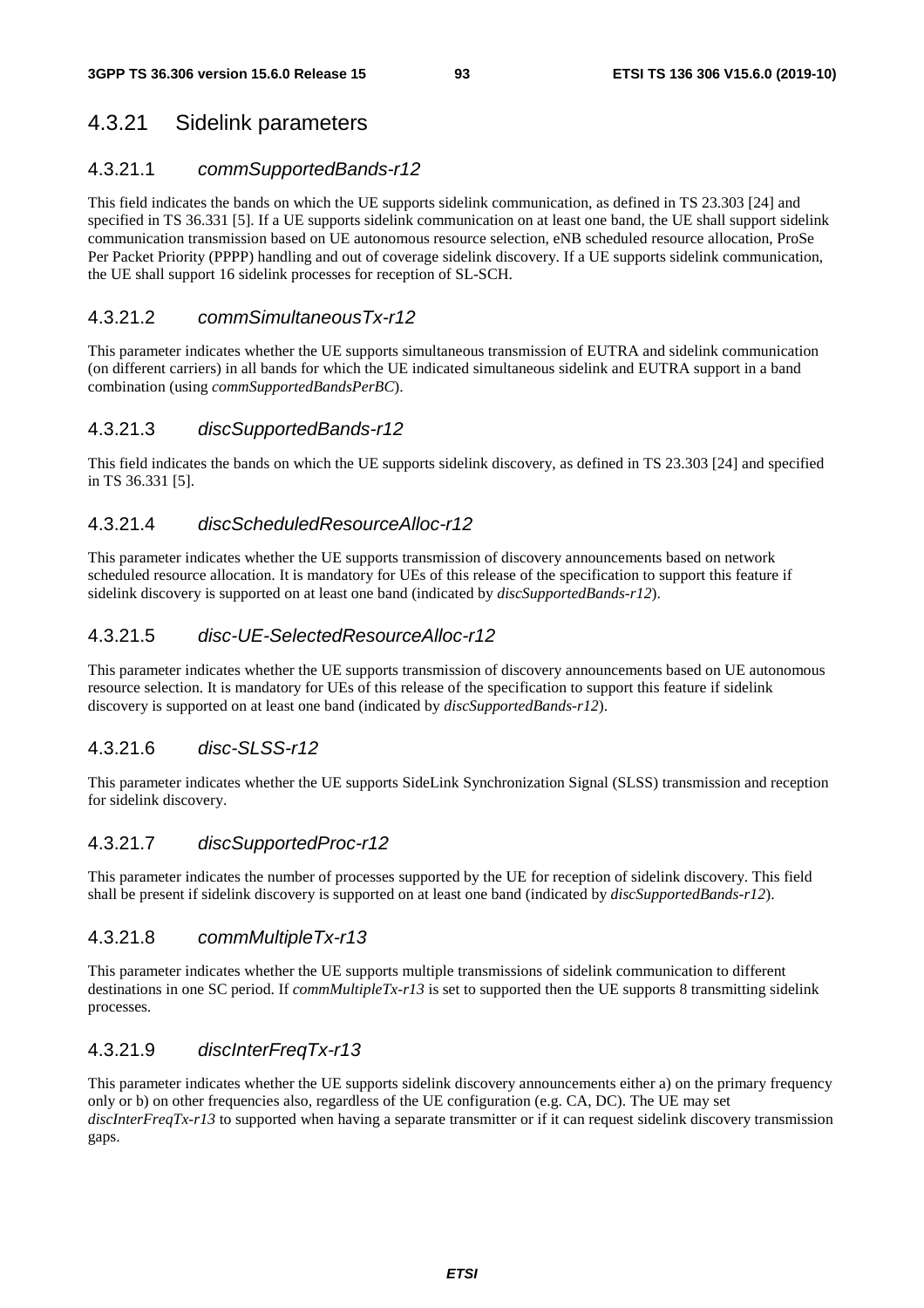### 4.3.21.10 *discPeriodicSLSS-r13*

This parameter indicates whether the UE supports periodic Sidelink Synchronization Signal (SLSS) transmission and reception for sidelink discovery. It is mandatory for UEs to support this feature if sidelink PS discovery is supported and it is optional otherwise.

#### 4.3.21.11 *discSysInfoReporting-r13*

This parameter indicates whether the UE supports reporting of System Information for inter-frequency/PLMN sidelink discovery.

#### 4.3.21.12 *zoneBasedPoolSelection-r14*

This parameter indicates whether the UE supports zone based transmission resource pool selection for V2X sidelink communication.

### 4.3.21.13 *v2x-HighReception-r14*

This parameter indicates whether the UE supports reception of 20 PSCCH in a subframe and decoding of 136 RBs per subframe counting both PSCCH and PSSCH in a band for V2X sidelink communication.

#### 4.3.21.14 *v2x-eNB-Scheduled-r14*

This parameter indicates whether the UE supports transmitting PSCCH/PSSCH using dynamic scheduling, SPS in eNB scheduled mode for V2X sidelink communication, reporting SPS assistance information and the UE supports maximum transmit power associated with Power class 3 V2X UE, see TS 36.101 [6] in a band.

#### 4.3.21.15 *ue-AutonomousWithFullSensing-r14*

This parameter indicates whether the UE supports transmitting PSCCH/PSSCH using UE autonomous resource selection mode with full sensing (i.e., continuous channel monitoring) for V2X sidelink communication and the UE supports maximum transmit power associated with Power class 3 V2X UE, see TS 36.101 [6].

#### 4.3.21.16 *ue-AutonomousWithPartialSensing-r14*

This parameters indicates whether the UE supports transmitting PSCCH/PSSCH using UE autonomous resource selection mode with partial sensing (i.e., channel monitoring in a limited set of subframes) for V2X sidelink communication and the UE supports maximum transmit power associated with Power class 3 V2X UE, see TS 36.101 [6].

### 4.3.21.17 *slss-TxRx-r14*

This parameter indicates whether the UE supports SLSS/PSBCH transmission and reception in UE autonomous resource selection mode and eNB scheduled mode for V2X sidelink communication.

#### 4.3.21.18 *sl-CongestionControl-r14*

This parameter indicates whether the UE supports Channel Busy Ratio measurement and reporting of Channel Busy Ratio measurement to eNB for V2X sidelink communication.

#### 4.3.21.19 *v2x-TxWithShortResvInterval-r14*

This parameter indicates whether the UE supports 20 ms and 50 ms resource reservation periods for UE autonomous resource selection and eNB scheduled resource allocation for V2X sidelink communication.

### 4.3.21.20 *v2x-numberTxRxTiming-r14*

This parameter indicates the number of multiple reference TX/RX timings counted over all the configured sidelink carriers for V2X sidelink communication.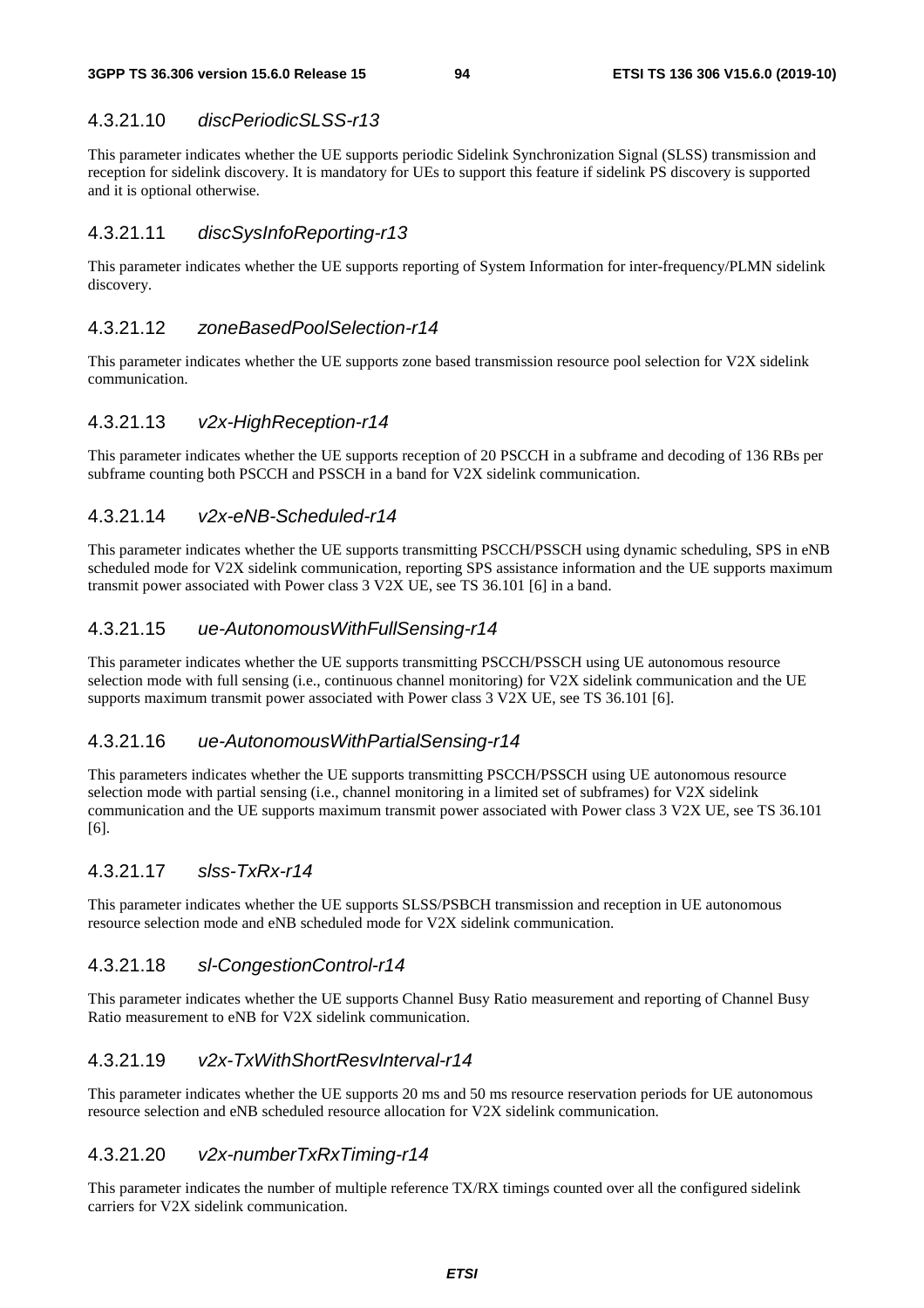## 4.3.21.21 *v2x-nonAdjacentPSCCH-PSSCH-r14*

This parameter indicates whether the UE supports transmission and reception in the configuration of non-adjacent PSCCH and PSSCH for V2X sidelink communication.

## 4.3.21.22 *v2x-HighPower-r14*

This parameter indicates whether the UE supports maximum transmit power associated with Power class 2 V2X UE for V2X sidelink transmission in a band, see TS 36.101 [6].

### 4.3.21.23 *v2x-SupportedBandCombinationList-r14*

This field indicates the bands on which the UE supports V2X sidelink communication, as defined in TS 23.285 [29] and specified in TS 36.331 [5]. If a UE supports V2X sidelink communication, the UE shall support a maximum number of 8 sidelink processes associated with the Sidelink HARQ Entity for the transmission of V2X sidelink communication on SL-SCH.

### 4.3.21.24 *slss-SupportedTxFreq-r15*

This parameter indicates whether the UE supports the SLSS transmission on single carrier or on multiple carriers in the case of sidelink carrier aggregation.

### 4.3.21.25 *sl-64QAM-Tx-r15*

This parameter indicates whether the UE supports 64QAM for the transmission of V2X sidelink communication.

### 4.3.21.26 *sl-TxDiversity-r15*

This parameter indicates whether the UE supports transmit diversity for V2X sidelink communication. See TS 36.101 [6].

### 4.3.21.27 *v2x-EnhancedHighReception-r15*

This parameter indicates whether the UE supports reception of 30 PSCCH in a subframe and decoding of 204 RBs per subframe counting both PSCCH and PSSCH in a band for V2X sidelink communication.

#### 4.3.21.28 *sl-64QAM-Rx-r15*

This parameter indicates whether the UE supports 64QAM for the reception of V2X sidelink communication. It is mandatory to support 64QAM for the reception of V2X sidelink communication for UEs which are supporting Rel-15 V2X sidelink communication as specified in TS 36.331 [5].

#### 4.3.21.29 *sl-RateMatchingTBSScaling-r15*

This parameter indicates whether the UE supports rate matching and TBS scaling of V2X sidelink communication. It is mandatory to support rate matching and TBS scaling of V2X sidelink communication for UEs which are supporting Rel-15 V2X sidelink communication as specified in TS 36.331 [5].

### 4.3.21.30 *sl-LowT2min-r15*

This parameter indicates whether the UE supports 10ms as minimum value of T2 for resource selection of V2X sidelink communication. It is mandatory to support 10ms as minimum value of T2 of V2X sidelink communication for UEs which are supporting Rel-15 V2X sidelink communication as specified in TS 36.331 [5].

#### 4.3.21.31 *v2x-SensingReportingMode3-r15*

This parameter indicates whether the UE supports sensing measurements and reporting of measurement results in eNB scheduled mode for V2X sidelink communication.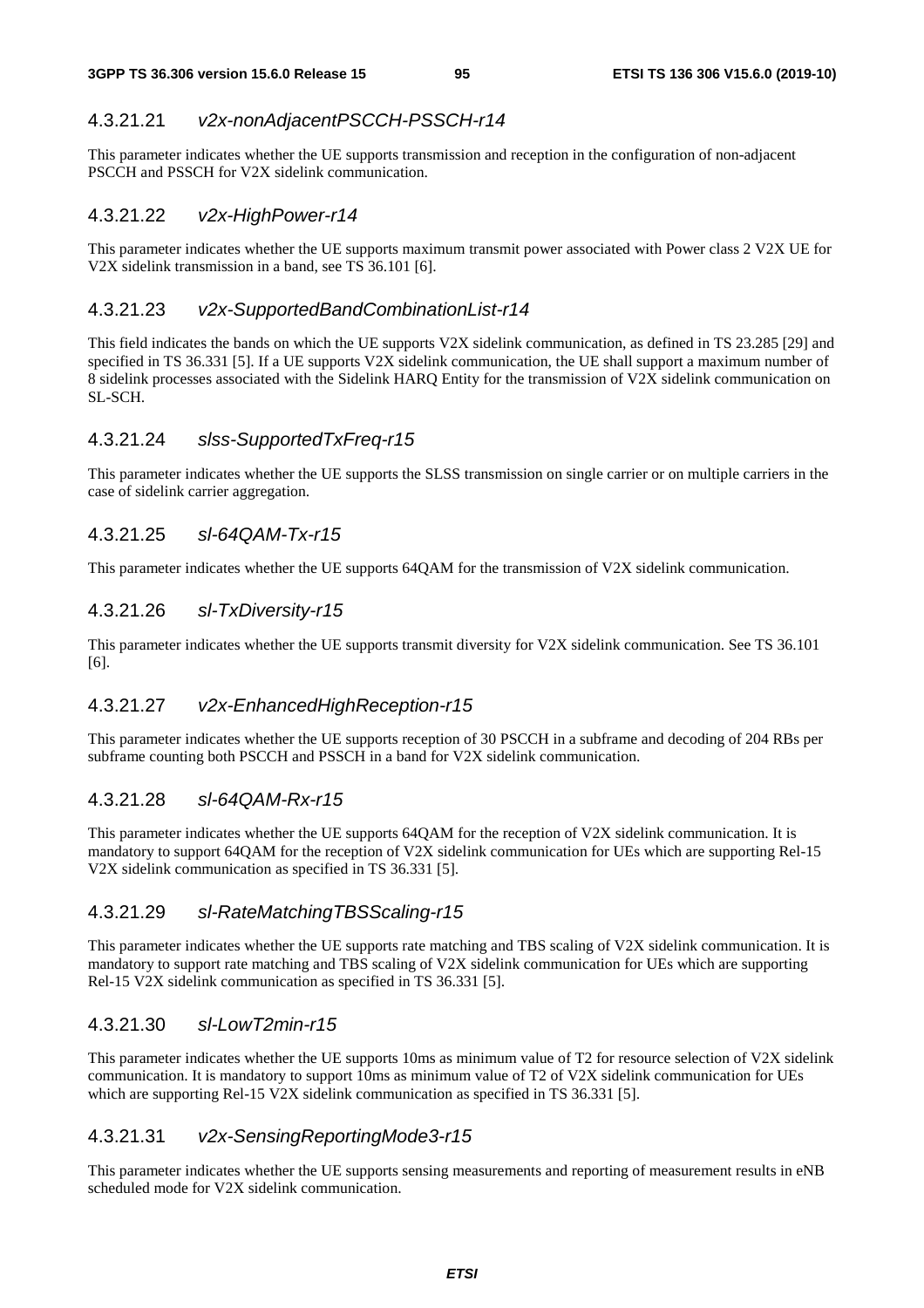## 4.3.22 SC-PTM parameters

### 4.3.22.1 *scptm-ParallelReception-r13*

This parameter defines whether UEs supporting SC-PTM support the parallel reception of DL-SCH transport block(s) associated with G-RNTI/SC-RNTI and DL-SCH transport block(s) associated with C-RNTI/Semi-Persistent Scheduling C-RNTI as well as the parallel reception of multiple DL-SCH transport blocks associated with G-RNTI/SC-RNTI in the same subframe. In SC-PTM operation, the DL-SCH processing capability is shared between the DL-SCH transport block(s) associated with G-RNTI/SC-RNTI and the DL-SCH transport block(s) associated with C-RNTI/Semi-Persistent Scheduling C-RNTI. A UE that supports *scptm-ParallelReception-r13* shall also support SC-PTM reception in RRC\_CONNECTED and in RRC\_IDLE according to SC-PTM procedures as specified in TS 36.331 [5], TS 36.321 [4] and TS 36.304 [14].

### 4.3.22.2 Void

### 4.3.22.3 *scptm-SCell-r13*

This parameter defines whether UEs supporting SC-PTM support in RRC\_CONNECTED, MBMS reception via SC-PTM on a frequency indicated in an *MBMSInterestIndication* message, when an SCell is configured on that frequency (regardless of whether the SCell is activated or deactivated), as specified in TS 36.331 [5].

### 4.3.22.4 *scptm-NonServingCell-r13*

This parameter defines whether UEs supporting SC-PTM support in RRC\_CONNECTED, MBMS reception via SC-PTM on a frequency indicated in an *MBMSInterestIndication* message, where (according to *supportedBandCombination* and to network synchronization properties) a serving cell may be additionally configured, as specified in TS 36.331 [5]. If this is supported, the UE shall also support MBMS reception via SC-PTM on a frequency when an SCell is configured on that frequency (regardless of whether the SCell is activated or deactivated), as specified in TS 36.331 [5].

#### *4.3.22.5 scptm-AsyncDC-r13*

This parameter defines whether the UE in RRC\_CONNECTED supports MBMS reception via SC-PTM on a frequency indicated in an *MBMSInterestIndication* message, where according to *supportedBandCombination*, the carriers are configured or can be configured as serving cells in the MCG and the SCG which are not synchronized, specified in TS 36.331 [5]. In this release of specification, it is mandatory to support this according to *MBMSInterestIndication* and indicated *supportedBandCombination*.

## 4.3.23 LAA parameters

#### 4.3.23.1 *downlinkLAA-r13*

This field defines whether the UE supports downlink LAA operation including identification of downlink transmissions on LAA cell(s) for full downlink subframes, decoding of common downlink control signalling on LAA cell(s), CSI feedback for LAA cell(s), RRM measurements on LAA cell(s) based on CRS-based DRS.

### 4.3.23.2 *crossCarrierSchedulingLAA-DL-r13*

This field defines whether the UE supports cross-carrier scheduling from a licensed carrier for LAA cell(s). This field is only applicable if the UE supports downlink LAA operation.

### 4.3.23.3 *csi-RS-DRS-RRM-MeasurementsLAA-r13*

This field defines whether the UE supports performing RRM measurements on LAA cell(s) based on CSI-RS-based DRS. This field is only applicable if the UE supports downlink LAA operation.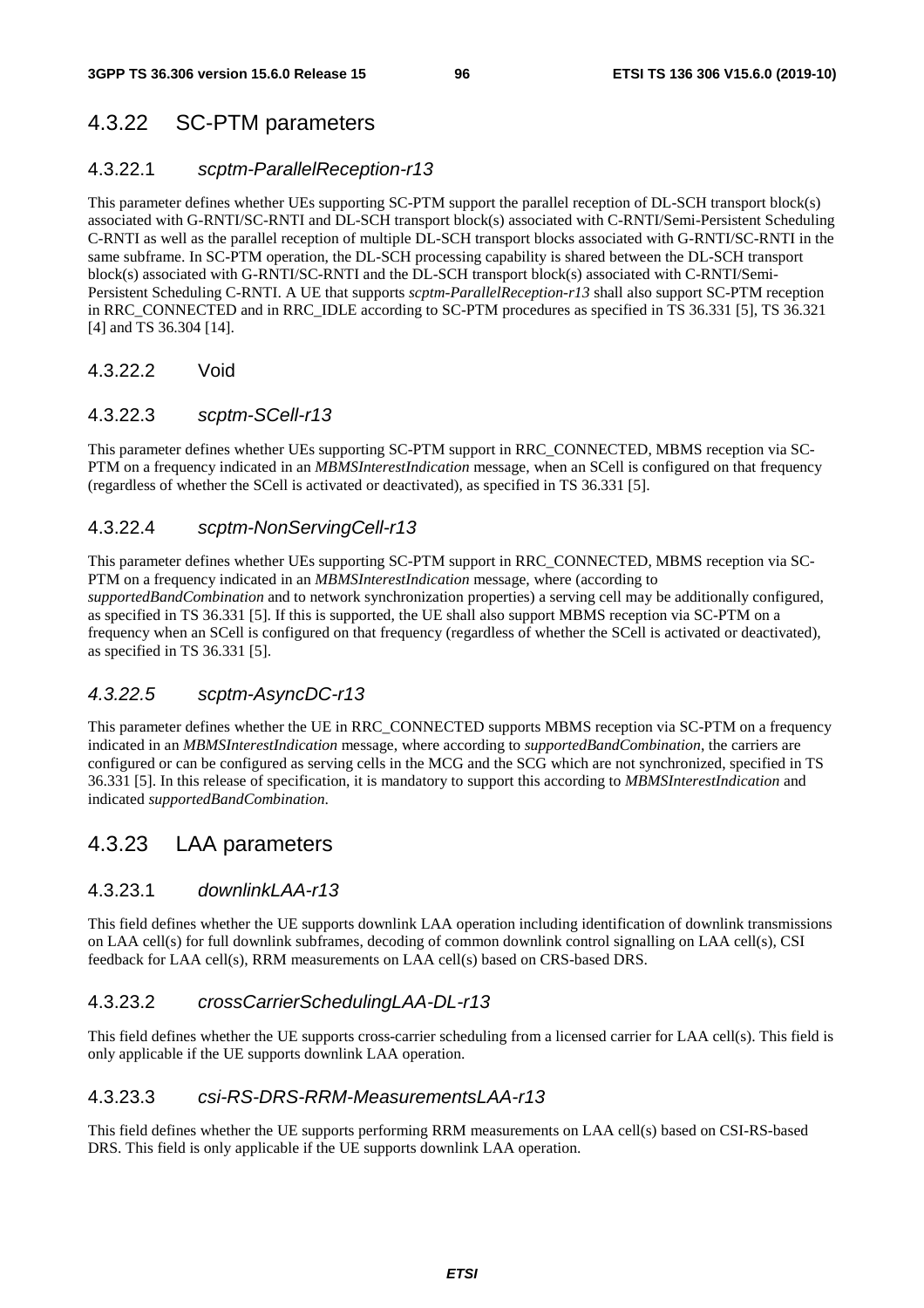### 4.3.23.4 *endingDwPTS-r13*

This field defines whether the UE supports reception ending with a subframe occupied for a DwPTS-duration on LAA cell(s) as described in TS 36.211 [17] and TS 36.213 [22]. This field is only applicable if the UE supports downlink LAA operation.

### 4.3.23.5 s*econdSlotStartingPosition-r13*

This field defines whether the UE supports reception of subframes with second slot starting position on LAA cell(s) as described in TS 36.211 [17] and TS 36.213 [22]. This field is only applicable if the UE supports downlink LAA operation.

### 4.3.23.6 *tm9-LAA-r13*

This field defines whether the UE supports tm9 operation on LAA cell(s). This field is only applicable if the UE supports downlink LAA operation.

### 4.3.23.7 *tm10-LAA-r13*

This field defines whether the UE supports tm10 operation on LAA cell(s). This field is only applicable if the UE supports downlink LAA operation.

### 4.3.23.8 *uplinkLAA-r14*

This field defines whether the UE supports uplink LAA operation.

### 4.3.23.9 *crossCarrierSchedulingLAA-UL-r14*

This field defines whether the UE supports cross-carrier scheduling from a licensed carrier for LAA cell(s) for uplink. This field is only applicable if the UE supports uplink LAA operation.

### 4.3.23.10 *twoStepSchedulingTimingInfo-r14*

This field defines whether the UE supports two step uplink scheduling using PUSCH trigger A and PUSCH trigger B as defined in TS 36.213 [22]. This field also defines the timing between reception of a PUSCH trigger B and the earliest time the UE supports performing the associated UL transmission. This field is only applicable if the UE supports uplink LAA operation.

#### 4.3.23.11 *uss-BlindDecodingAdjustment-r14*

This field defines whether the UE supports blind decoding adjustment on UE specific search space as defined in TS 36.213 [22]. This field is only applicable if the UE supports uplink LAA operation.

#### 4.3.23.12 *uss-BlindDecodingReduction-r14*

This field defines whether the UE supports blind decoding reduction on UE specific search space by not monitoring DCI format 0A/0B/4A/4B as defined in TS 36.213 [22]. This field is only applicable if the UE supports uplink LAA operation.

### 4.3.23.13 *outOfSequenceGrantHandling-r14*

This field defines whether the UE supports PUSCH transmissions with out of sequence UL grants as defined in TS 36.213 [22]. This field is only applicable if the UE supports uplink LAA operation.

#### 4.3.23.14 *aul-r15*

This field defines whether the UE supports Autonomous Uplink as defined in TS 36.321 [4]. This field is only applicable if the UE supports uplink LAA operation.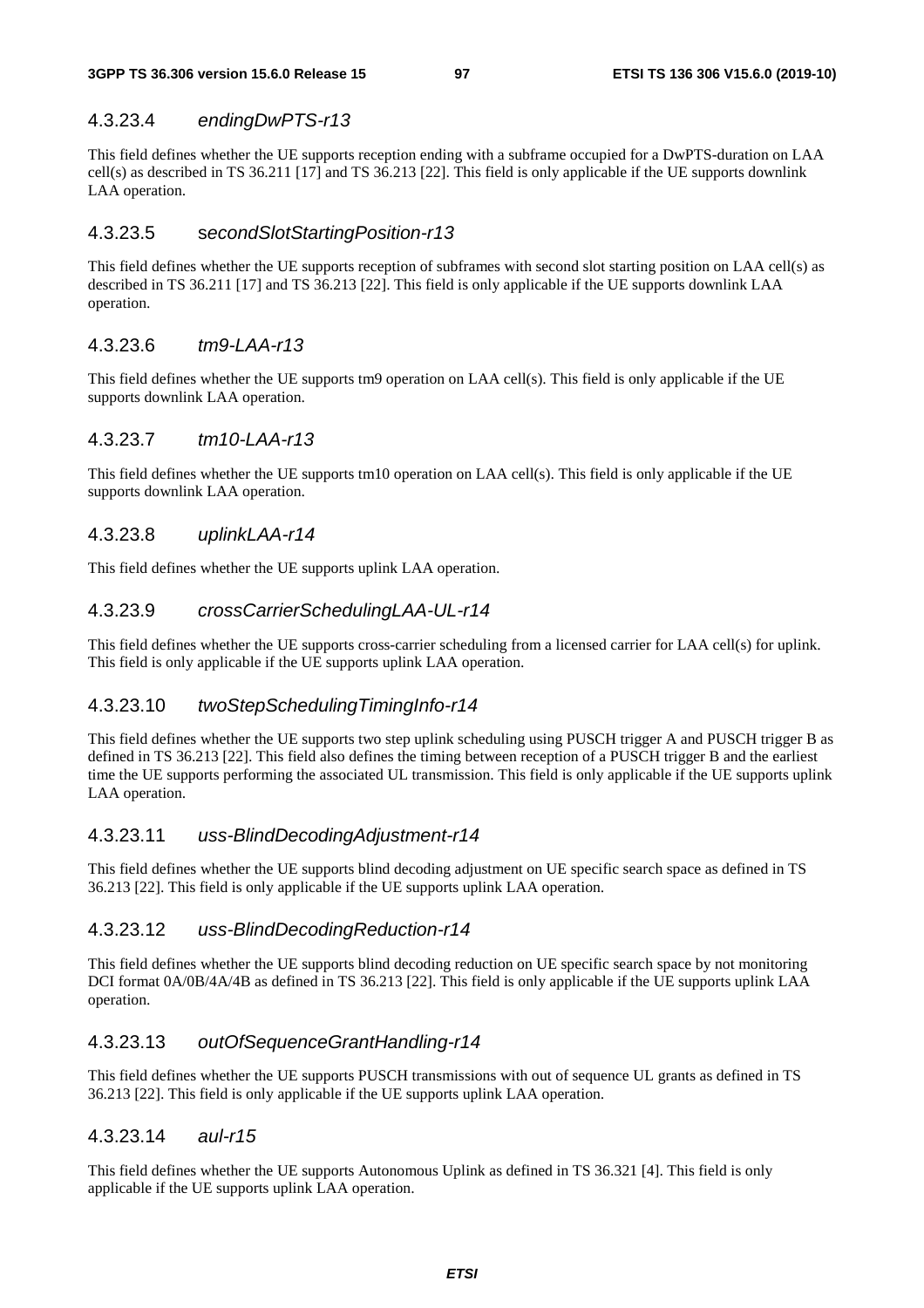### 4.3.23.15 *laa-PUSCH-Mode1-r15*

This field defines whether the UE supports LAA PUSCH Mode 1 as defined in TS 36.213 [22]. This field is only applicable if the UE supports uplink LAA operation.

#### 4.3.23.16 *laa-PUSCH-Mode2-r15*

This field defines whether the UE supports LAA PUSCH Mode 2 as defined in TS 36.213 [22]. This field is only applicable if the UE supports uplink LAA operation.

### 4.3.23.17 *laa-PUSCH-Mode3-r15*

This field defines whether the UE supports LAA PUSCH Mode 3 as defined in TS 36.213 [22]. This field is only applicable if the UE supports uplink LAA operation.

## 4.3.24 LWIP parameters

#### 4.3.24.1 *lwip-r13*

This field defines whether the UE supports LWIP operation. A UE which supports LWIP operation shall also support WLAN measurements.

#### 4.3.24.2 *lwip-Aggregation-UL-r14*

This field defines whether the UE supports aggregation over LWIP in uplink. A UE which supports aggregation over LWIP uplink shall also support LWIP operation.

### 4.3.24.3 *lwip-Aggregation-DL-r14*

This field defines whether the UE supports aggregation over LWIP in downlink. A UE which supports aggregation over LWIP downlink shall also support LWIP operation.

### 4.3.25 LWA parameters

### 4.3.25.1 *lwa-r13*

This parameter defines whether the UE supports LWA as specified in TS 36.331 [5]. A UE that supports LWA shall also support WLAN measurements. A UE that supports LWA shall also support switched bearer operation.

### 4.3.25.2 *lwa-SplitBearer-r13*

Only applicable if the UE supports LWA. This parameter defines whether the UE supports split bearer operation in LWA, i.e. the capability to receive data transmission for the same DRB on both LTE and WLAN simultaneously.

#### 4.3.25.3 *lwa-BufferSize-r13*

Only applicable if the UE supports LWA. This field indicates whether the UE supports the layer 2 buffer sizes corresponding to "with support for split bearers" columns defined in Tables 4.1-3 and 4.1A-3.

#### 4.3.25.4 *wlan-MAC-Address-r13*

Only applicable if the UE supports LWA. This parameter defines the WLAN MAC address of the UE.

#### 4.3.25.5 *lwa-HO-WithoutWT-Change-r14*

Only applicable if the UE supports LWA. This parameter indicates whether the UE supports enhancements to HO operation without WT change for LWA operation as specified in TS36.331 [5].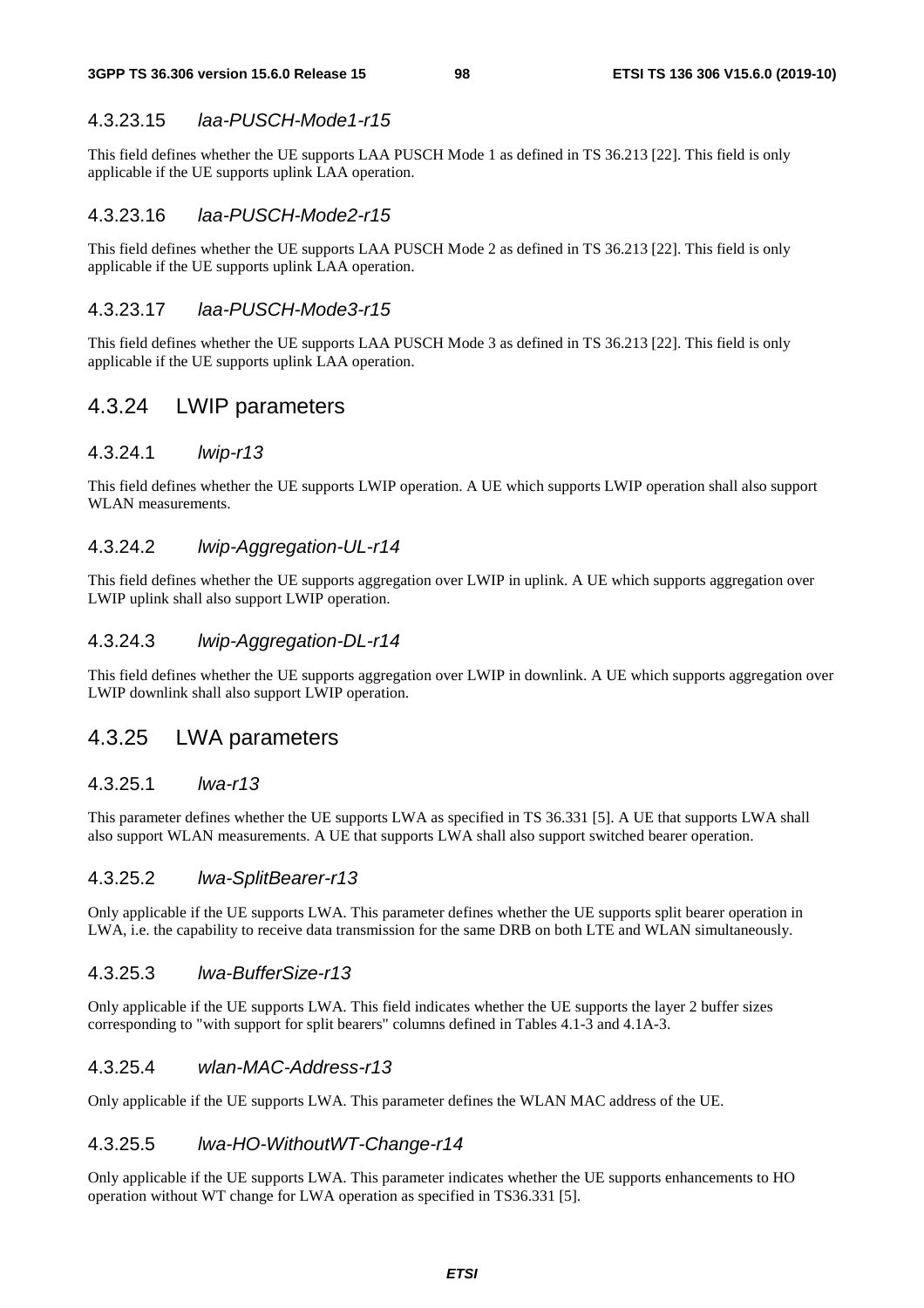### 4.3.25.6 *lwa-UL-r14*

Only applicable if the UE supports LWA. This parameter indicates whether the UE supports LWA bearer in the UL.

### 4.3.25.7 *Void*

### 4.3.25.8 *wlan-SupportedDataRate-r14*

Only applicable if the UE supports LWA. This parameter indicates the maximum WLAN data rate supported by the UE for LWA operation.

### 4.3.25.9 *lwa-RLC-UM-r14*

Only applicable if the UE supports LWA. This parameter indicates whether the UE supports RLC UM for LWA bearer.

### 4.3.26 Void

4.3.26.1 Void

## 4.3.27 Inter-RAT parameters WLAN

### 4.3.27.1 *supportedBandListWLAN-r13*

Only applicable if the UE supports WLAN. This field defines which WLAN frequency bands are supported by the UE.

## 4.3.28 EBF FD-MIMO parameters

#### 4.3.28.1 *beamformed-r13*

Indicates the UE capabilities concerning beamformed EBF/ FD-MIMO operation (class B), see TS 36.213 [22], clause 7.2.5. The capabilities comprise of a list of pairs of {k-Max, n-MaxList} values with the n<sup>th</sup> entry indicating the values that the UE supports for each CSI process in case n CSI processes would be configured, with:

- k-Max: Indicating the maximum number of NZP CSI RS resource configurations supported
- n-Max: Indicating the maximum number of NZP CSI RS ports supported within a CSI process.

The capability parameters are provided separately per transmission mode (TM9, TM10), which is applicable for all bands of band combinations except when additionally included per band of band combination per TM indicating the concerned capability is different from the per TM capability.

#### 4.3.28.2 *channelMeasRestriction-r13*

Indicates whether the UE supports channel measurement restriction, see TS 36.213 [22], clause 7.2.3. The capability parameter is provided separately per transmission mode (TM9, TM10).

### 4.3.28.3 *csi-RS-EnhancementsTDD-r13*

Indicates whether the UE supports CSI-RS enhancements applicable for TDD, see TS 36.211 [17], clause 6.10.5. The capability parameter is provided separately per transmission mode (TM9, TM10).

#### 4.3.28.4 *dmrs-Enhancements-r13*

Indicates whether the UE supports DMRS enhancements for the indicated transmission mode, see TS 36.213 [22], clause 7.1.5B and TS 36.212 [26], clauses 5.3.3.1.5C/ D.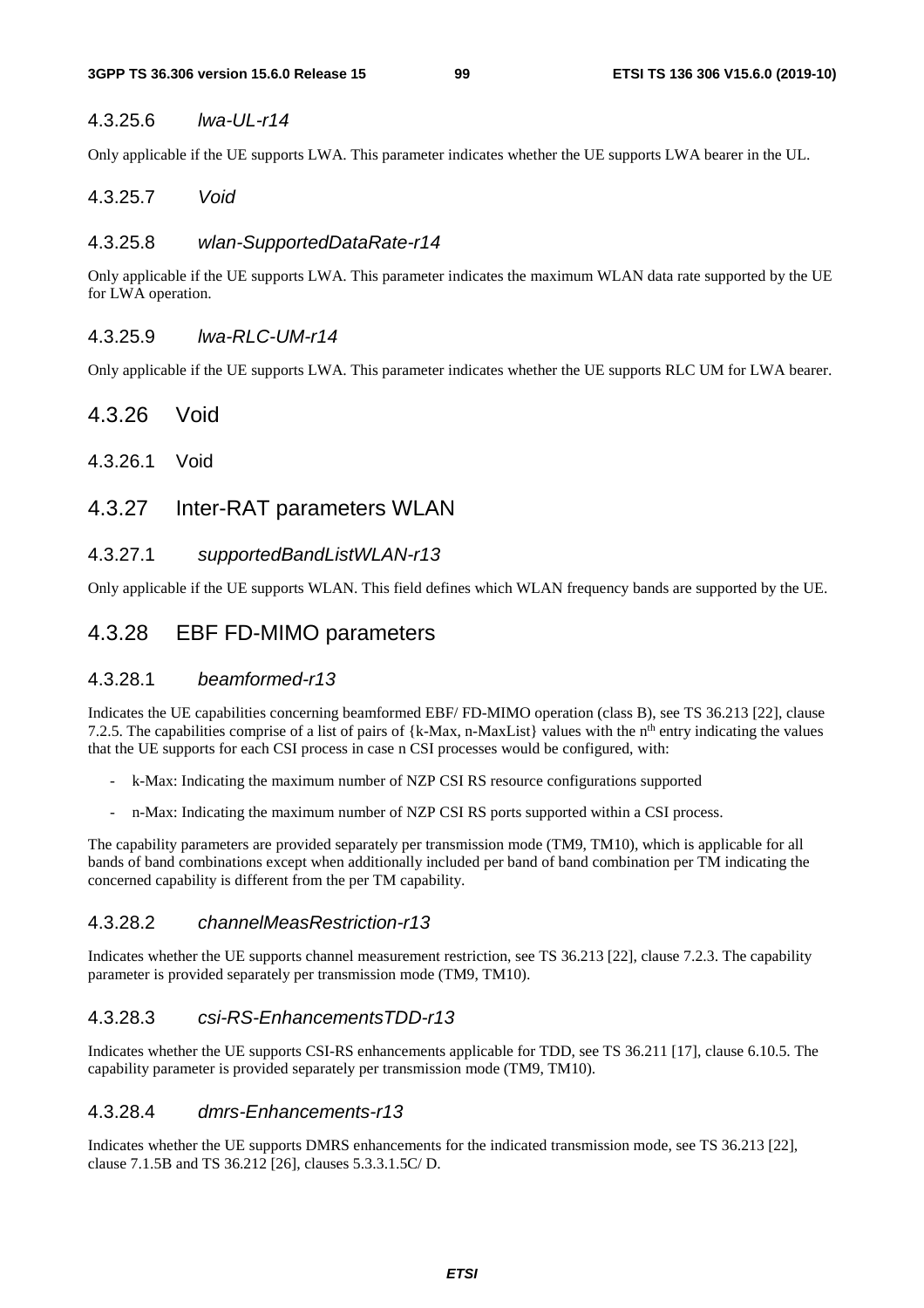The capability parameter is provided separately per transmission mode (TM9, TM10), which is applicable for all bands of band combinations except when additionally included per band of band combination per TM indicating the concerned capability is different from the per TM capability.

This field is absent when the FD-MIMO capability is provided as part of sTTI/sPT band combinations.

#### 4.3.28.5 *interferenceMeasRestriction-r13*

Indicates whether the UE supports interference measurement restriction, see TS 36.213 [22], clause 7.2.

#### 4.3.28.6 *nonPrecoded-r13*

Indicates the UE capabilities concerning non-precoded EBF/ FD-MIMO operation (class A) for CSI-RS and CSI reporting using 8, 12 and 16 antenna ports, see TS 36.213 [22], clause 7.2.

- config1: Indicates support of codebook configuration 1.
- config2: Indicates support of codebook configuration 2.
- config3: Indicates support of codebook configuration 3.
- config4: Indicates support of codebook configuration 4.

The capability parameters are provided separately per transmission mode (TM9, TM10), which is applicable for all bands of band combinations except when additionally included per band of band combination per TM indicating the concerned capability is different from the per TM capability. See also TS 36.331 [5] clause 6.3.6, NOTE 8 in *UE-EUTRA-Capability* field descriptions.

#### 4.3.28.7 *srs-Enhancements-r13*

Indicates for a particular transmission mode whether the UE supports SRS enhancements, see TS 36.211 [17], clause 5.5.3.

### 4.3.28.8 *srs-EnhancementsTDD-r13*

Indicates for a particular transmission mode whether the UE supports TDD specific SRS enhancements, see TS 36.211 [17], clauses 4.2 and 5.5.3.]

#### 4.3.28.9 *csi-ReportingAdvanced-r14, csi-ReportingAdvancedMaxPorts-r14*

Indicates the maximum number of CSI-RS ports supported by the UE for advanced CSI reporting. The field *csi-ReportingAdvanced-r14* is included to indicate 32 CSI-RS ports whereas *csi-ReportingAdvancedMaxPorts-r14* is included to indicate 8, 12, 16, 20, 24 or 28 CSI-RS ports (i.e., UE shall not include both *csi-ReportingAdvanced-r14* and *csi-ReportingAdvancedMaxPorts-r14*). The capability parameter is provided separately per transmission mode (TM9, TM10), which is applicable for all bands of band combinations except when additionally included per band of band combination per TM indicating the concerned capability is different from the per TM capability.

#### 4.3.28.10 *mimo-CBSR-AdvancedCSI-r15*

Indicates whether the UE supports CBSR for advanced CSI reporting with and without amplitude restriction as defined in TS 36.213 [22], clause 7.2.

### 4.3.28.11 *csi-ReportingNP-r14*

Indicates whether the UE supports CSI reporting on non-precoded CSI-RS with 20, 24, 28 or 32 antenna ports, see TS 36.213 [22[, Table 7.2.4-9. The capability parameter is provided separately per transmission mode (TM9, TM10), which is applicable for all bands of band combinations except when additionally included per band of band combination per TM indicating the concerned capability is different from the per TM capability. See also TS 36.331 [5] clause 6.3.6, NOTE 8 in *UE-EUTRA-Capability* field descriptions. A UE indicating support of *csi-ReportingNP-r14* shall also indicate support of *nonPrecoded-r13*.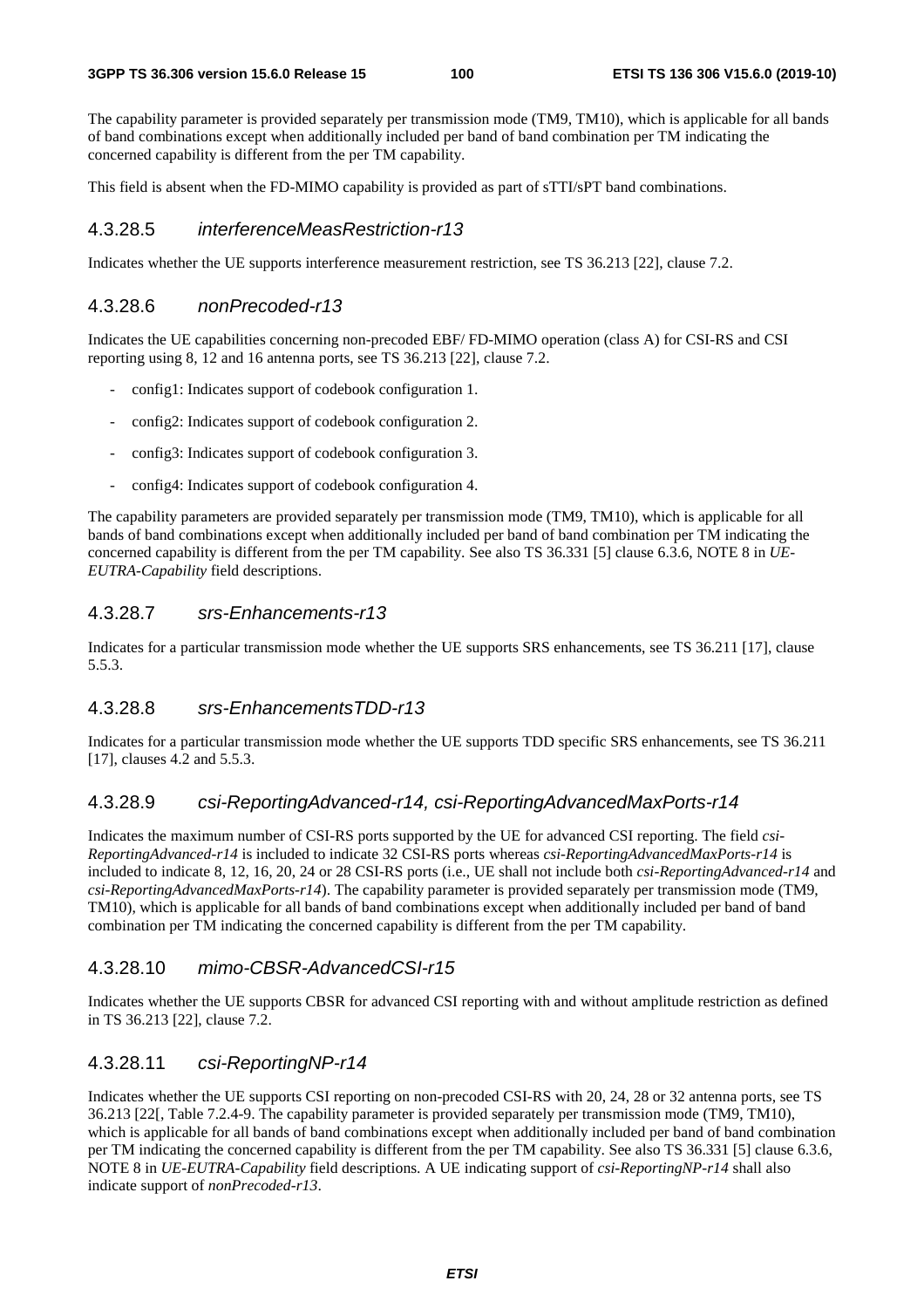### 4.3.28.12 *relWeightTwoLayers-r13, relWeightFourLayers-r13, relWeightEightLayersr13*

This field indicates relative weight of processing FD-MIMO with 2/ 4/ 8 layers with respect to non-FD-MIMO with the same number of layers, as described in equation 4.3.28.13-1 and TS 36.331 [5] clause 6.3.6, NOTE 8 in *UE-EUTRA-Capability* field descriptions. This field can be included only if the UE supports the corresponding number of layers (i.e. 2/ 4/ 8 layers).

#### 4.3.28.13 *totalWeightedLayers-r13*

This field indicates total number of weighted layers the UE can process for FD-MIMO, as described in equation 4.3.28.13-1 below and TS 36.331 [5] clause 6.3.6, NOTE 8 in *UE-EUTRA-Capability* field descriptions.

The FD-MIMO processing capability condition is satisfied if:

$$
\sum_{\epsilon \text{ configured CCs}} w_i \cdot l_i \leq y
$$

where:

- *y* is total number of weighted layers the UE can process for FD-MIMO. Value of *y* is indicated by *totalWeightedLayers-r13* for all band combinations except for those EN-DC band combinations for which *fd-MIMO-TotalWeightedLayers* is included in *ca-ParametersEUTRA* (see TS 38.331 [35] and TS 38.306 [32]),
- $l_i$  is the maximum number of DL layers configured for CC *i*, and i
- $w_i = \begin{cases}$  $\text{relW}$  eight T wo Layers, if CC *i* is configured with FD-MIMO and  $l_i = 2$ <br> $\text{relW}$  is the F sunt survey if CC *i* is configured with FD MIMO and  $l_i = 4$  $\text{relW}$ eightFourLayers, if CC i is configured with FD-MIMO and  $l_i = 4$ <br> $\text{relW}$  is chtFightLayers, if CC i is sonfigured with FD MIMO and  $l_i = 9$ relWeightEightLayers, if CC *i* is configured with FD-MIMO and  $l_i = 8$ <br>1, if CC i is not configured with FD-MIMO.

 $\it i$ 

#### **Equation 4.3.28.13-1: FD-MIMO processing capability condition.**

### 4.3.28.14 *zp-CSI-RS-AperiodicInfo-r14*

Indicates whether the UE supports aperiodic ZP-CSI-RS transmission for the indicated transmission mode, see TS 36.213 [22], clause 7.2.1. The capability parameter is provided separately per transmission mode (TM9, TM10).

#### 4.3.28.15 *ul-dmrs-Enhancements-r14*

Indicates whether the UE supports UL DMRS enhancements, see TS 36.211 [17], clause 6.10.3A. The capability parameter is provided separately per transmission mode (TM9, TM10).

#### 4.3.28.16 *densityReductionNP-r14, densityReductionBF-r14*

Indicates whether the UE supports CSI-RS density reduction with values 1, 1/2 and 1/3 for non-precoded CSI-RS and beamformed CSI-RS respectively, see TS 36.213 [22], clause 7.2.5. The capability parameter is provided separately per transmission mode (TM9, TM10).

#### 4.3.28.17 *hybridCSI-r14*

Indicates whether the UE supports hybrid CSI transmission, see TS 36.213 [22], clauses 7.2.1 and 7.2.2. The capability parameter is provided separately per transmission mode (TM9, TM10).

#### 4.3.28.18 *semiOL-r14*

Indicates whether the UE supports semi-open-loop transmission for the indicated transmission mode, see TS 36.213 [22], clause 7.2.4. The capability parameter is provided separately per transmission mode (TM9, TM10).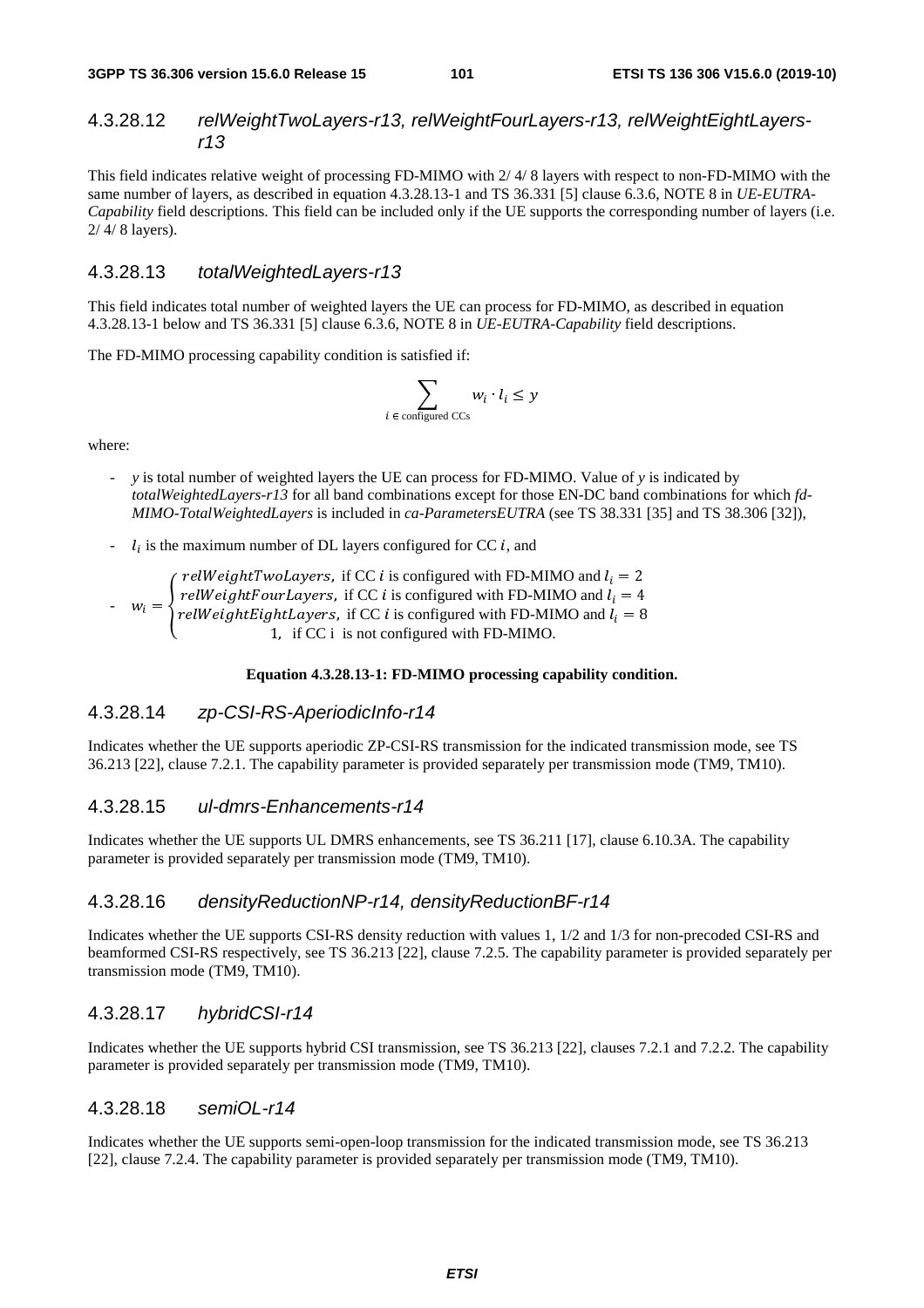## 4.3.29 CE parameters

### 4.3.29.1 *ce-ModeA-r13*

This field defines whether the UE supports operation in coverage enhancement mode A, as specified in TS 36.211 [17], TS 36.213 [22] and TS 36.331 [5], and PRACH CE levels 0 and 1 at Random Access, as specified in TS 36.321 [4]. It is mandatory for UEs of DL category M1, UL category M1, DL category M2 and UL category M2

### 4.3.29.2 *ce-ModeB-r13*

This field defines whether the UE supports operation in coverage enhancement mode B, as specified in TS 36.211 [17], TS 36.213 [22] and TS 36.331 [5], and PRACH CE levels 2 and 3 at Random Access, as specified in TS 36.321 [4]. A UE indicating support of *ce-ModeB-r13* shall also indicate support of *ce-ModeA-r13*.

### 4.3.29.3 *intraFreqA3-CE-ModeA-r13*

This field defines whether the UE when operating in CE Mode A supports *eventA3* for intra-frequency neighbouring cells in normal coverage and CE Mode A, as specified in TS 36.331 [5] and TS 36.133 [16]. It is mandatory for UEs of this release if *ce-ModeA-r13* is supported.

### 4.3.29.4 *intraFreqA3-CE-ModeB-r13*

This field defines whether the UE when operating in CE Mode B supports *eventA3* for intra-frequency neighbouring cells in normal coverage, CE Mode A and CE Mode B, as specified in TS 36.331 [5] and TS 36.133 [16]. It is mandatory for UEs of this release if *ce-ModeB-r13* is supported.

## 4.3.29.5 *intraFreqHO-CE-ModeA-r13*

This field defines whether the UE when operating in CE Mode A supports intra-frequency handover to target cell in normal coverage and CE Mode A, as specified in TS 36.331 [5] and TS 36.133 [16]. It is mandatory for UEs of this release if *ce-ModeA-r13* is supported.

### 4.3.29.6 *intraFreqHO-CE-ModeB-r13*

This field defines whether the UE when operating in CE Mode B supports intra-frequency handover to target cell in normal coverage, CE Mode A or CE Mode B, as specified in TS 36.331 [5] and TS 36.133 [16]. It is mandatory for UEs of this release if *ce-ModeB-r13* is supported.

### 4.3.29.7 *ue-CE-NeedULGaps-r13*

This field defines whether the UE needs UL gaps during continuous uplink transmission in half-duplex FDD as specified in TS 36.331 [5] and TS 36.211 [17].

### 4.3.29.8 *unicastFrequencyHopping-r13*

This field, and a specific MAC header field LCID value specified in TS 36.321 [4], define whether the UE supports frequency hopping for unicast MPDCCH/PDSCH (configured by *mpdcch-pdsch-HoppingConfig*) and unicast PUSCH (configured by *pusch-HoppingConfig*). It is mandatory for UEs of this release of the specification if *ce-ModeA-r13* and/or *ce-ModeB-r13* is supported.

### 4.3.29.9 *ce-SwitchWithoutHO-r14*

This field defines whether the UE supports switching between normal and CE mode without a handover as specified in TS 36.331 [5]. A UE indicating support of *ce-SwitchWithoutHO-r14* shall also indicate support of *ce-ModeA-r13* except for UEs of DL category M1, UL category M1, DL category M2 or UL category M2.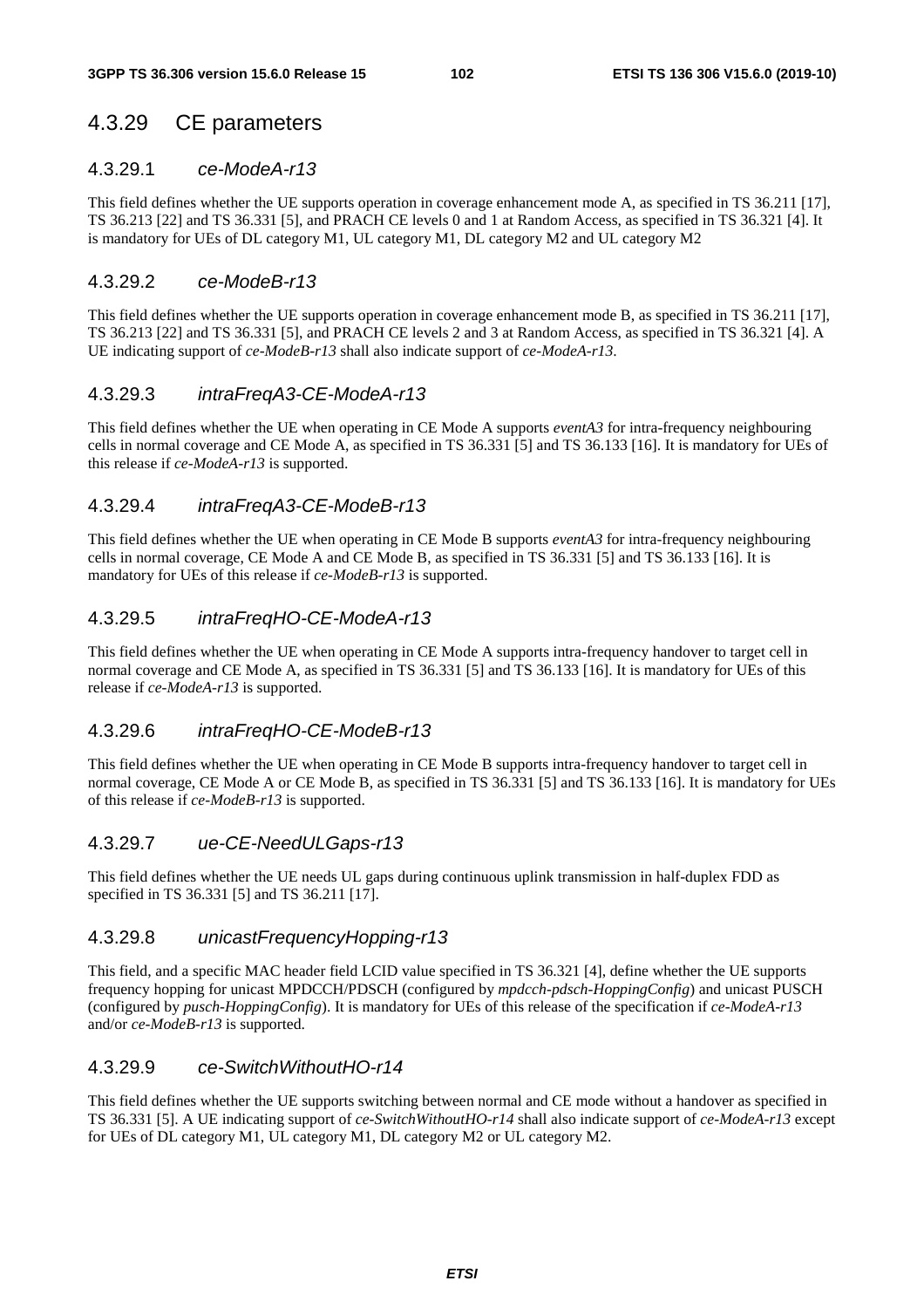### 4.3.29.10 *tm9-CE-ModeA-r13*

This field indicates whether the UE supports tm9 operation in CE mode A as specified in TS 36.213 [22], TS 36.321 [4] and TS 36.331 [5]. A UE indicating support of *tm9-CE-ModeA-r13* shall also indicate support of *ce-ModeA-r13*.

### 4.3.29.11 *tm9-CE-ModeB-r13*

This field indicates whether the UE supports tm9 operation in CE mode B as specified in TS 36.213 [22], TS 36.321 [4] and TS 36.331 [5]. A UE indicating support of *tm9-CE-ModeB-r13* shall also indicate support of *ce-ModeB-r13* and *tm9-CE-ModeA-r13*.

#### 4.3.29.12 *tm6-CE-ModeA-r13*

This field indicates whether the UE supports tm6 operation in CE mode A as specified in TS 36.213 [22] and TS 36.331 [5]. A UE indicating support of *tm6-CE-ModeA-r13* shall also indicate support of *ce-ModeA-r13*.

### 4.3.30 Mobility enhancement parameters

### 4.3.30.1 *makeBeforeBreak-r14*

This field defines whether the UE supports Make-Before-Break handover and, if the UE supports DC, Make-Before-Break SeNB change, as specified in TS 36.331 [5].

#### 4.3.30.2 *rach-Less-r14*

This field defines whether the UE supports RACH-less handover and, if the UE supports DC, RACH-less SeNB change, as specified in TS 36.213 [22] and TS 36.331 [5].

- 4.3.31 Void
- 4.3.31.1 Void
- 4.3.31.2 Void

### 4.3.32 MMTEL parameters

#### 4.3.32.1 *delayBudgetReporting-r14*

This field defines whether the UE supports delay budget reporting as specified in TS 36.331 [5].

#### 4.3.32.2 *pusch-Enhancements-r14*

This field defines whether the UE supports the PUSCH enhancement mode as specified in TS 36.211 [17] and TS 36.213 [22].

#### 4.3.32.3 *recommendedBitRate-r14*

This field defines whether the UE supports the bit rate recommendation message from the eNB to the UE as specified in TS 36.321 [4], clause 6.1.3.13.

#### 4.3.32.4 *recommendedBitRateQuery-r14*

This field defines whether the UE supports the bit rate recommendation query message from the UE to the eNB as specified in TS 36.321 [4], clause 6.1.3.13. This field is only applicable if the UE supports *recommendedBitRate-r14*.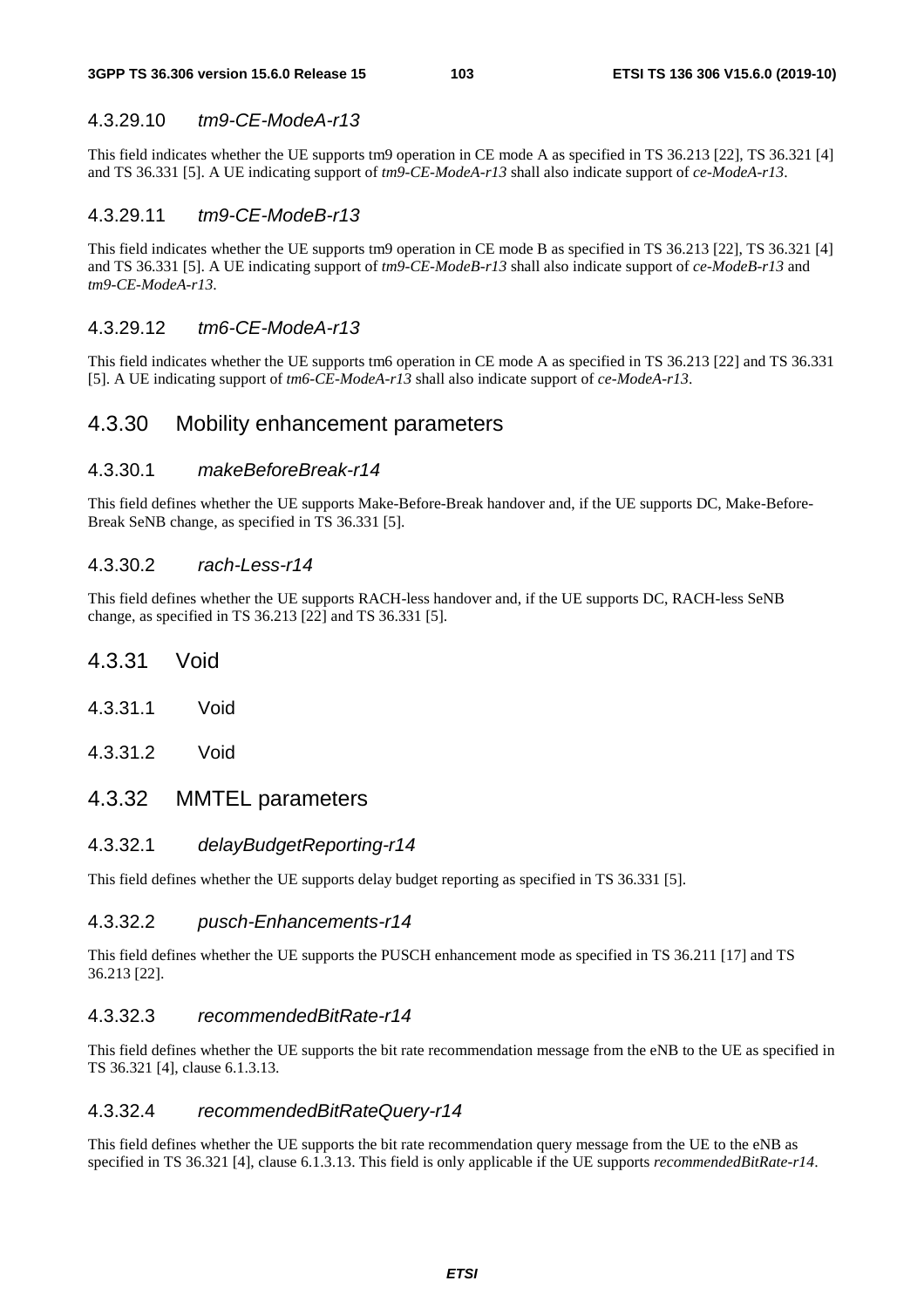## 4.3.33 High speed enhancement parameters

### 4.3.33.1 *measurementEnhancements-r14*

This field defines whether UE supports measurement enhancements in high speed scenario as specified in TS 36.133 [16].

### 4.3.33.2 *demodulationEnhancements-r14*

This field defines whether the UE supports advanced receiver in SFN scenario as specified in TS 36.101 [6].

#### 4.3.33.3 *prach-Enhancements-r14*

This field defines whether the UE supports random access preambles generated from restricted set type B in high speed scenario as specified in TS 36.211 [17].

## 4.3.34 Inter-RAT Parameters NR

### 4.3.34.1 *en-DC-r15*

This field indicates whether UE supports E-UTRA NR Dual Connectivity as specified in TS 36.331 [5] and TS 38.331 [35].

### 4.3.34.2 *supportedBandListEN-DC-r15*

Only applicable if the UE supports E-UTRA NR Dual Connectivity. This field includes the supported NR bands as defined in TS 38.101-1 [33] and TS 38.101-2 [34]. The presence of this field also indicates that the UE can perform both NR SS-RSRP and SS-RSRQ measurement in the included NR band(s) as specified in TS 38.215 [36].

### 4.3.34.3 *supportedBandListNR-SA-r15*

This field indicates whether UE supports standalone NR, as specified in TS 38.331 [35], and includes the supported NR bands as defined in TS 38.101-1 [33] and TS 38.101-2 [34]. The presence of this field also indicates that the UE can perform both NR SS-RSRP and SS-RSRQ measurement in the included NR band(s) as specified in TS 38.215 [36].

### 4.3.34.4 *eutra-5GC-HO-ToNR-FDD-FR1-r15*

This field indicates whether the UE supports handover from E-UTRA/5GC to NR FDD FR1. It is mandatory for UEs of this release of the specification if the UE supports the associated RATs and if the UE supports *eutra-5GC-r15*.

### 4.3.34.5 *eutra-5GC-HO-ToNR-TDD-FR1-r15*

This field indicates whether the UE supports handover from E-UTRA/5GC to NR TDD FR1. It is mandatory for UEs of this release of the specification if the UE supports the associated RATs and if the UE supports *eutra-5GC-r15*.

### 4.3.34.6 *eutra-5GC-HO-ToNR-FDD-FR2-r15*

This field indicates whether the UE supports handover from E-UTRA/5GC to NR FDD FR2. It is mandatory for UEs of this release of the specification if the UE supports the associated RATs and if the UE supports *eutra-5GC-r15*.

## 4.3.34.7 *eutra-5GC-HO-ToNR-TDD-FR2-r15*

This field indicates whether the UE supports handover from E-UTRA/5GC to NR TDD FR2. It is mandatory for UEs of this release of the specification if the UE supports the associated RATs and if the UE supports *eutra-5GC-r15*.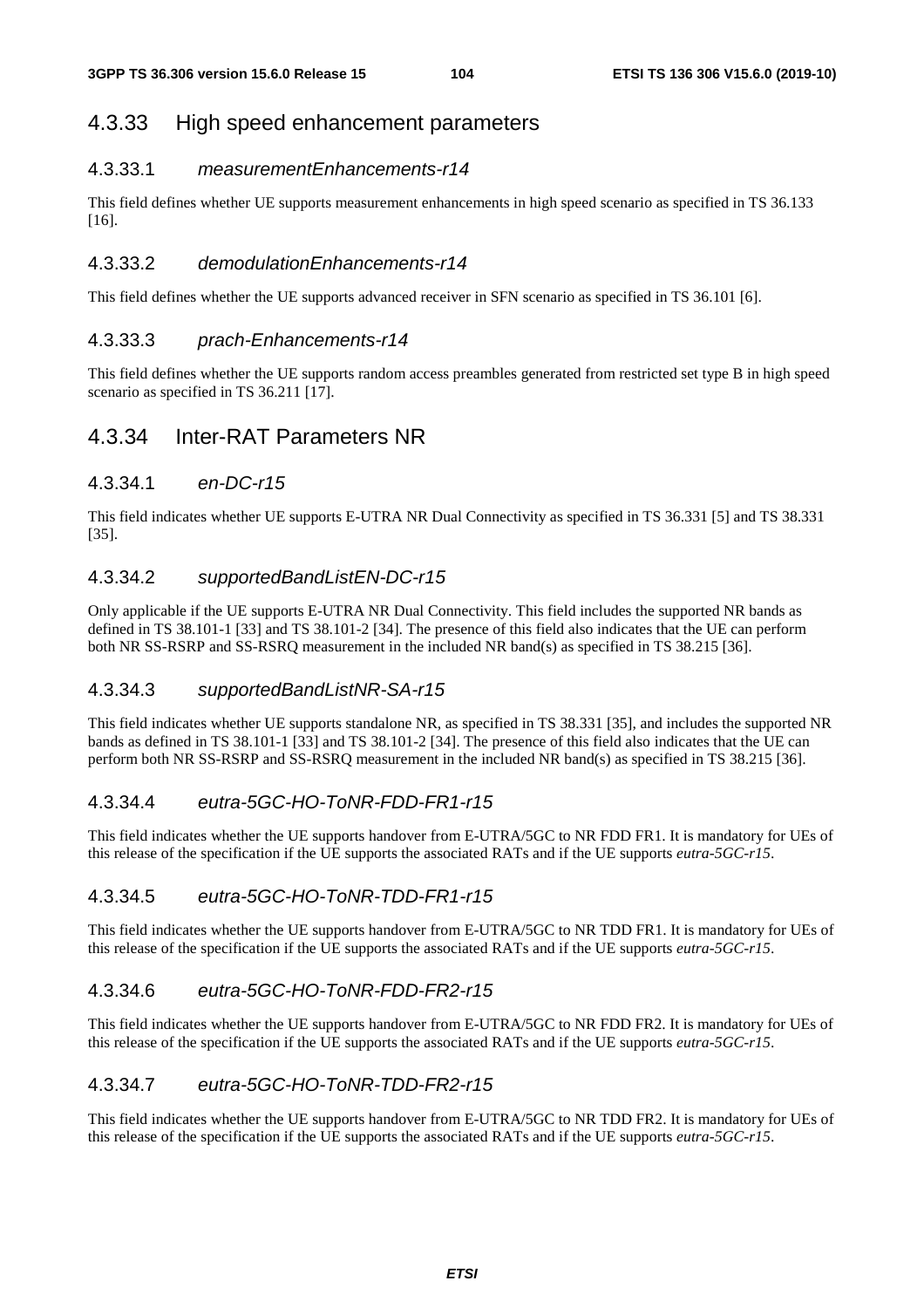### 4.3.34.8 *eutra-EPC-HO-ToNR-FDD-FR1-r15*

This field indicates whether the UE supports handover from E-UTRA/EPC to NR FDD FR1. It is mandatory for UEs of this release of the specification if the UE supports the associated RATs.

### 4.3.34.9 *eutra-EPC-HO-ToNR-TDD-FR1-r15*

This field indicates whether the UE supports handover from E-UTRA/EPC to NR TDD FR1. It is mandatory for UEs of this release of the specification if the UE supports the associated RATs.

### 4.3.34.10 *eutra-EPC-HO-ToNR-FDD-FR2-r15*

This field indicates whether the UE supports handover from E-UTRA/EPC to NR FDD FR2. It is mandatory for UEs of this release of the specification if the UE supports the associated RATs.

### 4.3.34.11 *eutra-EPC-HO-ToNR-TDD-FR2-r15*

This field indicates whether the UE supports handover from E-UTRA/EPC to NR TDD FR2. It is mandatory for UEs of this release of the specification if the UE supports the associated RATs.

### 4.3.34.12 *sa-NR-r15*

This field indicates whether the UE supports standalone NR as specified in TS 38.331 [35].

### 4.3.34.13 *ims-VoiceOverNR-FR1-r15*

This field indicates whether the UE supports IMS voice over NR FR1.

### 4.3.34.14 *ims-VoiceOverNR-FR2-r15*

This field indicates whether the UE supports IMS voice over NR FR2.

#### 4.3.34.15 *eventB2-r15*

This field defines whether the UE supports event B2. In this release of specification, it is mandatory for a UE supporting NR SA operation to support *eventB2-r15*.

#### 4.3.34.16 *ss-SINR-Meas-NR-FR1-r15*

This field indicates whether the UE can perform NR FR1 SS-SINR measurement as specified in TS 38.215 [36].

#### 4.3.34.17 *ss-SINR-Meas-NR-FR2-r15*

This field indicates whether the UE can perform NR FR2 SS-SINR measurement as specified in TS 38.215 [36].

## 4.3.35 FeCoMP Parameters

#### 4.3.35.1 *qcl-CRI-BasedCSI-Reporting-r15*

This field indicates whether the UE supports CRI based CSI feedback for the FeCoMP feature as specified in TS 36.213 [22], clause 7.1.10.

### 4.3.35.2 *qcl-TypeC-Operation-r15*

This field indicates the support of the following three UE features: QCL Type-C operation for FeCoMP, the capability to support separate PDSCH RE mapping for different PDSCH CWs in non-coherent joint transmission and the capability to support handling new DMRS port to MIMO layer mapping for the CWs, as specified in TS 36.213 [22], clause 7.1.10. The UE includes this field only when all three features are supported by the UE.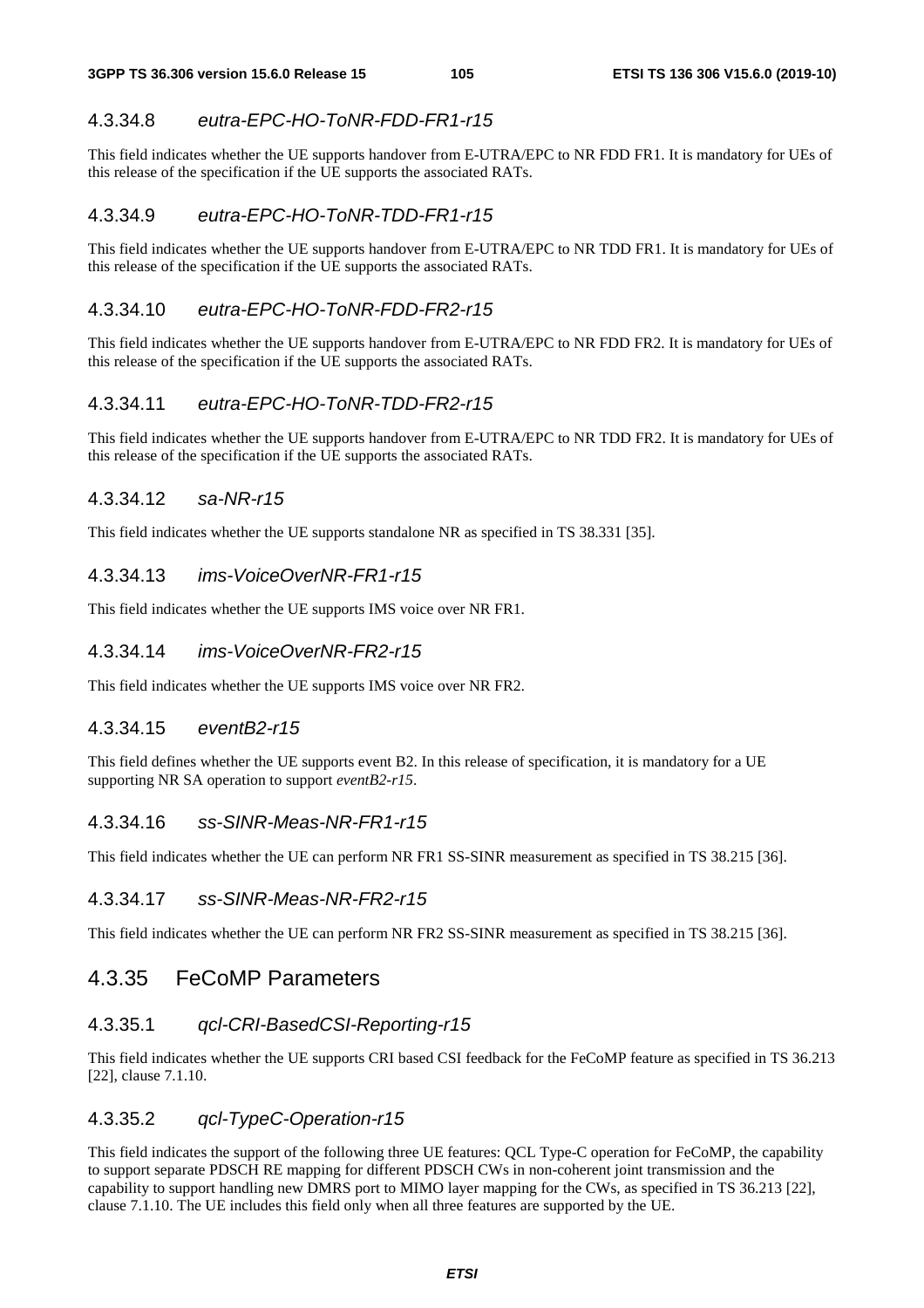## 4.3.36 E-UTRA/5GC Parameters

#### 4.3.36.1 *eutra-5GC-r15*

This field indicates whether the UE supports E-UTRA/5GC.

#### 4.3.36.2 *eutra-EPC-HO-EUTRA-5GC-r15*

This field indicates whether the UE supports handover between E-UTRA/EPC and E-UTRA/5GC. It is mandatory for UEs of this release of the specification if the UE supports the associated core networks.

#### 4.3.36.3 Void

#### 4.3.36.4 *ho-EUTRA-5GC-FDD-TDD-r15*

This field indicates whether the UE supports handover between E-UTRA/5GC FDD and E-UTRA/5GC TDD. It is mandatory for UEs of this release of the specification if the UE supports *eutra-5GC-r15* and the associated RATs.

#### 4.3.36.5 *ho-InterfreqEUTRA-5GC-r15*

This field indicates whether the UE supports inter frequency handover within E-UTRA/5GC. It is mandatory for UEs of this release of the specification.

### 4.3.36.6 *IMS-VoiceOverMCG-BearerEUTRA-5GC-r15*

This field indicates whether the UE supports IMS voice over NR PDCP for MCG bearer for E-UTRA/5GC. It is mandated to the IMS voice capable UE if the UE supports *eutra-5GC-r15*.

#### 4.3.36.7 *inactiveState-r15*

This field indicates whether the UE supports RRC\_INACTIVE. It is mandatory for UEs of this release of the specification if the UE supports *eutra-5GC-r15*.

#### 4.3.36.8 *reflectiveQoS-r15*

This field indicates whether the UE supports AS reflective QoS.

# 5 Void

# 6 Optional features without UE radio access capability parameters

The following clauses list the optional UE features not having UE radio access capability.

NOTE: This chapter does not yet contain complete analysis of all features of this release of specification.

## 6.1 CSG features

It is optional for UE to support some parts of CSG cell and hybrid cell reselection features as specified in TS 36.331 [5], clause B.2.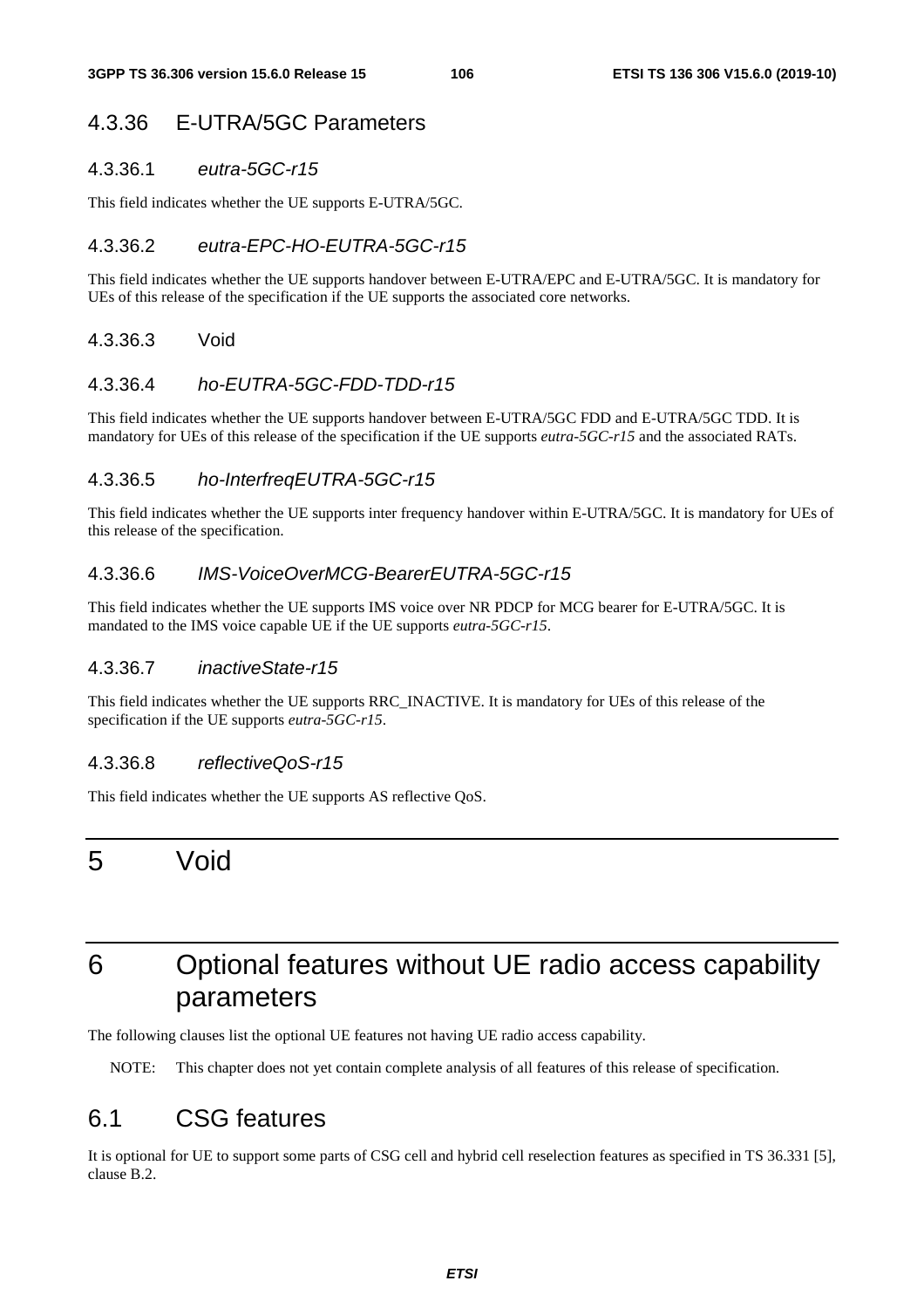# 6.2 PWS features

## 6.2.1 ETWS

It is optional for UE to support ETWS reception as specified in TS 36.331 [5].

# 6.2.2 CMAS

It is optional for UE to support CMAS reception as specified in TS 36.331 [5]. It is optional for a CMAS-capable UE to support Geofencing information (*warningAreaCoordinates-r15*) as specified in TS 36.331 [5].

## 6.2.3 KPAS

It is optional for UE to support KPAS reception as specified in TS 36.331 [5]. The Korean Public Alert System (KPAS) uses the same AS mechanisms as defined for CMAS. Therefore a KPAS-capable UE shall support all behaviour that is included in TS 36.331 [5] and TS 36.304 [14] for a CMAS-capable UE.

# 6.2.4 EU-Alert

It is optional for UE to support EU-Alert reception as specified in TS 36.331 [5]. The Europearn Union Warning System EU-Alert uses the same AS mechanisms as defined for CMAS. Therefore a EU-Alert-capable UE shall support all behaviour that is included in TS 36.331 [5] and TS 36.304 [14] for a CMAS-capable UE.

# 6.3 MBMS features

It is optional for UE to support MBMS procedures as specified in TS 36.331 [5].

## 6.3.1 MBMS Service Continuity

It is optional for UE to support MBMS Service Continuity for UEs supporting MBMS as specified in TS 36.331 [5].

## 6.3.2 MBMS reception with 256QAM

It is optional to support MBMS reception with 256QAM for UEs supporting MBMS. A UE which supports MBMS reception with 256QAM shall also support *dl-256QAM-r12* as specified in TS 36.331 [5], except UEs configured to operate in Receive Only Mode as defined in TS 23.246 [31].

- 6.4 Void
- 6.5 Positioning features
- 6.5.0 Void
- 6.5.1 Void
- 6.6 UE receiver features
- 6.6.1 MMSE with IRC receiver

It is optional for UE to support MMSE with IRC receiver for all PDSCH transmission modes except for transmission mode 9.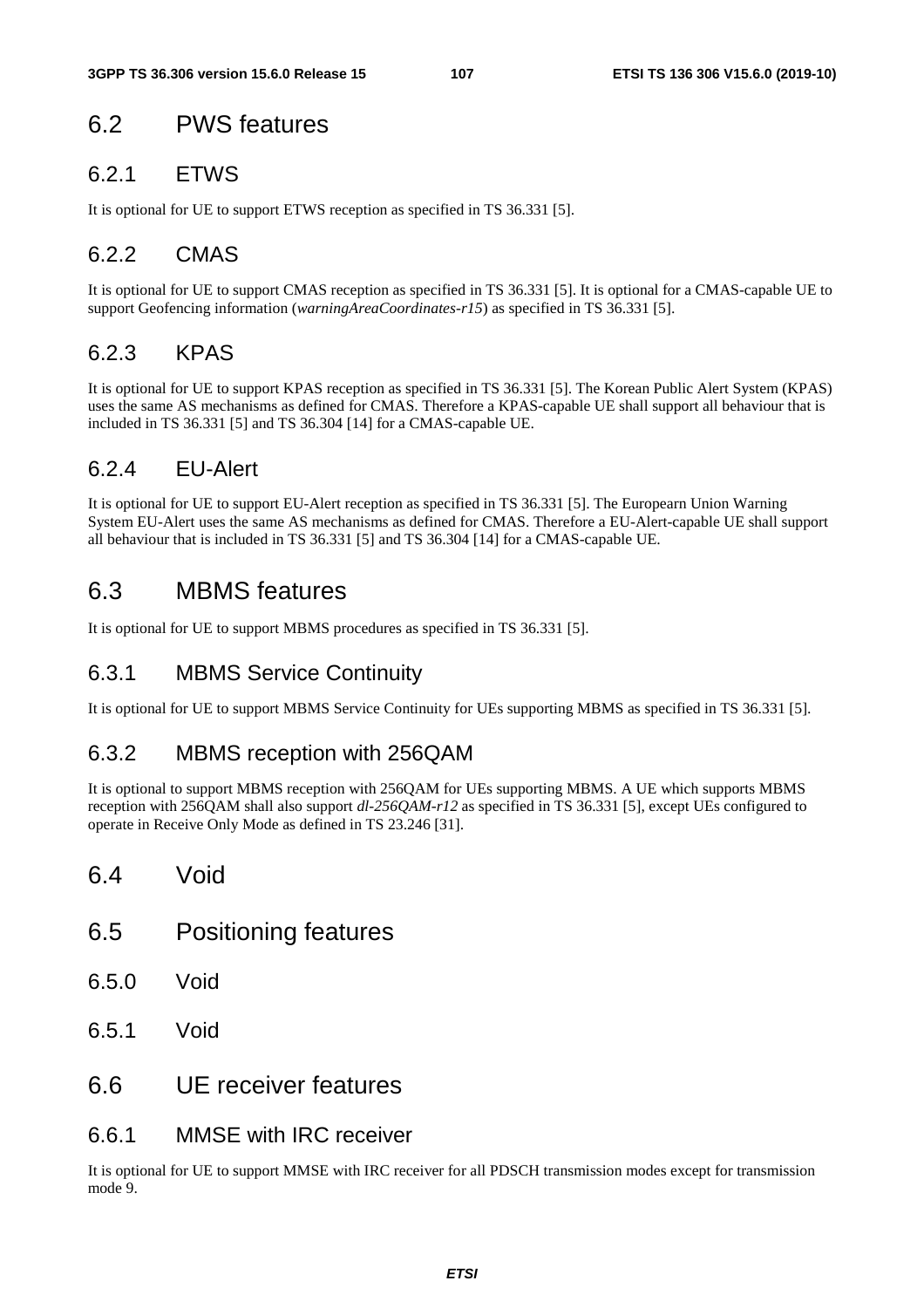## 6.6.2 MMSE with IRC receiver for PDSCH transmission mode 9

It is optional for UE to support MMSE with IRC receiver for PDSCH transmission mode 9, if the UE supports MMSE with IRC receiver as described in clause 6.6.1.

#### 6.6.3 Single-user MIMO interference mitigation advanced receiver for UEs with 2 receiver antenna ports

It is optional for UE with 2 receiver antenna ports to support receivers with enhanced inter-stream interference suppression for SU-MIMO PDSCH with rank 2 (Enhanced performance requirements Type C for 2 receiver antenna ports capable UEs in the TS 36.101 [6]).

#### 6.6.4 Single-user MIMO interference mitigation advanced receiver for UEs with 4 receiver antenna ports

It is optional for UE with 4 receiver antenna ports to support R-ML receivers with enhanced inter-stream interference suppression for SU-MIMO PDSCH with rank 2, 3, and 4 (Enhanced performance requirements Type C for 4 receiver antenna ports capable UEs in the TS 36.101 [6]).

## 6.6.5 MMSE-IRC DL Control Channel interference mitigation receiver for UEs with 4 receiver antenna ports

It is optional for UE with 4 receiver antenna ports to support MMSE-IRC DL Control Channel interference mitigation receivers for UEs with 4 receiver ports (Enhanced downlink control channel performance requirements Type A for 4 receiver antenna ports capable UEs in the TS 36.101 [6]).

## 6.7 RRC Connection

## 6.7.1 RRC Connection Reject with deprioritisation

It is optional for UE to support *RRCConnectionReject with deprioritisationReq* as specified in TS 36.331 [5].

## 6.7.2 RRC Connection Establishment Failure Temporary Qoffset

It is optional for UE to support RRC Connection Establishment failure temporary Qoffset as specified in TS 36.331 [5].

## 6.7.3 *mo-VoiceCall* establishment cause for mobile originating MMTEL video

It is optional for UE to support *mo-VoiceCall* establishment cause for mobile originating MMTEL video as specified in TS 36.331 [5].

## 6.7.4 *mo-VoiceCall* establishment cause for mobile originating MMTEL voice

It is optional for UE to support mo-VoiceCall establishment cause for mobile originating MMTEL voice as specified in TS 36.331 [5].

## 6.7.5 RRC Connection Re-establishment for the Control Plane CIoT EPS **Optimization**

It is optional for UE to support *RRCConnectionReestablishment* for the Control Plane CIoT EPS Optimization as specified in TS 36.331 [5]. This feature is only applicable if the UE supports any *ue-Category-NB*.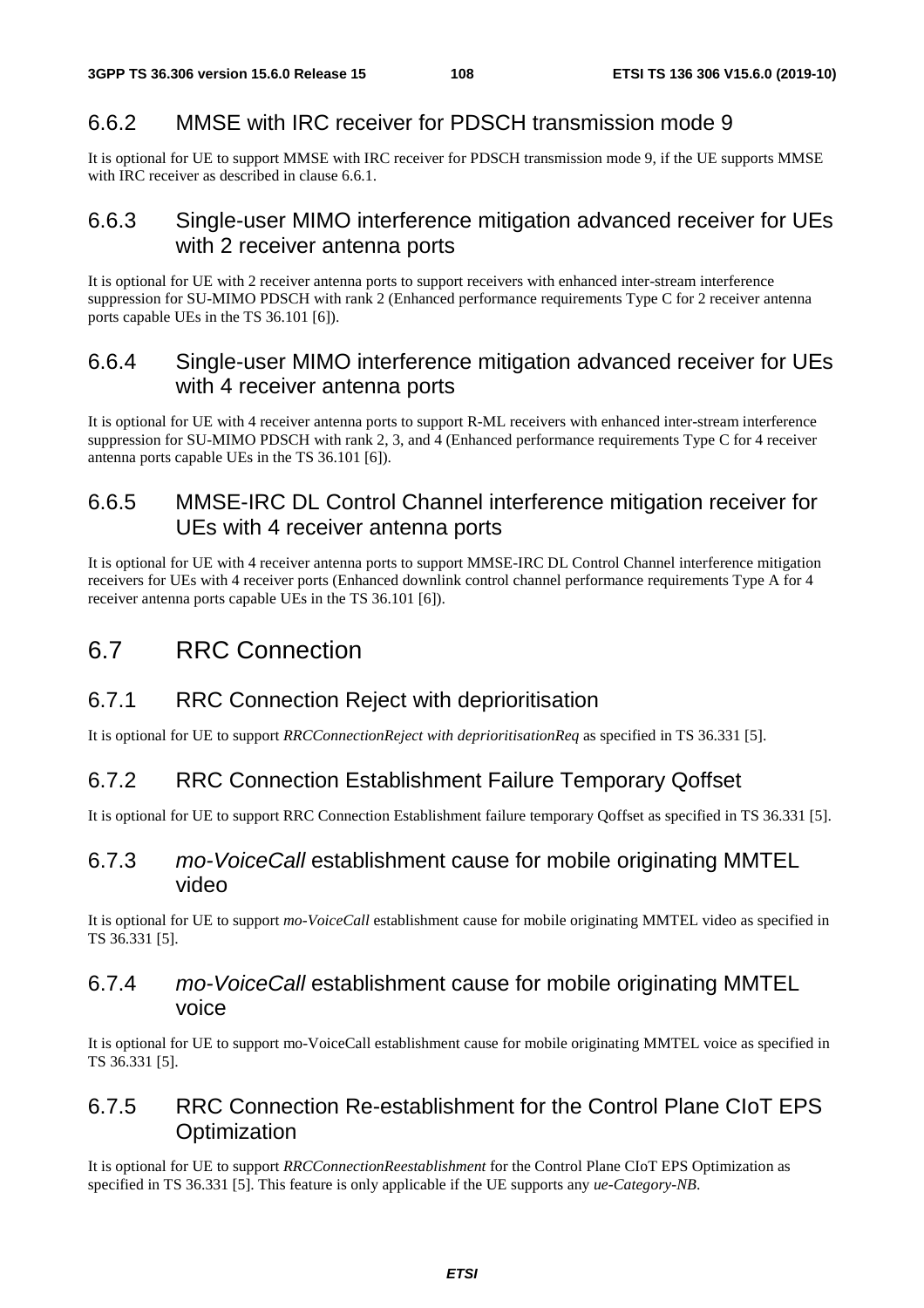## 6.8 Other features

## 6.8.1 System Information Block Type 16

It is optional for UE, including UEs of any *ue- Category-NB*, to support the reception of *SystemInformationBlockType16* as specified in TS 36.331 [5].

## 6.8.2 QCI1 indication in Radio Link Failure Report

It is optional for the UE to include *drb-EstablishedWithQCI-1* in *RLF-Report* as specified in TS 36.331 [5].

#### 6.8.3 Enhanced random access power control

It is optional for UE to support enhanced random access power control for FDD as specified in TS 36.321 [4] and TS 36.213 [22], clauses 16.2.1.1.1 and 16.3.1. This feature is only applicable if the UE supports any *ue-Category-NB*.

#### 6.8.4 EDT for Control Plane CIoT EPS Optimization

It is optional for UE to support EDT for Control Plane CIoT EPS optimizations for FDD, as defined in TS 24.301 [28]. This feature is only applicable if the UE supports *ce-ModeA-r13* or if the UE supports any *ue-Category-NB*.

#### 6.8.5 Void

#### 6.8.6 Enhanced PHR

It is optional for UE to support enhanced PHR in MSG3 for FDD, as defined in TS 36.321 [4]. This feature is only applicable if the UE supports any *ue-Category-NB*.

#### 6.8.7 void

.

#### 6.8.8 Resynchronization Signals

It is optional for UE to support resynchronization signals, as defined in TS 36.211 [17]. This feature is only applicable if the UE supports *ce-ModeA-r13*.

#### 6.8.9 Measurement gaps for higher UE velocity

It is optional for UE to support measurement gaps for higher UE velocity, as defined in TS 36.331 [5] and TS 36.133[16]. This feature is only applicable if the UE supports *ce-ModeA-r13*.

6.9 Void

## 6.10 SON features

#### 6.10.1 Radio Link Failure Report for inter-RAT MRO

It is optional for UE to include *previousUTRA-CellId* and *selectedUTRA-CellId* in *RLF-Report* upon request from the network as specified in TS 36.331 [5].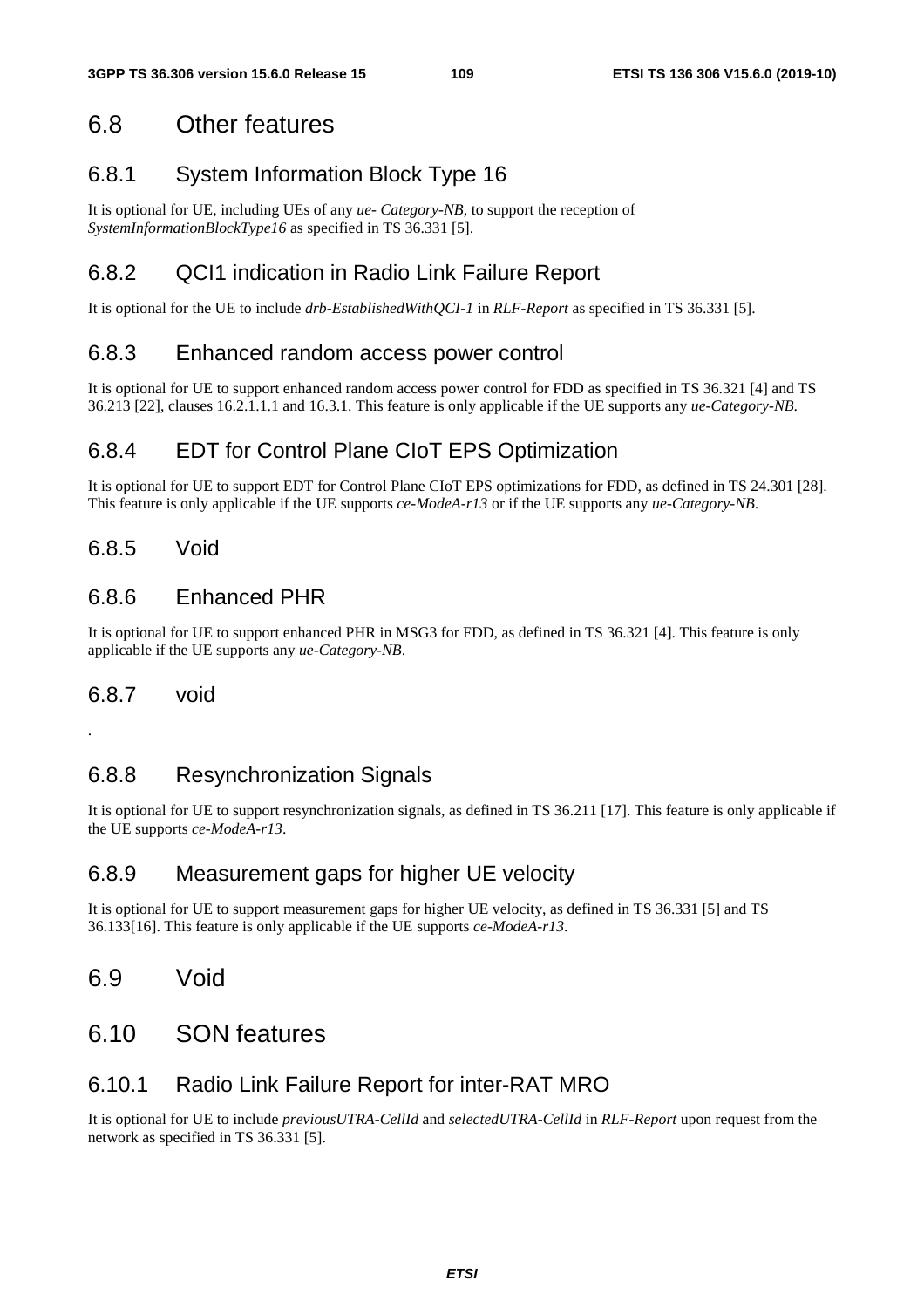## 6.11 Mobility state features

### 6.11.1 Mobility history information storage

It is optional for UE to support the storage of mobility history information and the reporting in *UEInformationResponse* message as specified in TS 36.331 [5].

## 6.12 Void

## 6.13 Sidelink features

#### 6.13.1 Sidelink Relay UE operation

It is optional for UE to support sidelink relay UE operation as specified in TS 36.331 [5].

## 6.13.2 Sidelink Remote UE operation

It is optional for UE to support sidelink remote UE operation as specified in TS 36.331 [5].

#### 6.13.3 Sidelink discovery gap

It is optional for UE to support sidelink discovery gaps as specified in TS 36.331 [5].

#### 6.13.4 Enhanced sidelink resource selection

It is optional for limited TX capability UE to support enhanced sidelink resource selection with carrier aggregation as specified in clause 5.14.1.1 of TS 36.321 [4].

## 6.14 DRX features

## 6.14.1 Extended DRX in RRC\_IDLE

It is optional for UE to support extended DRX cycle values up to and beyond 10.24 seconds and paging in extended DRX in RRC\_IDLE as specified in TS 36.331 [5] and TS 36.304 [14].

## 6.15 Load balancing features

#### 6.15.1 Redistribution in RRC\_IDLE

It is optional for UE to support redistribution in RRC\_IDLE as specified in TS 36.331 [5] and TS 36.304 [14].

## 6.16 SC-PTM features

## 6.16.1 SC-PTM in Idle mode

It is optional for UE to support the SC-PTM reception in RRC\_IDLE as specified in TS 36.331 [5]. This feature is only applicable if the UE supports UE category M1 or UE category M2 or if the UE supports coverage enhancements (*ce-ModeB-r13* and/or *ce-ModeA-r13*) or for FDD, if the UE supports any *ue-Category-NB*.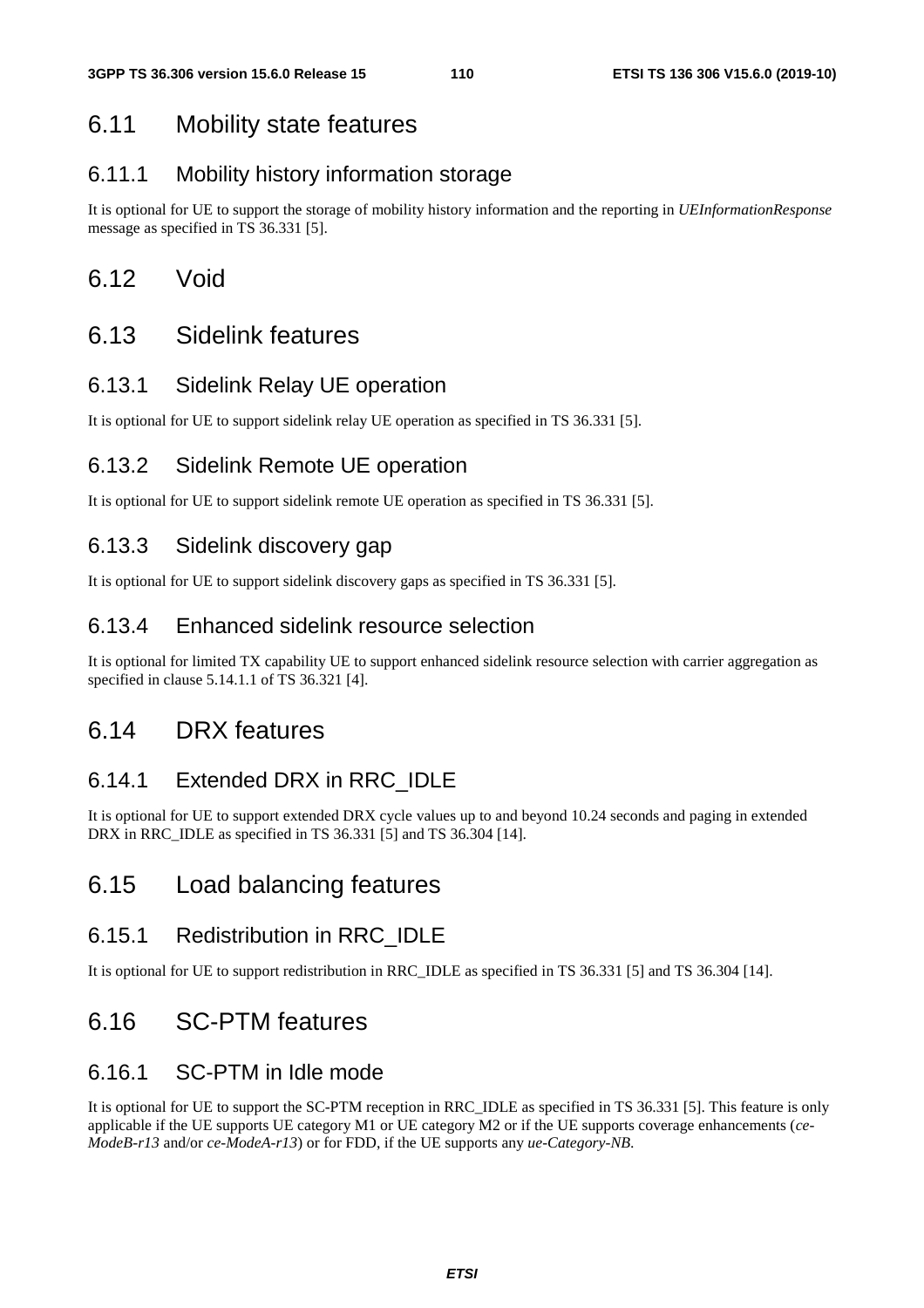## 6.17 Idle mode measurements

## 6.17.1 Relaxed monitoring

It is optional for UE to support relaxed monitoring in RRC\_IDLE as specified in TS 36.304 [14]. This feature is only applicable if the UE supports any *ue-Category-NB* or if the UE supports UE category M1 or UE category M2 or if the UE supports coverage enhancements (*ce-ModeB-r13* and/or *ce-ModeA-r13*).

## 6.17.2 DL channel quality reporting

It is optional for UE to support DL channel quality reporting of the serving cell for FDD, as specified in TS 36.331 [5]. This feature is only applicable if the UE supports any *ue-Category-NB*.

## 6.17.3 Serving cell idle mode measurements reporting

It is optional for UE to include *measResultServCell-r14* in *RRCConnectionRestablishmentComplete-NB, RRCConnectionResumeComplete-NB* and *RRCConnectionSetupComplete-NB messages* as specified in TS 36.331 [5]. This feature is only applicable if the UE supports any *ue-Category-NB*.

## 6.17.4 NSSS-Based RRM measurements

It is optional for UE to support NSSS-Based RRM measurements for FDD, as specified in TS 36.211 [17] and TS 36.214 [23]. This feature is only applicable if the UE supports any *ue-Category-NB*.

## 6.17.5 NPBCH-Based RRM measurements

It is optional for UE to support NPBCH-Based RRM measurements for the serving cell for FDD, as specified in TS 36.214 [23]. This feature is only applicable if the UE supports any *ue-Category-NB*.

# 7 Conditionally Mandatory features

## 7.1 Access control features

## 7.1.1 SSAC

It is mandatory to support Service Specific Access Control subject to common and per PLMN access barring parameters as specified in TS 36.331 [5], clause 5.3.3.10 for UEs which are IMS voice capable in LTE.

## 7.1.2 CSFB Access Barring Control

It is mandatory to support CSFB Access Barring Control subject to common and per PLMN access barring parameters as specified in TS 36.331 [5], clause 5.3.3.2 for UEs which are supporting CSFB to UTRA or GERAN.

## 7.1.3 Extended Access Barring

It is mandatory to support Extended Access Barring check as specified in TS 36.331 [5], clause 5.3.3.12 for UEs which are supporting an access subject to Extended Access Barring.

## 7.1.4 ACDC

It is mandatory to support barring check for ACDC subject to common and per PLMN barring parameters for ACDC as specified in TS 36.331 [5], clause 5.3.3.13 for UEs which are supporting an access subject to ACDC.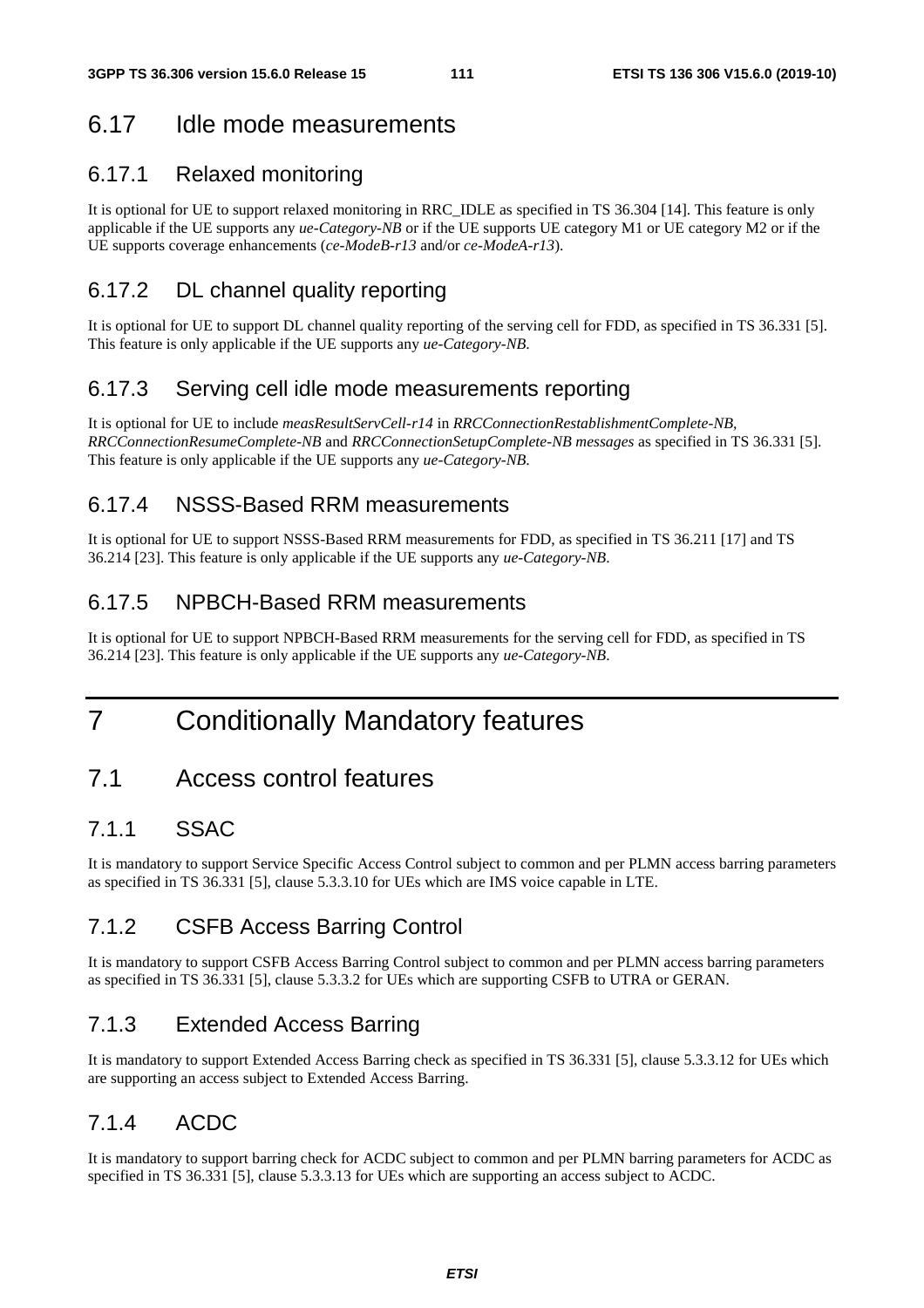#### 7.1.5 EAB per RSRP

It is mandatory to support *eab-PerRSRP* as specified in clause 5.3.3.12 of TS 36.331 [5] for BL UEs or UEs in coverage enhancement supporting Extended Access Barring.

## 7.2 Emergency call features

#### 7.2.1 IMS emergency call

It is mandatory to support IMS emergency call for UEs which are IMS voice capable in LTE.

## 7.3 MAC features

#### 7.3.1 SR mask

It is mandatory to support configuration indicated by *logicalChannelSR-Mask* for UE which have set bit number 29 of *featureGroupIndicators* to "1" as specified in TS 36.331 [5].

#### 7.3.2 Power Management Indicator in PHR

Power management indicator in PHR is mandatory to support for UE applying additional power backoff due to power management (as allowed by  $P-MPR<sub>c</sub>$ , see TS 36.101 [6]).

## 7.4 Inter-RAT Mobility features

#### 7.4.1 High Priority CSFB redirection

It is mandatory to support the *RRCConnectionRelease* indicating *'cs-FallbackHighPriority'* for UEs which are supporting CSFB to UTRA as specified in TS 36.331 [5].

## 7.4.2 GERAN A/Gb mode to E-UTRAN Inter RAT handover (PS Handover)

It is mandatory to support at least parameter values corresponding to ue-Category 1 for UEs which are supporting GERAN A/Gb mode to E-UTRAN Inter RAT handover (PS Handover) as specified in TS 23.401 [18].

## 7.4.3 SRVCC to E-UTRAN from GERAN

It is mandatory to support at least parameter values corresponding to ue-Category 1, and ROHC profiles for an 'IMS capable UE supporting voice' as specified in clause 4.3.1.1, for UEs which are supporting SRVCC to E-UTRAN from GERAN as specified in TS 23.216 [19].

NOTE: Requirements on functionality covered by Feature Group Indicators are specified in TS 36.331 [5], clause B.1.

## 7.5 Delay Tolerant Access Features

#### 7.5.1 extendedWaitTime

It is mandatory to support the *RRCConnectionRelease* with *extendedWaitTime* and *RRCConnectionReject* with *extendedWaitTime* for UEs which support Delay Tolerant Access as specified in TS 36.331 [5].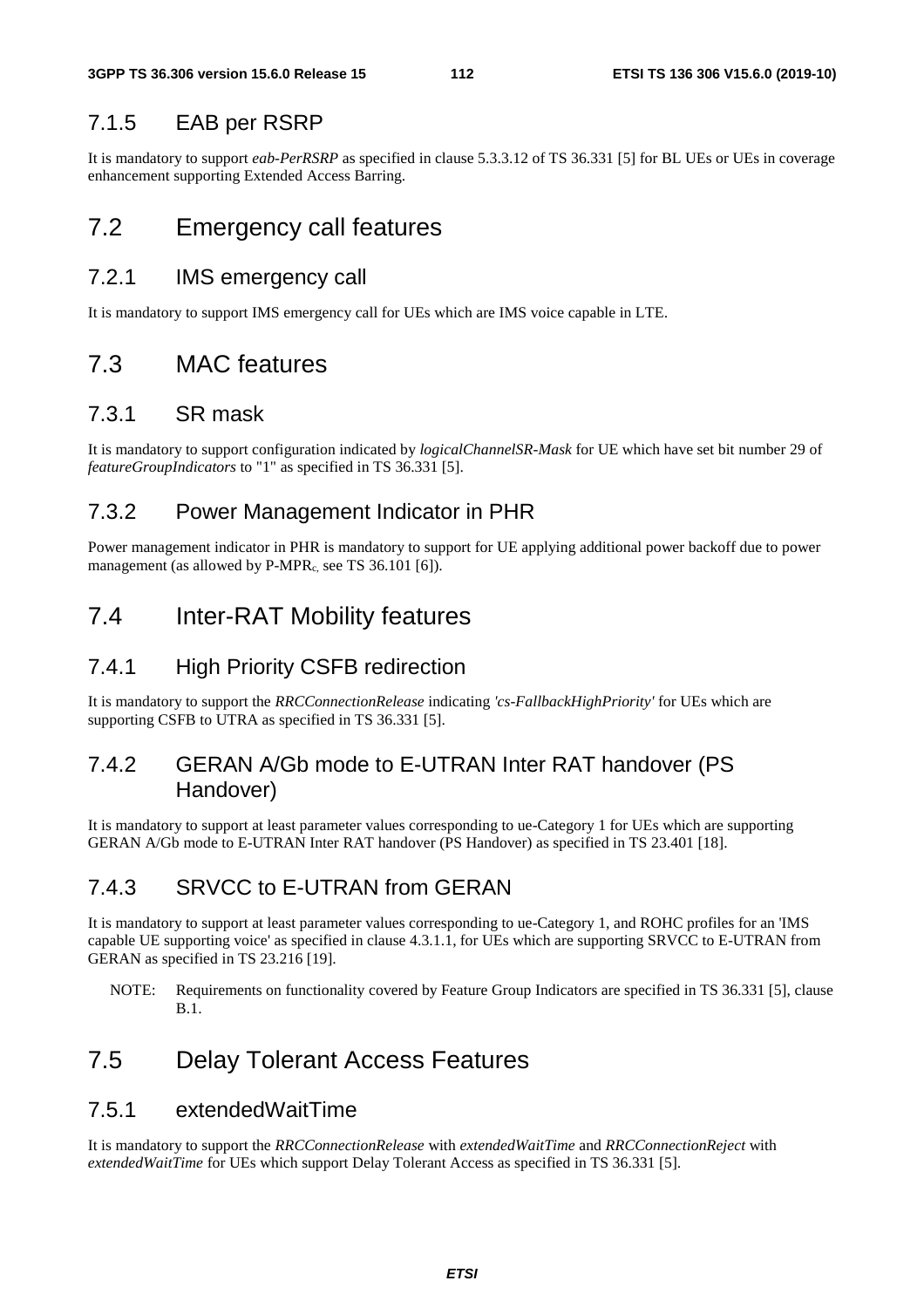## 7.6 RRC Connection

- 7.6.1 Void
- 7.7 Physical layer features

## 7.7.1 Different UL/ DL configuration for TDD inter-band carrier aggregation

It is mandatory to support different UL/ DL configuration for UEs supporting inter-band TDD carrier aggregation band combinations and for UEs supporting inter-band TDD dual connectivity band combinations within cell group(s) including at least two TDD bands.

## 7.7.2 Full duplex for TDD and FDD carrier aggregation

UE of this version of the specification shall be able to support simultaneous reception and transmission on different bands for each band combination including at least one FDD band and at least one TDD band.

## 7.7.3 Simultaneous transmission of PUCCH and PUSCH across PUCCH groups

It is mandatory to support simultaneous transmission of PUCCH and PUSCH across PUCCH groups if the UE indicates support for *pucch-SCell*.

## 7.7.4 Simultaneous transmission of PUCCH in licensed spectrum and PUSCH in LAA SCells

It is mandatory to support simultaneous transmission of PUCCH in licensed spectrum and PUSCH in LAA SCells if the UE supports uplink LAA operation. If the UE supports dual connectivity, this is applicable within each cell group.

## 7.8 Positioning features

## 7.8.1 OTDOA Inter-frequency RSTD measurement indication

It is mandatory to support delivery of *InterFreqRSTDMeasurementIndication* as specified in TS 36.331 [5], clause 5.5.7 for UEs indicating support for inter-frequency RSTD measurements for OTDOA as specified in TS 36.355 [13] and requiring measurement gaps for performing these measurements.

## 7.9 Void

## 7.10 Other features

## 7.10.1 Logged MDT measurement suspension due to IDC interference

It is mandatory to support Logged MDT measurement suspension due to IDC interference for UEs which are supporting logged measurements in RRC\_IDLE upon request from the network and in-device coexistence indication as well as autonomous denial functionality as specified in TS 36.331 [5].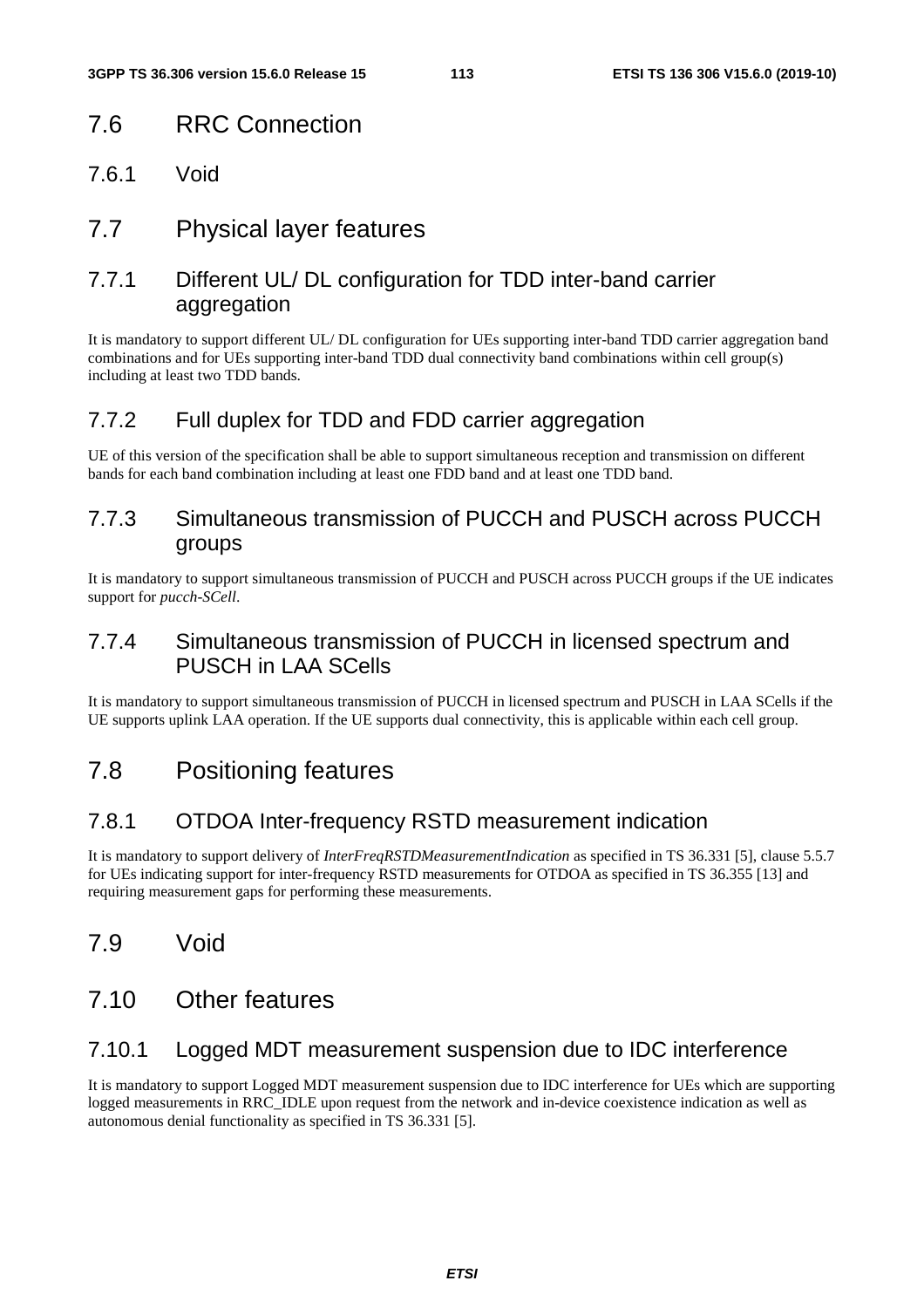## 7.10.2 Support of extended reporting of WLAN measurements

It is mandatory to support reporting of extended number of measurements of WLAN IDs for UEs which are supporting WLAN measurements as specified in TS 36.331 [5].

#### 7.10.3 wlan-ReportAnyWLAN-r14

Indicates whether UE supports reporting of measurements of unknown WLAN as specified in TS 36.331 [5]. It is mandatory to support reporting of measurements of unknown WLAN ID for UEs which are supporting WLAN measurements as specified in TS 36.331 [5].

#### 7.10.4 *wlan-PeriodicMeas-r14*

This parameter indicates whether the UE supports periodic reporting of WLAN measurements. It is mandatory to support periodic reporting of WLAN measurements for UEs which are supporting WLAN measurements as specified in TS 36.331 [5].

## 7.11 E-UTRA/5GC Parameters

## 7.11.1 Downlink SDAP header

It is mandatory to support downlink SDAP header for UEs which are either NAS reflective QoS or AS reflective QoS (i.e., *reflectiveQoS-r15*) capable in LTE.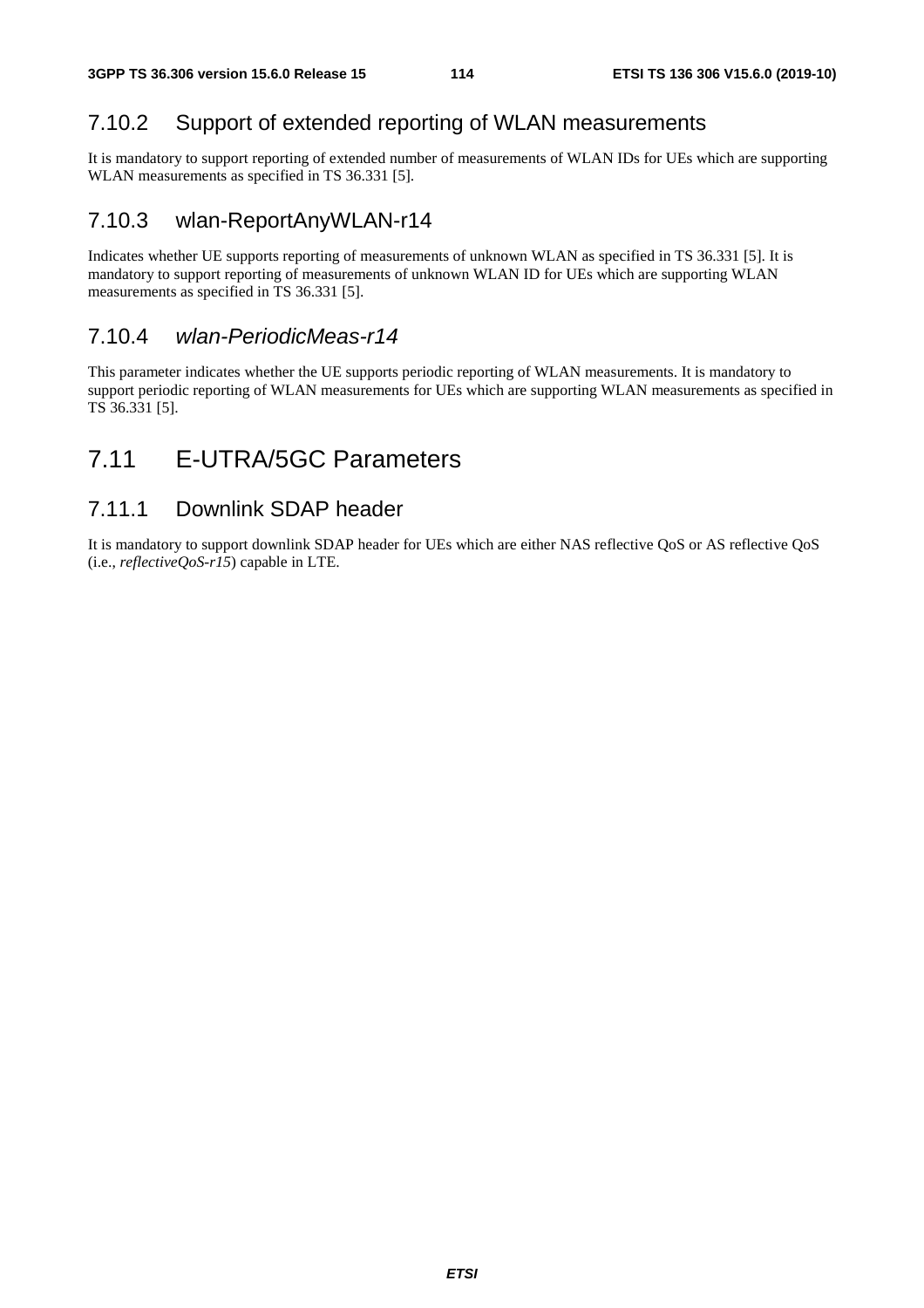# Annex A (informative): Guideline on maximum number of DL PDCP SDUs per TTI

In order to help the dimensioning of the UE design, values for the maximum number of DL PDCP SDUs per TTI from Table A-1 may be used. The values are applicable for a TTI length of 1 ms. For other TTI lengths, the table refers to maximum number of DL PDCP SDUs within a 1ms period.

NOTE: Due to the need for the network buffer data for efficient scheduling, values for Category 1, 1bis and 2 are same. It is not expected that category 1 or category 1bis UE has to sustain the same rate of PDCP SDUs per TTI as category 2 for prolonged period of time.

| UE Category / ue- | Maximum             |
|-------------------|---------------------|
| CategoryDL        | number of PDCP      |
|                   | <b>SDUs per TTI</b> |
| Category 1        | 10                  |
| Category 1bis     | 10                  |
| Category 2        | 10                  |
| Category 3        | 20                  |
| Category 4 /      | 30                  |
| DL Category 4     |                     |
| Category 5        | 50                  |
| Category 6 /      | 50                  |
| DL Category 6     |                     |
| Category 7 /      | 50                  |
| DL Category 7     |                     |
| Category 9 /      | 80                  |
| DL Category 9     |                     |
| Category 10 /     | 80                  |
| DL Category 10    |                     |
| Category 11 /     | 100                 |
| DL Category 11    |                     |
| Category 12 /     | 100                 |
| DL Category 12    |                     |
| DL Category 13    | 65                  |
| DL Category 15    | 130                 |
| DL Category 16    | 180                 |
| DL Category 18    | 200                 |
| DL Category 19    | 280                 |
| DL Category 20    | 360                 |
| DL Category 21    | 240                 |

**Table A-1: Maximum values for DL PDCP SDUs per TTI**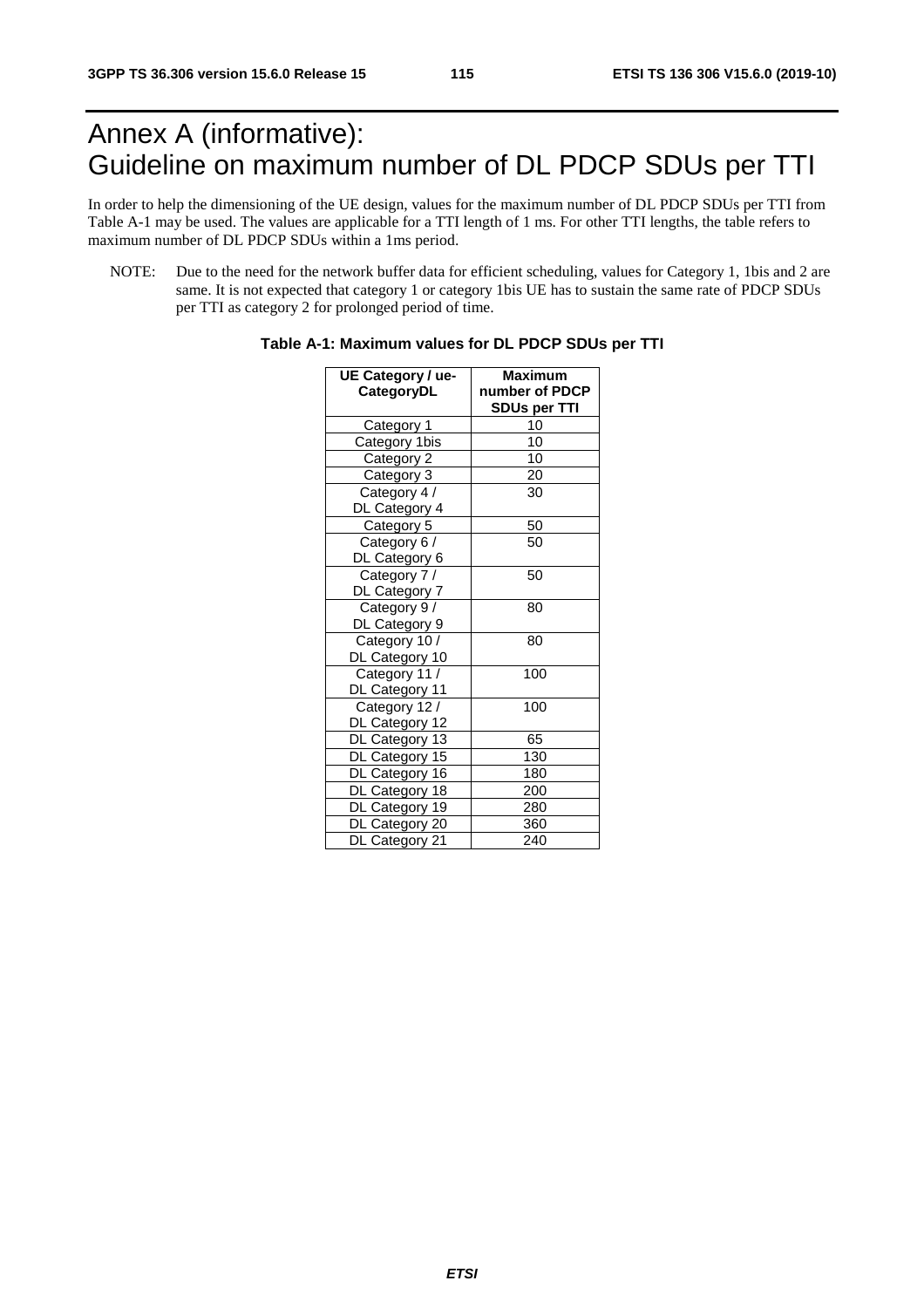# Annex B (informative): Change history

| <b>Change history</b> |         |                         |           |                |            |                                                                         |            |
|-----------------------|---------|-------------------------|-----------|----------------|------------|-------------------------------------------------------------------------|------------|
| <b>Date</b>           |         | TSG # TSG Doc.          | <b>CR</b> | <b>Rev</b>     | <b>Cat</b> | Subject/Comment                                                         | <b>New</b> |
|                       |         |                         |           |                |            |                                                                         | version    |
| 11/2007               |         | RP-38 RP-070916         |           |                |            | Presented for approval at TSG RAN-38                                    | 1.0.0      |
| 12/2007               |         |                         |           |                |            | Approved at TSG RAN-38 and placed under change control                  | 8.0.0      |
|                       |         | 03/2008 RP-39 RP-080194 | 0001      | $\mathbf{1}$   |            | CR to 36.306 with Update to E-UTRA UE capabilities                      | 8.1.0      |
| 05/2008               |         | RP-40 RP-080409         | 0002      | 1              |            | Update to E-UTRA UE capabilities: CR 0002r1 to 36.306 with status after | 8.2.0      |
|                       |         |                         |           |                |            | RAN2 #62                                                                |            |
| 03/2009               |         | RP-43 RP-090126         | 0007      | ÷.             |            | CR to remove the clauses on MBMS                                        | 8.3.0      |
|                       |         | RP-43 RP-090126         | 0008      |                |            | Final values for L2 buffer sizes                                        | 8.3.0      |
|                       |         | RP-43 RP-090126         | 0009      |                |            | Various Corrections                                                     | 8.3.0      |
|                       |         | RP-43 RP-090126         | 0010      |                |            | CR to update uplink transmit diversity (UE transmit antenna selection)  | 8.3.0      |
|                       |         | RP-43 RP-090126         | 0011      |                |            | Downlink PDCP SDU limitation                                            | 8.3.0      |
|                       |         | RP-43 RP-090126         | 0014      |                |            | Thoughts on UE capability for RoHC                                      | 8.3.0      |
|                       |         | RP-43 RP-090126         | 0015      | 1              |            | Capturing USIMless UE to stage 3                                        | 8.3.0      |
| 06/2009               |         | RP-44 RP-090511         | 0016      | $\overline{2}$ |            | Support of inter-RAT PS handover to GERAN Editor Note Removal           | 8.4.0      |
|                       |         | RP-44 RP-090511         | 0017      | 1              |            | Clarification of Half Duplex in TDD                                     | 8.4.0      |
|                       |         | RP-44 RP-090511         | 0018      |                |            | Correcting the maximum number of bits received during one TTI           | 8.4.0      |
|                       |         | RP-44 RP-090511         | 0019      |                |            | Clarification of field names used in TS 36.331                          | 8.4.0      |
|                       |         | RP-44 RP-090511         | 0021      |                |            | Clarification on disabling E-UTRA capabilities with a USIM              | 8.4.0      |
| 09/2009               |         | RP-45 RP-090906         | 0023      |                |            | Unit for "Total layer 2 buffer size"                                    | 8.5.0      |
| 12/2009               | $RP-46$ |                         |           |                |            | Upgrade to the Release 9 - no technical change                          | 9.0.0      |
| 03/2010               |         | RP-47 RP-100308         | 0024      | 1              |            | CR to 36.306 on Optionality of Rel-9 UE features                        | 9.1.0      |
|                       |         | RP-47 RP-100308         | 0025      |                |            | Introduction of power-limited device indication in UE capability.       | 9.1.0      |
|                       |         | RP-47 RP-100308         | 0026      |                |            | UE capability for enhanced 1xRTT CS fallback                            | 9.1.0      |
|                       |         | RP-47 RP-100285         | 0028      |                |            | Bounds to RoHC requirements for IMS capable UEs supporting voice        | 9.1.0      |
|                       |         | RP-47 RP-100309         | 0029      | 1              |            | CR to 36.306 on Redirection enhancements to UTRAN                       | 9.1.0      |
|                       |         | RP-47 RP-100188         | 0030      | 1              |            | Redirection enhancements to GERAN                                       | 9.1.0      |
| 06/2010               |         | RP-48 RP-100556         | 0031      |                |            | Clarification regarding / alignment of REL-9 UE capabilities            | 9.2.0      |
|                       |         | RP-48 RP-100531         | 0033      |                |            | Correction on the definition of ue-SpecificRefSigsSupported             | 9.2.0      |
|                       |         | 09/2010 RP-49 RP-100853 | 0035      |                |            | Clarification of MBMS UE capability                                     | 9.3.0      |
|                       |         | 12/2010 RP-50 RP-101268 | 0037      |                |            | Inclusion of new UE categories in Rel-10                                | 10.0.0     |
| 03/2011               |         | RP-51 RP-110290         | 0038      |                |            | Description of carrier aggregation and MIMO capabilities                | 10.1.0     |
|                       |         | RP-51 RP-110290         | 0039      |                |            | L2 buffer sizes for Rel-10 categories                                   | 10.1.0     |
|                       |         | RP-51 RP-110280         | 0041      |                |            | CR to 36.306 adding UE capability indicator for dual Rx/Tx e1xCSFB      | 10.1.0     |
|                       |         | RP-51 RP-110288         | 0042      | 1              |            | UE UL&DL MIMO Capabilities                                              | 10.1.0     |
|                       |         | RP-51 RP-110282         | 0043      |                |            | Counter proposal to R2-110795 on UE capabilities for MDT                | 10.1.0     |
| 06/2011               |         | RP-52 RP-110828         | 0048      |                |            | Clarification of optionality of UE features without capability          | 10.2.0     |
|                       |         | RP-52 RP-110830         | 0051      |                |            | Options for CSFB to GSM                                                 | 10.2.0     |
|                       |         | RP-52 RP-110840         | 0056      | 1              |            | CR to 36.306 on UE capabilities for Rel-10 LTE features                 | 10.2.0     |
|                       |         | RP-52 RP-110701         | 0058      | $\overline{2}$ |            | CA and MIMO Capabilities in LTE Rel-10                                  | 10.2.0     |
|                       |         | RP-52 RP-110839         | 0062      |                |            | Introduction of UE capability for enhanced redirection to UTRA TDD      | 10.2.0     |
|                       |         | RP-52 RP-110834         | 0063      | $\overline{2}$ |            | Clarification of "supportedMIMO-CapabilityDL"                           | 10.2.0     |
|                       |         | RP-52 RP-110627         | 0064      |                |            | Correction of "total number of soft channel bits" for category 6 and 7  | 10.2.0     |
| 09/2011               |         | RP-53 RP-111291         | 0065      |                |            | The SON feature in optional features without UE radio access capability | 10.3.0     |
|                       |         |                         |           |                |            | parameters                                                              |            |
|                       |         | RP-53 RP-111283         | 0067      | ä,             |            | AdditionalSpectrumEmissions in CA                                       | 10.3.0     |
|                       |         | RP-53 RP-111278         | 0069      |                |            | Correction to UE capability parameters for handover to CSG cell         | 10.3.0     |
| 12/2011               |         | RP-54 RP-111716         | 0070      | $\mathbf{1}$   |            | Corrections to enhancedDualLayerTDD                                     | 10.4.0     |
|                       |         | RP-54 RP-111710         | 0072      |                |            | Optionality of SR Masking                                               | 10.4.0     |
|                       |         | RP-54 RP-111709         | 0074      | 1              |            | Optionality of UE Rx-Tx time difference report                          | 10.4.0     |
|                       |         | RP-54 RP-111714         | 0077      |                |            | Correction to the number of soft channel bits                           | 10.4.0     |
| 03/2012               |         | RP-55 RP-120321         | 0078      |                |            | Clarification on physical layer parameter values requirement            | 10.5.0     |
|                       |         | RP-55 RP-120326         | 0080      | $\mathbf{1}$   |            | Clarification on number of PDCP SDUs for categories 6-7 UEs             | 10.5.0     |
|                       |         | RP-55 RP-120326         | 0082      |                |            | UE processing requirement in the presence of MCH transmission           | 10.5.0     |
| 06/2012               |         | RP-56 RP-120813         | 0090      |                |            | Korean Public Alert System (KPAS) in relation to CMAS                   | 10.6.0     |
|                       |         | RP-56 RP-120813         | 0093      | 1              |            | EU-Alert in relation to CMAS                                            | 11.0.0     |
| 09/2012               |         | RP-57 RP-121359         | 0100      |                |            | Voice support Capabilities                                              | 11.1.0     |
|                       |         | RP-57 RP-121375         | 0103      |                |            | Introducing MBMS enhancements                                           | 11.1.0     |
|                       |         | RP-57 RP-121395         | 0105      |                |            | Clarification on spatial multiplexing requirement in                    | 11.1.0     |
|                       |         |                         |           |                |            | supportedBandCombination                                                |            |
| 12/2012               |         | RP-58 RP-121936         | 0120      |                |            | Power Management Indicator in PHR                                       | 11.2.0     |
|                       |         | RP-58 RP-121936         | 0124      | $\mathbf{1}$   |            | Clarification on UL CA in supportedBandCombination                      | 11.2.0     |
|                       |         | RP-58 RP-122002         | 0125      | $\overline{2}$ |            | Introduction of Rel-11 UE features                                      | 11.2.0     |
|                       |         | RP-58 RP-121960         | 0132      |                |            | Broadcast of Time Info by Using a New SIB                               | 11.2.0     |
|                       |         | 03/2013 RP-59 RP-130243 | 0133      | $\overline{2}$ |            | DL COMP capability related correction                                   | 11.3.0     |
|                       |         |                         |           |                |            |                                                                         |            |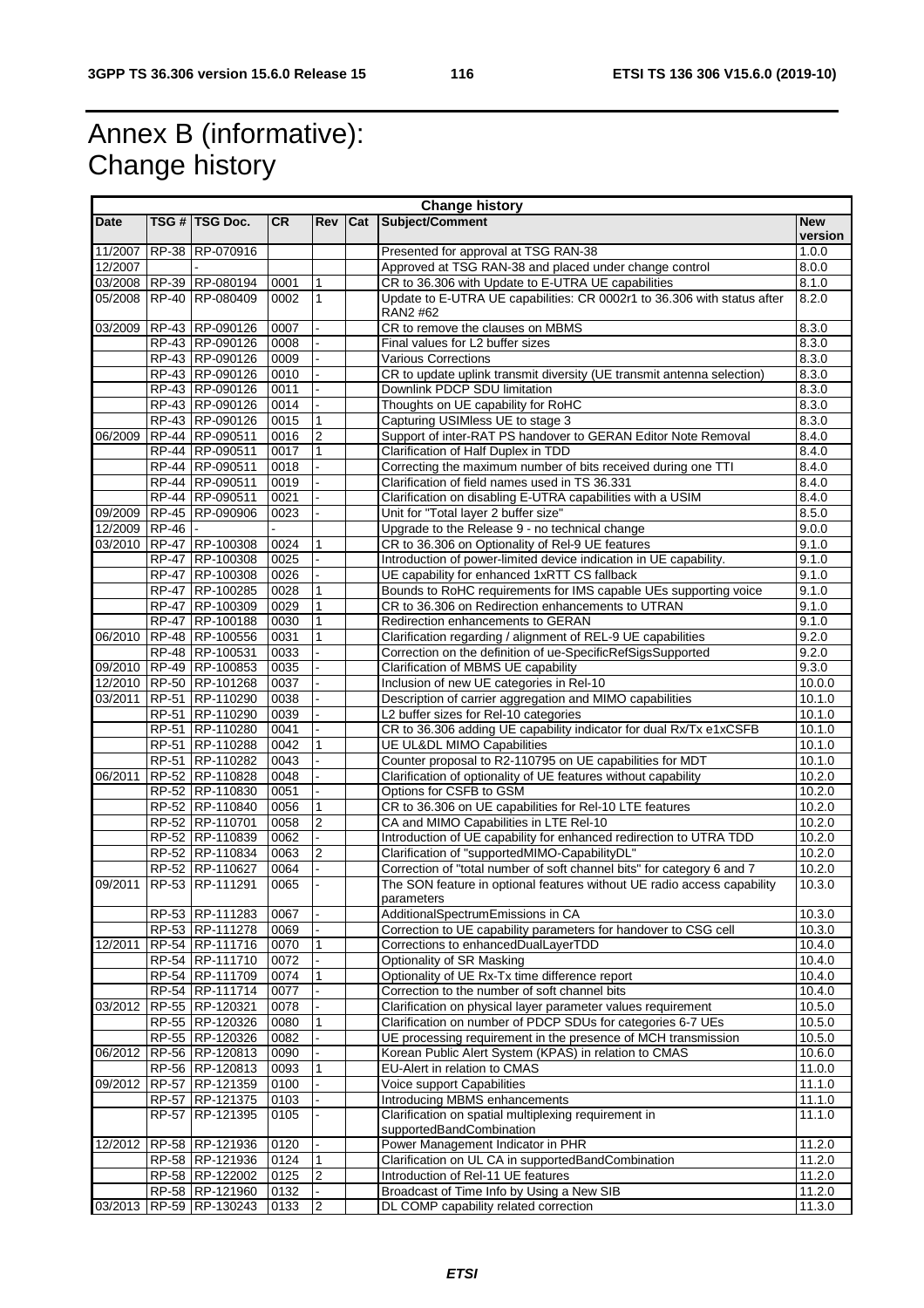|         |       | RP-59 RP-130233                    | 0135         |                | MIMO capability related correction       |                                                                             | 11.3.0           |
|---------|-------|------------------------------------|--------------|----------------|------------------------------------------|-----------------------------------------------------------------------------|------------------|
|         |       | RP-59 RP-130241                    | 0137         |                |                                          | Correction to supported DL MIMO capability for TM10                         | 11.3.0           |
|         |       | RP-59 RP-130240                    | 0138         |                |                                          | Optional support of RLF report for inter-RAT MRO                            | 11.3.0           |
|         |       | RP-59 RP-130248                    | 0140         |                |                                          | Corrections to UE capabiliy naming and definition                           | 11.3.0           |
|         |       | RP-59 RP-130233                    | 0142         |                |                                          | Clarification on cross carrier scheduling capability                        | 11.3.0           |
|         |       | RP-59 RP-130226                    | 0146         |                |                                          | Introduction of PDSCH TM5 capabilities for FDD and TDD                      | 11.3.0           |
| 09/2013 |       | RP-61 RP-131315                    | 0151         |                | Remove TBD in max MCH TB size table      |                                                                             | 11.4.0           |
|         | RP-61 | RP-131314                          | 0157         |                |                                          | Clarification of InterFreqRSTDMeasurementIndication procedure support       | 11.4.0           |
| 12/2013 |       | RP-62 RP-131986                    | 0160         |                |                                          | Introduction of capability bit for UTRA MFBI                                | 11.5.0           |
|         |       | RP-62 RP-132003                    | 0161         |                |                                          | Capturing mandatory/optional agreements on Rel-11 UE features               | 11.5.0           |
|         |       | RP-62 RP-131991                    | 0163         |                |                                          | Clarification on eRedirection to UMTS TDD with multiple UMTS TDD            | 11.5.0           |
|         |       |                                    |              |                | frequencies                              |                                                                             |                  |
|         |       | RP-62 RP-131984                    | 0165         |                |                                          | Addition of inter-frequency RSTD measurement capability indicator for       | 11.5.0           |
|         |       |                                    |              |                | <b>OTDOA</b>                             |                                                                             |                  |
|         |       | RP-62 RP-131789                    | 0166         |                |                                          | MBMS reception on any configured or configurable SCell                      | 11.5.0           |
|         |       | RP-62 RP-131993                    | 0167         |                |                                          | Enabling SRVCC from GERAN without forwarding UE-EUTRA-Capability            | 11.5.0           |
| 03/2014 |       | RP-63 RP-140364                    | 0168         | $\mathbf{1}$   |                                          | New UE categories for DL 450Mbps class                                      | 11.6.0           |
|         |       | RP-63 RP-140349                    | 0170         |                |                                          | SS and common channel interference handling                                 | 11.6.0           |
|         |       | RP-63 RP-140354                    | 0176         |                |                                          | IoT indication for inter-band TDD CA with different UL/DL configuration     | 11.6.0           |
|         |       | RP-63 RP-140353                    | 0173         | 1              |                                          | Corrections to UE capability and feature descriptions                       | 12.0.0           |
| 06/2014 |       | RP-64 RP-140887                    | 0181         |                |                                          | Support of the enhancement for TTI bundling for FDD                         | 12.1.0           |
|         |       | RP-64 RP-140888                    | 0185         | $\mathsf 3$    |                                          | Alternative 1: Introduction of FDD/TDD CA full duplex support to 36.306     | 12.1.0           |
|         |       | RP-64 RP-140892                    | 0190         |                | Extended RLC LI field                    |                                                                             | 12.1.0           |
|         |       | RP-64 RP-140873                    | 0194         | 1              |                                          | Network-requested CA Band Combination Capability Signalling                 | 12.1.0           |
|         |       | RP-64 RP-140892                    | 0196         | $\mathbf{1}$   | handling                                 | Introduction of RRC Connection Establishment failure temporary Qoffset      | 12.1.0           |
|         |       | RP-64 RP-141028                    | 0198         | 3              |                                          | eMBMS reception on SCell and Non-Serving Cell                               |                  |
| 09/2014 |       | RP-65 RP-141498                    | 0218         | $\mathbf{1}$   |                                          | The PDCP SDU number limitation for Category 9-10 UE                         | 12.1.0<br>12.2.0 |
|         |       | RP-65 RP-141505                    | 0215         |                |                                          | UE capabilities for Hetnet mobility in TS 36.306                            | 12.2.0           |
|         |       | RP-65 RP-141499                    | 0212         |                | Introduction of UE eIMTA capabilities    |                                                                             | 12.2.0           |
|         |       | RP-65 RP-141493                    | 0205         |                |                                          | Corrections to UE capabilities and features                                 | 12.2.0           |
|         |       | RP-65 RP-141507                    | 0209         |                | Introduction of MBSFN MDT capability     |                                                                             | 12.2.0           |
|         |       | RP-65 RP-141506                    | 0207         | $\overline{2}$ |                                          | Introduction of Category 0 for low complexity UEs                           | 12.2.0           |
| 12.2014 |       | RP-66 RP-142129                    | 0225         |                |                                          | Clarification on DL parallel reception of category 0 UEs                    | 12.3.0           |
|         |       | RP-66 RP-142125                    | 0228         |                |                                          | Optional features for Hetnet mobility in TS 36.306                          | 12.3.0           |
|         |       | RP-66 RP-142123                    | 0230         |                | Corrections to eIMTA capabilities        |                                                                             | 12.3.0           |
|         |       | RP-66 RP-142140                    | 0243         |                |                                          | Introduction of extended RSRQ value range and new RSRQ definition           | 12.3.0           |
|         |       | RP-66 RP-142132                    | 0232         |                |                                          | Support of Discovery Signals in TS 36.306                                   | 12.3.0           |
|         |       | RP-66 RP-142140                    | 0247         |                | Prohibit timer for SR                    |                                                                             | 12.3.0           |
|         |       | RP-66 RP-142128                    | 0241         | $\mathbf{1}$   | UE capability for IncMon                 |                                                                             | 12.3.0           |
|         |       | RP-66 RP-142115                    | 0227         | 1              |                                          | Introduction of capability for serving cell interruptions                   | 12.3.0           |
|         |       | RP-66 RP-142134                    | 0239         |                |                                          | Introduction of missing Rel-12 UE capabilities                              | 12.3.0           |
|         |       | RP-66 RP-142130                    | 0245         | 1              |                                          | Optionality support of UE mandatory features for Category 0 UEs             | 12.3.0           |
|         |       | RP-66 RP-142135                    | 0238         | 1              | Introduction of Dual Connectivity        |                                                                             | 12.3.0           |
|         |       | RP-66 RP-142139                    | 0237         | $\mathbf 2$    | <b>NAICS Capability</b>                  |                                                                             | 12.3.0           |
|         |       | RP-66 RP-142124                    | 0229         | $\overline{2}$ |                                          | Mandatory support of TTI bundling without resource allocation restriction   | 12.3.0           |
|         |       |                                    |              |                |                                          | for LTE coverage enhancements for Rel-12                                    |                  |
|         |       | RP-66 RP-141981                    | 0248         |                |                                          | UE capability signaling for WLAN/3GPP radio interworking                    | 12.3.0           |
|         |       | RP-66 RP-142232                    | 0233         | 2              | Support of 256QAM in TS 36.306           |                                                                             | 12.3.0           |
| 03/2015 |       | RP-67 RP-150378                    | 0265         |                | UE capability for modified MPR behavior  |                                                                             | 12.4.0           |
|         |       | RP-67 RP-150373                    | 0257         |                |                                          | Correction to UE capabilities for Low Complexity UEs                        | 12.4.0           |
|         |       | RP-67 RP-150373                    | 0259         |                | Clarification of TDD DC capability       | Extended number of measurement identities capability                        | 12.4.0           |
|         |       | RP-67 RP-150373<br>RP-67 RP-150373 | 0258         |                |                                          | Introduction of total L2 buffer sizes for UEs supporting split bearers      | 12.4.0           |
|         |       |                                    | 0253         |                |                                          | NOTE: Modifications on L2 buffer sizes with support for split bearers for   | 12.4.0           |
|         |       |                                    |              |                |                                          | Cat 13-15 in Table 4.1-3 were moved to Table 4.1A-3 due to the clash with   |                  |
|         |       |                                    |              |                | CR0261R1.                                |                                                                             |                  |
|         |       | RP-67 RP-150374                    | 0267         |                | Introduction of ProSe                    |                                                                             | 12.4.0           |
|         |       | RP-67 RP-150376                    | 0266         | 1              |                                          | Change related to configuration of the priority for frequency bands in mFBI | 12.4.0           |
|         |       | RP-67 RP-150379                    | 0261         |                |                                          | Introduction of UL64QAM based on split of DL and UL categories              | 12.4.0           |
| 06/2015 |       | RP-68 RP-150921                    | 0269         |                |                                          | Dual Connectivity L2 buffer size for category combinations with UL64QAM     | 12.5.0           |
|         |       | RP-68 RP-150917                    | 0272         |                | Corrections on MIMO capabilities         |                                                                             | 12.5.0           |
|         |       | RP-68 RP-150923                    | 0277         |                | Clarification on UL 64QAM capability     |                                                                             | 12.5.0           |
|         |       | RP-68 RP-150917                    | 0276         |                | UE support of CA fallback configurations |                                                                             | 12.5.0           |
|         |       | RP-68 RP-150921                    | 0283         | $\mathbf{1}$   |                                          | Corrections on requirements of sidelink reception in TS 36.306              | 12.5.0           |
|         |       | RP-68 RP-150951                    | 0280         |                |                                          | Introduction of new DL UE categories 15&16                                  | 12.5.0           |
| 09/2015 |       | RP-69 RP-151438                    | 0287         |                |                                          | Remove support of additionalSpectrumEmissionPCell                           | 12.6.0           |
|         |       | RP-69 RP-151442                    | 0288         |                |                                          | Capturing PCell support for FDD-TDD CA                                      | 12.6.0           |
|         | RP-69 | RP-151442                          | 0292         |                |                                          | Clarification of the maximum number of bits of a single DL-SCH transport    | 12.6.0           |
|         |       |                                    |              |                | block for DL Category 16                 | Capturing mandatory/optional features of Rel-12 UEs                         |                  |
|         |       | RP-69 RP-151442<br>RP-69 RP-151439 | 0293<br>0298 |                |                                          | CR for IDC signalling enhancement for UL CA                                 | 12.6.0<br>12.6.0 |
|         |       |                                    |              |                |                                          |                                                                             |                  |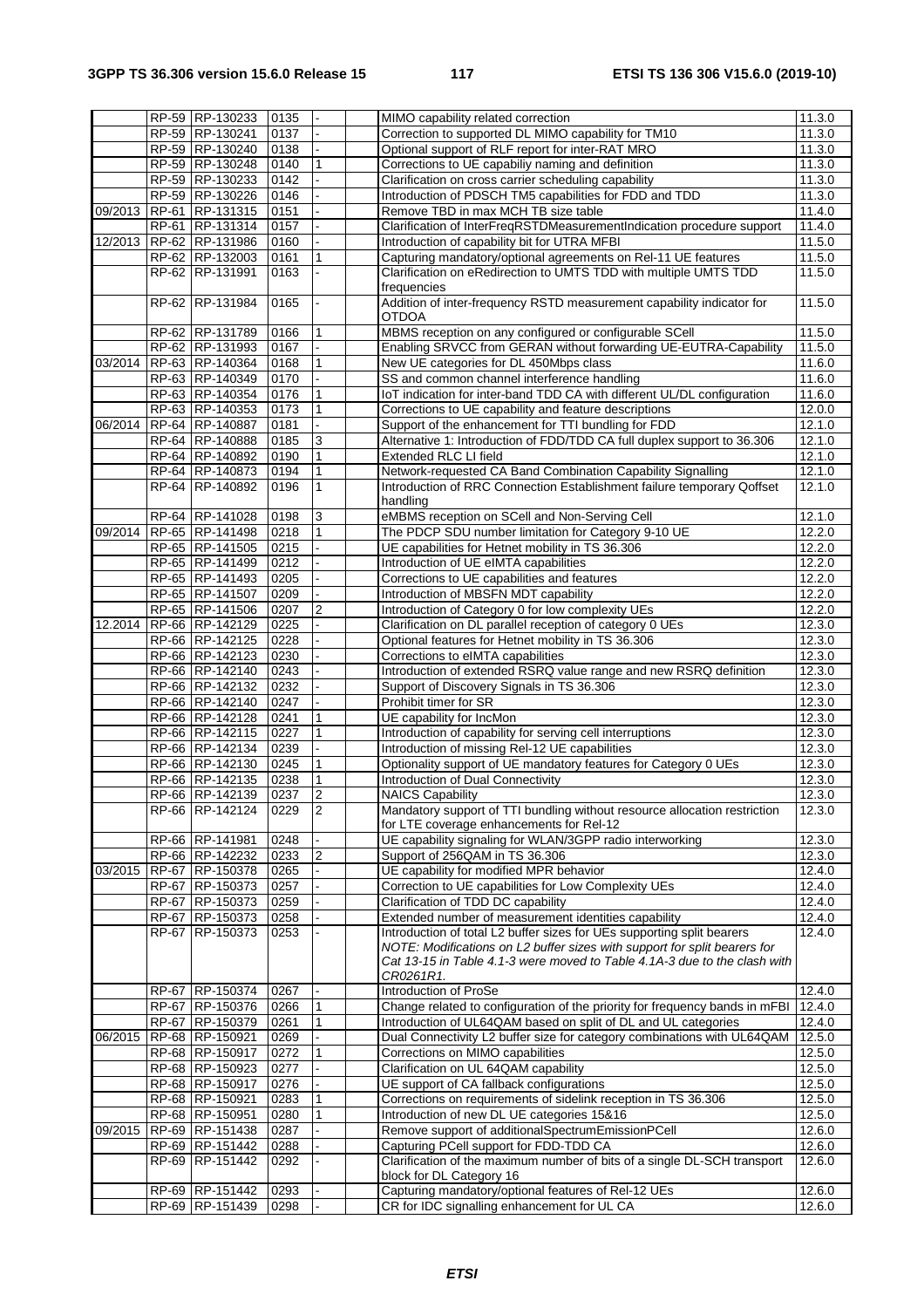|         |              | RP-69 RP-151441         | 0289 | $\mathbf{1}$   | Corrections on UE sidelink capabilities in TS 36.306                       | 12.6.0 |
|---------|--------------|-------------------------|------|----------------|----------------------------------------------------------------------------|--------|
|         |              | RP-69 RP-151467         | 0290 | $\overline{2}$ | Additional MIMO/CSI capability for intra-band contiguous CA                | 12.6.0 |
|         |              | RP-69 RP-151597         | 0296 | 3              | Capability for 4-layer MIMO with TM3 and TM4                               | 12.6.0 |
| 12/2015 |              | RP-70 RP-152053         | 0309 |                | Definitions of sidelink terminologies in TS 36.306                         | 12.7.0 |
|         |              |                         |      |                |                                                                            |        |
|         |              | RP-70 RP-152055         | 0310 |                | Correction on categories in supportedBandCombination                       | 12.7.0 |
|         |              | RP-70 RP-152048         | 0303 | $\mathbf{1}$   | Clarification on support of extended wait time                             | 12.7.0 |
|         |              | RP-70 RP-152053         | 0312 | $\mathbf{1}$   | Clarification on tdd-FDD-CA-PCellDuplex                                    | 12.7.0 |
|         |              | RP-70 RP-152049         | 0299 | $\overline{2}$ | Alternative new maximum transport block sizes for DL 64QAM and             | 12.7.0 |
|         |              |                         |      |                | 256QAM in TM9/10                                                           |        |
|         |              | RP-70 RP-152048         | 0318 |                | Enabling multiple NS and P-Max operation per cell                          | 12.7.0 |
|         |              | RP-70 RP-152055         | 0315 | $\mathbf{1}$   | Correction on capability rsrq-OnAllSymbols                                 | 12.7.0 |
|         |              | RP-70 RP-152053         | 0313 | $\mathbf{1}$   | Clarification on Pcell support                                             | 12.7.0 |
| 12/2015 |              | RP-70 RP-152074         | 0301 | 1              | Introduction of DC enhancement                                             | 13.0.0 |
|         |              | RP-70 RP-152078         | 0319 |                | Introduction of Licensed-Assisted Access using LTE                         | 13.0.0 |
|         |              | RP-70 RP-152075         | 0308 |                | Introduction of RS-SINR measurements                                       | 13.0.0 |
|         |              | RP-70 RP-152080         | 0304 | $\mathbf{1}$   | Introduction of SC-PTM                                                     | 13.0.0 |
|         |              | RP-70 RP-152066         | 0314 |                | Introduction of Application specific Congestion control for Data           | 13.0.0 |
|         |              |                         |      |                | Communication in LTE                                                       |        |
|         |              |                         | 0311 | 1              | White-list of cells for EUTRA measurement reporting                        |        |
|         |              | RP-70 RP-152084         |      |                |                                                                            | 13.0.0 |
|         |              | RP-70 RP-152071         | 0305 | $\overline{2}$ | Introduction of CA enhancement                                             | 13.0.0 |
|         |              | RP-70 RP-152076         | 0322 |                | Introducing extended DRX                                                   | 13.0.0 |
| 03/2016 |              | RP-71 RP-160470         | 0323 | $\mathbf{1}$   | Capture the UE capability for the extension of the MeasObjectId to 64      | 13.1.0 |
|         | <b>RP-71</b> | RP-160470               | 0330 |                | Miscellaneous corrections to TS 36.306                                     | 13.1.0 |
|         |              | RP-71 RP-160460         | 0333 | $\mathbf{1}$   | MDT enhancements support                                                   | 13.1.0 |
|         |              | RP-71 RP-160460         | 0334 | $\mathbf{1}$   | The introduction of UE capability concerning extended E-UTRA frequency     | 13.1.0 |
|         |              |                         |      |                | priorities                                                                 |        |
|         | RP-71        | RP-160459               | 0335 | 3              | Introduction of LWIP UE capabilities                                       | 13.1.0 |
|         |              | RP-71 RP-160457         | 0337 | $\overline{2}$ | Introducing LWA and RCLWI UE capabilities                                  | 13.1.0 |
|         |              | RP-71 RP-160460         | 0338 | $\mathbf{1}$   | Leftover UE capabilities for LAA                                           | 13.1.0 |
|         | <b>RP-71</b> |                         |      | 1              |                                                                            |        |
|         |              | RP-160470               | 0339 |                | Minor corrections for CA enhancements                                      | 13.1.0 |
|         |              | RP-71 RP-160462         | 0341 | $\mathbf{1}$   | Reference errors for inter-RAT capabilities                                | 13.1.0 |
|         | RP-71        | RP-160453               | 0342 | $\mathbf{1}$   | UE capabilities for LC and CE                                              | 13.1.0 |
|         |              | RP-71 RP-160454         | 0343 | $\overline{2}$ | Introduction of eD2D Capability                                            | 13.1.0 |
|         | <b>RP-71</b> | RP-160464               | 0344 | $\overline{2}$ | Modification of network requested CA band combination retrieval for intra- | 13.1.0 |
|         |              |                         |      |                | band non-contiguous CA                                                     |        |
|         | RP-71        | RP-160467               | 0346 | $\mathbf{1}$   | Correction on capability phy-TDD-ReConfig-FDD(TDD)-Pcell                   | 13.1.0 |
|         |              | RP-71 RP-160470         | 0347 | 1              | ANR in case of MFBI                                                        | 13.1.0 |
|         |              | RP-71 RP-160455         | 0348 |                | 36.306 CR on TM10 CRS-IM UE capability report signalling introduction      | 13.1.0 |
|         |              | RP-71 RP-160470         | 0349 |                | Introduction of capability on PDSCH collision handling                     | 13.1.0 |
|         | <b>RP-71</b> | RP-160470               | 0350 | $\mathbf{1}$   | Corrections on SC-PTM                                                      | 13.1.0 |
|         | <b>RP-71</b> | RP-160470               | 0351 |                | SC-PTM reception on non-Pcell                                              | 13.1.0 |
|         |              | RP-71 RP-160460         |      | $\mathbf{1}$   |                                                                            | 13.1.0 |
|         |              |                         | 0352 |                | Additional Layer 1 capabilities for Rel-13 CA enhancements                 |        |
| 06/2016 |              | RP-72 RP-161080         | 1321 |                | Correction to WLAN measurement support for LWIP                            | 13.2.0 |
|         |              | RP-72 RP-161080         | 1322 |                | Introducing EBF/FD-MIMO capabilities                                       | 13.2.0 |
|         |              | RP-72 RP-161080         | 1315 |                | Clarifications on LWA capability                                           | 13.2.0 |
|         |              | RP-72 RP-161080         | 1326 |                | MBMS reception via MBSFN or SC-PTM                                         | 13.2.0 |
|         |              | RP-72 RP-161080         | 1329 |                | Corrections on capability linking for measurement object extension         | 13.2.0 |
|         |              | RP-72 RP-161080         | 1327 | 2              | Capturing a new capability signalling format for Rel-13 CA enhancements    | 13.2.0 |
|         |              | RP-72 RP-161080         | 1330 |                | Correction on the value of maxmum channel bandwidth                        | 13.2.0 |
|         |              | RP-72 RP-161080         | 1334 | $\overline{2}$ | UE capabilities for eMTC                                                   | 13.2.0 |
|         |              | RP-72 RP-161080         | 1333 | $\mathbf{1}$   | UE Power Class in UE capability signaling                                  | 13.2.0 |
|         |              | RP-72 RP-161080         | 1314 |                | Miscellaneous corrections to TS 36.306                                     | 13.2.0 |
|         |              |                         |      | 2              |                                                                            |        |
|         |              | RP-72 RP-161080         | 1323 | $\mathbf{1}$   | Clarification on eD2D capability                                           | 13.2.0 |
|         |              | RP-72 RP-161076         | 1317 |                | Clarification on maximum number of DL-SCH transport block bits for DL      | 13.2.0 |
|         |              |                         |      |                | Category 15 and 16                                                         |        |
|         |              | RP-72 RP-161076         | 1318 |                | UE capability of an additional Rx and Tx requirement for a CA band         | 13.2.0 |
|         |              |                         |      |                | combination                                                                |        |
|         |              | RP-72 RP-161081         | 1328 | 2              | Introduction of NB-IoT UE capabilities                                     | 13.2.0 |
|         |              | RP-72 RP-161076         | 1320 | $\overline{2}$ | Definition of a fallback band combination                                  | 13.2.0 |
| 09/2016 |              | RP-73 RP-161761         | 1338 | $\mathbf{1}$   | Support of CAT 9/10 and CAT 13                                             | 13.3.0 |
|         |              | RP-73 RP-161760         | 1346 | $\overline{2}$ | Introduction of 1.2Gbps and 1.6Gbps UE categories in Rel-13                | 13.3.0 |
|         |              | RP-73 RP-161826         | 1347 | $\overline{2}$ | Continuous uplink transmission in eMTC                                     | 13.3.0 |
|         |              | RP-73 RP-161751         | 1350 | $\mathbf{1}$   | Indication of the maxLayersMIMO                                            | 13.3.0 |
|         |              | RP-73 RP-161759         | 1352 | 1              | Supporting new UE Rx - Tx time difference mapping table                    | 13.3.0 |
|         |              |                         |      |                |                                                                            |        |
|         |              | RP-73 RP-161761         | 1353 |                | Introducing UE capability of Rel 13 CCH IM                                 | 13.3.0 |
|         |              | RP-73 RP-161761         | 1354 |                | Introducing UE capability of CRS-IM for TM 1-9                             | 13.3.0 |
| 09/2016 |              | RP-73 RP-161745         | 1348 |                | Introduction of enhanced LAA for LTE                                       | 14.0.0 |
|         |              | 12/2016 RP-74 RP-162327 | 1361 | $\mathbf{1}$   | Capability for LWIP aggregation                                            | 14.1.0 |
|         |              | RP-74 RP-162327         | 1364 | $\mathbf{1}$   | Miscellaneous corrections to TS 36.306                                     | 14.1.0 |
|         |              | RP-74 RP-162318         | 1367 |                | Clarification on UE power class 2 indication                               | 14.1.0 |
|         |              | RP-74 RP-162317         | 1369 | $\vert$ 1      | Correction on simultaneous transmission of PUCCH and PUSCH for B5C         | 14.1.0 |
|         |              | RP-74 RP-162321         | 1370 | $\vert$ 1      | Correction on simultaneous transmission of PUCCH and PUSCH for eLAA        | 14.1.0 |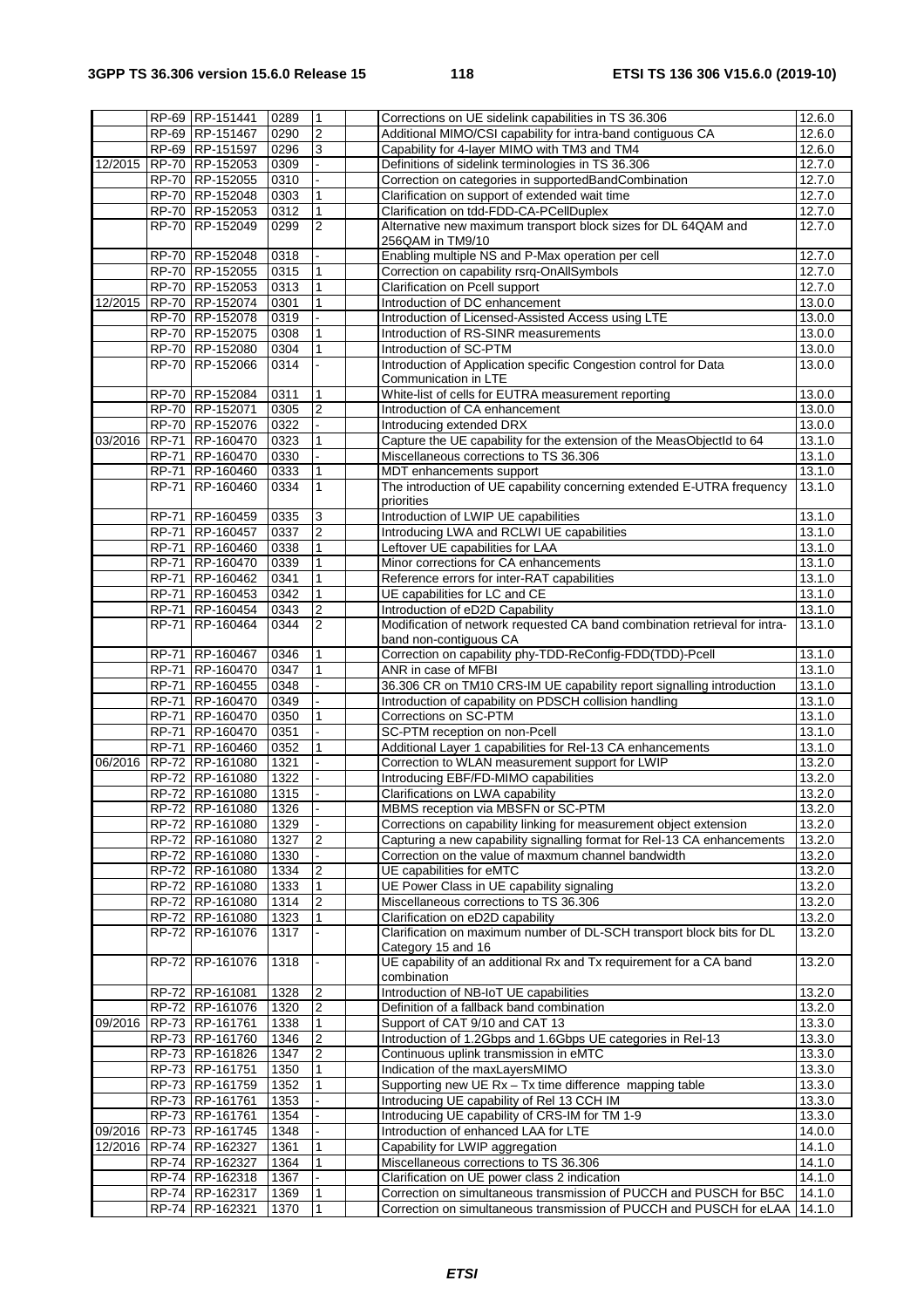|         |              | RP-74 RP-162327         | 1371 |                  |                       | <b>Extension of PollByte</b>                                                   | 14.1.0 |
|---------|--------------|-------------------------|------|------------------|-----------------------|--------------------------------------------------------------------------------|--------|
|         |              | RP-74 RP-162317         | 1373 | $\overline{a}$   |                       | Definition of cch-InterfMitigation-MaxNumCCs                                   | 14.1.0 |
|         |              | RP-74 RP-162310         | 1377 | $\Box$           |                       | Clarification on UE category requirement                                       | 14.1.0 |
|         |              | RP-74 RP-162329         | 1383 | $\mathbf{1}$     |                       | UE capabilities for Latency Reduction                                          | 14.1.0 |
|         |              | RP-74 RP-162314         | 1393 |                  |                       | Correction on channel bandwidth definition for NB-IoT                          | 14.1.0 |
|         |              | RP-74 RP-162321         | 1397 |                  |                       | Introduction of capabilities for eLAA                                          | 14.1.0 |
|         |              | RP-74 RP-162555         | 1399 | 1                |                       | Introduction of new UL UE category 15 for 225Mbps                              | 14.1.0 |
| 03/2017 |              | RP-75 RP-170630         | 1382 | $\boldsymbol{2}$ | B                     | Introduction of mobility enhancement UE capabilities                           | 14.2.0 |
|         |              | RP-75 RP-170639         | 1402 | $\mathbf{1}$     | $\overline{A}$        | Introduction of 1Rx UE category                                                | 14.2.0 |
|         |              | RP-75 RP-170628         | 1403 | $\mathbf{1}$     | $\,$ B                | Capability for extended reporting of WLAN measurements                         | 14.2.0 |
|         |              | RP-75 RP-170668         | 1404 |                  | $\overline{B}$        | Introduction of a new special subframe configuration                           | 14.2.0 |
|         |              | RP-75 RP-170637         | 1406 | $\overline{2}$   | $\sf B$               | Introduction of UE capabilities for NB-IoT enhancements                        | 14.2.0 |
|         |              | RP-75 RP-170636         | 1407 | $\overline{2}$   | B                     | Introduction of UE capabilities for feMTC enhancements                         | 14.2.0 |
|         |              | RP-75 RP-170657         | 1410 |                  | A                     | Support of multiple DRBs for S1-U data transfer                                | 14.2.0 |
|         |              | RP-75 RP-170642         | 1416 | 1                | $\overline{B}$        | Introduction of data inactivity timer                                          | 14.2.0 |
|         |              | RP-75 RP-170652         | 1419 | 1                | A                     | IOT indication for unicast MPDCCH/PDSCH/PUSCH frequency hopping                | 14.2.0 |
|         |              | RP-75 RP-170638         | 1423 | $\mathbf{1}$     | $\overline{B}$        | Introduction of Voice and Video enhancements for LTE                           | 14.2.0 |
|         |              | RP-75 RP-170646         | 1424 | $\mathbf{1}$     | $\overline{B}$        | Introduction of SRS switching capability                                       | 14.2.0 |
|         |              | RP-75 RP-170628         | 1425 | 1                | $\sf B$               | Introduction of Enhanced LTE-WLAN Aggregation (eLWA)                           | 14.2.0 |
|         |              | RP-75 RP-170632         | 1426 | $\overline{2}$   | $\,$ B                | Introduction of new UL UE categories for UL 256QAM support                     | 14.2.0 |
|         |              | RP-75 RP-170634         | 1429 | $\overline{2}$   | $\overline{B}$        | CR for introduction of measurement gap enhancement                             | 14.2.0 |
|         |              | RP-75 RP-170642         | 1430 | $\mathbf{1}$     | $\overline{\text{c}}$ | Functional modification of retrieving different UE capabilities for a fallback | 14.2.0 |
|         |              |                         |      |                  |                       | band combination                                                               |        |
|         |              | RP-75 RP-170636         | 1431 |                  | B                     | FeMTC UE CE mode and maximum PDSCH/PUSCH BW preference                         | 14.2.0 |
|         |              |                         |      |                  |                       | indication                                                                     |        |
|         |              | RP-75 RP-170806         | 1434 | 1                | Α                     | Feature optionality for Cat.1bis UE                                            | 14.2.0 |
| 06/2017 |              | RP-76 RP-171231         | 1437 | $\mathbf{1}$     | F                     | Correction on UE capabilities for eLAA                                         | 14.3.0 |
|         |              | RP-76 RP-171225         | 1438 | $\boldsymbol{2}$ | $\sf B$               | Introduction of new Transport Block Size for DL 256QAM                         | 14.3.0 |
|         |              | RP-76 RP-171236         | 1439 | 4                | F                     | UE capabilities for eLWA                                                       | 14.3.0 |
|         |              | RP-76 RP-171248         | 1442 | $\overline{2}$   | Α                     | Entry-Level UE Support UL 64QAM                                                | 14.3.0 |
|         |              | RP-76 RP-171224         | 1443 | $\overline{c}$   | F                     | Miscellaneous corrections to TS 36.306                                         | 14.3.0 |
|         |              | RP-76 RP-171222         | 1445 | 1                | F                     | CR for introduction of non-uniform gap in measurement gap enhancement          | 14.3.0 |
|         |              | RP-76 RP-171247         | 1446 | 1                | $\sf B$               | Introduction of a new UL UE category for 300Mbps with 64QAM                    | 14.3.0 |
|         |              | RP-76 RP-171223         | 1448 | $\overline{2}$   | F                     | Corrections to capabilities for feMTC                                          | 14.3.0 |
|         |              | RP-76 RP-171223         | 1452 | $\mathbf{1}$     | С                     | CE mode configuration/deconfiguration without handover                         | 14.3.0 |
|         |              | RP-76 RP-171241         | 1458 | $\mathbf{1}$     | Α                     | Optional feature without UE capability bit for VoLTE                           | 14.3.0 |
|         |              | RP-76 RP-171243         | 1461 | $\boldsymbol{2}$ | Α                     | LAA/WiFi sharing indication                                                    | 14.3.0 |
|         |              | RP-76 RP-171225         | 1462 | $\mathbf{1}$     | F                     | Update of ROHC profile referenc                                                | 14.3.0 |
|         |              | RP-76 RP-171225         | 1463 |                  | $\overline{B}$        | UE Capabilitites to enable Uplink-Only RoHC operations                         | 14.3.0 |
|         |              | RP-76 RP-171224         | 1464 |                  | F                     | Corrections to capabilities for NB-IoT                                         | 14.3.0 |
|         |              | RP-76 RP-171234         | 1465 |                  | F                     | UL 256QAM capability clarification                                             | 14.3.0 |
|         |              | RP-76 RP-171221         | 1470 |                  | $\sf B$               | Introduction of FeMBMS to 36.306                                               | 14.3.0 |
|         |              | RP-76 RP-171223         | 1475 |                  | F                     | Correction on the description of ce-srsEnhancement for FeMTC                   | 14.3.0 |
|         |              | RP-76 RP-171223         | 1476 |                  | $\overline{F}$        | Minor correction on TS 36.306 for FeMTC                                        | 14.3.0 |
|         |              | RP-76 RP-171407         | 1478 | $\overline{2}$   | $\overline{B}$        | Introduction of UE capability for V2X in 36.306                                | 14.3.0 |
|         |              | RP-76 RP-171223         | 1479 | $\overline{2}$   | B                     | Introduction of enhanced RLM measurement capabilities                          | 14.3.0 |
|         |              | RP-76 RP-171229         | 1480 |                  | $\overline{B}$        | Introduction of UE capabilities for high speed                                 | 14.3.0 |
|         |              | RP-76 RP-171223         | 1483 |                  | F                     | Correction to ceMeasurements-r14 measurement capability                        | 14.3.0 |
|         |              | RP-76 RP-171224         | 1484 |                  | B                     | Introduction of RRC connection re-establishment for NB-IoT control plane       | 14.3.0 |
| 09/2017 |              | RP-77 RP-171919         | 1486 |                  | Α                     | RoHC profile support for CloT-only NB-IoT UE                                   | 14.4.0 |
|         | <b>RP-77</b> | RP-171914               | 1494 | $\mathbf{1}$     | F                     | Correction on UE category combination                                          | 14.4.0 |
|         |              | RP-77 RP-171918         | 1498 | $\overline{2}$   | Α                     | Clarification on MBMS reception with 256QAM                                    | 14.4.0 |
|         |              | RP-77 RP-171913         | 1499 |                  | F                     | Cat-M1 indication by Cat-M2 UE                                                 | 14.4.0 |
|         |              | RP-77 RP-171913         | 1500 |                  | F                     | Corrections on TS 36.306 for Rel-14 MTC                                        | 14.4.0 |
|         |              | RP-77 RP-171914         | 1501 | $\overline{2}$   | F                     | Clarification on NCSG UE capability                                            | 14.4.0 |
|         |              | RP-77 RP-171915         | 1502 |                  | C                     | UE Capabilty for support of RLC UM for LWA bearer                              | 14.4.0 |
|         | <b>RP-77</b> | RP-171913               | 1504 | $\overline{2}$   | $\overline{\text{c}}$ | Introduction of Release Assistance Indication                                  | 14.4.0 |
|         | RP-77        | RP-171920               | 1506 | $\boldsymbol{2}$ | Α                     | TM9 capabilities in CE mode                                                    | 14.4.0 |
|         |              | RP-77 RP-171915         | 1507 | $\mathbf{1}$     | $\overline{F}$        | Introduction of interference randomisation in NB-IoT                           | 14.4.0 |
| 12/2017 |              | RP-78 RP-172615         | 1490 | $\mathbf 5$      | B                     | Introduction of the temporary UE capability for overheating indication         | 14.5.0 |
|         |              | RP-78 RP-172721         | 1508 | $\boldsymbol{2}$ | B                     | Introduction of DL 2Gbps Category                                              | 14.5.0 |
|         |              | RP-78 RP-172622         | 1511 | $\boldsymbol{2}$ | Α                     | UE capabilities for Tx antenna selection                                       | 14.5.0 |
|         |              | RP-78 RP-172616         | 1514 |                  | F                     | UE capability for support of SRS enhancements without support of comb 4        | 14.5.0 |
|         |              | RP-78 RP-172616         | 1518 | $\mathbf{1}$     | B                     | Introduction of Enhanced CRS and SU-MIMO Interference Mitigation               | 14.5.0 |
|         |              |                         |      |                  |                       | Performance Requirements for LTE                                               |        |
|         |              | RP-78 RP-172617         | 1523 | $\overline{2}$   | $\overline{C}$        | Introduction of relaxed monitoring in NB-IoT                                   | 14.5.0 |
|         |              | RP-78 RP-172624         | 1528 | $\mathbf{1}$     | Α                     | TM6 capabilities in CE mode                                                    | 14.5.0 |
|         |              | RP-78 RP-172616         | 1533 |                  | F                     | MUST capability                                                                | 14.5.0 |
|         |              | RP-78 RP-172617         | 1534 | $\mathbf{1}$     | F                     | Correction to random access power control in 36.306                            | 14.5.0 |
|         |              | RP-78 RP-172616         | 1536 | $\mathbf{1}$     | $\, {\bf B}$          | Introduction of a new UE capability for ssp10 with less CRS                    | 14.5.0 |
|         |              | 03/2018 RP-79 RP-180443 | 1545 |                  | F                     | Correction to description for HARQ-ACK delay for Rel-14 MTC                    | 14.6.0 |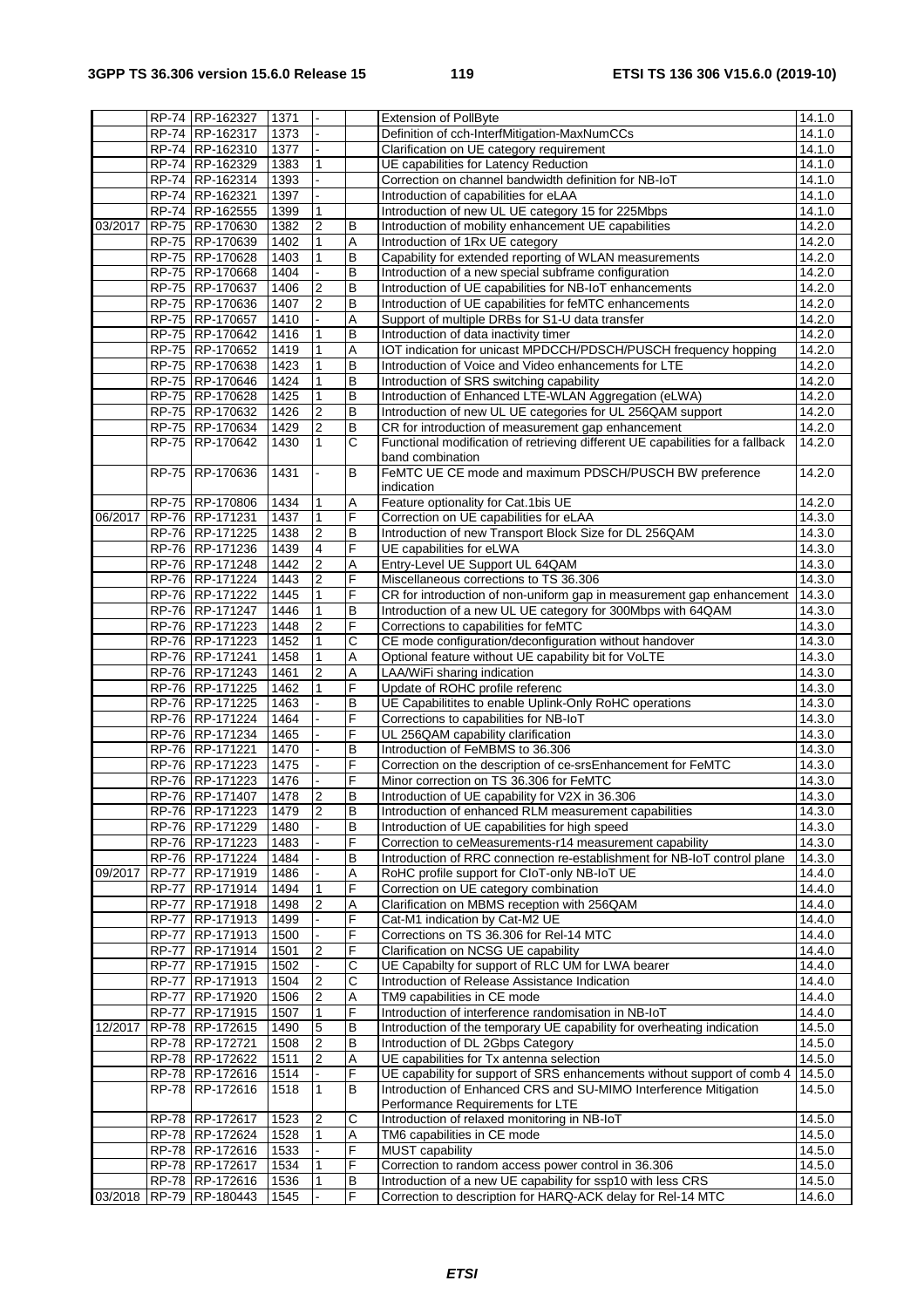|         |                | RP-79 RP-180443                    | 1552         | 1                            | $\overline{C}$          | Introduction of support of relaxed monitoring for BL and CE UE                                     | 14.6.0              |
|---------|----------------|------------------------------------|--------------|------------------------------|-------------------------|----------------------------------------------------------------------------------------------------|---------------------|
|         |                | RP-79 RP-180448                    | 1555         | $\boldsymbol{2}$             | $\overline{B}$          | Introduction of LTE DL 1.4Gbps Category                                                            | $\overline{14.6.0}$ |
|         |                | RP-79 RP-180446                    | 1561         | $\mathbf{1}$                 | F                       | Capability for for reading shared PLMN information from non-CSG cells                              | 14.6.0              |
|         |                | RP-79 RP-180446                    | 1564         | $\mathbf{1}$                 | F                       | Supported bandwidths in Fallback band combination                                                  | 14.6.0              |
|         |                | RP-79 RP-180494                    | 1566         | $\boldsymbol{2}$             | F                       | Correction on SRS carrier switching                                                                | 14.6.0              |
| 03/2018 |                | RP-79 RP-180440                    | 1559         | $\overline{2}$               | B                       | Introduction of EN-DC capabilities                                                                 | 15.0.0              |
| 07/2018 |                | RP-80 RP-181222                    | 1519         | $\mathbf{1}$                 | $\overline{B}$          | Introduction of QoE Measurement Collection for LTE                                                 | 15.1.0              |
|         |                | RP-80 RP-181221                    | 1535         | $\overline{3}$               | $\overline{B}$          | Running 36.306 CR to introduce assistance information for local cache                              | 15.1.0              |
|         |                | RP-80 RP-181218                    | 1542         | 3                            | $\mathsf B$             | Introduction of shortened TTI and processing time for LTE                                          | 15.1.0              |
|         |                | RP-80 RP-181226                    | 1543         | 3                            | B                       | Introduction of DEFLATE based UDC Solution                                                         | 15.1.0              |
|         |                | RP-80 RP-181228                    | 1546         | 3                            | $\overline{\mathsf{B}}$ | Enhancement of SRS antenna switching in TS 36.306                                                  | 15.1.0              |
|         |                | RP-80 RP-181220                    | 1547         | $\mathbf{3}$                 | B                       | Support of 1024QAM in TS 36.306                                                                    | 15.1.0              |
|         |                | RP-80 RP-181234                    | 1569         | 3                            | A                       | Addition of the number of SL processes for V2X sidelink communication                              | 15.1.0              |
|         |                | RP-80 RP-181171                    | 1570         | $\overline{2}$               | C                       | Introduction of support for MAC PDU containing UE contention resolution                            | 15.1.0              |
|         |                |                                    |              |                              |                         | identity MAC control element without RRC response message in NB-IoT                                |                     |
|         |                | RP-80 RP-181232                    | 1575         | $\boldsymbol{2}$             | Α                       | Correction on reducedIntNonContComb-r13 description                                                | 15.1.0              |
|         |                | RP-80 RP-181232                    | 1578         | 3                            | A                       | Different power class support for band combinations                                                | 15.1.0              |
|         |                | RP-80 RP-181252                    | 1581         | 3                            | B                       | Introduction of further NB-IoT enhancements in 36.306                                              | 15.1.0              |
|         | <b>RP-80</b>   | RP-181227                          | 1584         | $\mathbf{1}$                 | $\overline{B}$          | Running 36.306 CR to introduce BT and WLAN in MDT                                                  | 15.1.0              |
|         |                | RP-80 RP-181224                    | 1591         | $\overline{3}$               | $\mathsf B$             | Introduction of even further eMTC enhancmenets for eMTC                                            | 15.1.0              |
|         |                | RP-80 RP-181250                    | 1592         | $\overline{2}$               | $\mathsf B$             | UE capability definitions for euCA                                                                 | 15.1.0              |
|         | RP-80          | RP-181225                          | 1599         |                              | B                       | Implementing network-based CRS interference mitigation                                             | 15.1.0              |
|         |                | RP-80 RP-181233                    | 1602         |                              | A                       | UE capability for handling of multiple numerologies in FeMBMS                                      | 15.1.0              |
|         |                | RP-80 RP-181233                    | 1604         | $\mathbf{1}$                 | Α                       | Additional UE capabilities for SRS carrier switching                                               | 15.1.0              |
|         | RP-80          | RP-181232                          | 1606         |                              | Α                       | Additional UE capabilities for advanced CSI in FD-MIMO                                             | 15.1.0              |
|         |                | RP-80 RP-181223                    | 1608         | $\overline{2}$               | $\overline{B}$          | Introduce reportCGI towards NR neighbour cell                                                      | 15.1.0              |
|         |                | RP-80 RP-181236                    | 1611         | $\mathbf{1}$                 | Α                       | Introduction of DL Channel Quality reporting                                                       | 15.1.0              |
|         |                | RP-80 RP-181235                    | 1612         | $\mathbf{1}$                 | Α                       | Introduction of serving cell idle mode measurements reporting in 36.306                            | 15.1.0              |
|         |                | RP-80 RP-181254                    | 1613         | $\mathbf{1}$                 | B                       | Introduction of increased number of E-UTRAN data bearers                                           | 15.1.0              |
|         |                | RP-80 RP-181228                    | 1614         | $\overline{c}$               | B                       | Control Plane latency reduction                                                                    | 15.1.0              |
|         |                | RP-80 RP-181247                    | 1616         | $\overline{c}$               | $\sf B$                 | Introduction of time reference provision                                                           | 15.1.0              |
|         |                | RP-80 RP-181249                    | 1618         |                              | $\overline{B}$          | Introduce feLAA in TS 36.306                                                                       | 15.1.0              |
|         |                | RP-80 RP-181247                    | 1619         |                              | $\mathsf B$             | Introduction of Ultra Reliable Low Latency Communication for LTE                                   | 15.1.0              |
| 09/2018 | RP-81          | RP-181960                          | 1593         | $\overline{2}$               | $\overline{B}$          | Advanced CSI CBSR CBSR related capability for FD-MIMO                                              | 15.2.0              |
|         | RP-81          | RP-181960                          | 1596         | $\mathbf{1}$                 | $\mathsf B$             | Avoiding FGI20 limitation                                                                          | 15.2.0              |
|         |                | RP-81 RP-181960                    | 1600         | $\mathbf{1}$                 | $\mathsf B$             | Introduction of QoE Measurement Collection for MTSI services                                       | 15.2.0              |
|         | RP-81          | RP-181948                          | 1620         | $\mathbf{1}$<br>$\mathbf{1}$ | $\mathsf B$<br>F        | Introduction of UE capability for eV2X in TS 36.306                                                | 15.2.0              |
|         | RP-81          | RP-181940                          | 1621         |                              | A                       | Cell reselection priorities for NR frequency                                                       | 15.2.0              |
|         | RP-81<br>RP-81 | RP-181963                          | 1623<br>1624 | $\mathbf{1}$                 | F                       | Add missing NB-IoT capabilities in clause 4                                                        | 15.2.0              |
|         | RP-81          | RP-181945<br>RP-181960             | 1627         |                              | B                       | Introducing FDD-TDD differentiation in NB-IoT in 36.306<br>Introduction of modulation enhancements | 15.2.0<br>15.2.0    |
|         | RP-81          | RP-181947                          | 1628         | $\boldsymbol{2}$             | $\mathsf B$             | UE categories for 1024QAM                                                                          | 15.2.0              |
|         | RP-81          | RP-181949                          | 1633         | $\overline{1}$               | F                       | UE capability related with SPS                                                                     | 15.2.0              |
|         | $RP-81$        | RP-181956                          | 1635         | $\overline{2}$               | $\overline{B}$          | Introduction of capabilities for Rel-15 Aerial WI                                                  | 15.2.0              |
|         |                | RP-81 RP-181945                    | 1636         | $\overline{1}$               | F                       | Make additional SIB transmission an optional feature with capability                               | 15.2.0              |
|         |                |                                    |              |                              |                         | reporting                                                                                          |                     |
|         | RP-81          | RP-181960                          | 1637         | $\mathbf{1}$                 | $\overline{C}$          | Introduction of Geofencing information in CMAS                                                     | 15.2.0              |
|         | RP-81          | RP-181964                          | 1643         |                              | $\overline{B}$          | Introduction of further enhancements to CoMP                                                       | 15.2.0              |
|         | RP-81          | RP-181949                          | 1644         | $\mathbf{1}$                 | $\overline{c}$          | UE capabilities for short TTI                                                                      | 15.2.0              |
|         | RP-81          | RP-181949                          | 1645         | 2                            | $\overline{C}$          | UE capabilities for Ultra Reliable Low Latency Communication                                       | 15.2.0              |
| 12/2018 | RP-82          | RP-182671                          | 1625         | $\overline{2}$               | $\overline{F}$          | Removal of duplicate rel-15 NB-IoT/eMTC capabilities and introducing                               | 15.3.0              |
|         |                |                                    |              |                              |                         | TDD-FDD differentiation for WUS capabilities in eMTC                                               |                     |
|         |                | RP-82 RP-182671                    | 1632         | 3                            | $\overline{F}$          | Missing UE capability introduction for efeMTC                                                      | 15.3.0              |
|         |                | RP-82 RP-182678                    | 1646         | 3                            | F                       | Correction on UE capability for eV2X                                                               | 15.3.0              |
|         |                | RP-82 RP-182679                    | 1647         | $\overline{2}$               | F                       | Correction on SPS configuration for HRLLC                                                          | 15.3.0              |
|         |                | RP-82 RP-182681                    | 1648         | 2                            | $\overline{\mathsf{F}}$ | Adding NSSS-based RRM measurements, NPBCH-Based RRM                                                | 15.3.0              |
|         |                |                                    |              |                              |                         | measurements and npusch-3dot75kHz-SCS-TDD-r15 and removing                                         |                     |
|         |                |                                    |              |                              |                         | twoHARQ-ProcessesTDD                                                                               |                     |
|         |                | RP-82 RP-182677                    | 1651         | $\mathbf{1}$                 | Α                       | Clarification to CA fallback band combinations                                                     | 15.3.0              |
|         |                | RP-82 RP-182652                    | 1652         | $\mathbf{1}$                 | $\overline{F}$          | UE capabilty for IDC mechanism for EN-DC operation                                                 | 15.3.0              |
|         |                | RP-82 RP-182674                    | 1654         | $\mathbf{1}$                 | $\overline{F}$          | Remaining aspects of capabilities for Rel-15 Aerial WI                                             | 15.3.0              |
|         |                | RP-82 RP-182678                    | 1656         | $\boldsymbol{2}$             | F                       | Correction of UE capability for eV2X in TS 36.306                                                  | 15.3.0              |
|         |                | RP-82 RP-182679                    | 1657         | $\mathbf{1}$                 | F                       | Correction of capability name for NW based CRS interference mitigation                             | 15.3.0              |
|         |                | RP-82 RP-182680                    | 1659         | $\overline{3}$               | $\overline{F}$          | Various sTTI corrections                                                                           | 15.3.0              |
|         |                | RP-82 RP-182676                    | 1660         | $\overline{3}$               | F                       | TS36.306 CR on UE capabilities for mobility and E-UTRA5GC                                          | 15.3.0              |
|         | RP-82          | RP-182677                          | 1661         | $\mathbf{1}$                 | A                       | Mandatory support of skipFallbackCombinations-r13 and                                              | 15.3.0              |
|         |                |                                    |              |                              |                         | diffFallbackCombReport-r14                                                                         |                     |
|         |                | RP-82 RP-182667                    | 1663         | $\overline{\mathbf{4}}$      | F                       | Clarification on supportedMIMO-CapabilityDL-r15                                                    | 15.3.0              |
|         |                | RP-82 RP-182666                    | 1665         | 3                            | F<br>F                  | Alternative signalling option for SupportedBandListNR                                              | 15.3.0              |
|         |                | RP-82 RP-182671<br>RP-82 RP-182674 | 1666<br>1669 | $\mathbf{3}$                 | $\overline{F}$          | Correction to CRS Muting Capability<br>Signalling of CRS IM and CCH-IM for UE cat 1bis and cat M2  | 15.3.0<br>15.3.0    |
|         |                | RP-82 RP-182677                    | 1670         | $\mathbf{1}$                 | $\overline{A}$          | n1PUCCH-AN-CS-ListP1-r13 ASN.1 error correction                                                    | 15.3.0              |
|         |                |                                    |              |                              |                         |                                                                                                    |                     |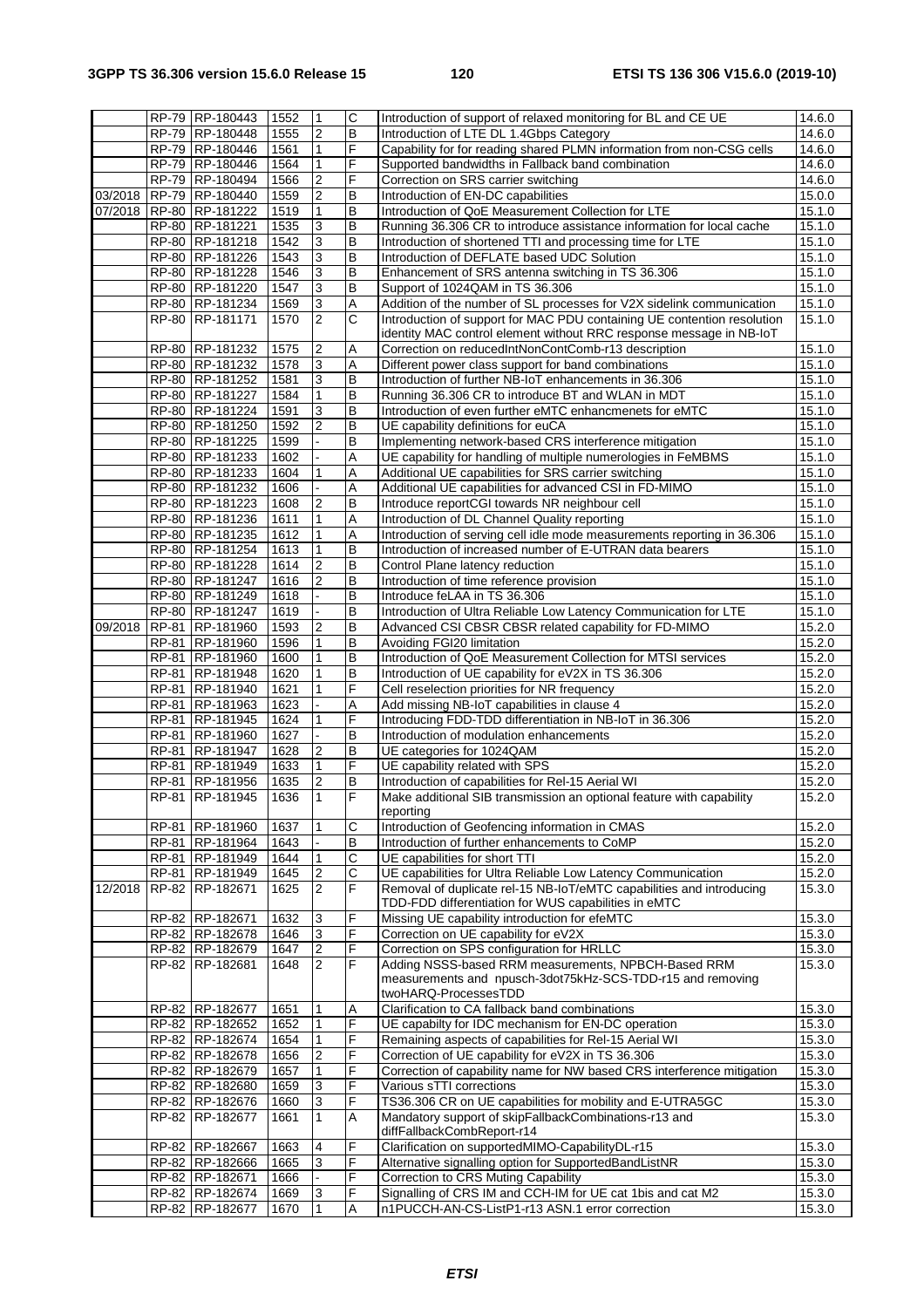|         | 03/2019 RP-83 RP-190546 | 1673 | 2 | F | CR to 36.306 on introducing eutra-CGI-Reporting-ENDC and utra-geran-<br>CGI-Reporting-ENDC for EN-DC | 15.4.0 |
|---------|-------------------------|------|---|---|------------------------------------------------------------------------------------------------------|--------|
|         | RP-83 RP-190548         | 1677 |   | Α | Correction to support of reduced capability format                                                   | 15.4.0 |
|         | RP-83 RP-190553         | 1678 |   | F | UE capability for eLCID support                                                                      | 15.4.0 |
|         | RP-83 RP-190550         | 1680 | 2 | F | Introduction of UE capabilities on DMRS overhead reduction                                           | 15.4.0 |
|         | RP-83 RP-190553         | 1683 |   | F | <b>Rapporteur Corrections</b>                                                                        | 15.4.0 |
|         | RP-83 RP-190549         | 1686 |   | A | UE capability for support of special subframe configuration 10 with TDD-<br>only CA                  | 15.4.0 |
| 06/2019 | RP-84 RP-191386         | 1691 |   | F | Addition of missing UE capabilities and miscellaneous corrections                                    | 15.5.0 |
|         | RP-84 RP-191386         | 1692 |   | F | Corrections to sTTI-SPT band parameters capabilities                                                 | 15.5.0 |
|         | RP-84 RP-191383         | 1695 |   | A | UE capability signalling for FD-MIMO processing capabilities                                         | 15.5.0 |
|         | RP-84 RP-191383         | 1697 |   | A | Additional UE capability signalling for SRS carrier switching                                        | 15.5.0 |
|         | RP-84 RP-191383         | 1699 |   | A | Correction to PDCP profile                                                                           | 15.5.0 |
|         | RP-84 RP-191383         | 1703 |   | A | Corrections on UE capability for eFD-MIMO                                                            | 15.5.0 |
|         | RP-84 RP-191384         | 1706 |   | F | Removing square brackets related to 8Rx                                                              | 15.5.0 |
|         | RP-84 RP-191378         | 1707 |   | F | CR to 36.306 on clarification of ANR capability under EN-DC                                          | 15.5.0 |
|         | RP-84 RP-191376         | 1708 |   | F | UE capability signalling for FD-MIMO processing capabilities for EN-DC                               | 15.5.0 |
| 09/2019 | RP-85 RP-192196         | 1709 |   | C | Additional capability signalling for 1024QAM support                                                 | 15.6.0 |
|         | RP-85 RP-192196         | 1711 |   | F | Correction on the feature downlink SDAP header                                                       | 15.6.0 |
|         | RP-85 RP-192280         | 1715 |   | F | CR to introduce NR SS-SINR measurement capability in LTE                                             | 15.6.0 |
|         | RP-85 RP-192193         | 1716 |   | F | MR-DC measurement gap pattern capability                                                             | 15.6.0 |

Note: In CR0313R1 " Clarification on Pcell support " for TS 36.306 v12.7.0 of RP-152053 which was approved by RAN #70 wrong CR number, 1313 used in CR coversheet due to a misallocation.